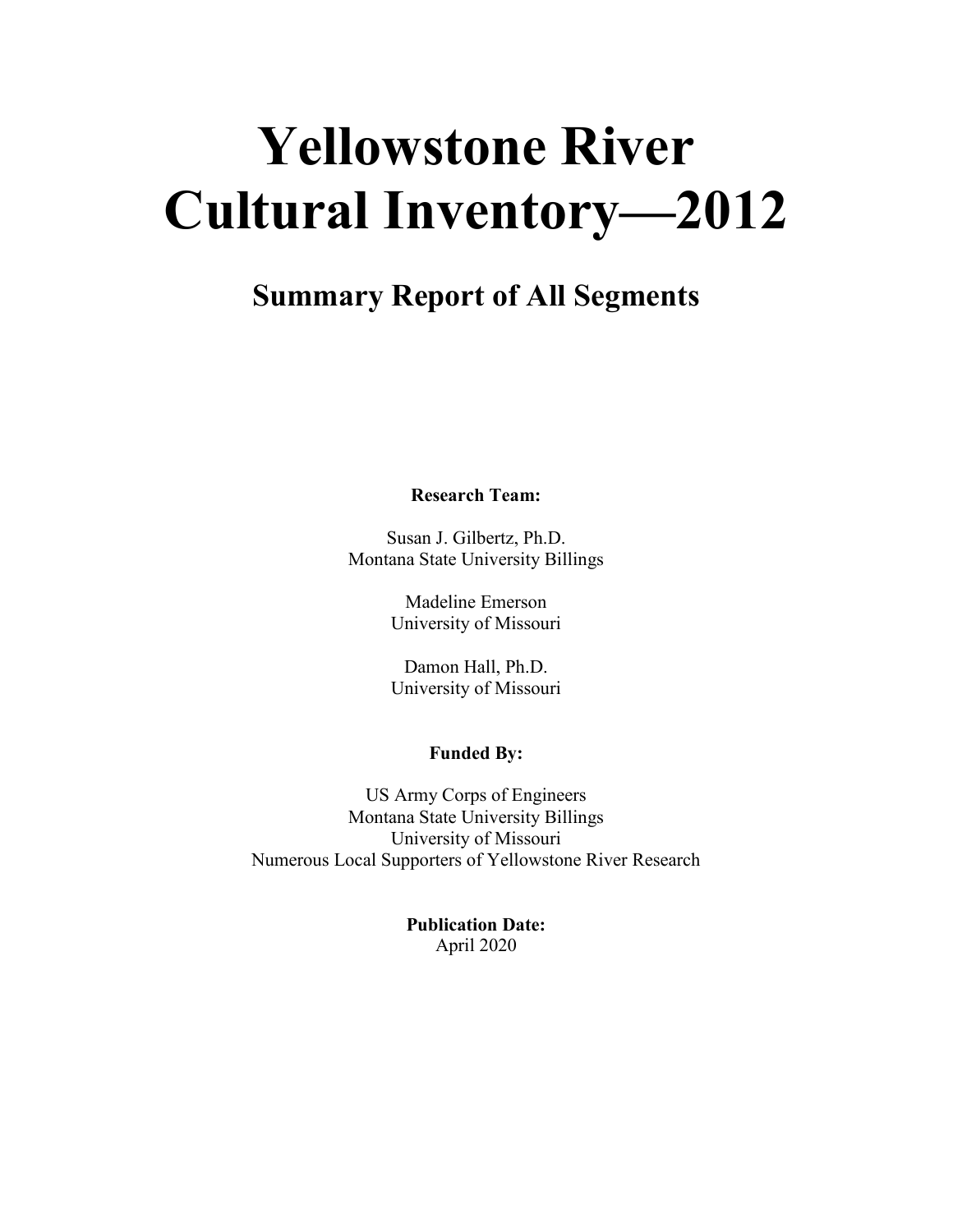#### *Acknowledgements*

The research team wishes to acknowledge the people of the Yellowstone River. The participants in this study, many of whom we had spoken with in 2006, were friendly, helpful and generous. It was a pleasure to reconnect with them as they always greet us with warm "Western Hospitality."

The team also acknowledges the support of Montana State University Billings, which paid for the fieldwork. We acknowledge the endorsement of the fieldwork, provided by the Yellowstone River Conservation District Council, in October of 2011. Data processing and analysis, provided here, were supported by the US Army Corps of Engineers (Award #W9128F18Q0063), local Montana sponsors, Montana State University Billings and the University of Missouri.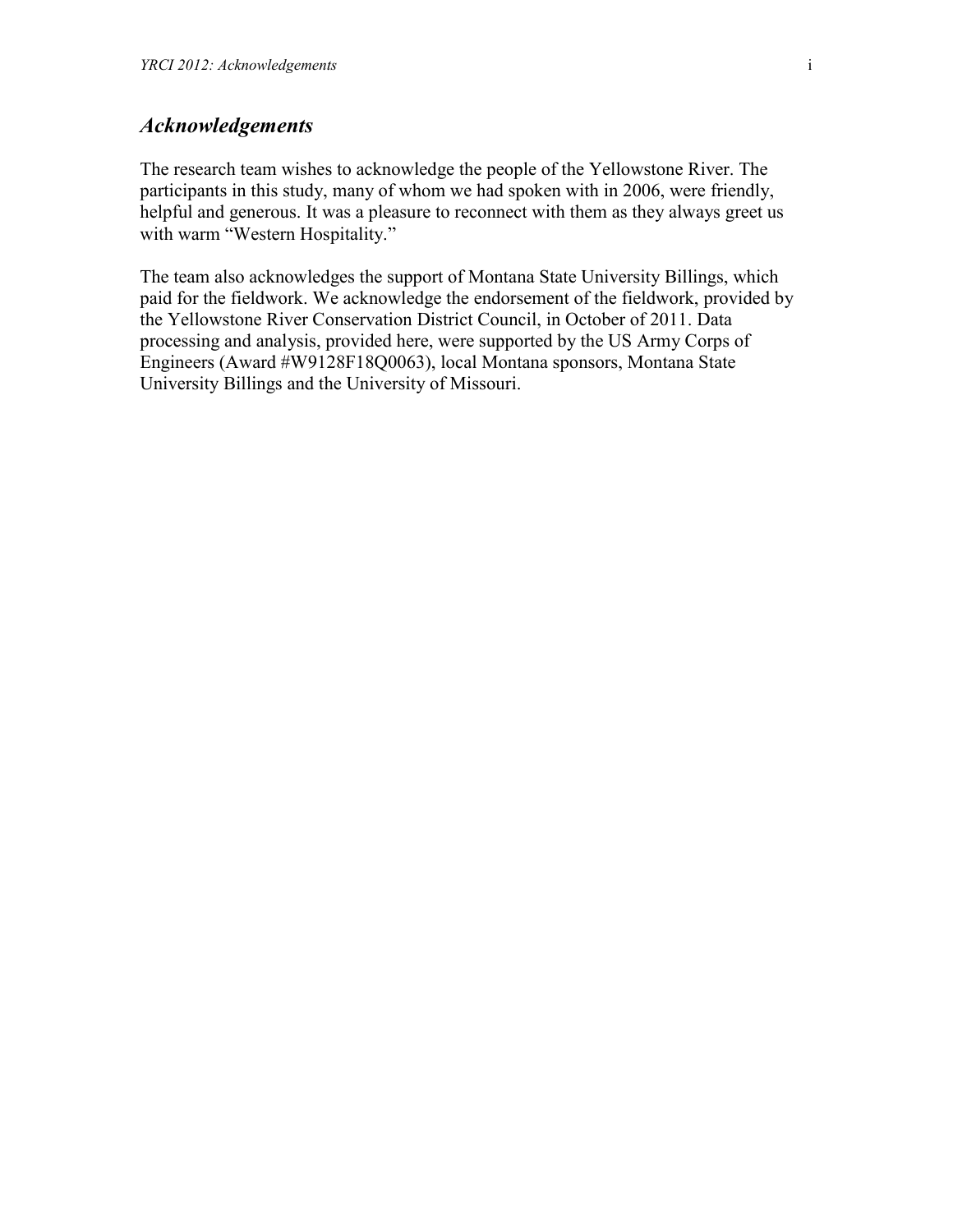#### *Research Team*

The project was directed by Dr. Susan J. Gilbertz, Montana State University Billings. The fieldwork was completed by Gilbertz. Transcription and data analyses were directed by Dr. Damon Hall, at the University of Missouri. Dr. Hall's graduate assistant, Madeline Emerson, was invaluable and provided excellent assistance during the analytical phases of the project.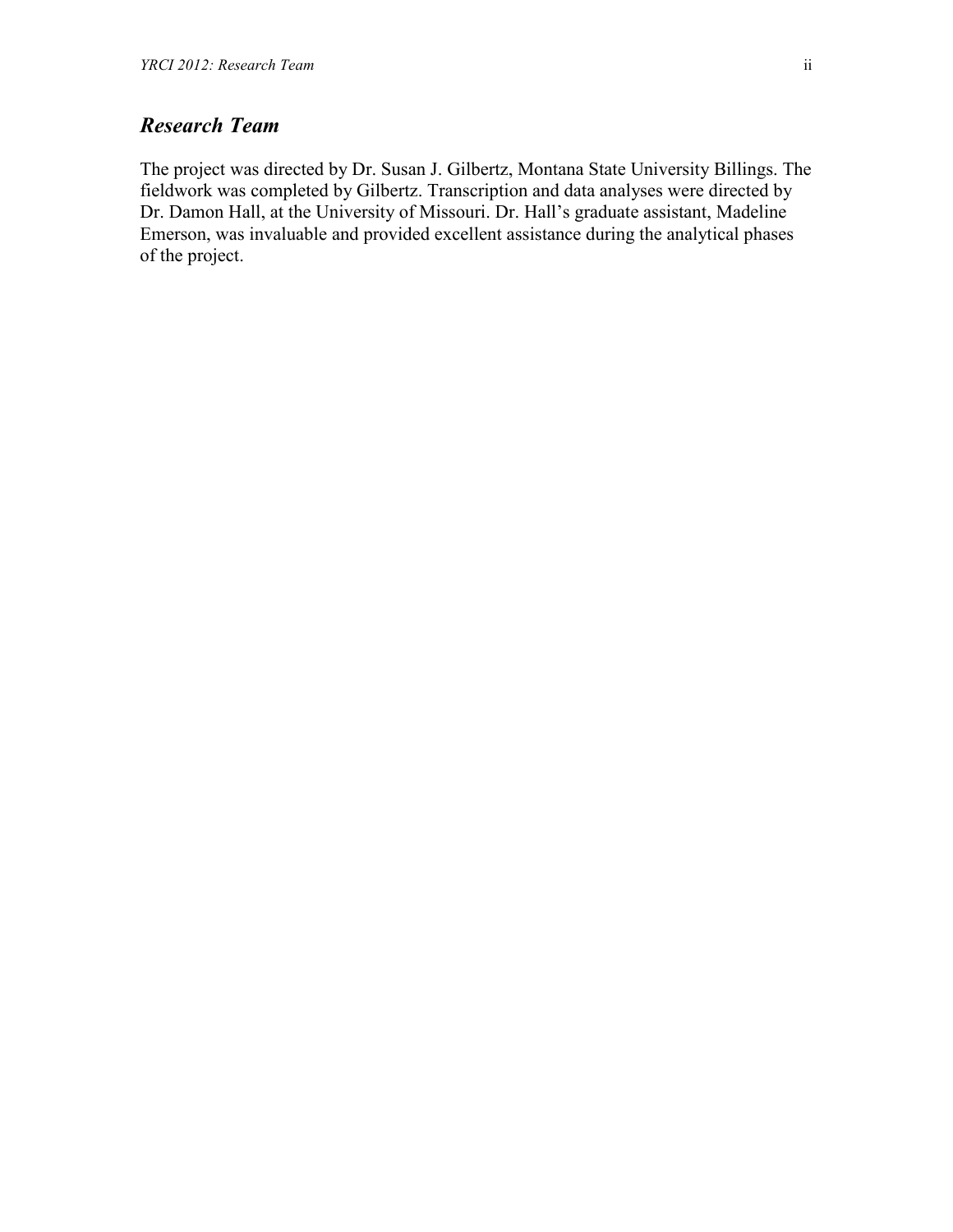### **Table of Contents**

**YRCI 2012: Summary Report of All Segments**

|                                                          | $\overline{i}$  |
|----------------------------------------------------------|-----------------|
|                                                          | $\overline{11}$ |
|                                                          |                 |
|                                                          |                 |
|                                                          | 1               |
|                                                          | $\mathbf{1}$    |
|                                                          | 3               |
|                                                          | 8               |
|                                                          |                 |
|                                                          |                 |
| Findings from Segment I: Missouri River to Powder River  | 9               |
|                                                          | 9               |
|                                                          | 10              |
|                                                          | 10              |
|                                                          | 11              |
|                                                          |                 |
|                                                          | 12              |
|                                                          | 13              |
|                                                          | 13              |
|                                                          | 15              |
| 2011 Flooding: Unusual and Not the Only Thing            | 16              |
|                                                          | 18              |
|                                                          | 18              |
| Invasive Plants and Declining Cottonwood Forests         | 18              |
|                                                          |                 |
|                                                          | 19              |
|                                                          |                 |
| Findings from Segment II: Powder River to Big Horn River | 20              |
|                                                          | 20              |
|                                                          | 21              |
|                                                          | 21              |
|                                                          | 21              |
| The River and Irrigation are Central to Life             |                 |
|                                                          | 22              |
|                                                          | 24              |
|                                                          | 24              |
|                                                          | 26              |
|                                                          | 27              |
|                                                          | 30              |
|                                                          | 31              |
|                                                          | 33              |
|                                                          |                 |
|                                                          | 34              |
|                                                          | 35              |
|                                                          | 37              |
|                                                          | 37              |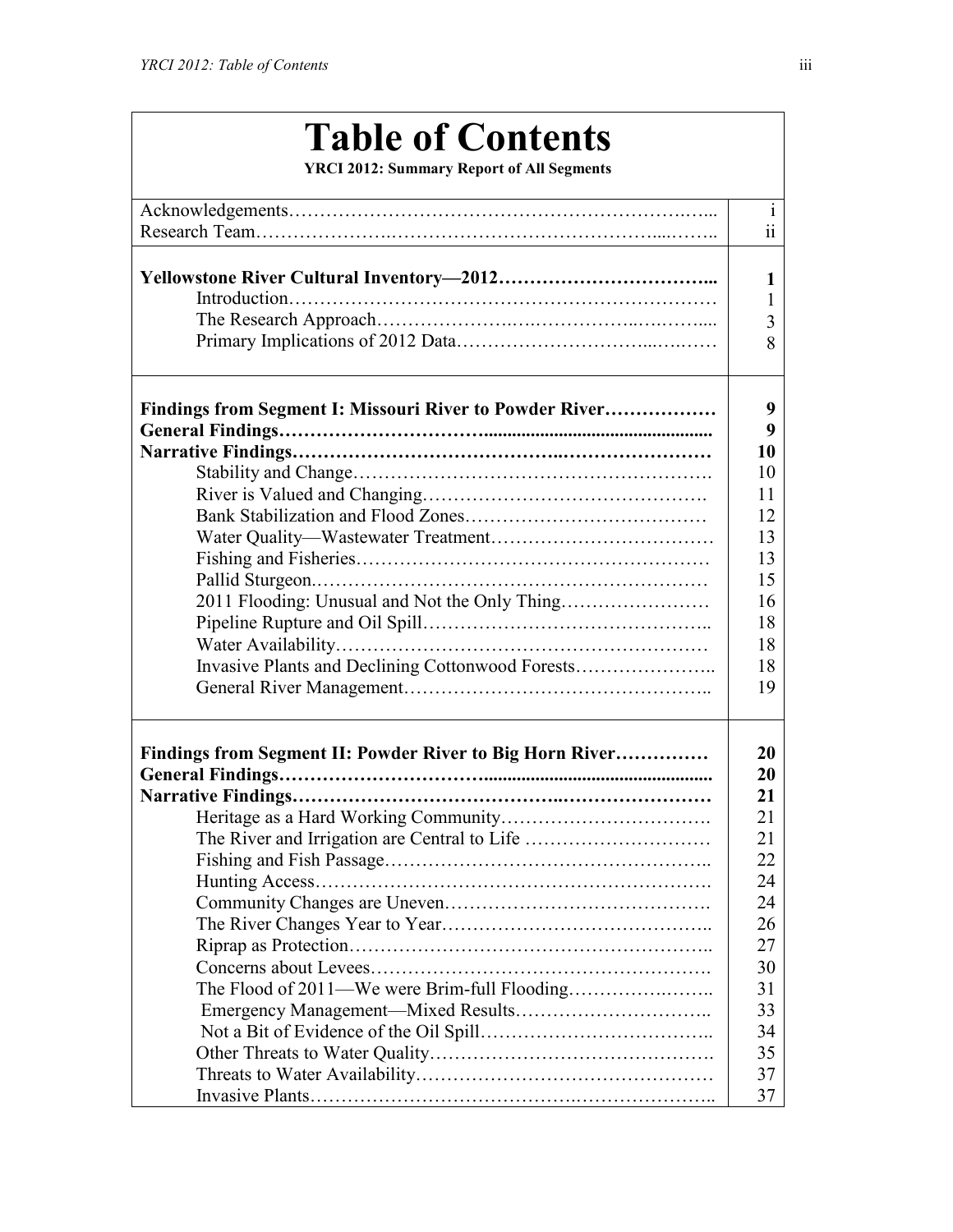| Findings from Segment III: Big Horn River to Laurel          | 38 |
|--------------------------------------------------------------|----|
|                                                              | 38 |
|                                                              | 38 |
|                                                              | 38 |
| Demand for Water-It's Only Going to Become Magnified         | 40 |
|                                                              | 41 |
|                                                              | 42 |
|                                                              | 43 |
|                                                              | 44 |
|                                                              | 45 |
| Pipeline Rupture and Oil Spill—A Monster or a Blip?          | 46 |
| Pipeline Rupture and River Scouring—It's Just Time and Water | 48 |
|                                                              | 49 |
|                                                              | 51 |
|                                                              | 51 |
|                                                              | 52 |
|                                                              | 53 |
|                                                              |    |
|                                                              |    |
| Findings from Segment IV: Laurel to Springdale               | 55 |
|                                                              | 55 |
|                                                              | 55 |
|                                                              | 55 |
|                                                              | 56 |
|                                                              | 57 |
|                                                              | 59 |
|                                                              | 60 |
|                                                              | 62 |
|                                                              | 63 |
|                                                              | 65 |
|                                                              | 65 |
|                                                              | 66 |
|                                                              | 66 |
|                                                              | 67 |
|                                                              |    |
|                                                              |    |
| Findings from Segment V: Springdale to Gardiner              | 69 |
|                                                              | 69 |
|                                                              | 69 |
|                                                              | 69 |
|                                                              | 72 |
|                                                              | 74 |
| Bank Stabilization—Private Rights, Public Resources          | 77 |
| Management Legacies-The Governor's Task Force and SAMP       | 78 |
|                                                              | 80 |
|                                                              | 82 |
|                                                              | 83 |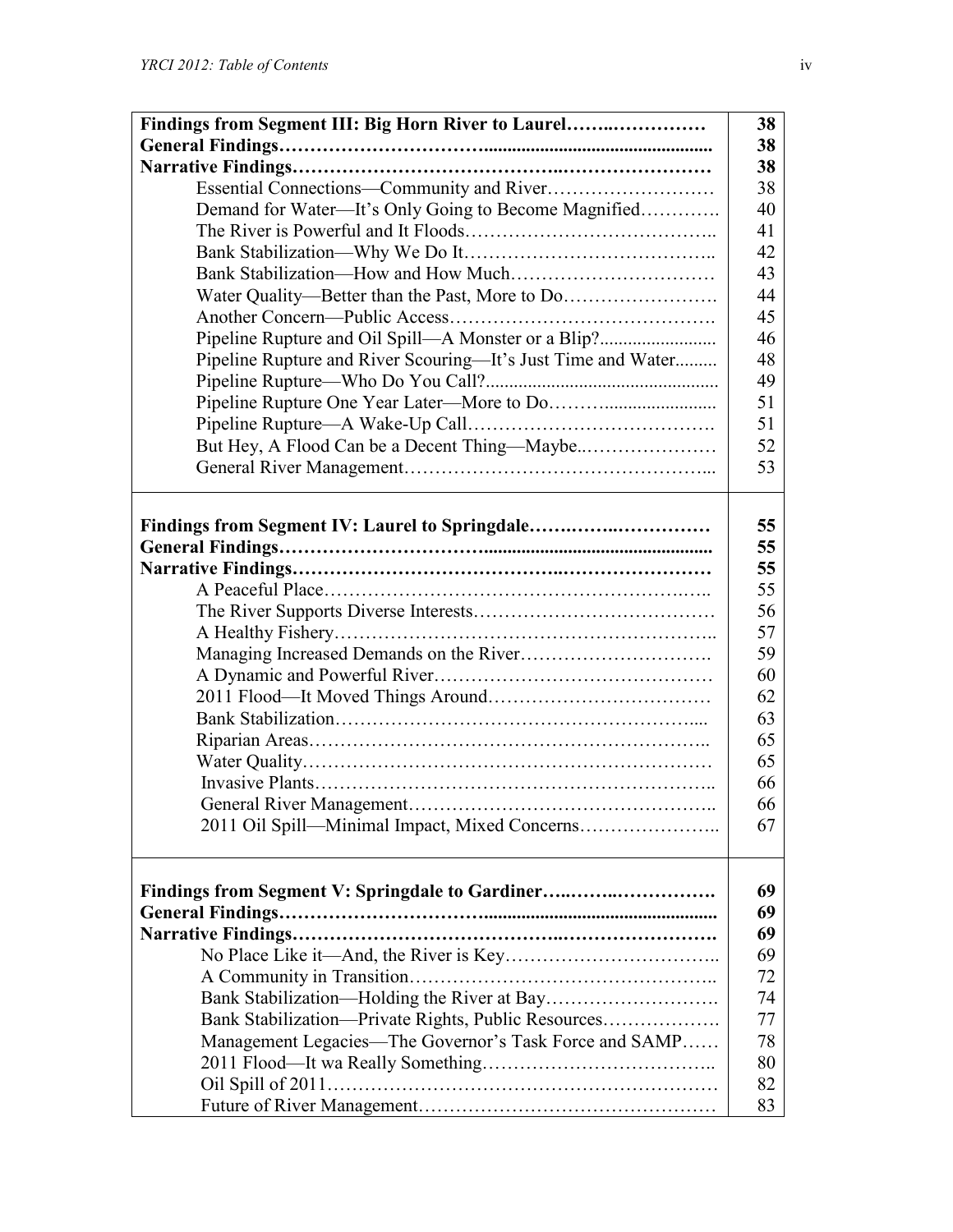|                                                               | 86 |
|---------------------------------------------------------------|----|
|                                                               | 86 |
| An Example Excerpt from a 2012 Interview, Verbatim Transcript | 88 |
|                                                               |    |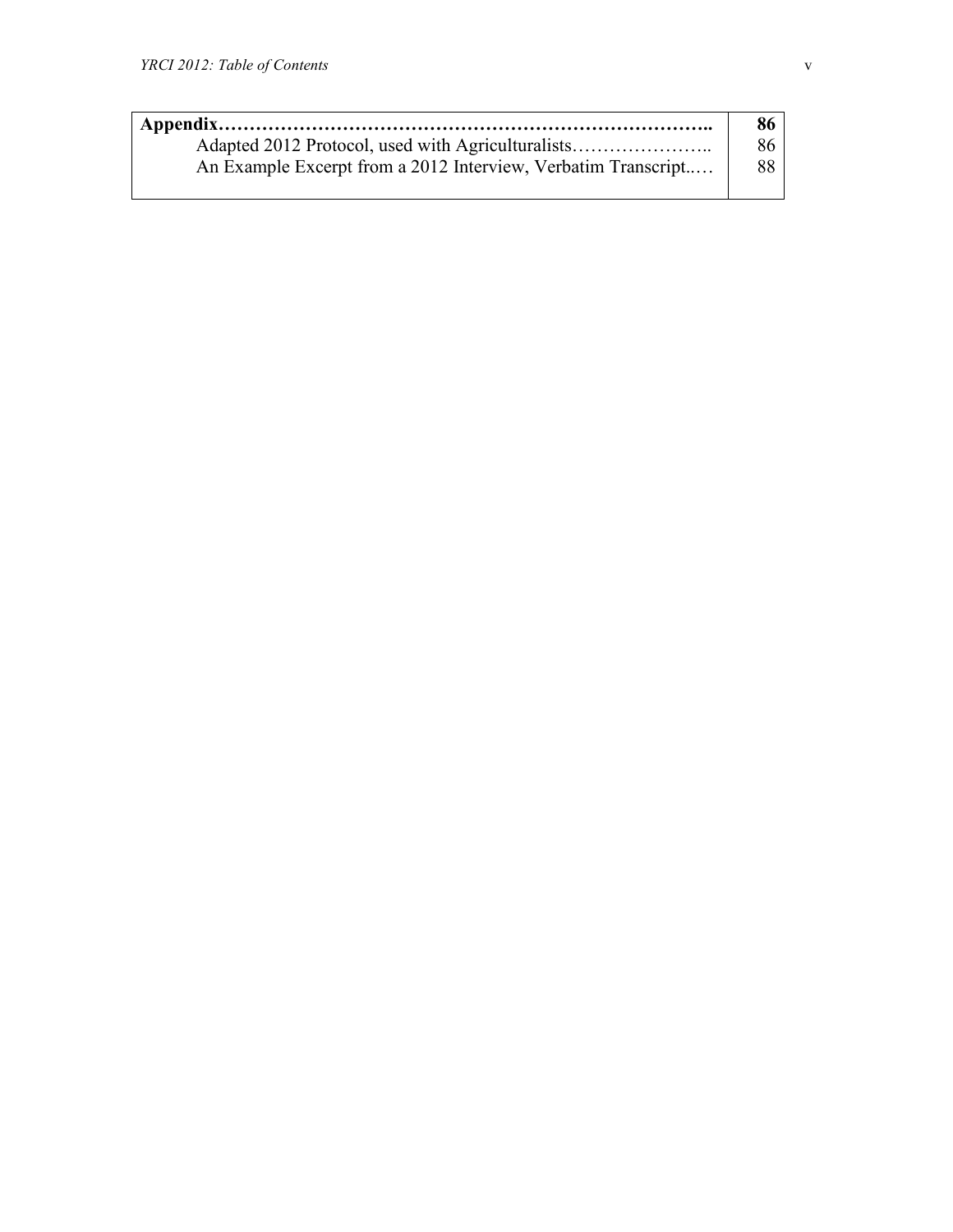# **The Yellowstone River Cultural Inventory—2012**

#### *Introduction*

With over 80 percent of the Yellowstone River's riverbank privately owned, and with that management decisions having been challenged in the courts, and with numerous federal and state entities seeking cooperation with, and regulatory compliance from, the people of the river, in 2006 it was determined important to document the perspectives held by people who shared the Yellowstone River. That year, the first Yellowstone River Cultural Inventory was compiled, specifically to record and catalog the variety and intensity of different opinions held by the people of the valley.

For that effort, a total of 313 individuals were interviewed. The participants represented agricultural, civic, recreational, or residential interest groups. Also, individuals from the Crow and the Northern Cheyenne tribes were included. The interviews of 2006 were conducted during a time that most people in the valley understood as "drought years." Many of the participants stressed that the river's shared resources were scarce and that "not everyone" would get what they wanted, when they wanted it.

In contrast, in 2011, the river flooded and the impacts were felt throughout the valley. This flood also played a role in the ExxonMobile Pipeline rupture, near Laurel Montana, which spilled over 60,000 gallons of crude oil into the river. Because the conditions for living near, and with, the river had changed, it was important to revisit some of the original participants to see if their comments regarding life along the river might have also changed.

Funding for a small follow-up project were secured during the winter of 2011/2012. These funds allowed Dr. Susan J. Gilbertz to conduct interviews with 31 people during May and early June of 2012. The hope was to engage the interviewees before the 2012 spring "rise" of the river, thus making the 2011 spring the focus of the interviews. Of the people interviewed in 2012, approximately 81 percent were participants in the 2006 study. The new participants were recruited specifically for their ability to speak to questions concerning the 2011 pipeline rupture.

The 2012 goals, then, were to use open-ended questions to engage participants in conversations that would cover similar topics as discussed in 2006, specifically to encourage discussions of: 1) the physical character of the river and how physical processes, such as floods and erosion, should be managed (i.e., bank stabilization techniques); 2) the riparian zone and the degree to which it was recognized and valued; and 3) management of the river's resources. The 2012 protocol also anticipated that the flood of 2011 would be a topic of concern and that the pipeline rupture and how it might have been caused (flooding and/or human activities) would be relevant topic to many of the participants.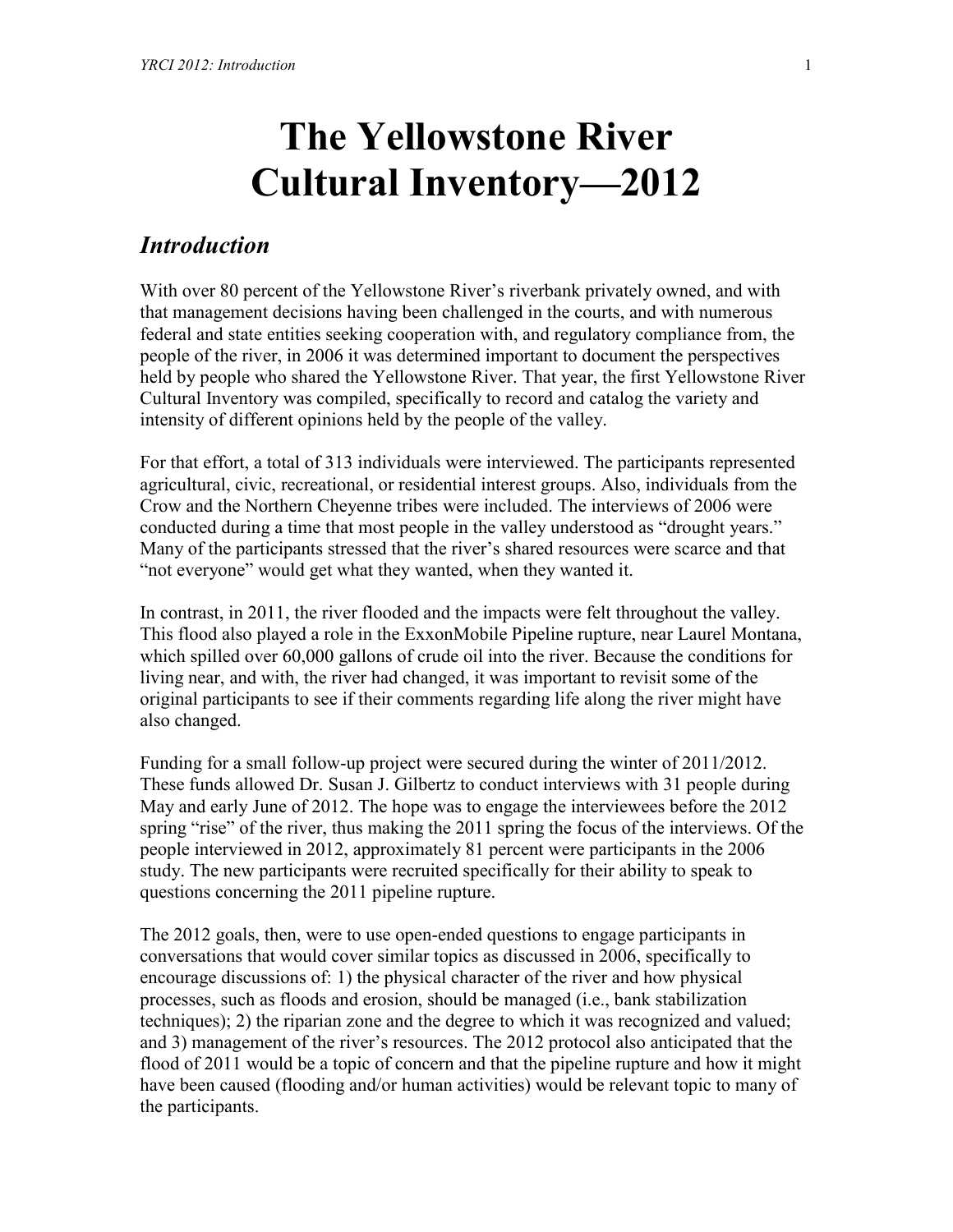We define our research approach in detail in the next section, including explanations of how we segmented the river, how we recruited participants, how we collected and managed our data and how we analyzed the narrative texts. We then identify the primary implications exposed in the 2012 data.

Following the primary implications, details of the findings from each of the geographic segments are provided as individual sections of this: Segment I: Missouri River to Powder River, Segment II: Powder River to Big Horn River, Segment III: Big Horn River to Laurel, Segment IV: Laurel to Springdale, and Segment V: Springdale to Gardiner. Each of the Segment section provides an overview of the findings relevant to each geographic area, and each identifies the themes of concern among the people of the particular segment. Finally, the Segment sections illuminate the majors themes with quotes from the participants in the study.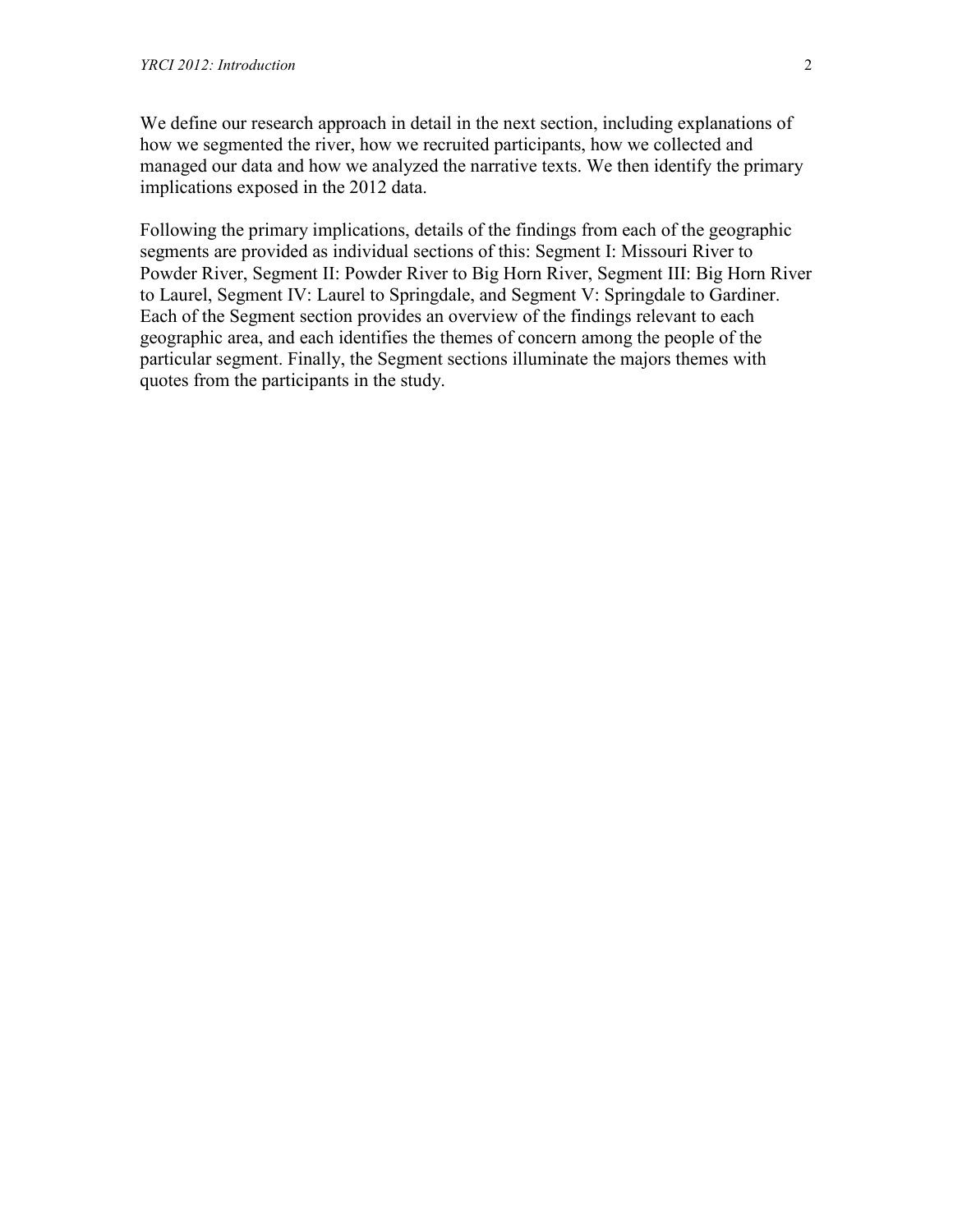#### *The Research Approach*

*Identification of Geographic Segments:* The Yellowstone River is over 670 miles in length. It flows northerly from Yellowstone Lake near the center of Yellowstone National Park in Wyoming. After exiting the park, the river enters Montana and flows through Paradise Valley toward Livingston, Montana, where it turns eastward. It then follows a northeasterly path across Montana to its confluence with the Missouri River in the northwestern corner of North Dakota.

Five geographic segments along the river were originally delineated for purposes of organizing the 2006 inventory. These five segments captured the length of the river after it exited Yellowstone National Park and as it flowed through eleven counties in Montana and one county in North Dakota. The geographic delineations were determined based on physical and cultural characteristics of the river, especially at junctures that members of the Yellowstone River Conservation District Council, the Yellowstone River Conservation District Council Technical Advisory Committee and the Yellowstone River Conservation District Council Resources Advisory Committee recognized as important.

The 2006 segment delineations were adopted for the 2012 study. The original rationales are reviewed, here:

Segment I: Working from the confluence with the Missouri River towards the west, the first geographic segment was defined as Missouri River to Powder River. This geographic segment included some of the least populated regions of the entire United States. In this segment, the river was broad and relatively slowmoving, serving an expansive farming community that blends the interests of Montanans and North Dakotans. In 2006, this segment was grappling with concerns regarding habitat and fish passage for paddlefish and Pallid sturgeon. Prairie, Dawson and Richland Counties of Montana were included in this segment, as was McKenzie County, North Dakota.

Segment II: The second geographic segment, Powder River to Big Horn River, was delineated to include the inflows of the Big Horn and Tongue Rivers as major tributaries to the Yellowstone River and to include the characteristics of the warm-water fisheries. This segment was delineated to recognize the significant agricultural activities of the area and the historical significance of the high plains cowboy culture. This segment included Treasure, Rosebud and Custer Counties.

Segment III: By 2006, Billings, known as a regional center for agriculture, business, healthcare and tourism, was notable for its loss of agricultural bottomlands to urban development. Because of its complexity as the only segment with a rural-urban interface, the third geographic segment, Big Horn River to Laurel, only included Yellowstone County. A further consideration for limiting this segment in this manner were the irrigation out-takes that divert water to projects east of Billings, especially in the communities of Shepherd, Huntley and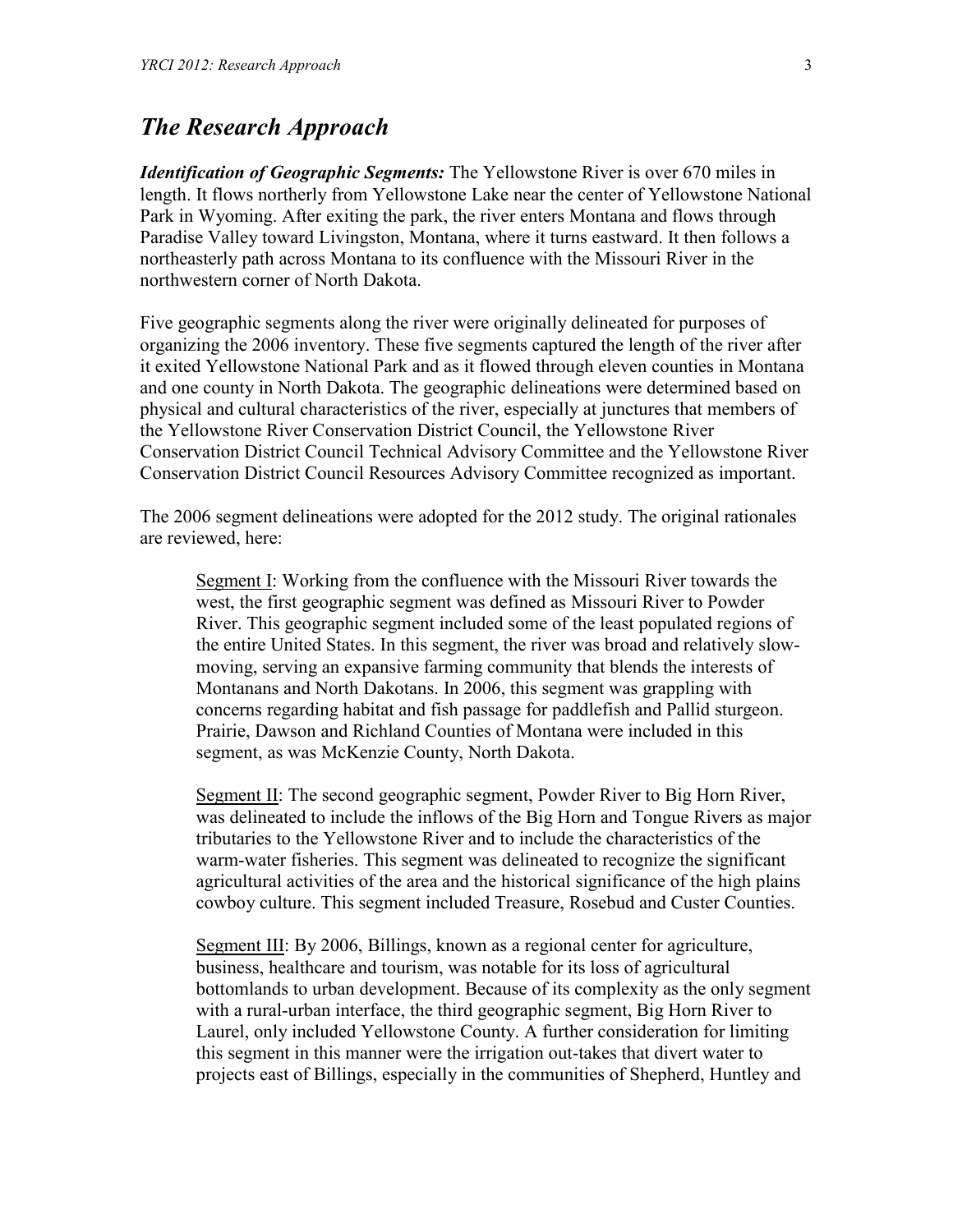Worden. Furthermore, it was understood that the river begins its transition to a warm-water fishery in Yellowstone County.

Segment IV: The fourth segment, was defined as Laurel to Springdale, ending at the northeastern edge of Park County, Montana. The river in this area was known as fast-moving and supportive of coldwater fisheries. While there was little urban development in this segment, there were some rather obvious landscape transformations where agricultural activities were being converted to amenity landscapes, home sites for retirees and vacationers. The geographic segment included Sweet Grass, Stillwater, and Carbon Counties.

Segment V: The last geographic segment was defined as Springdale to the boundary with Yellowstone National Park at Gardiner, Montana. This segment was entirely within the boundaries of Park County. Severe floods in 1996 and 1997 had caused this county to spend many hours in public debates concerning river management.

*Interest Groups and Recruitment of Participants:* The participants in the 2012 field activities were a volunteer micro-sample of the 2006 participants. Dr. Gilbertz had maintained the original database of participants and contact information, which included over 300 entries. They were full-time residents of the towns and communities between the confluence of the Yellowstone and Missouri Rivers in North Dakota and the town of Gardiner, Montana at the north entrance to Yellowstone National Park. Participants in 2012 were recruited from the original interest groups identified in 2006: agriculturalists, local civic leaders, recreationalists, and residentialists living near the river. Different recruitment approaches were used with different interest groups in 2006:

Agriculturalists: Individuals representing agriculture interests, including farmers and ranchers, who were identified and recruited from referrals provided by the local Conservation Districts, the Yellowstone River Conservation District Council and the Montana Office of the Natural Resources Conservation Service.

Civic Leaders: Individuals holding civic leadership positions, including city mayors, city council members, county commissioners, flood plain managers, city/county planners, and public works managers, were identified and recruited through public records.

Recreationalists: Individuals who use the Yellowstone River for recreational purposes, including hunters, fishers, boaters, floaters, campers, hikers, bird watchers, rock hunters, photographers, and others who use the river for relaxation and serenity, were identified and recruited from referrals provided by members of the Resource Advisory Committee. Participants were also identified and recruited by contacting various non-governmental organizations such as Ducks Unlimited, Trout Unlimited, the Audubon Society and by contacting local outfitting businesses.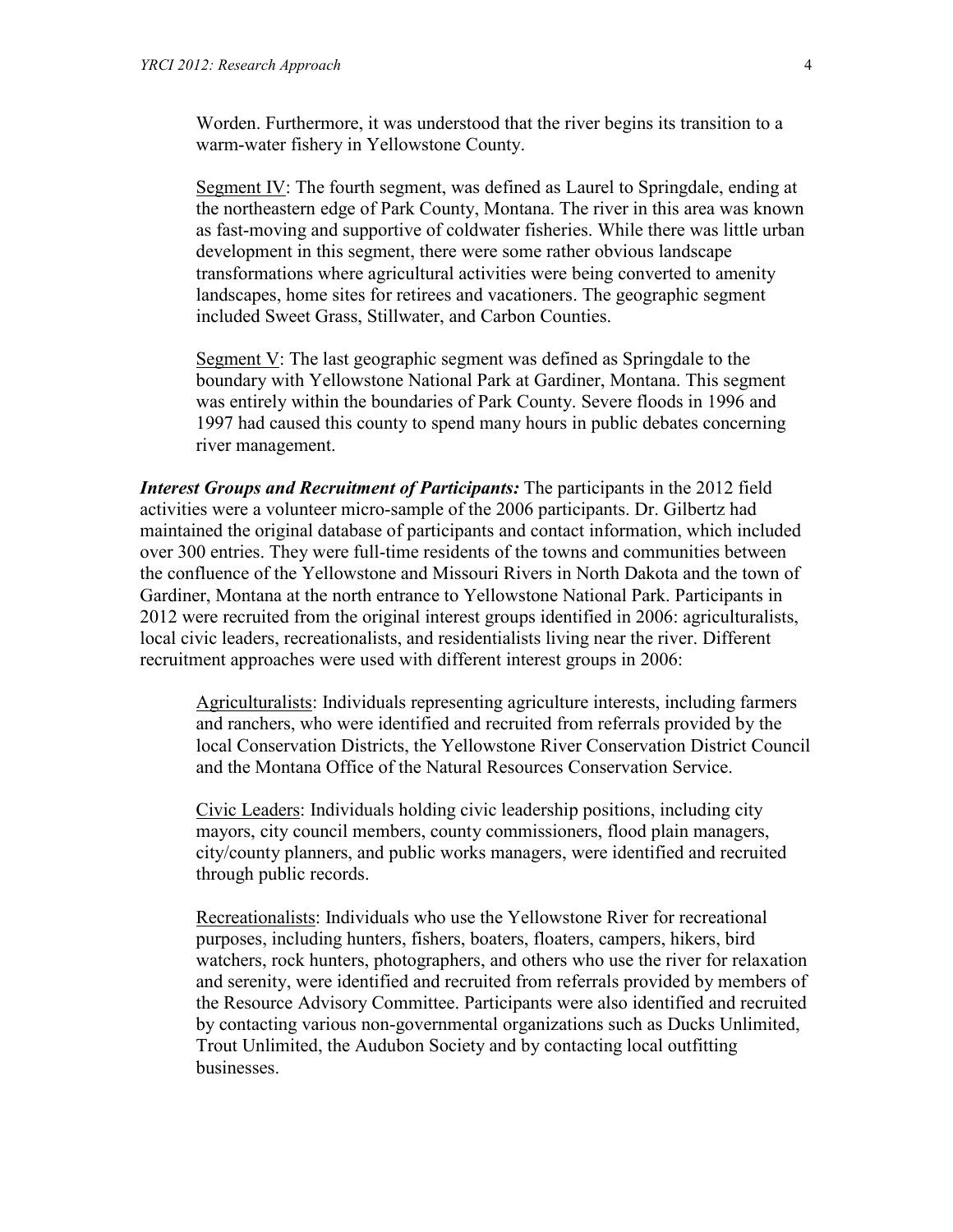Residentialists: The names of property owners holding 20 acres or less of land bordering the Yellowstone River, or within 500 feet of the bank, were obtained through a GIS search of public land ownership records. Twenty acres was used as a screening threshold to separate people who lived along the river corridor but whose incomes were from something other than agricultural practices (residentialists) from those who were predominantly farmers or ranchers (agriculturalists). The names were sorted by county and randomized. Recruitment proceeded from the randomized county lists. Other people living very near the river, and whose primary incomes were not generated by agriculture were, also recruited. These additional participants may not have had property that technically bordered the river and/or they may have owned more than 20 acres. In all cases, the recruits did not consider agricultural as their main source of income.

The 2006 database of names and contacts, organized by segment and by interest groups, had also served another purpose. Between 2010 and 2011, Dr. Gilbertz contacted nearly every one of the 2006 participants to inquire as to who would release their 2006 audiorecorded interviews to a permanent archive housed at the Yellowstone Western Heritage Center of Billings, an affiliate of the Smithsonian Institute. Once contacted, well over 250 of the original participants released their audio-recordings.

It was this database of contact names, managed by Dr. Gilbertz, which served as the primary basis for identifying 2012 participants. Indeed, another call from Dr. Gilbertz was not especially surprising to the 2006 participants, and in 2012 Dr. Gilbertz recruited participants by telephone. She set individual appointments at times and meeting places convenient for the participants. As compared to 2006 (with 313 participants), the scale of the 2012 project was cut dramatically due to funding limitations. However, the scope of the project was held in tact with attention to the original geographic segments and the four original interest groups. A few new participants were recruited because it was known that they had suffered from the 2011 oil spill (based on local newspaper stories and local referrals).

| Participants in Yellowstone River Cultural Inventory-2012 |                                                                                |                                                                          |                                                                     |                                                      |                                                |               |  |  |  |
|-----------------------------------------------------------|--------------------------------------------------------------------------------|--------------------------------------------------------------------------|---------------------------------------------------------------------|------------------------------------------------------|------------------------------------------------|---------------|--|--|--|
|                                                           | <b>GEO SEG I:</b><br><b>Missouri</b><br><b>River to</b><br><b>Powder River</b> | <b>GEO SEG II:</b><br><b>Powder River</b><br>to Big Horn<br><b>River</b> | <b>GEO SEG III:</b><br><b>Big Horn</b><br><b>River to</b><br>Laurel | <b>GEO SEG IV:</b><br><b>Laurel to</b><br>Springdale | <b>GEO SEG V:</b><br>Springdale to<br>Gardiner | <b>TOTALS</b> |  |  |  |
| <b>AGRICULTURAL</b>                                       |                                                                                |                                                                          |                                                                     |                                                      |                                                | 10            |  |  |  |
| <b>CIVIC LEADERS</b>                                      |                                                                                |                                                                          |                                                                     |                                                      |                                                |               |  |  |  |
| <b>RECREATIONAL</b>                                       | 3                                                                              |                                                                          |                                                                     |                                                      | າ                                              |               |  |  |  |
| <b>RESIDENTIAL</b>                                        | $\mathfrak{D}$                                                                 |                                                                          |                                                                     |                                                      | ↑                                              |               |  |  |  |
| <b>GEOGRAPHIC</b><br><b>SEGMENT</b><br><b>TOTAL</b>       |                                                                                | h                                                                        |                                                                     |                                                      |                                                | 31            |  |  |  |

In 2012, a total of 31 people participated in the project. As shown in the table above, the 2012 participants included 10 representatives from agriculture (compared to 86 in 2006),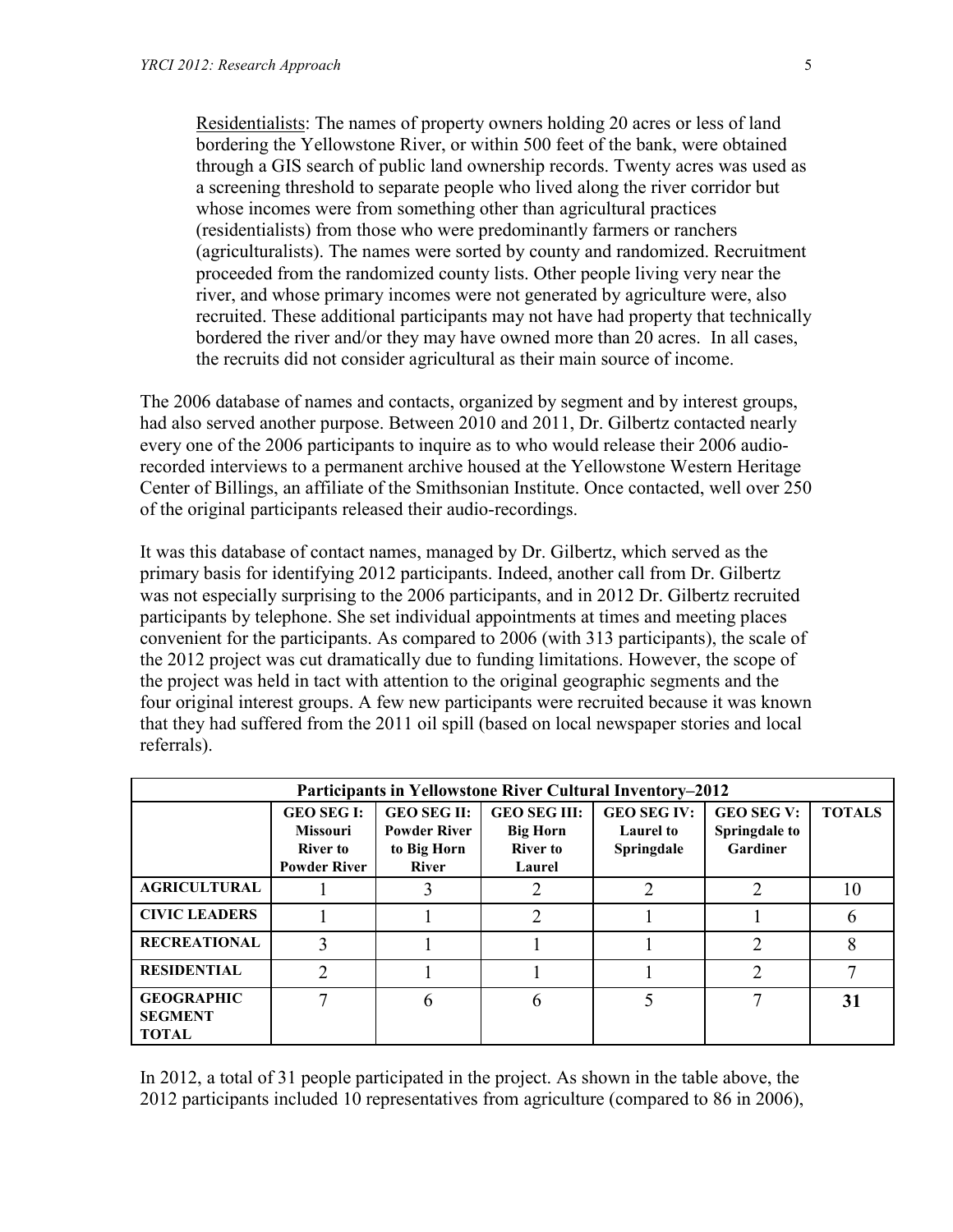6 representatives in local civic roles (compared to 68 in 2006), 8 representatives with recreational interests (compared to 76 in 2006) and 7 residentialists (compared to 76 in 2006). At least one person, from each of the four interest groups, was interviewed in each geographic segment, and 29 of the participants were individuals whose opinions and comments had been collected in 2006.

*Statement Regarding Native Americans:* For the purposes of the 2006 study a number of Native Americans from the Crow tribe and the Northern Cheyenne tribe were included. Native Americans were recruited primarily by means of referrals from state agency personnel and Yellowstone River Conservation District Resource Advisory Committee members. Unfortunately, without agreements that would facilitate similar referrals, the 2012 field effort did not include tribal participants.

*Description of Interviews and Collection of Participant Comments:* The 2006 master protocol, which had been designed from questions provided by the US Army Corps of Engineers and approved by the Office of Management and Budget (OMB approval # 0710-0001), was utilized as the basis for the 2012 protocol. The 2006 protocol was minimally adapted so that discussions of the 2011 floods and 2011 pipeline rupture would fit into the interviews as "natural topics of conversation" (see the example protocol, with adaptations in the appendix).

As was the case in 2006, the questions in 2012 were designed to encourage participants to describe in their own words the local environs, their personal observations of changes in the river, their uses of the river and any concerns they may have had about the future of the river as a shared resource. Open-ended questions were used as a means of encouraging participants to speak conversationally. That said, specific questions were adapted to the participants' interest groups. For instance, interviews with agriculturalists began with the question, "How many years have you been in operation here?" while local civic leaders where asked, "How many years have you lived in this community?" Similarly, agriculturalists were asked, "Are there any problems associated with having property this close to the river?" and local civic leaders were asked, "Are there any problems associated with having private or public properties close to the river?" The overriding objective of the approach was to engage the participants in conversations about the river, its importance and their specific concerns.

Participants were informed that their inputs would be secured at the office of Dr. Susan J. Gilbertz for at least three years, after which the audio-recordings, interview notes and transcripts would be transferred to the Yellowstone Western Heritage Center of Billings, Montana. In this way, knowing it might be at least three years before a transfer of materials would happen, participants were encouraged to be candid in their remarks. All respondents were interested in talking about their perspectives, and they represented a variety of views. Each interview lasted, on average, 45 minutes. The interviews were audio-recordings and later transcribed, producing approximately nearly 500 pages of interview text.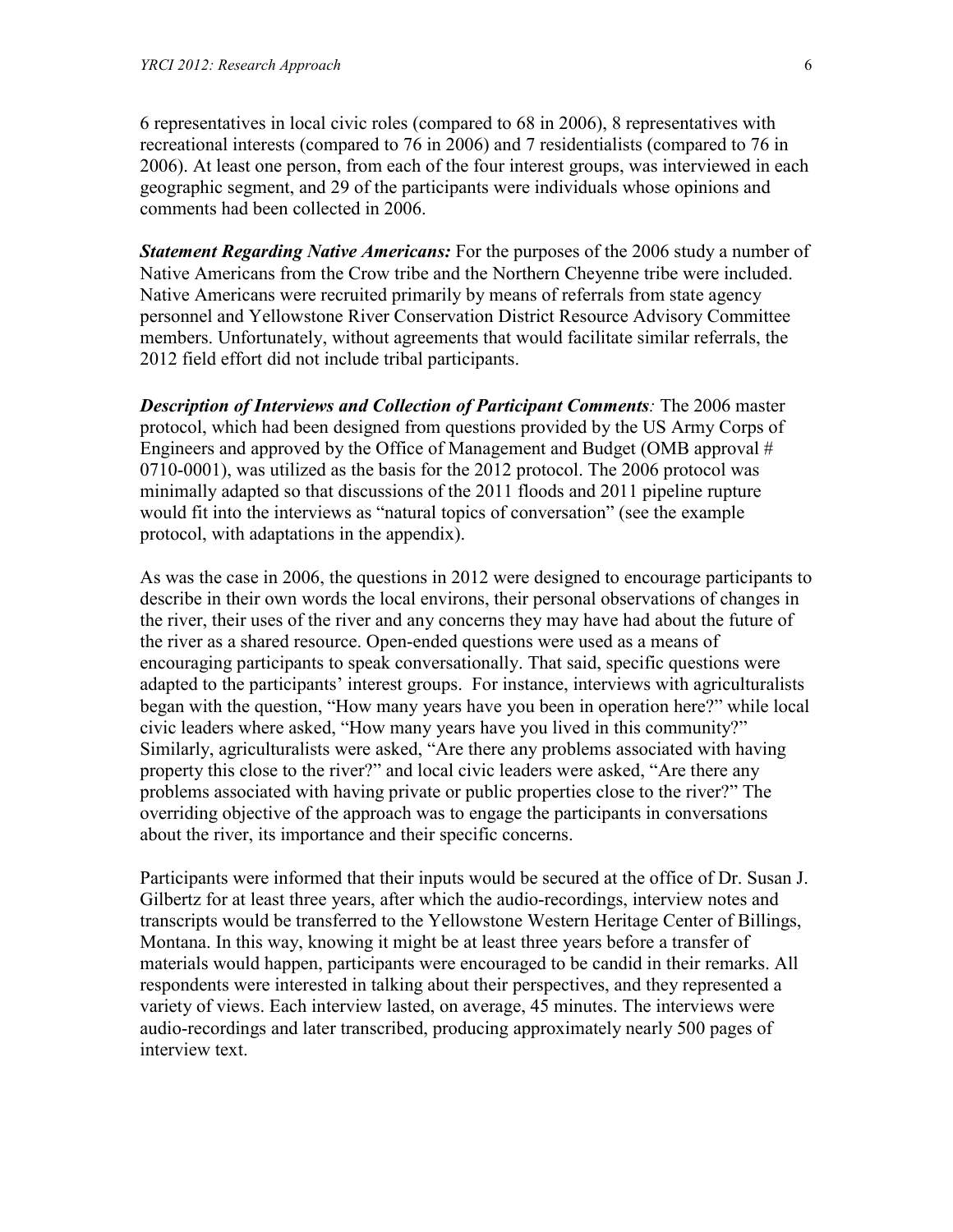*Segment-Specific Analyses:* Given the limited number of interviews in 2012, it was impossible to replicate all of the reports produced from the 2006 data. For instance, given that the 2012 data included only one to three agricultural participants in each of the geographic segments, it would be inappropriate to derive segment-specific interest group reports. This left two possible approaches to the 2012 analyses: 1) consider each interest group's set of participants as a coherent community, and/or 2) consider the participants of each geographic segment as a coherent community. Of these approaches, the later was adopted because the flooding and the impacts of the pipeline rupture were localizing, meaning the participants' community of interests was better defined geographically due to the local impacts of flooding and/or the 2011 oil spill.

Thus, the seven participants from Segment I were treated as a coherent analytical community, from which we sought to derive an understanding of how this group was "living with the river" in 2012. Likewise, the six participants from Segment II, the six participants from Segment II, the five participants from Segment IV and the seven participants from Segment V were approached as analytical communities of interest.

The analysis of each set of geographically connected participants went as follows; 1) the primary concerns, or discussion themes, were identified; 2) quotes were then taken from each transcript in the set to illustrate the particular concerns and themes; 3) quotes were arranged to illuminate commonalities and/or differences of thought, especially as those distinctions might reveal possible alliances or tensions across local interest groups, and 4) a brief discussion of each segment's General Findings was developed. Last, the five sets of General Findings were compared for purposes of writing this report's next section, Primary Implications of 2012 Data.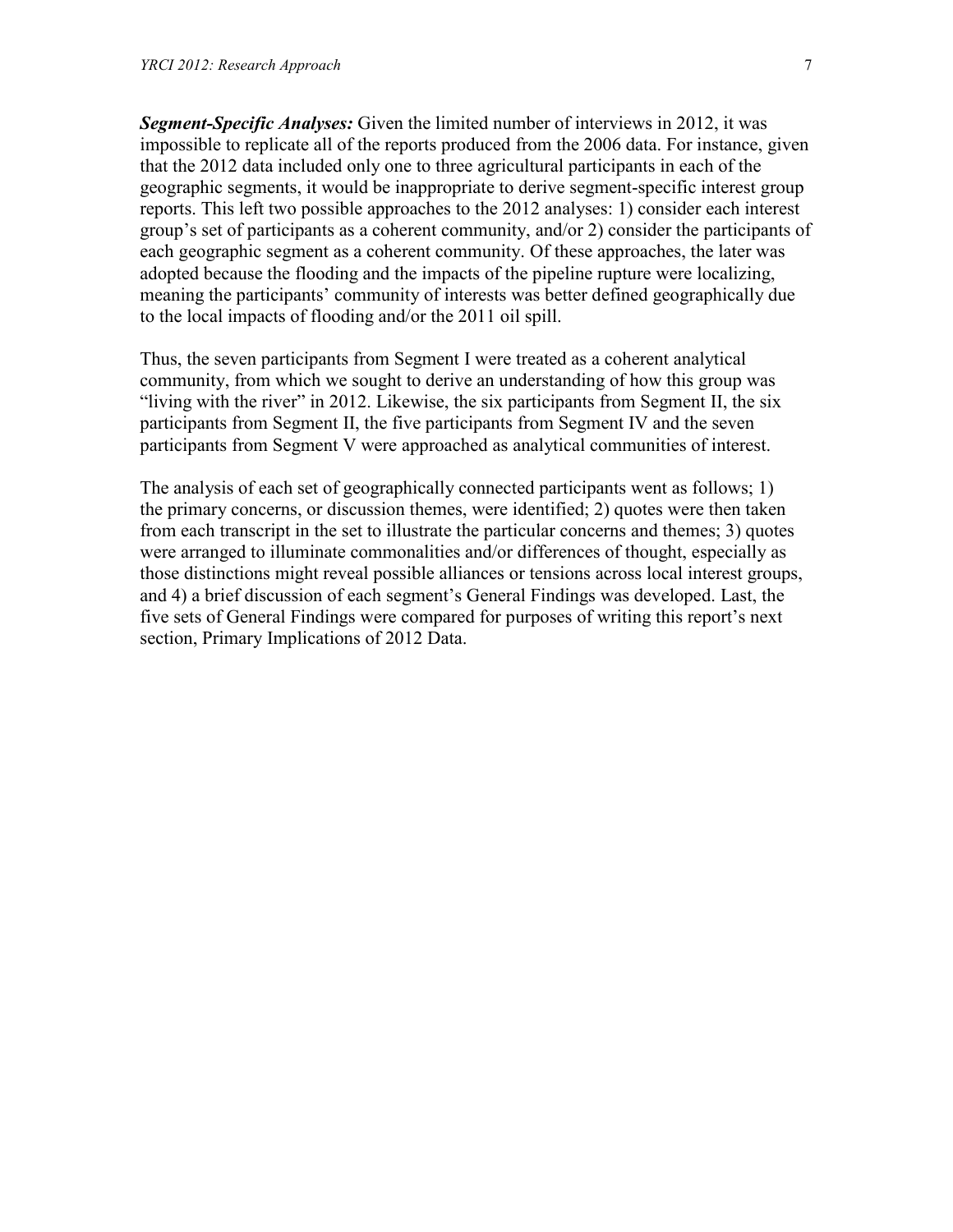### *Primary Implications of 2012 Data*

#### *Bank Stabilization in Context of 2011 Flooding*

Segment I participants expressed concerns regarding levees that were no longer "certified." They mention changes associated with warming trends, and the flood of 2011 was generally viewed as "unusual." In Segment II the rains and flooding of 2011 had wrought havoc, especially in Forsyth where nearly every homeowner and agriculturalist needed federal relief for damages they incurred. In Segment III, the topic of bank stabilization lent itself to conversations about the complexities involved in deciding whether or not a project was useful, permissible and/or cost effective. In Segment III, the flood of 2011 was understood by many in these area to be causally connected to the pipeline rupture. In Segment IV, the flood of 2011 was often compared to the floods of 1996 and 1997, and the comparisons suggested that 2011 was not as damaging. When asked about bank stabilization, the Segment IV participants had much to say, including some whose comments that indicated such efforts were pointless given the power of the river. In Segment V, the 1996 and 1997 floods were still considered markers against which all floods should be gauged. They understood that private property owners would attempt to protect their interests by means of bank stabilization, but they were also aware of that permits were no longer easy to acquire.

#### *Resources and Management in Context of the 2011 Oil Spill*

Participants from Segment I reported no impacts from the oil spill of 2011; however, they noted problems with wastewater discharges and they were concerned about the costs associated with pallid sturgeon recovery efforts. Segment II participants had more to say than their downstream neighbors about the oil spill, but they did not express specific concerns that could be linked to fisheries or other resources specific to the riparian areas. Participants from Segment III were especially concerned with the impacts and implications of the pipeline rupture, especially in terms of river bank contamination, impacts to fisheries and avian communities. Some of them explained that scouring of the river bottom was intensified by volume of water in 2011 and that scouring exposed the pipeline—leaving it susceptible to a mishap. In Segment IV, some participants explicitly mentioned the riparian areas, but they had little to say in terms of how an oil spill might impact riparian resources. Segment V participants did, however, have much to say about legacy management efforts, in particular the Governor's Task Force and the more recent Special Area Management Plan. These participants were keenly aware of the tensions between private property rights, the public's interests in the resources, processes and functions of the river, and the various local, state and federal roles in local management.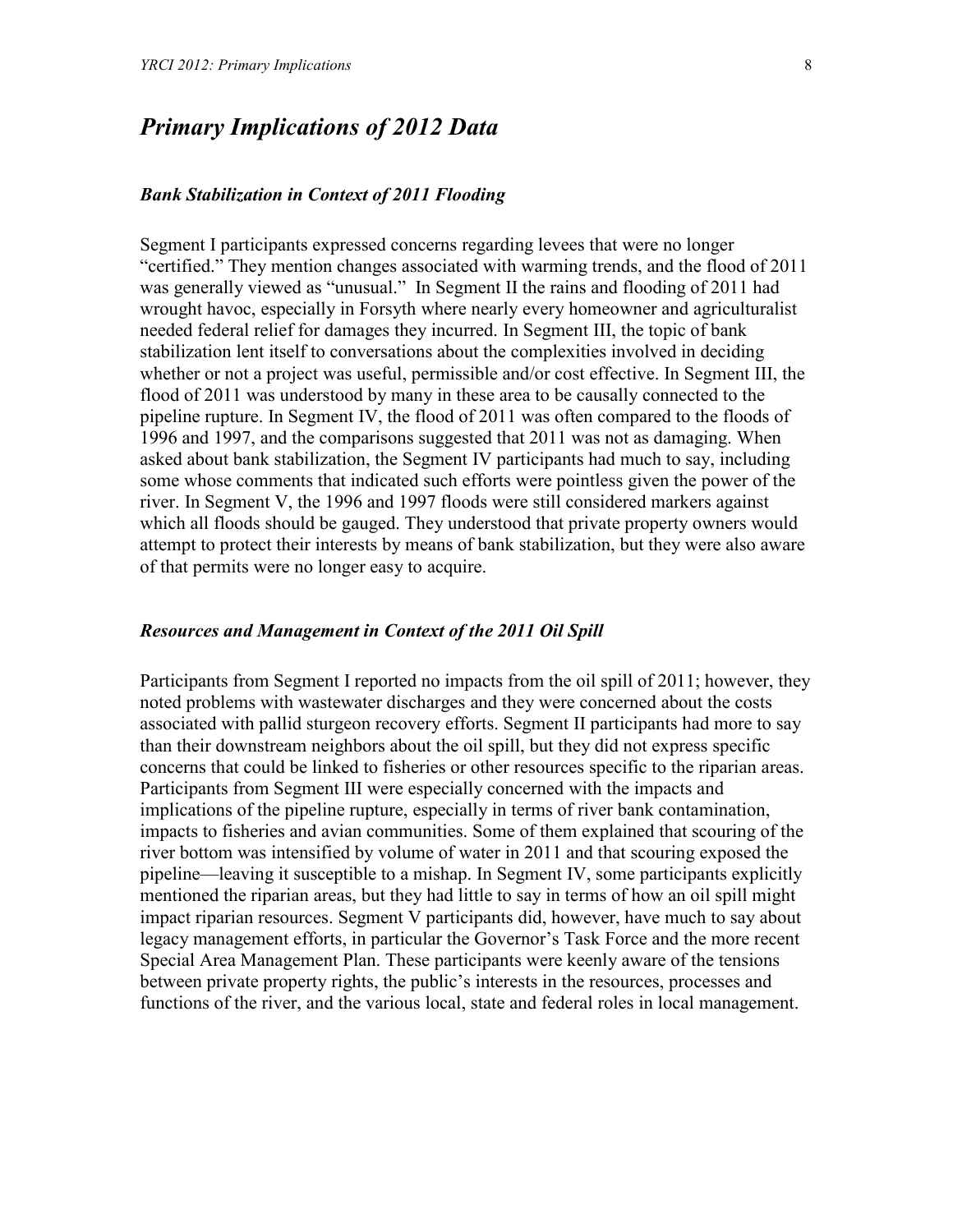# *Findings from Segment I: Missouri River to Powder River*

### *General Findings*

In 2012, fieldwork in Geographic Segment I included interviews with seven individuals living near the Yellowstone River from the Missouri River confluence to the Powder River confluence. The participants brought forward concerns from agricultural, civic, recreational and residential communities.

Locals from Segment I portrayed their area as a collection of neighborly agricultural communities. Many of these participants used the phrase "Eastern Montana" as a label for their region, meaning they enjoyed living where people were community-oriented and neighborly. These virtues were explicitly linked to agriculture as the mainstay economy of their communities. The participants expressed varying levels of distress when they reported changes caused by oil and gas activities. They also noted that many adult children had moved away from the area in order to pursue better job opportunities.

Segment I participants typically acknowledged the river's importance to agricultural, industrial, domestic, and recreational needs. The river was described as gradually changing. They articulated specific ways in which the river had changed, but these changes were generally described as occurring over time. The 2011 flood was described as unusual, and the previous winter struck some as odd because of a lack of ice.

Bank stabilization, flood zones, wastewater treatment, the fisheries and the Pallid sturgeons were a topic of concern for many in Segment I. Decertification of the Glendive dike and efforts to address the fish blockage at the Intake diversion dam generated detailed commentaries.

The oil spill outside of Laurel was not brought up by any participants in Segment I, and direct questions concerning this event did not generate much in terms of commentary. The 2011 oil spill was spoken of as an important event but one that had, at most, negligible impacts on the resources of the river in their area.

Water availability, invasive species, and concerns regarding the cottonwood forests were also noted by the Segment I participants.

Ironically, even though the participants from Segment I willingly commented on agencies' management agendas, and even though many stressed that they hoped the future would provide the next generations with the same resources they enjoyed in 2012, the group failed to detail how to best protect "the way things are."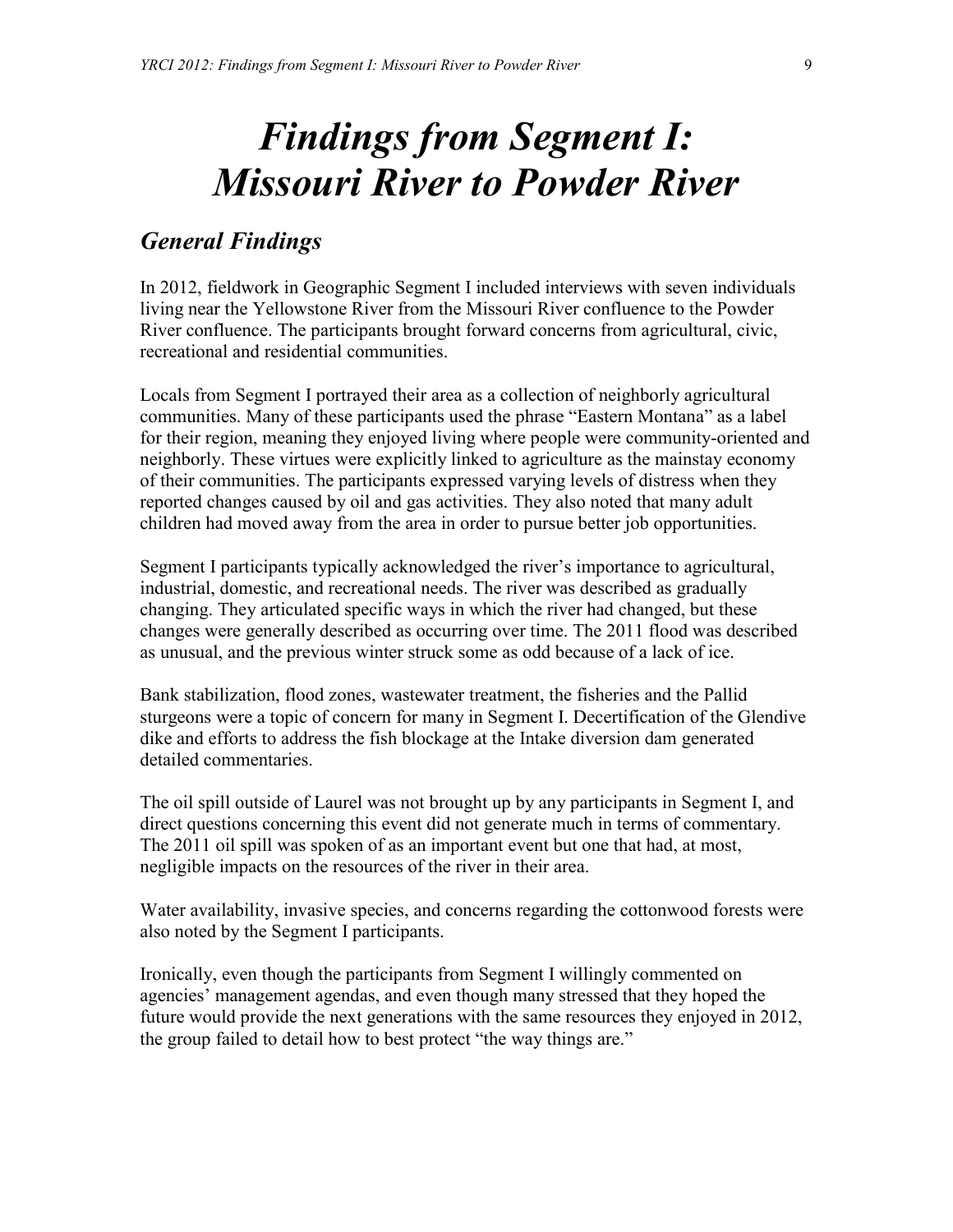#### *Narrative Findings*

*Stability and Change:* Conversations with the participants revealed a tension between stability and change.

To begin, many of the participants explained that they had spent a majority of their lives in the same location:

Well I am a local guy, and I think that the first time I paddlefished here was '72, '73…when I was a kid. (Dawson County, Recreationalist)

I have lived in Glendive at least 54 of my 66 years. (Dawson County, Local Civic Leader)

I was born and raised here… my parents lived over there… My mother came [here] from Colorado in 1930... to raise sugar beets for the valley.... [and our property] belonged to my parents….We just kind of fixed it so it's just going to stay in the family… As each one of us passes away, it will go to our kids. (Richland County, Residentialist)

They also explained that the communities were hospitable and that it was expected that people would live in accord with rural sensibilities. They demonstrated a pervasive ethic of neighbor-helping-neighbor. For example, one participant received a call during his interview from an upstream friend warning him to take caution in regards to his water pumps because large cottonwood trees were floating down the river and might cause damage. The call prompted the participant to explain that such calls, neighbor-toneighbor, were common. He told a story about rescuing his neighbors' livestock from islands during high water in the previous spring, and then he explained how it was that he and his family were ready to help during such high water events:

On a hot day we would take horses out….and we'd swim [them] back and forth.…That way them horses learned to swim on their own [and]…if you ever do have to go rescue somebody's cows or something, the horse won't freak out. (Prairie County, Agriculturalist)

This memory of teaching horses how to swim in order to be helpful when conditions were dangerous demonstrated that his responsibilities as the neighbor who was "good on a horse" were important to his community—he and his horse were able to save his neighbor's cattle during the floods of 2011.

However, participants' comments also revealed that their communities were changing. Several noted that it was "very unusual" to encounter a family whose children were all still living in the local area. Many of the younger generation had gone off to find jobs elsewhere, and despite the centrality of agriculture as a focal point in their cultural identities, the economy of Eastern Montana was overtly influenced by the oil and gas industry. The recent "Bakken boom" was discussed as a force of change in the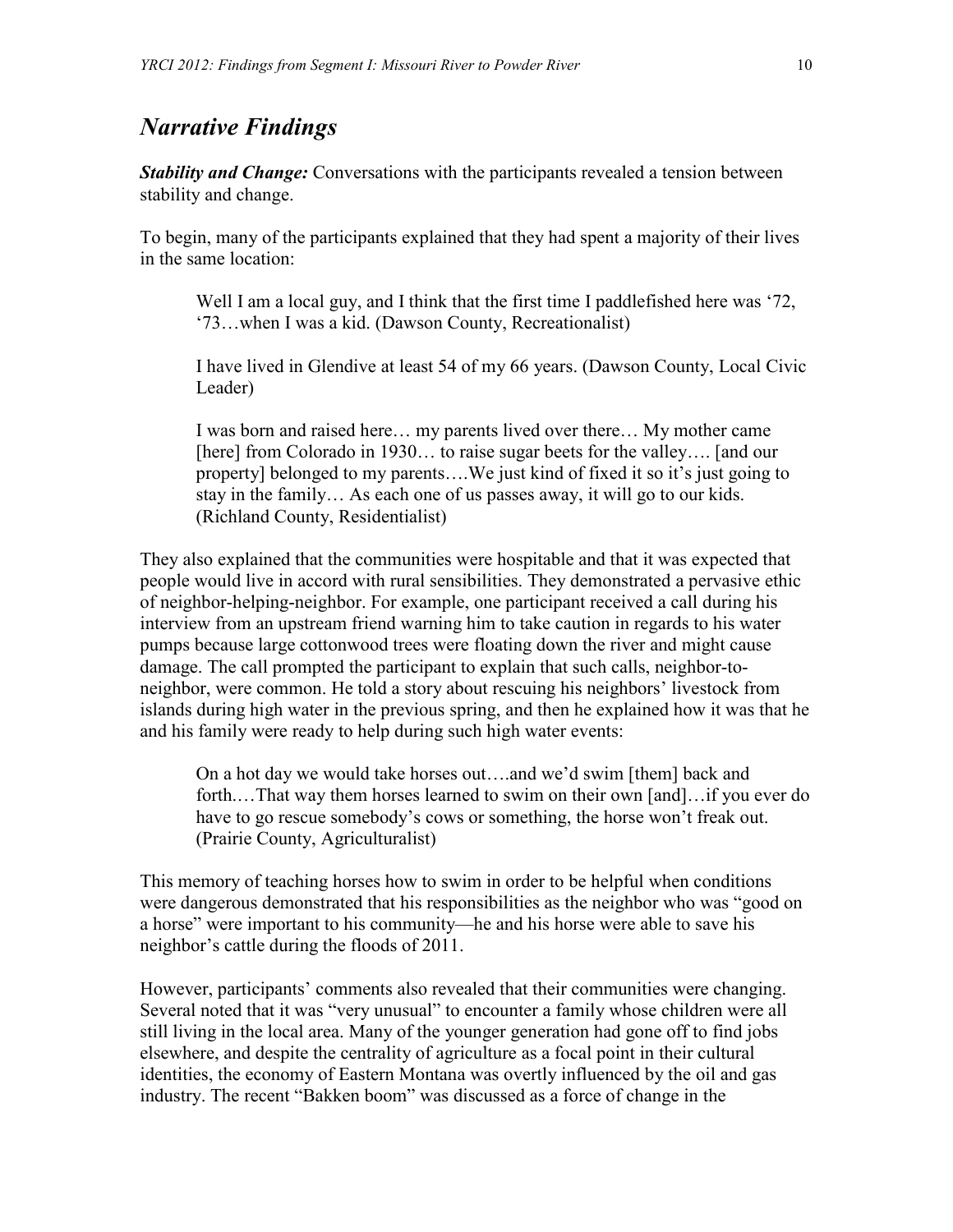community, and not always for the better. One participant explained that the changes in her particular town were not appreciated:

As you can see when you come down Main Street, that whole trailer mess right there….[Those temporary workers] just come in and park. (Richland County, Residentialist)

Others could see that the "bust" was now a factor:

Well, it got kind of slow there after the oil boom. (Richland County, Residentialist)

The participants' comments indicated that many from Eastern Montana remained rooted in an identity that valued neighborliness and longevity. Change was perceived as a result of fluctuations in the oil and gas industry.

*River is Valued and Changing:* Participants from Eastern Montana clearly valued the Yellowstone River. They explained it as a key asset for agricultural, industrial, domestic, and recreational uses:

We are very, very thankful to be one of the many communities situated on the Yellowstone River because it's a beautiful river, it's the lifeblood going through Montana. It provides lots of water for not only domestic use in cities and towns but irrigation and farming and recreation, and it is just a remarkable thing to have in your community, and we are happy to have it. (Dawson County, Local Civic Leader)

In addition to the river's beauty and productive uses, participants described changes in the river as expected outcomes:

This is of course, as you know, this is the only undammed river in Montana. So it is nature. The river is changing all of the time. There is nothing we can do about that. (Dawson County, Recreationalist)

Although participants noted the dynamic nature of the river, the changes they noticed were often described as gradual:

That's been washing out for years because the river has been changing there. So last year [2011] probably wasn't any more than normal. Because the river has kind of settled down in that new channel. (Prairie County, Agriculturalist)

The Yellowstone River is… a meandering, ordinary body of water going through our community… In six years the Yellowstone River has not changed its course going through Glendive. (Dawson County, Local Civic Leader)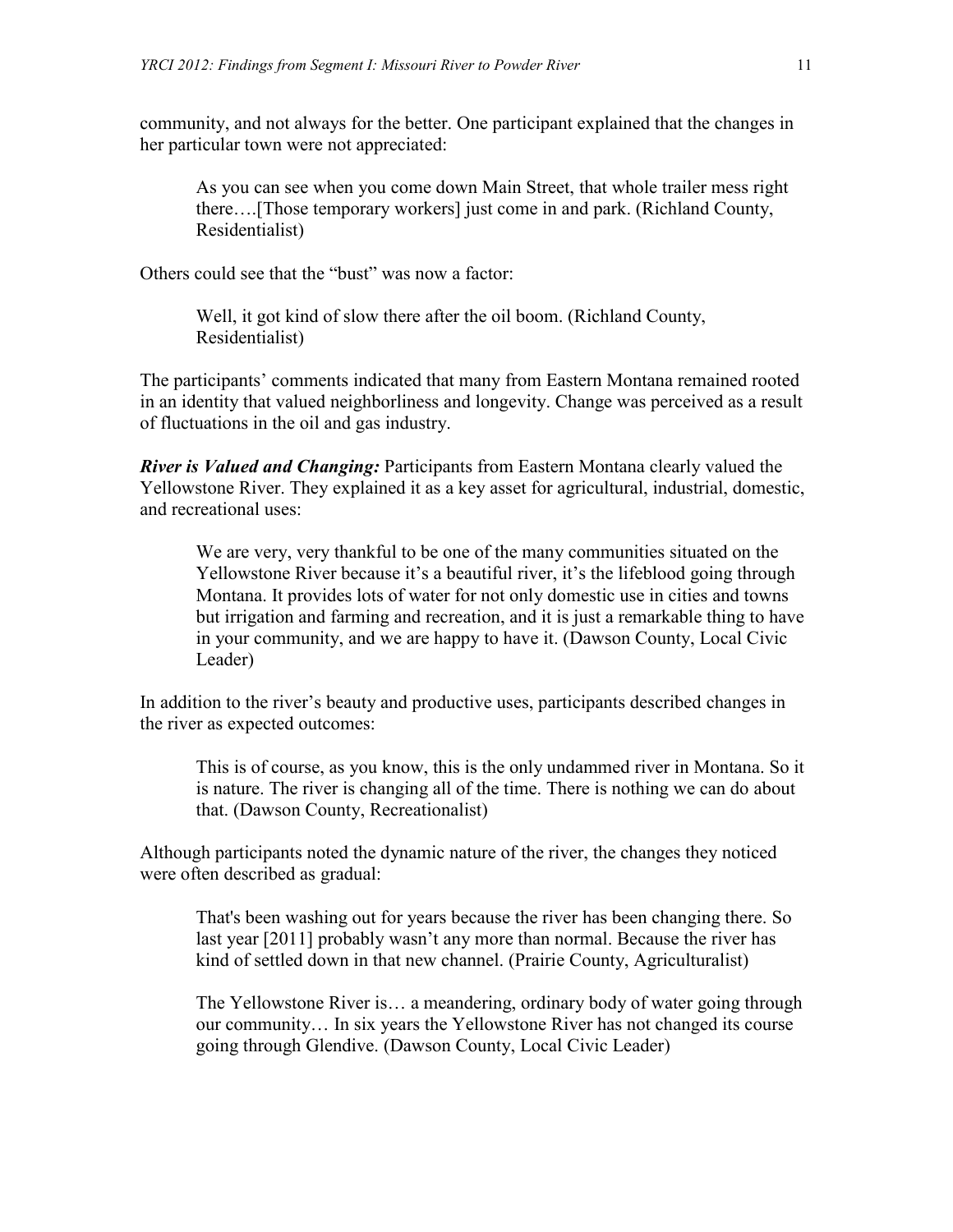This… is the original riverbank… it's slowly making its way back across there. (Richland County, Residentialist)

*Bank Stabilization and Flood Zones:* When asked about bank stabilization, many of the participants in this region commented on the dike protecting the City of Glendive. They were concerned that decertification of the dike meant that areas of the town were now in a flood zone, and thus not appropriate for development. A local leader went into detail:

The most important [current issue is] the fact that we are still [working] on our floodplain issue, and dike issue, with the Corps of Engineers…[Historically, our] dike was stamped, and approved, and certified for a 100-year floodplain….And then when the federal government came through Montana with the Interstate [highway] project... And for some reason, whether it be politics or poor judgment, they decided to cross the Yellowstone River here at Glendive....The berm that they built, leading up to the interstate on the north side of the river, took away the overflow channel that was a natural one for the Yellowstone River… And sure enough, they caused problems….[So, now] the Corps de-certified our dike and put all that land back in the floodplain... We have been, as a community, fighting ever since….That land [is] a viable part of our community…. We feel, at least in Glendive, that the federal government caused our problem….The people of Glendive did not create the problem, yet we are the ones that are suffering with it. As far as local government…[we] just keep our fingers crossed and hope that someday our plea, or our cry, will be heard, and we will get some relief. (Dawson County, Local Civic Leader)

Other participants also explained that floodplain regulations inhibiting development. One residentialist explained specific areas near his home:

All of that is in the hundred-year floodplain,…[but we have] never have seen water [back there]... We gave [our grandson] an acre...and when he had it surveyed...the County Planner told him that he couldn't [build there] because 18 feet of that acre lot was in the hundred-year floodplain. So, he couldn't put a house there….I've been here 75 years, and I have never seen it ever [flood]....And there have been some pretty bad floods....It never goes high enough to hurt anything. (Richland County, Residentialist)

Several participants wanting to stabilize river banks voiced frustrations with the permitting process:

They [the government] kind of made it difficult to stop a problem though. Like we had a place down here... the river washed across and it cut the bank. And we couldn't do anything about putting riprap or anything in to keep it from cutting anymore. We had to just leave it. And that is kind of worrisome. And I am not able to fix it. (Richland County Residentialist)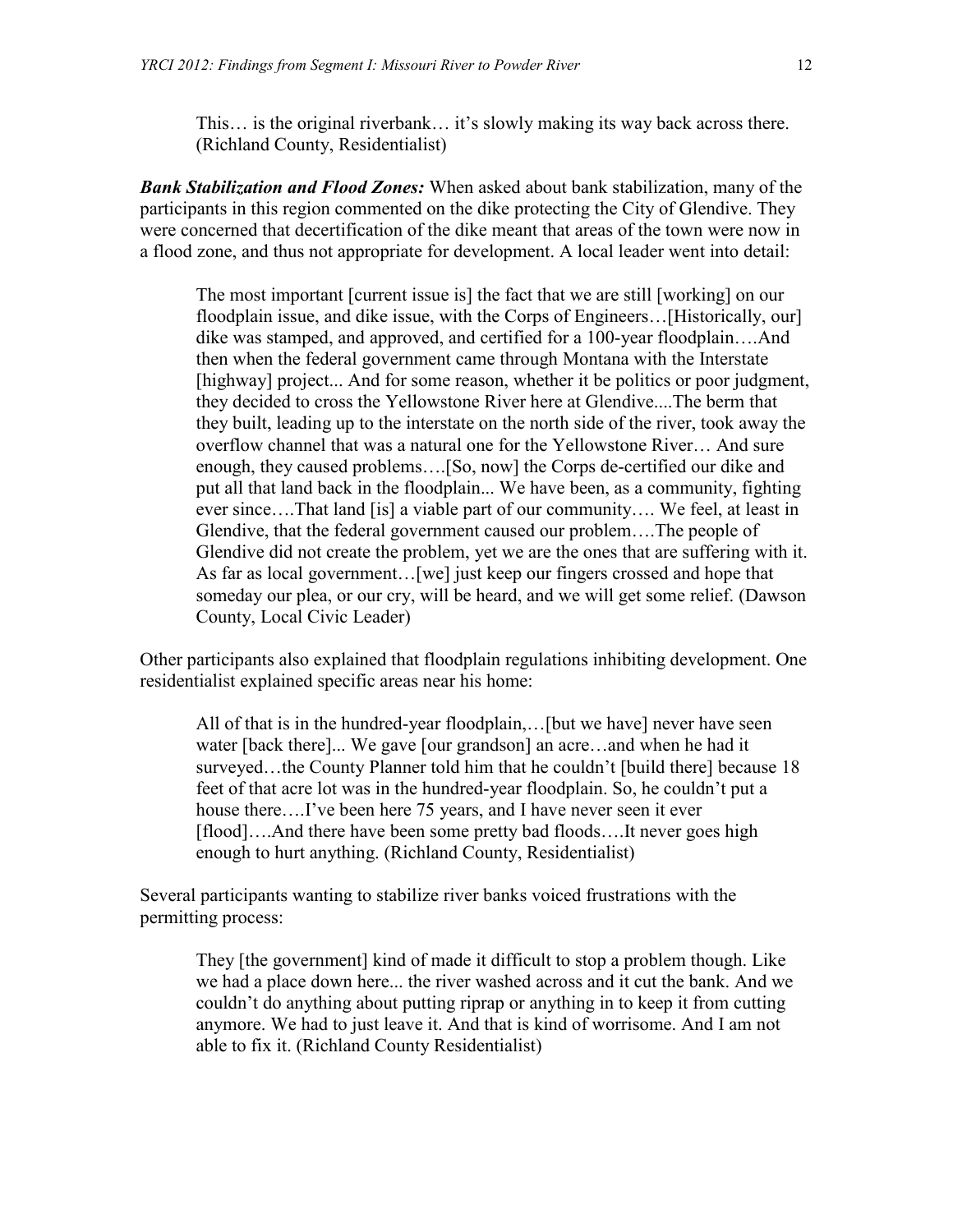And, you know, it all starts of course with the federal and the state governments and what jurisdictions they retain for themselves, etcetera... But the state of Montana… and I think the Lower Yellowstone Conservation Districts and organizations like that are very concerned about the use of the river and trying to keep it from being altered or changed with artificial impairments and things like that. (Dawson County, Local Civic Leader)

Only one participant explained why using riprap to address bank erosion could be a management issue:

[Riprap] causes an action and reaction, or something like that. (Dawson County, Local Civic Leader)

*Water Quality—Wastewater Treatment:* Faced with updated requirements from the state Department of Environmental Quality (DEQ), citizens and local government officials discussed difficulties and costs associated with attempting to remain in compliance with the rules. A local civic leader explained the issue in these terms:

The other thing concerning us and the Yellowstone River is our DEQ permit for our wastewater discharge….[which] is going to expire in 2014. And we have already been informed by DEQ that our present solution for getting rid of our wastewater into Glendive Creek, and eventually into the Yellowstone River, is not going to meet the new requirements. So we are pretty much on top of it….We have the lagoon system....[but] my Public Works Director said we can't do [enough] with our present lagoon system, and we are going to have to go to mechanical treatment….We have an engineer sizing it and designing it for us, and under today's costs we are looking at between eight and nine million dollars. (Dawson County, Local Civic Leader)

Given the fiscal impact, it was not surprising that local residents were also aware of the concern:

We're in the process of forming our water and sewer district right now and putting in another lagoon, another pond, because we just don't have the capacity. There isn't any place uptown to put anything. (Richland County, Residentialist)

While these participants described obstacles, and they seemed to understand compliance was important. However, none explicitly linked compliance with improved water quality. At best, one might infer they understood why compliance was important.

*Fishing and Fisheries:* Recreationalists, still pleased with the quality of the fishing on the river, commented on perceived changes. Some of these changes were discussed in terms of natural causes:

A few years back… it was a slow fish year… You know, getting low water, when we don't get the high water, clear water… maybe [its caused by] a drought in the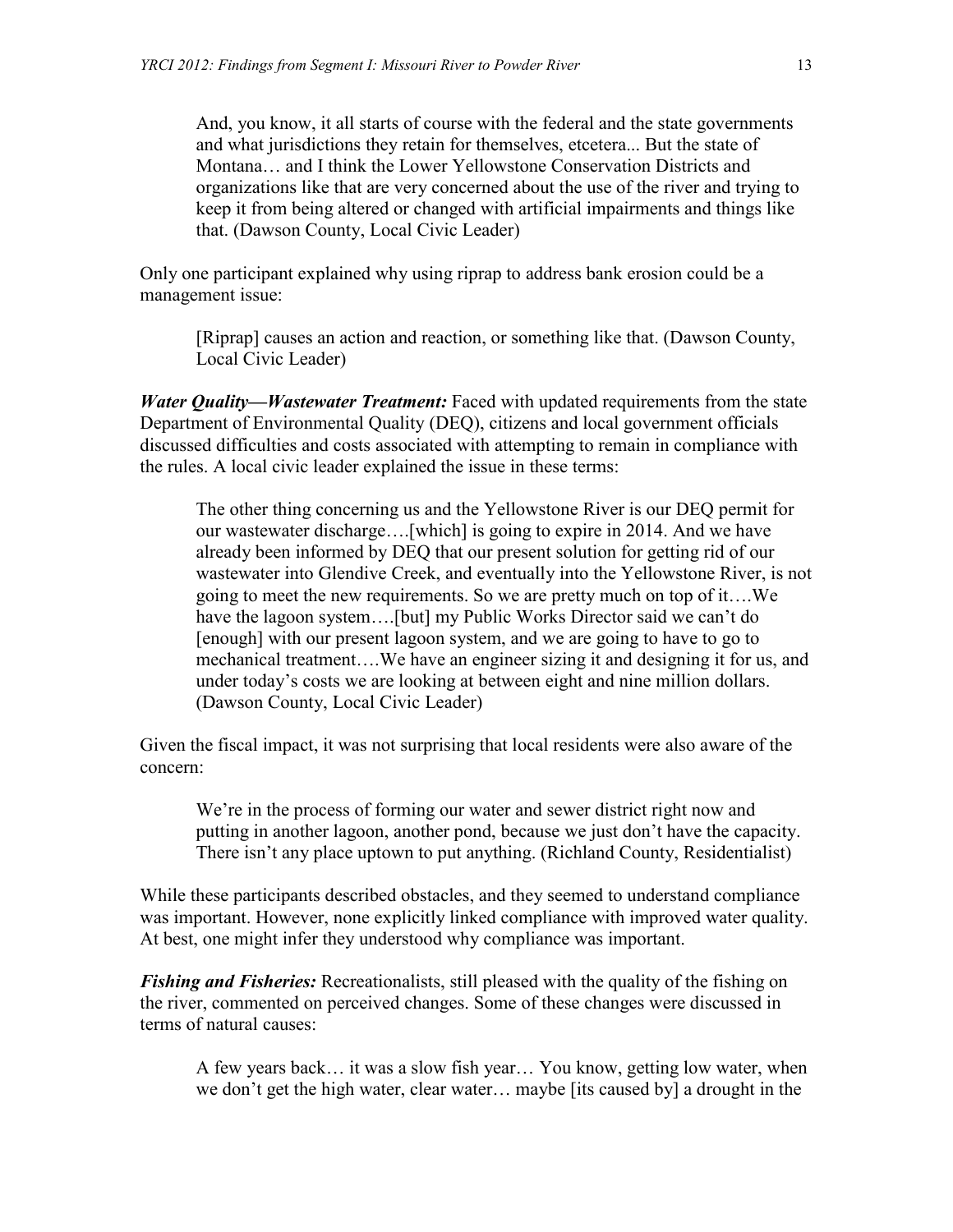mountains, not enough snow, not enough rain… Fish like the high water and the mud to come up and spawn. (Dawson County, Recreationalist)

One thing is…there has not been any evidence of a good spawn or good hatch since 1995, and so I think a concern is whether there are any young paddlefish out there. The majority of the ones that are caught, here, are aged. And a big share of them were all born in 1995…..Of course there were some drought years,… but they should be coming up now because they don't come up until the males are nine years old and the females are about 15. (Dawson County, Recreationalist)

Beyond natural weather variation, increased recreational use of the river was described as evolving:

It was not really popular [to go] fishing back then….I remember as a kid, you could catch two a day….You would get [up] on the hills [and look down] and there wasn't this many people. Of course, it is Memorial Day right now...[But,] I remember sitting up there and there might be eight to ten fishermen down there

He continued:

You know, so it was a lot different….people come from Germany, and England, and wherever, just to do this. North Dakota, and a lot of Wyoming guys....Lot of people from…Billings, Butte. That guy was from Kalispell, and we get a lot from Gillette and Sheridan [Wyoming]. (Dawson County, Recreationalist)

These recreationalists have taken note of how the changes are being managed. Some of this management was described as a self-regulatory river etiquette adopted by local fishermen:

We handle [paddlefish] careful...[We] do not pick them up and take pictures and stuff like that. We keep them in the water, and we try to use barbless hooks…[When we] unhook them, we just let them get their bearings before we release them and let them go. (Dawson County, Recreationalist)

However, most discussions centered on formal regulations. Commenting on the quota for the paddlefishing season, one man explained:

It is crazy. I mean you can only catch one fish, here. So, basically there are 500 fishermen here, and I am sure that some people didn't catch any. (Dawson County, Recreationalist)

Another man recalled:

Well, when I first came out here, there wasn't officials…. and there was no limit on how many fish you got. (Dawson County, Recreationalist)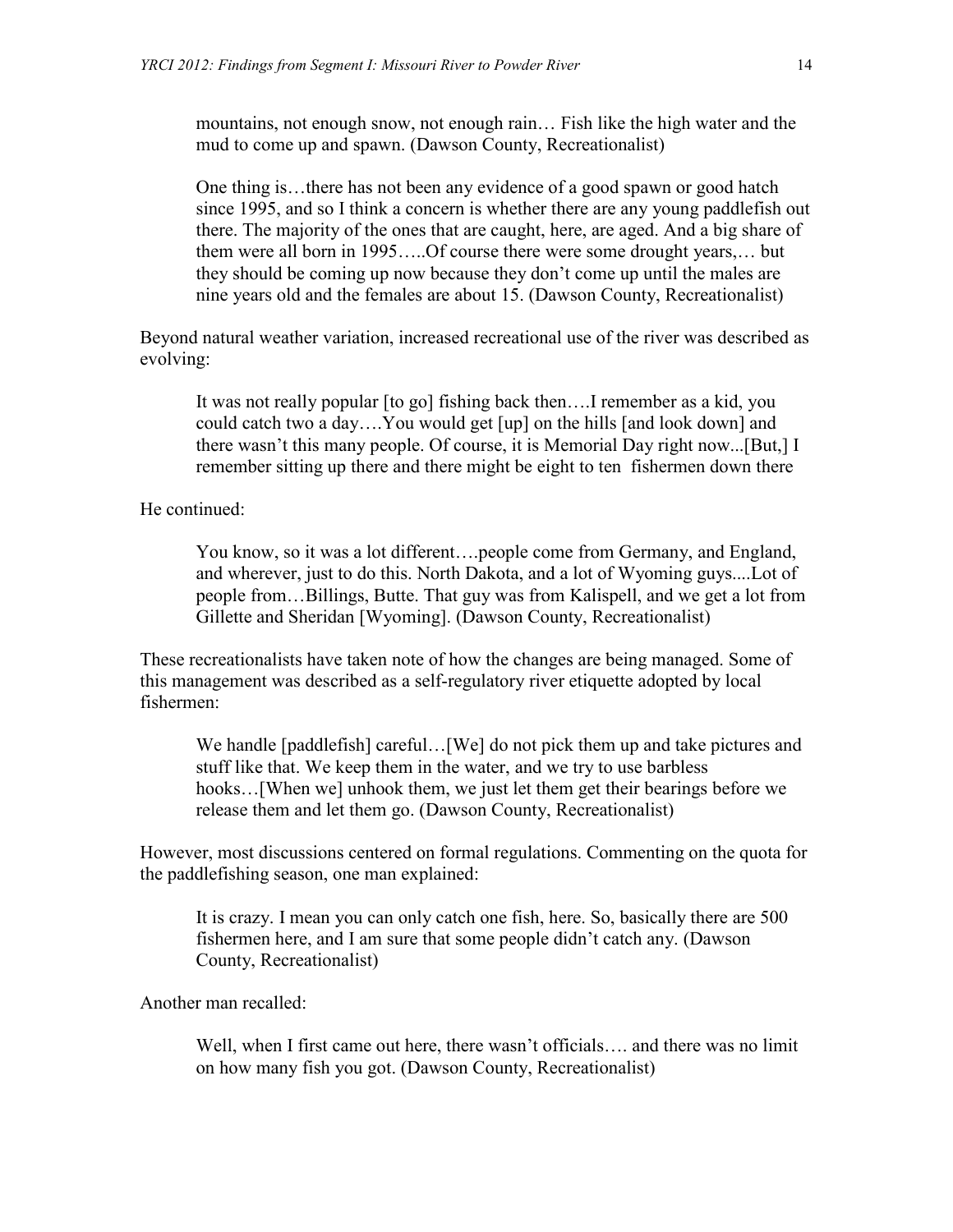While these participants longed for the days when these rules were not necessary, they generally acknowledged the necessity of new rules to govern the new circumstances, as confusing as they are:

I have a pretty strong opinion on that. I really think that if I was fishing here on catch-and-keep day, and there is a Game Warden here—and there usually is because there are a couple standing down there now—they monitor it pretty closely…..If I bring it in and no one gaffs it, I [want to] keep it in the water and unhook it. I should be able to release it and give the warden my tag and say, "Here, I don't want to eat that fish. Here is my tag." But they said…they are worried about high grading….I could see that point. Then they would have to have more rules. Because there are a lot of rules on paddlefish that people are really confused about. Because you cannot fish from a boat, you have to go a quarter mile down, and then you can catch them down there, and cannot catchand-release up there, you can catch-and-release here, and you can only use certain sized hooks. So there are a lot of rules and stuff. You would hate to throw another one in there and stir the pot….So, I like catch-and-release time because a lot of people, especially the locals, do not like to catch them and eat them. And like me, I only fish on catch-and-release days. (Dawson County, Recreationalist)

As river management evolves to adapt to increased recreational use of the river, a growing concern in Segment I was public access. In this area, recreationalists noted that public access sites have become more crowded. Riverfront landowners expressed a willingness to allow both friends and strangers access the river through their property, so long as permission is granted and the property and river are respected. However, one of these landowners described significant issues with trash being left on the property and unauthorized access by strangers:

We just kind of monitor whoever goes down there [to the river] to try to keep out people that are going to do damage. And if they do damage, then they get 'walking papers' [laughs]... If they are going to be doing things they shouldn't do… [like] leave all their garbage behind…[or] shoot things or …[any] kind of vandalism, I guess. We just don't allow that. (Richland County, Residentialist)

None of the participants expressly called for increased public access points.

*Pallid Sturgeon:* The most prevalent topic regarding fisheries management in this area centered on the issue of the endangered pallid sturgeon and the diversion dam at Intake:

The Corps of Engineers commissioned, and brought to ribbon cutting, Phase 1 of their Intake diversion dam project for saving the pallid sturgeon….Phase 1 [included] new intake canals...and they put screens over the new intake [that] will]...hopefully keep fish from entering the irrigation canals....The new massive structure they have down there is super….But now, they are awaiting funding and/or an okay to go ahead with Phase 2, which would be to build a ramp, a bypass ramp, around the dam so the pallid sturgeon can get further upriver to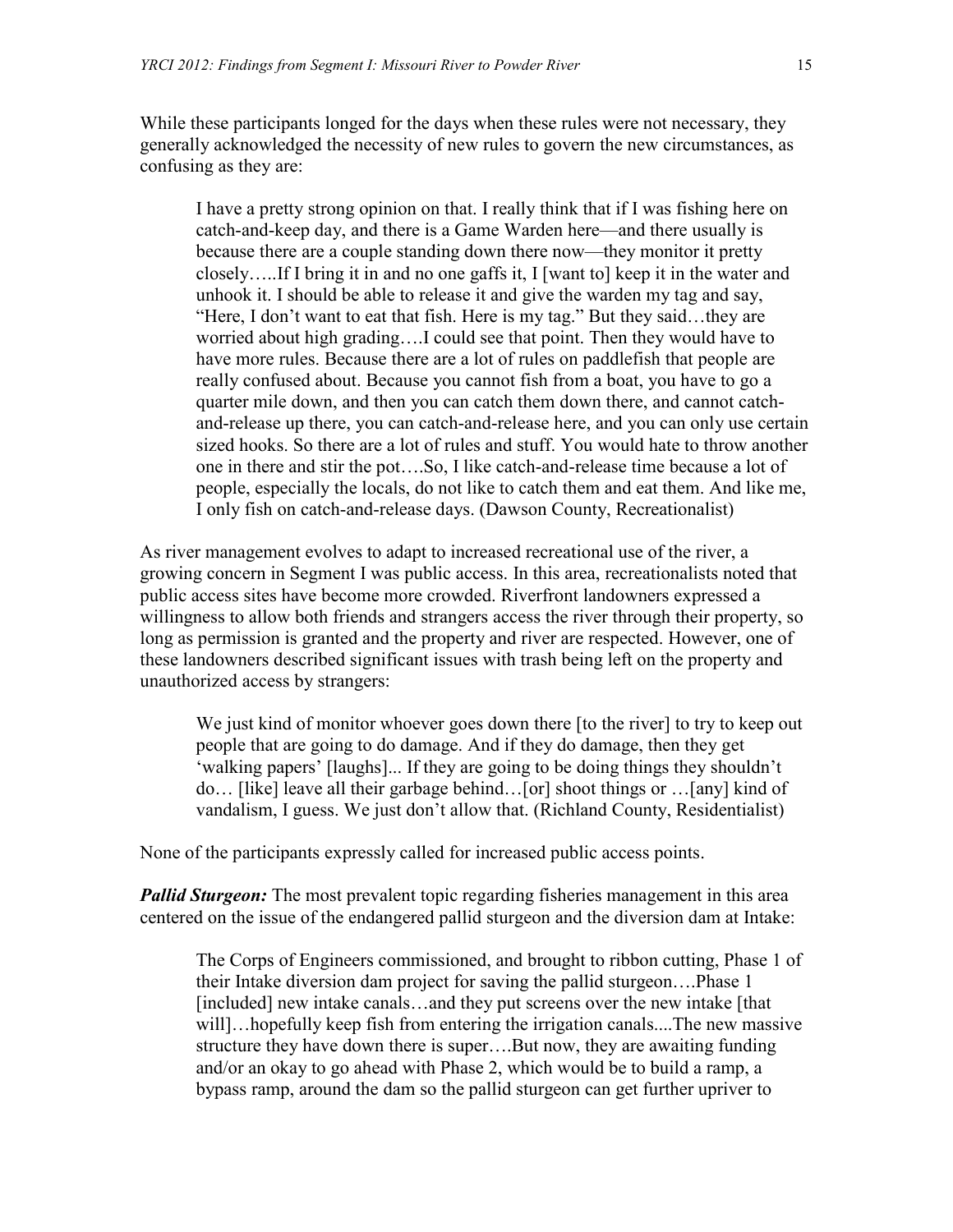spawn and have a longer spawning area in the Yellowstone... When the Corps is going to move ahead with Phase 2, is anybody's guess with the present congressional funding situation….You know, most of the local people [ask], 'Why are we spending 20 million dollars on extending [the pallid] breeding ground when 20 million dollars could do so much for our community?'....I believe that the fishermen, and people that live in Montana, wouldn't disagree with saving the pallid sturgeon….But at the same time, from an economic standpoint, local residents have expressed some concern over that cost versus the cost of [fixing the dikes and] getting Glendive, Miles City, and Forsyth whole. (Dawson County, Local Civic Leader)

Out here right now the big [issue] is the pallid sturgeon. I don't know if you've seen the new headgates for the dam they just built….I don't want to put a dollar amount out there because I am not sure what it was, but I keep thinking 25 million dollars… My opinion on it… There are other ways I think we could save the pallid... I am worried about if they put a lot of money into that,…[and then] there are a lot of ice jams that come through the Yellowstone, [the ice] can rip it all out....So, that is what I am concerned about: that the money isn't going to be wellspent. They say that it works in the Snake River, but I don't think the Snake River gets ice jams like we get here. (Dawson County, Recreationalist)

The rest of the thing is still up in the air, and they ran out of money to do it, so I don't know. (Dawson County, Recreationalist)

It [the new Intake facility] has not changed anything with the river. (Dawson County, Recreationalist)

It [the new Intake facility] may have helped the river with keeping the fish in [the river and not in the irrigation canal]. (Dawson County, Recreationalist)

I think it will [affect the fishery]. How bad, I don't know… Nobody knows what it will do. It's going to change somewhere, something. (Dawson County, Recreationalist)

Overall, local recreationalists expressed concerns about the health of the fish and dissatisfaction with new rules, yet they acknowledged the difficulties and evolution of management schemes, especially in response to weather variations and increased human demands. Regarding the Intake dam, locals acknowledged the importance of saving the pallid sturgeon, but there were significant concerns about both the funding for this project, its efficacy, and whether or not funding would allow the Corps of Engineers to finish the job.

*2011 Flood: Unusual and not the Only Thing:* While high water is a yearly occurrence, and flood conditions along the river are not uncommon, the 2011 flood stood out as a unique event for participants. Moreover, even though they do not use the phrase "climate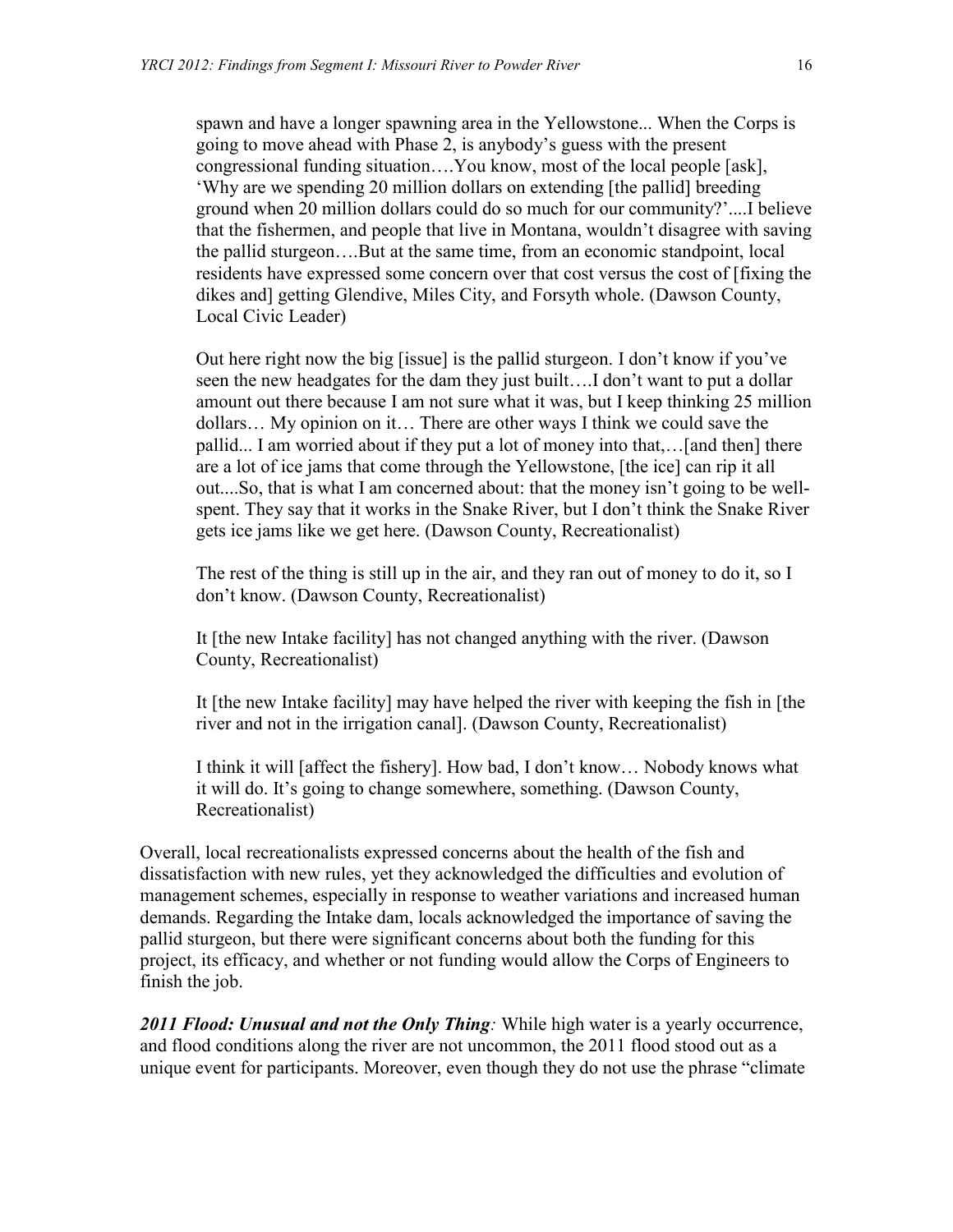change," they did explain changes that suggest a growing awareness of climate variability:

This is the first year that the river has not even froze.…It stayed open. It never froze once… Last year was a record ice jam and this year was a record warm… I mean, every year, [by] the first of the year, it freezes—maybe only for a month or two. But, this year it never froze at all out here. New Year's Day I was boating. (Prairie County, Agriculturalist).

[2011] was very unusual... [and this spring, 2012] has been very dry. We had no moisture, no snow to speak of at all this year. In fact, you can tell the lawns, they just look so bare that they didn't have any shelter and the grass was really slow getting started. (Richland County, Residentialist)

The high water came, and it beat the old record by three times… for that date. I mean it was like nothing I had even imagined. (Prairie County, Agriculturalist)

And I understand the Bighorn Dam had to let water out because they were full and had to get rid of their water, and that caused, of course, the Yellowstone to stay higher for a longer period of time. (Dawson County, Local Civic Leader)

The impacts of the flood affected the productivity of riverfront lands:

Last summer we were underwater down there until well into June because of all the rain and the flooding and everything. It was totally unusable. (Richland County, Residentialist)

The 2010 and 2011 summers were extraordinarily wet in our community... and because of that we not only had more saturated ground in the area, crops were good. The farmers who were able to get out and plant in-between rain storms did very well as far as crop yields, etcetera. (Dawson County, Local Civic Leader)

Other participants explained the impacts of the event on recreational uses of the river:

The water levels were very dangerous. And we had to clear this campground out, had to shut down fishing… Seven days they shut it down because of high water. Because right where we are sitting now, I think there was a foot of water. (Dawson County, Recreationalist)

Well, we were open for about a week and then got shut down with the flood. We closed down for 13 days and then opened another week. So it was a 2-week season. It was weird. It was the highest the river has been in 70 years or something like that, last year. Now this year, it's the lowest it has been in… 2000 years [laughs]. (Dawson County, Recreationalist)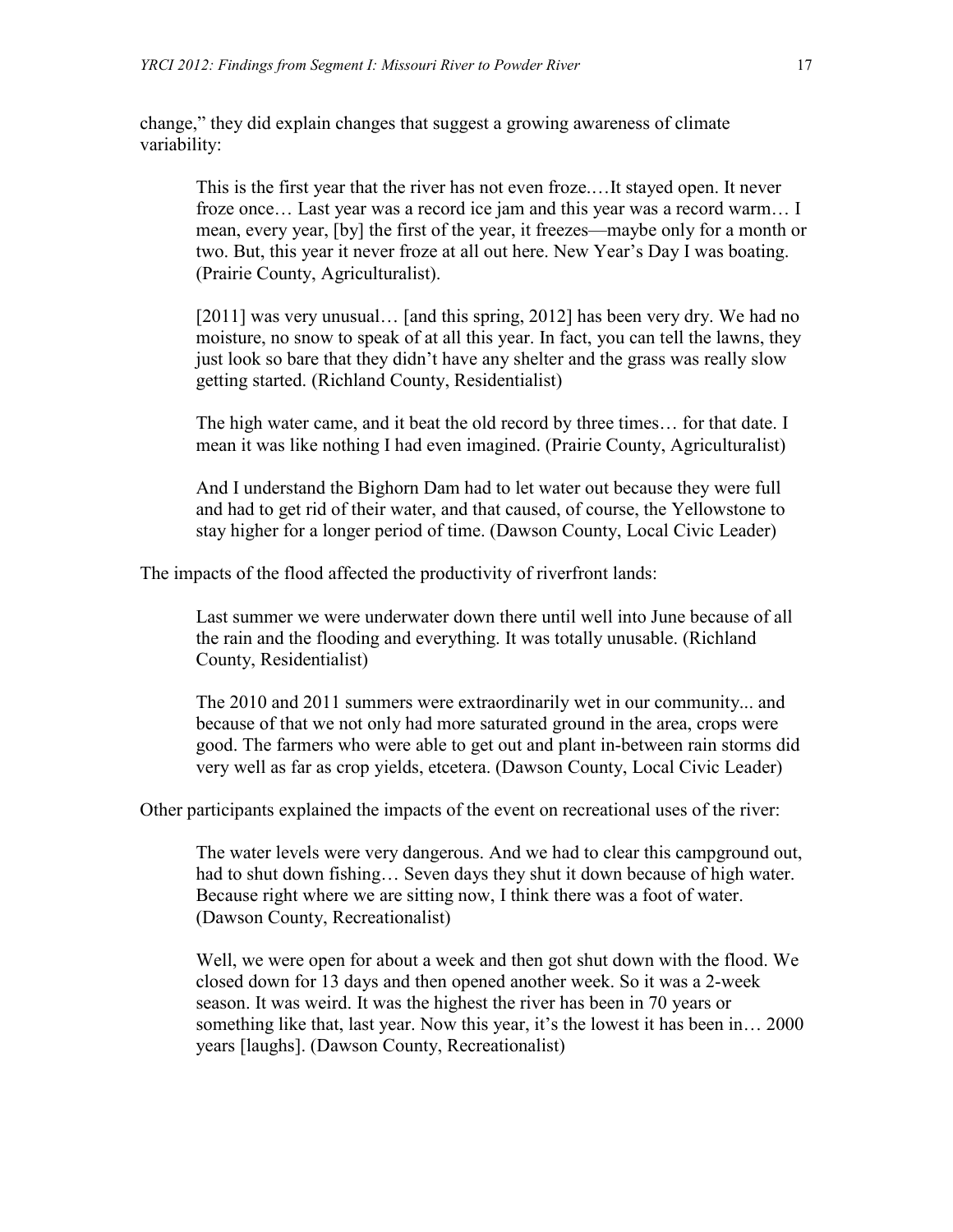Despite the impacts of this notable high water event, one man seemed unimpressed:

At no time did the water… get above just touching the foot of the dike. (Dawson County, Local Civic Leader)

Similarly, another made this comment when asked if he planned to do anything differently with his operation based on the experience of the 2011 flood:

Not really, because I mean if it [happens] every fifty years, I probably won't have to worry about it again. (Prairie County, Agriculturalist).

*Pipeline Rupture and Oil Spill:* Another impact of the 2011 high water was a pipeline rupture and oil spill near Laurel, far upstream of this geographic segment. When asked about it, the participants in this region could not identify any impacts, nor did the questions generate further comments:

I don't think that I heard anybody saying they heard or seen anything. (Dawson County, Recreationalist)

*Water Availability:* Increased demand for Yellowstone River water was another issue mentioned by a local leader, but it was not an issue that caused concern:

Water demand in Eastern Montana, because of the increased growth in the population due to oil exploration just to the east of us and north of us, etcetera, has put a greater demand on water. And, other communities are experiencing the same thing as Glendive, some of them even more so. But our water rights in the Yellowstone River are more than adequate to see us increase [use in] our community—you know, the water we need to intake out of the Yellowstone in order to service the people we have here and [our water rights would] even allow us to increase by 20,000 or 30,000 people in population without any restraints, [except] maybe making a few adjustments in our present water plant to relieve some bottlenecks….So, I think a lot of Montana is in pretty good shape that way. As long as the Yellowstone and the Missouri and all their tributaries keep running, we're in good shape. (Dawson County, Local Civic Leader)

*Invasive Plants and Declining Cottonwood Forests:* Participants expressed concerns regarding changing vegetation and invasive species, such as Russian olives, salt cedar, and leafy spurge, and one agriculturalist linked his observations to possible climate concerns:

[Referring to a photo] You can see cottonwood trees all along there, [but] there's no trees left in there at all. All these cottonwoods are dead. There are a few Russian olives and some salt cedar. That's sad.…I don't know if it's the climate or what. But [it's sad] when you can look at a 1958 aerial photo and see cottonwood trees, while now there are just none there. (Prairie County, Agriculturalist)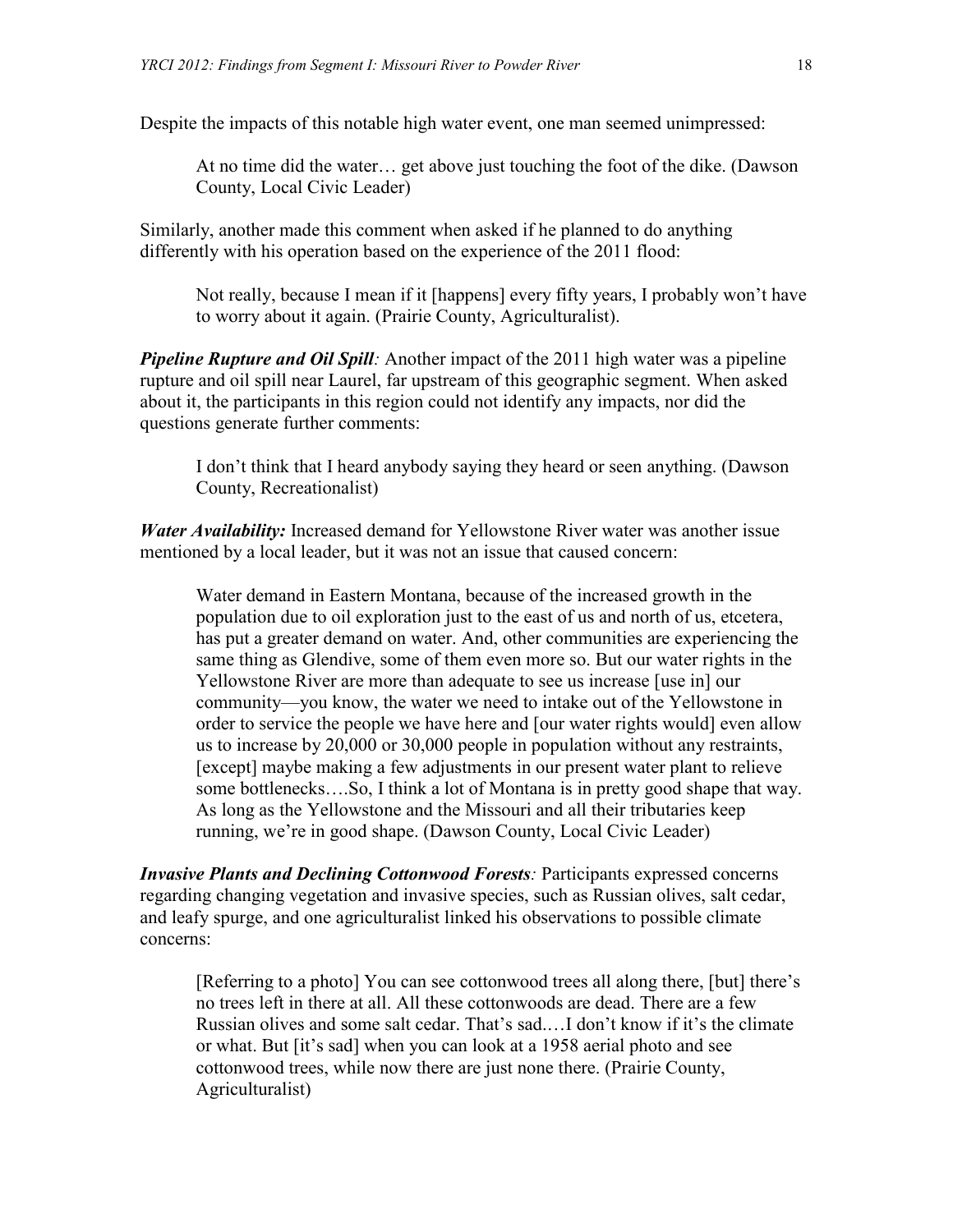In some cases, participants explained their concerns and their efforts to combat leafy spurge. As one couple noted:

Participant 1: There's leafy spurge out there...

Participant 2: There's a lot of it out there, and it all came down the river. We had never seen it…years ago. It is just within the last, probably, 15 years that it's really gotten bad….[At] the experiment station in Sidney, they raise what they call spurge beetles, and they plant them out along the river.

Participant 1: I brought [some beetles] home and put them in certain spots. And in those spots, they pretty much got it. But, truth is, I think the floods killed them. (Richland County, Residentialists)

*General River Management:* Two participants shared their vision for the future of the river, including their preferences for the role of government:

Interviewer: What would your vision of this river be for your great-grandkids? Participant 1: That it's just like it is now.

Participant 2: That it stays just like it is now, that they can enjoy it the way that we have, our family has.

Interviewer: Are there any things that we need to put in place now so that what you have will be there in the future?

Participants 1: Well, not that I know of, but you never know what the government is going to do [laughs]. I know in other areas they have come in and they really upset the apple cart. But, fortunately for us, they haven't bothered us here too much. (Richland County, Residentialists)

This exchange reveals that some people feel the present state of living with the river is not immediately threatened. Thus, even though they desire a future that is similar to the present, explicit efforts to preserve the present are not yet viewed as necessary.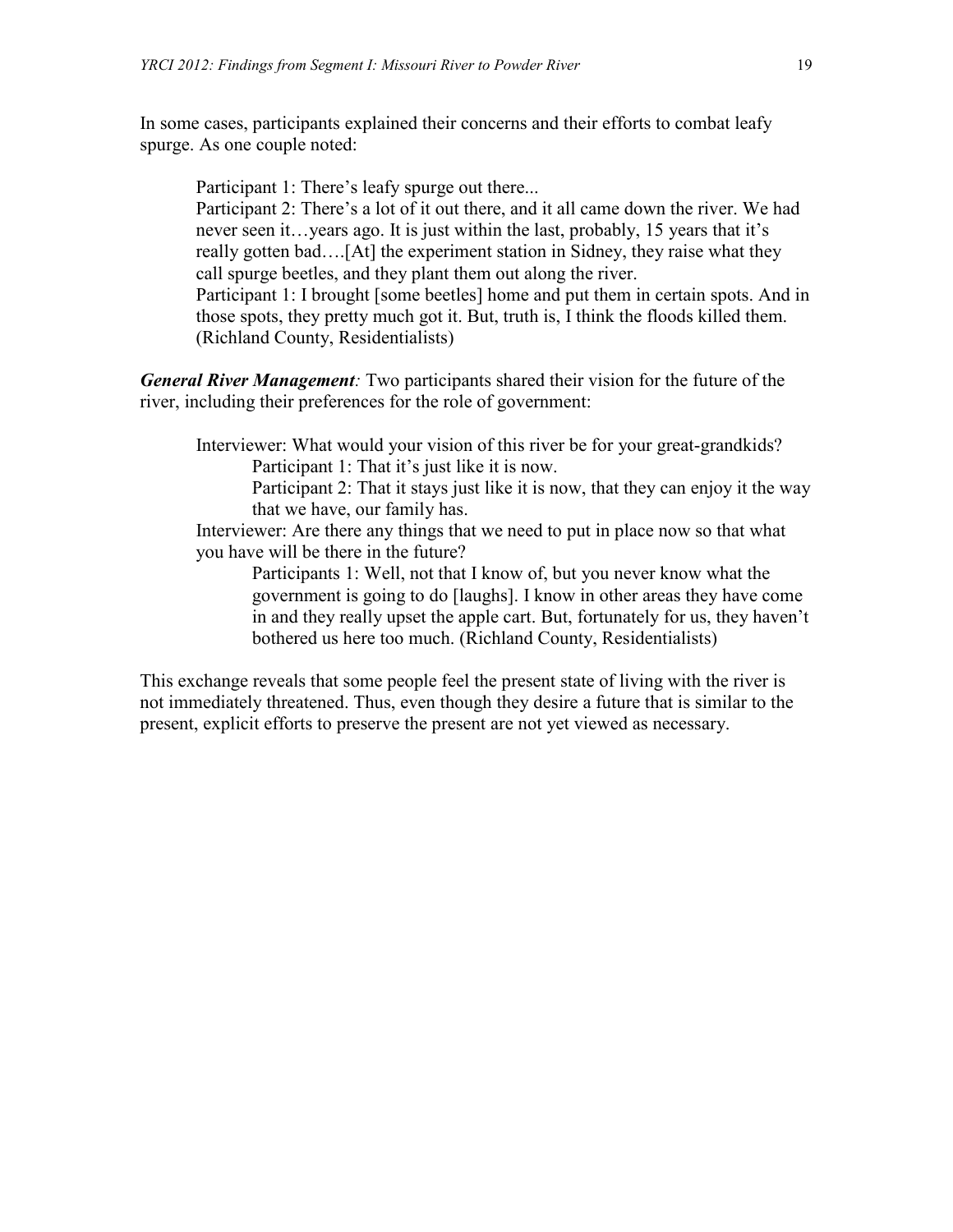# *Findings from Segment II: Powder River to Big Horn River*

### *General Findings*

Segment II included the area of the Yellowstone River between the confluence with the Powder River and the confluence with the Bighorn River. Six individuals were interviewed in this segment: one civic leader, one recreationalists, one residentialist, and three people representing agricultural interests.

Here, the river was described as an important asset serving a variety of uses in this community, including agricultural, industrial, municipal, recreational, and as a cultural asset. Some in Segment II claimed fishing was gradually improving, and one participant gave a detailed and impassioned account of why construction of the fish passage on the Tongue River was significant. There was little-to-no discussion of Pallid Sturgeons, but Yellowtail Dam was mentioned when discussing recreational fishing. They noted increased hunting activities.

Segment II was also described by locals as a community in which the traditional rural way of life was changing to accommodate new industrial activities. They explained changes in the community caused by the oil and gas development and by increased land values as recreational uses became more popular. Evaluations of these changes were mixed, especially when discussing access to the river and to hunting areas.

They explained that changes in the river, from year to year, were expected. They also described the river as sometimes dangerous. They emphasized the unprecedented flooding of 2011. Impacts to agriculture, industry, and homes were noted and were explained as requiring immediate responses. Nearly every family in Forsyth was impacted when the water table rose and basements flooded.

They regarded riprap as a protective measure and were quick to discuss the decertification of the Miles City and Forsyth dikes, which they said prompted concerns about flood insurance and floodplain regulations.

When asked about the up-river pipeline rupture and oil spill of 2011, they noted no specific impacts. Comments regarding water availability suggested that participants were not overly concerned about their water rights; however, problems with invasive plants seemed quite perturbing to some land owners who viewed state management of these species as less that effective.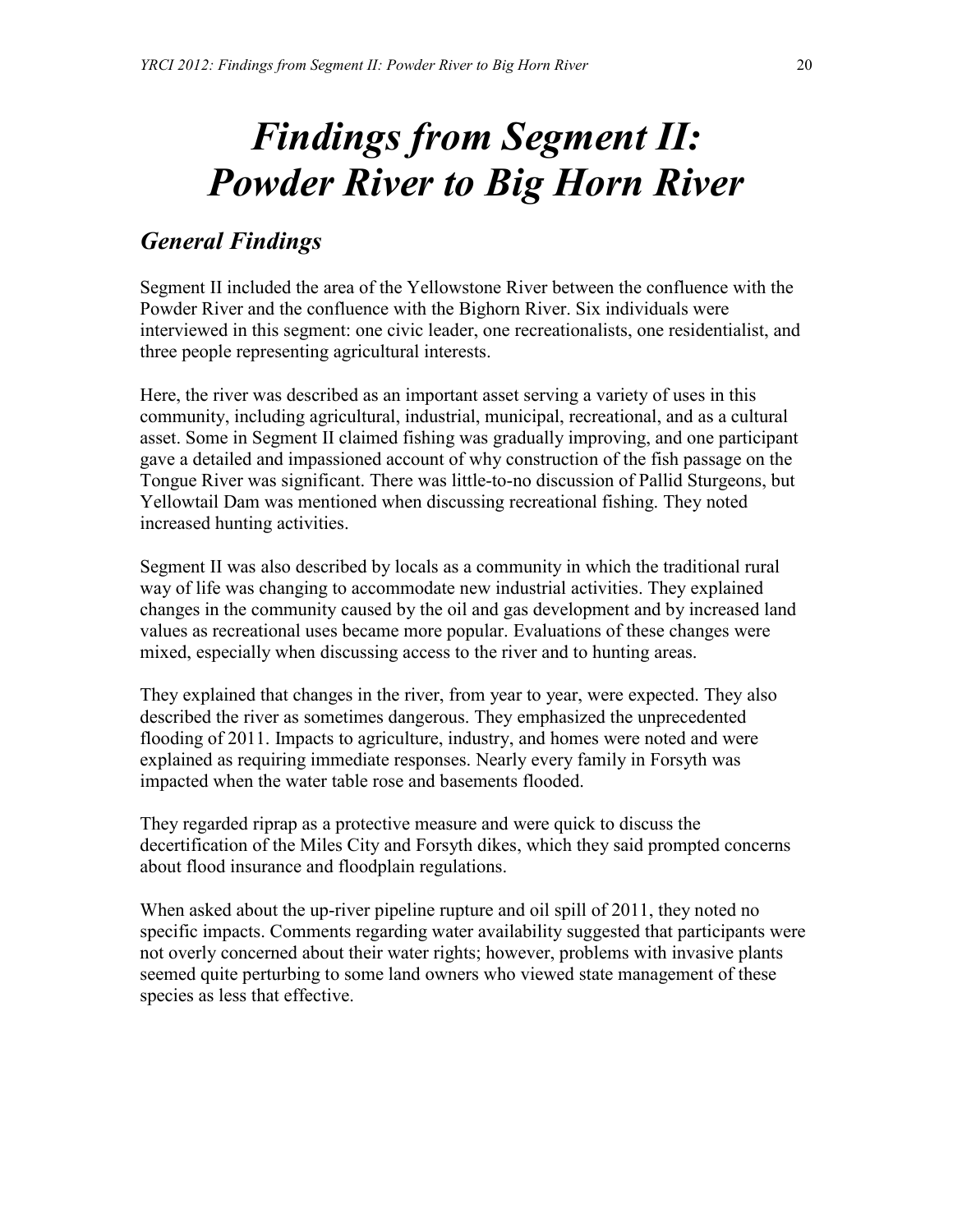#### *Narrative Findings*

*Heritage as a Hard Working Community:* Many of the participants explained that their families were long-time residents of the area and that the river was threaded into their lives:

I moved to this area in 1973… my wife is… fifth-generation to this area. Their farm… on Sarpy Creek will be 100 years old this year, this next year. (Treasure County, Recreationalist)

When you don't move around a lot, you become more of a community, you become more, more responsible in the community… because you know it's your place forever, and you know there's family following you and you want them to have the same, not just chances, but reverence for what we've got. You know, you don't want anybody behind you that's family, or anyone for that matter, that takes what we have lightly. (Custer County, Agriculturalist)

Our granddad came here in like 1919… they came in on a little dinky railroad… [and he] helped start the very first ditch and put in the [irrigation diversion] dam… he and his brother. And they worked on that dam all one fall and one winter, and finally went broke on it. And they got a team and a wagon and a potbelly stove as their wages for all those months… So they had their struggles. (Treasure County, Agriculturalist)

*The River and Irrigation are Central to Life:* One participant was especially helpful in describing his appreciation of the local landscapes and his way of life:

Just sitting right here and looking at that sunrise in the morning or those terriblelooking gray, dry hills, I mean it's just like heaven. Last night there was a red sunset that you could just die for… And I stood up over there by the big canal… and gazed across the green fields and toward the pellet plant, and the red glow and hints of blue sticking through it, it was just absolutely over the top. And it just makes you just so appreciative of where you're at….We can make this good living, and only have to work half days [laughs]—from six to six…Yeah. We get the other 12 hours off. I mean, what the heck? (Custer County, Agriculturalist)

They agreed that the river is a key component of their communities, especially the agricultural and municipal users:

[This community is] totally [dependent on the river]. From irrigation, recreation is a small part of it, but this whole community in this area relies tremendously on the big ditch that comes out from above Hysham to irrigate all the crops in this area. So yeah, of course without the river here we wouldn't be here [laughs]. Yep, very dependent on the river… And of course our city water supply comes from the river here too. (Treasure County, Recreationalist)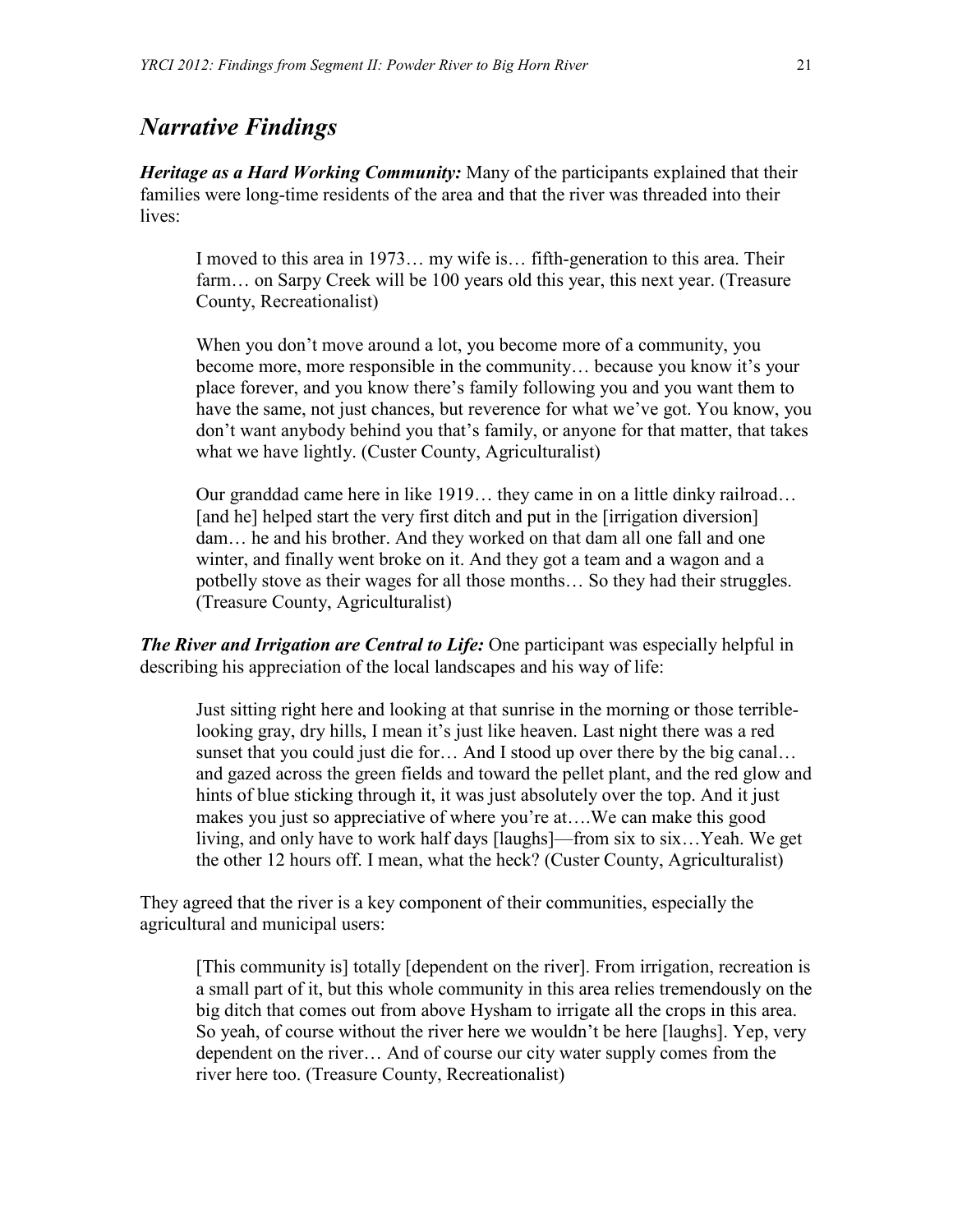The river was my television and my entertainment when I was a kid. And that's wherein lies my great love for the river, is the fact that in my formative years, every moment that we could get away from the wrath of my mother's chores, we would stand at the river. We didn't have television; we weren't allowed to use the phone… So our entertainment, our world was the river. And… I'm just so thankful. And I never realized that until many years later in my adult life, that jeez my appreciation and love for the river was because that's where I spent my childhood. And it was, you know, just such a wonderful place and one to be respected. It tried to claim my life a couple of times, and it just built in more respect from me for the river, you know careless things I did as a kid, and learned by it and managed to live to the ripe old age I am now, so. (Custer County, Agriculturalist)

[Our land] it's all flood irrigated... mostly crops but there is some pasture, irrigated pasture… we basically have hay barley and alfalfa hay… Those [irrigation diversion] dams are really vital to this area. (Treasure County, Agriculturalist)

Our pumping plant, our water supply comes out of the Yellowstone. (Custer County, Residentialist)

Of course, we rely on the river for the city water… And without that city water we would all have to have separate wells, and we wouldn't have a water department… That water is important to us here in the city of Forsyth, just as important as itis in Hysham or in Rosebud or in Miles City… I think Glendive gets their water from the Yellowstone. (Rosebud County, Civic Leader)

The river is vital to all of the communities down through here, and we have to be aware of that and make sure that everybody is conscious about how well the river is taken care of. (Rosebud County, Civic Leader)

*Fishing and Fish Passage:* With regard to recreational fishing, participants noted its importance, but they also noted increasing pressures:

We also have a guest house on Sarpy Creek, and we have a group of guys that come from every year from Wyoming just to fish catfish. For three or four days they just have a ball catching catfish, and there is a lot of catfish… We run that year-round. (Treasure County, Recreationalist)

One thing I really noticed is there's a lot more people in boats on the river, and the fishing is really intense. You know, like you look and drive around the town you know, a couple of people had boats, now like there's ten people have boats… and the Fish and Game is trying to get more access to the river... Well, it's like our attorney, he called me and he says, "Do you have a place I can put a boat in down therein Hysham? It's so crowded up here… We can't hardly get our boat in up here." And I said, "Yeah, you can come down here and put a boat in. So you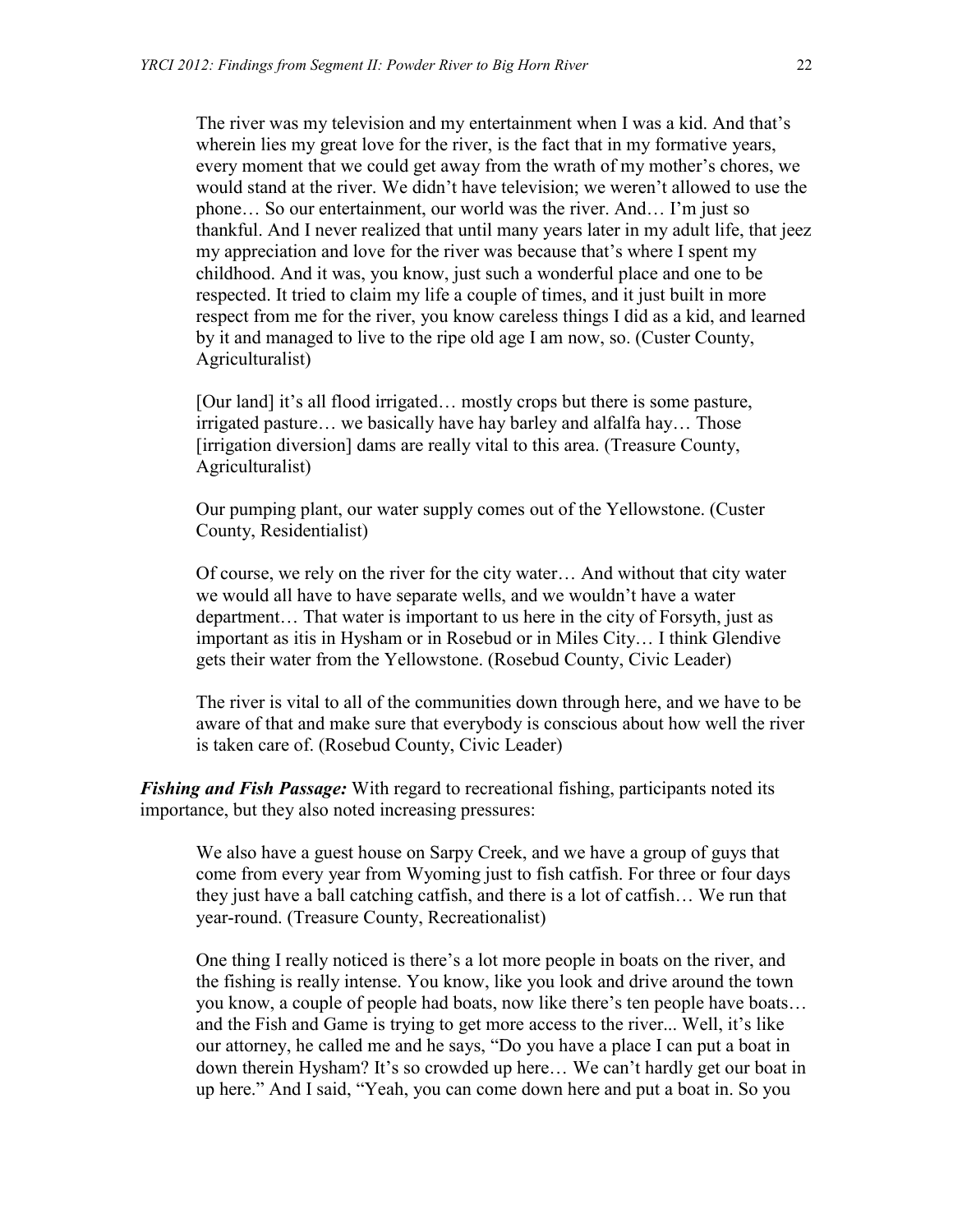see people 80 miles away are shifting down here and trying to get their boat in to go fishing. And it's going to get worse… So you're seeing a lot of that. Those people are going to go fishing and have a boat. You're going to see the intensity on the river being more and more… I can just tell the difference in the last 10 years. (Treasure County, Agriculturalist)

I fish all the time… walleyes and bass… It's a really big income for… the city of Forsyth because of the impact that the river has and the good fishing. You can go down to the boat dock in the summertime, and there's two or three boats down there all the time from Billings and Glendive and Miles City. Well, those people don't come over here and spend all day without spending some money in Forsyth. (Rosebud County, Civic Leader)

When the water is high, I try to stay away from the river [laughs]. And of course in the wintertime we don't do much with the river. But spring and fall I get down once a week…usually fishing…picking anything from asparagus, to mushrooms… hunting…things that kind of go along with the river…[And] there's other treasures [like buffalo skulls and silver dollars] that you get from the floods and stuff too… [so, I] make up lots of stories about cowboys. That cowboy was probably after that Indian that shot that buffalo that got buried in the creek. (Treasure County, Recreationalist)

I was just like, "A whole life has just passed right before me." … I mean I hollered and screamed and bawled and laughed… The ultimate reward, three fish swam on to the apron and went under the gate and into the river, so I got to see the first three fish use the fish passage… [now] 37,000 fish per week is what actually makes it up there…and one day they caught three sicklefin chubs going up there. And so that is just really significant when an endangered species is actually using a manmade passage, you know... See, what it boiled down to is, south of the dam… there was possibly four species of fish south of our diversion dam… so that is how obtrusive this… irrigation diversion dam was to the fish population on the Tongue… but now all these species go clear up to the dam, so now it's repopulated. We changed the whole scope of that river, which in turn will change the whole scope of the fisheries on the Yellowstone, the warm water section, because it's opened 190-some miles of river to warm water reproduction. And the Tongue is a major spawning trib. to the Yellowstone… So it's hugely significant. And it's very gratifying. (Custer County, Agriculturalist)

The fishing has just improved over the last probably 10 years tremendously for some different species of fish… I think the water quality is really good, you know, coming, the water is a lot nicer coming out of the Big Horn Dam, or Big Horn Lake out of Yellowtail Dam. It keeps the river pretty consistent here, and that way we don't have the really low water or the really high water, except the spring runoff. And I think that consistency has given the fish the opportunity to reproduce and survive there… I catch walleye here and bass, the two that I like to catch the most. I've caught some, anything over a 10-pound walleye the call a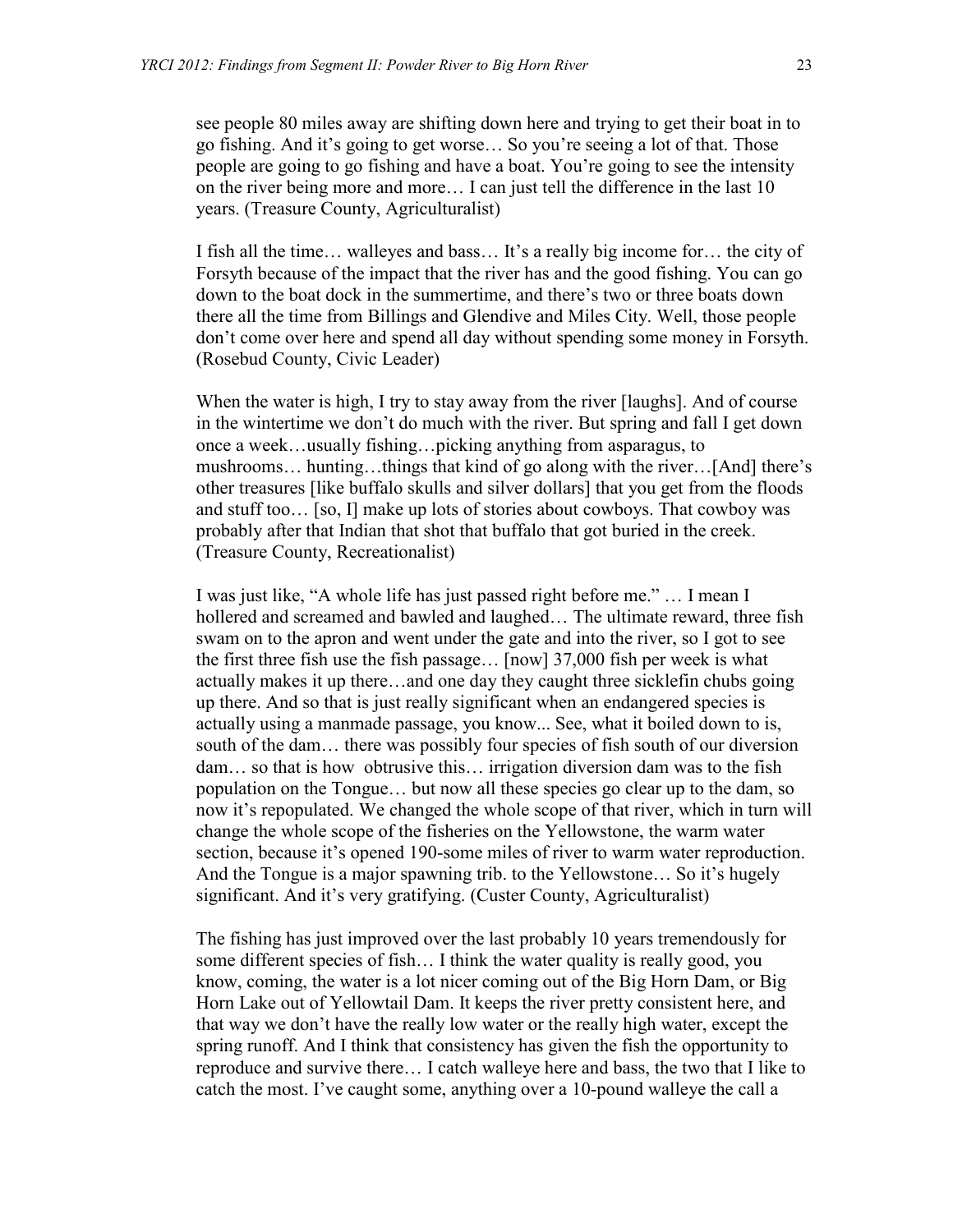trophy walleye, I've caught numerous ones 13 and 14 pounds… And try not to let that out too much [laughs]. You know, catch-and-release… And the smallmouth bass fishing has gotten really good… And there's carp, and the gold eyes are abundant, you know. They are not a game fish, but as far as catch-and-release goes, they are a fun fish to catch. (Treasure County, Recreationalist)

By far the hydro is still the best way to go. But then you have lawsuits, you know, different clubs, whatever, suing like the federal government on these [hydroelectric] dams. And like a third of the fish mitigation issues, in expense, are fish litigation. And our CEO for Southern Montana Electric, which went bankrupt by the way… he said it would be cheaper to hire a 747 with a water tank and put the fish in it, fly above the dam, and dump it out, then it was to do all the reconstruction to put the fish over the dam. So, and people don't even realize, the people protesting it, it has an effect on their electric bill. (Treasure County, Agriculturalist)

*Hunting Access:* Participants also discussed increased hunting pressures and public access concerns:

Of course during the hunting season it [our rental guest house] is really popular, and we have a lot of people come back from week to week. And some of them fish, some of them hunt. But during that fall time period, we're totally booked… The only thing is you run out of hunting days, everybody wants to come hunting, and you can't do that. The better fishing gets, then more people come summer, spring, and fall too. (Treasure County, Recreationalist)

[There are] not a lot [of access points along here]. Fish and Game has two, and then there's a guy, he's an airline pilot… and his wife inherited the place, so they put one in there. And he'll never use it except during hunting season. But… even though he used private funds to put it in, he did get the permissions from the Soil Conservation Service to put it in. So that's kind of actually public in a way, but yet, it's private too. So what he does is he blocks it off so nobody can get access to… the state islands, BLM islands to hunt, so he can tie up more of those himself. (Treasure County, Agriculturalist)

*Community Changes are Uneven*: The participants in Segment II were able to identify a number of recent changes to their communities that were apparently caused by continuing oil and gas development occurring further to the east. Some thought (hoped) the development would be positive, while others implied trepidations:

Right now they are talking about that Bakken Oil. And not only that, but also that Canadian pipeline coming in from Canada all the way to Texas. And it's going to be coming through here fairly close. I think the next ten years is going to be pretty interesting to say the least….Me, being a landlord,—I have only maybe a dozen or so places—but, even now, I have no problem keeping them full… And if this oil thing hits, like that new hotel out there, there's 90 rooms, they're going to fill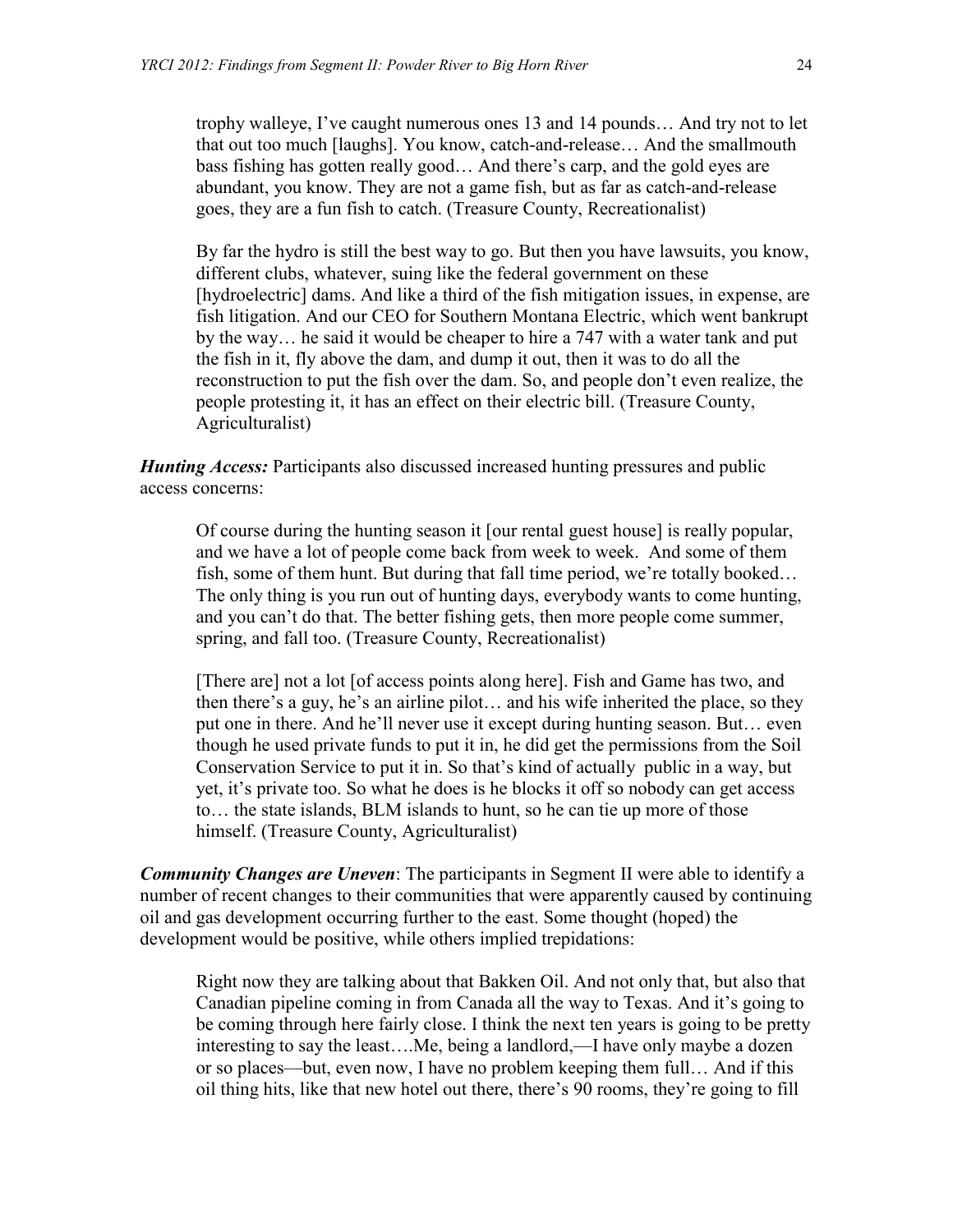it up in no time… So that's going to be good. I hope so. (Custer County, Residentialist)

I mean, look around us. Even out here in remote, eastern Montana—I mean how many [new] houses can we see: There, there, there, there. (Custer County, Agriculturalist)

One of my friends…lived 40 years in Sidney, and…last winter, he said, "I'm moving out of Sidney and I'm going to Billings." He said it's [because of] the oil development….and…the quality of [the new] people. He said it is just crazy. So he just sold his house and moved to Billings….People [are] getting high values out of their houses with this oil boom, and they're going somewhere else. If they can go…buy 160 acres—and have money left over—I guess you can't blame them. (Treasure County, Agriculturalist)

A decline in the number of farm families was described as apparent, and the newcomers—described as retirees from Billings—did not want to be farmers. For some, this influx was understood as potentially problematic in terms of property taxes:

A lot of the farmers have put sprinkler pumps in the ditches and are sprinkling because the labor is so scarce….Everybody is down to the oil fields. And the kids that grew up on the farms are going to school and taking on better jobs… I think the kids are better off out, not coming back, you know. Right now anyway. (Treasure County, Agriculturalist)

We've got most of [the farm land] leased out ... [because] when we were farming it was always touch and go because of hail, and there were freezes….I noticed in the valley [that for one] neighbor all of his equity in his land was gone from farming. And the other one, he was like a million dollar in the hole when he died… And then there was a third guy that kept his place and leased it, and that place is surviving today. And so I… thought… I'll just leave it to the lease thing and go fishing more often. (Treasure County, Agriculturalist)

[Hysham] has actually dropped in population… Our school enrollment has dropped down to below 30 [students]….We maintained 50 for a long time, [and] back in the 70's we had 100 in high school. But this year, we dropped below 30 in four grades. So, that's a concern… Agricultural-wise it will probably stay about the same, you know, unless some kind of industry or something comes here. What we are seeing is people from back east buying the property as a hobby….[For the newcomers, land is] not necessarily…productive…[and] they're not hiring hired men….For an example, we have an astronaut that lives right here in the county that bought up five [properties on] Sarpy Creek…..You just see fewer people running the same amount of land….Unless we have some type of manufacturing thing happen here, Hysham won't grow. (Treasure County, Recreationalist)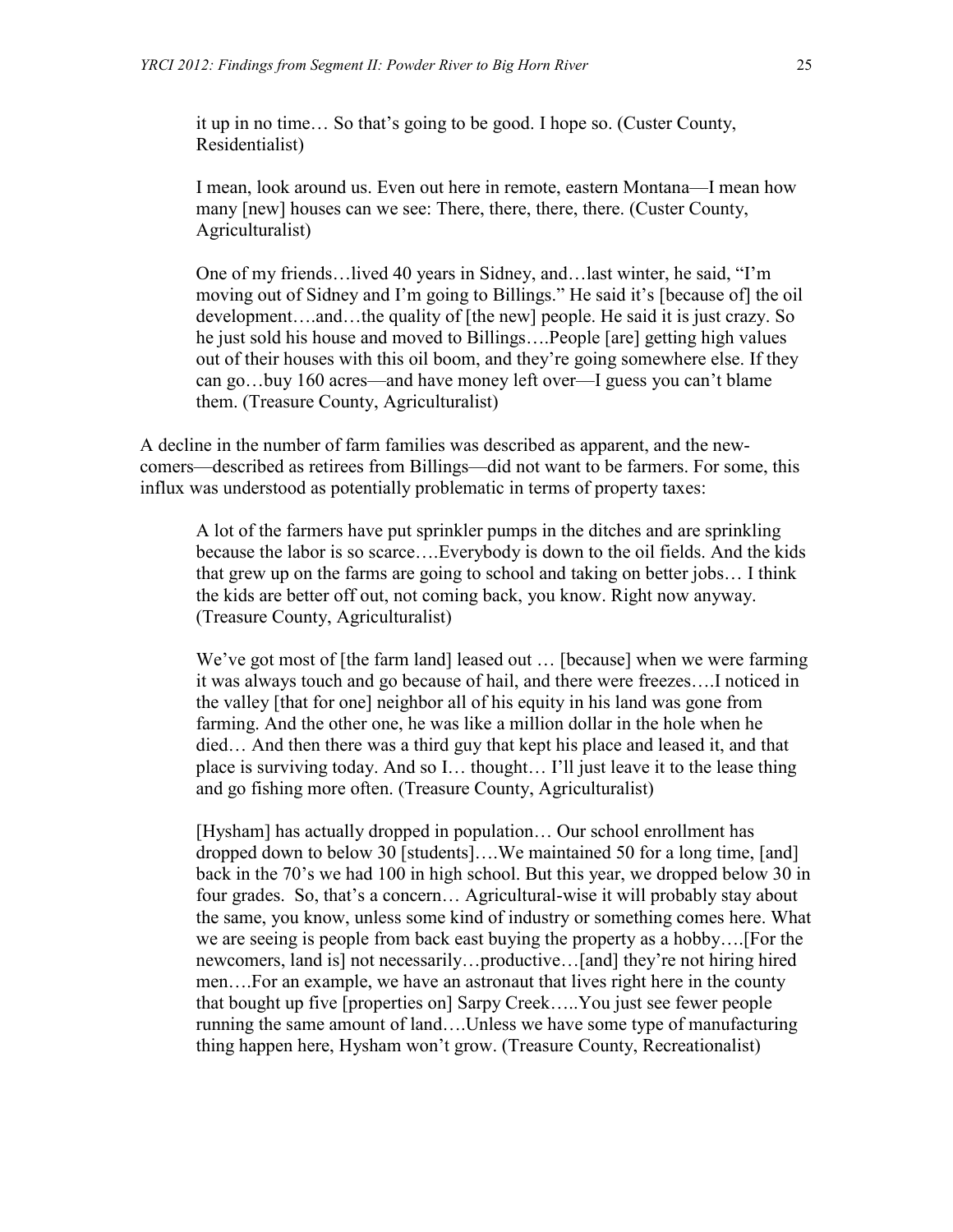You see…more and more people….[Some are] retired people out of Billings. They can sell their house…and they come down and buy a little house, here. And they can live in this town cheaper…One guy sold his house [near Billings] for \$300,000-350,000, and then came down here and bought one for \$60,0000….But, there isn't a grocery store here…[so, these new people] go to Walmart in Billings, load up on food, and come back….And now, we have a subdivision right on our south fence…I used to drive out there and it was kind of nice because there was no people, no nothing, just nice. Then this rancher died who didn't have any kids….[and] they ended up selling the place to a realtor from Texas. And now they subdivided it, so now we've got four of these 160 acre lots that are along our south fence line. Right across the fence, there's this cabin sitting on this high hill overlooking our place…I find out later, through the sheriff's department, that [one guy] a sex-offender out of California…And I asked this sex molester, "Why would you move and pay \$1,600/acre for this land?" He says, "Well, back in California, they sell [land] by the foot, not by the acre." … It makes me wonder… what's it going to do to my value right across the fence when I am trying to raise cows? You know, I can't compete, tax-wise, with this realtor selling land. (Treasure County, Agriculturalist)

*The River Changes Year to Year:* Channel changes were mostly noted as year to year observations:

I see a lot of change in the river structure, bottom, you know, from year to year, especially from high water. Sand bar that is there one year might be gone the next and so on, so it changes a lot… To me it shows that it is pretty wild and it's dangerous, because a lot of places where the banks wash out there's big trees in the water and things like that until the next run off, and then the trees are gone and it starts over again and spreads out. (Treasure County, Recreationalist)

I see it happening gradually trying to cut away the banks a little more south, you know, southeast than north… [and] the more it widens out, it seems to be the shallower it gets. (Treasure County, Recreationalist)

It [the river] cut a big hole in one of our fields, you know. Our ditch would come down and irrigate off to the side. Well, it cut through the ditch area, so those lands of hay are going to be dryland. You know, they won't be able to water again. So it's done a sizable amount of damage. The bad part of it is it took some of our prime ground… You know, we lost a lot of production. (Treasure County, Agriculturalist)

[The good fishing spots] change, every year it's a little different because of the river. (Treasure County, Recreationalist)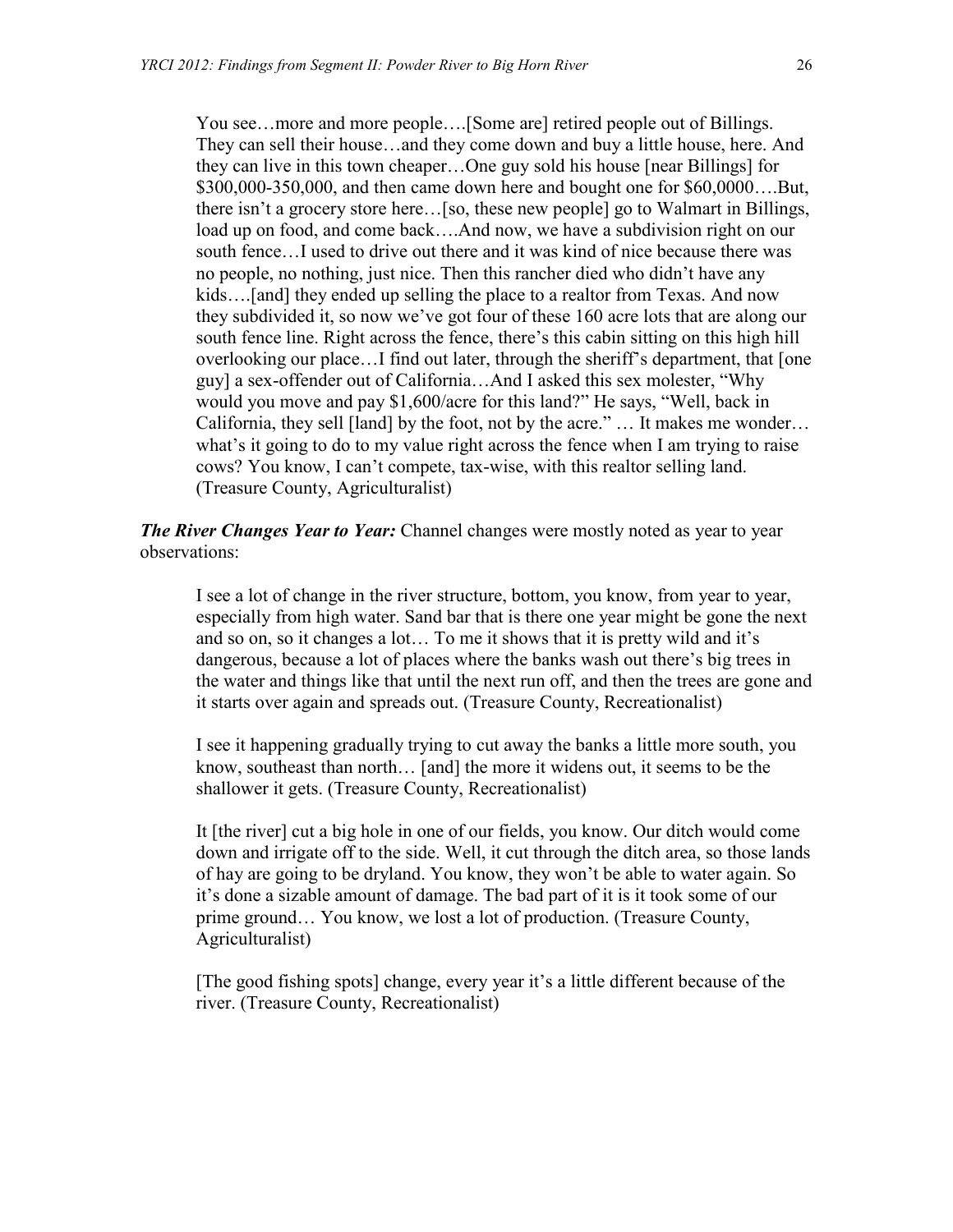They also discussed learning to appreciate the dynamics of the river:

There's a lady from Livingston…and another lady from Bozeman [who] came and gave a talk…[about] the soil structure and everything… Oh, they really do a good job… Like down here—where [the river] makes a horseshoe—they said, "Here's a real hot spot" [for channel changes]. And, that was ours....that's where [we saw the river] cut [our bank]... There's some [areas] down toward Sanders [community] that's cutting toward the tracks. [Those ladies] did a really nice presentation. Really good job. (Treasure County, Agriculturalist)

I'm such a river person, and I tend to look at some things that people call damage as the way naturally it's going to go. It is a prairie river down here, and it has a certain amount of right to meander, and that's what prairie rivers do. And I always give it the benefit of the doubt….I hate to refer to something that happens naturally from time to time as damage. I kind of look at the other way, we're here and we're kind of more or less the damage. You know?....[Some of] our farmland,…from time to time, has gotten water from ice jams and the like. And we're the newcomers, so [the river] needs to be able to do kind of what it wants, once in a while. I have always felt like that. (Custer County, Agriculturalist)

*Riprap as a Protection:* Many explained that bank stabilization was necessary:

Basically it [the river]… keeps washing the banks… to the south. So it's next to the railroad in places and a lot of manmade structures and things like that they've got to protect those kinds of things. (Treasure County, Recreationalist)

[During] the last high water we had, we had a washout down below the dike. The river changed channels and came around our corner and cut a piece out down below the fairgrounds. And so the Corps said we'll fix that right now, and they did. They came in with riprap and put that dike back. (Custer County, Residentialist)

[The river] changed…[and] some of the tracks where sprinklers go would be right in the river… So they're going to riprap it and put some dirt back. I think you have to go like 90 feet back in. (Treasure County, Agriculturalist)

The only one [entity] that seemed to think you can just go haul rock and dump it in the river is the railroad….A couple of years ago, when that train fell in the river, [it was a mess]… So now, the railroad can go ahead and do [riprap]—and avoid these wrecks. But, [even] the railroad doesn't want to go out too far because it's going to take too much riprap….I can see why they need to have the riprap and have the river shored up if that railroad is going by. We don't want those oil cars in the river, leaking. (Treasure County, Agriculturalist)

One recreationists could see the necessity, but he could also see that erosion could be important to the river: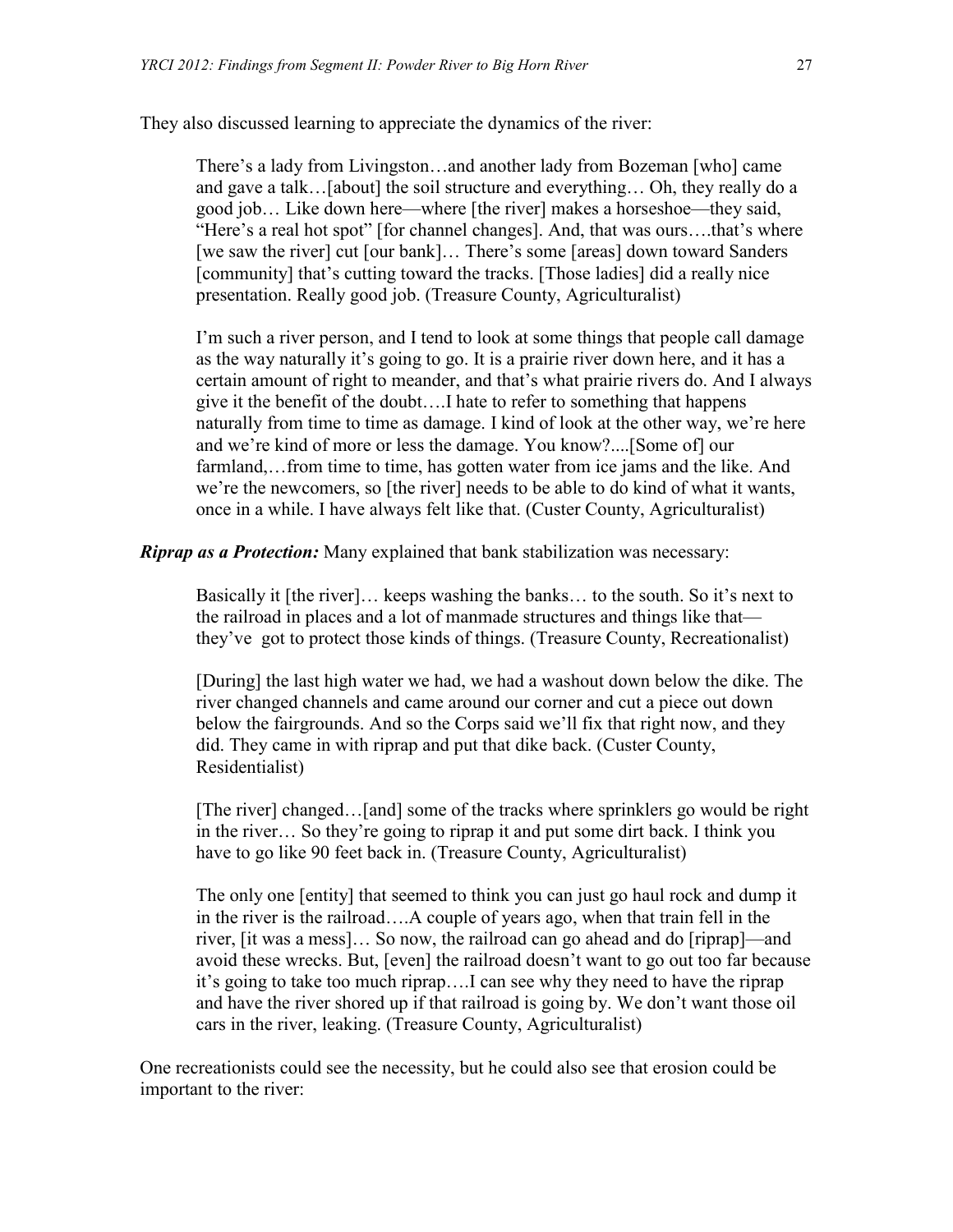If… it's done with big rock or natural… I think it's okay… to a point. There's just some places where you do need to do it. But where it takes out edges of fields and things like that, I think that just kind of puts nutrients back in the river and makes it a good river. (Treasure County, Recreationalist)

One individual voiced a concern about the impact of channelizing the river, but the implied fault and solution were beyond the scope of individual projects:

The pallid sturgeon, they said with a lot of these bridges, you know for costs as far as bridges go, if you put in another couple spans… then you're probably up another hundred thousand dollars or whatever to span the river, so what they do, is they'll make it abrupt and they'll narrow up the river with the bridge, like these highway bridges. Well, anytime you narrow it, you restrict the water and you get an effect, so it speeds up the water going through the backside which causes erosion, but it also speeds it up so the pallid sturgeon, the way I understood, can only swim up a stream 3 to 4 miles an hour. But right here where these bridges are, they'll speed it up maybe to like 5 or 6. So the sturgeon wasn't going to make it through these bridges… You know what I'm saying? So there's a bigger problem and bigger issue in the middle with the state highways… Where it used to go straight, it will start cutting here. And that'll offset going down a little further... It all has to do with economics... once the new bridge is in... you can maybe add on if you have plenty of money, but this country doesn't have any money. (Treasure County, Agriculturalist)

Participants often focused on the effectiveness and cost of these projects:

That's like those weirs where they placed them upstream, in a lot of places like Tim's they didn't work. And down here at Myers they put some in by the railroad track, and they didn't work. But down by Rosebud there's a spot where they worked good. But they like them upstream because then it leaves a hole behind for the fish. My father-in-law… he put some in, but he put them so they pointed down just a little bit. And when the high water came, they filled in with gravel just behind them, and it just kind of kept the river where it was. (Treasure County, Agriculturalist)

And riprap is a thing where if you put it in, you think well you're done. You're never done with riprap. You should have rock standing by so if some of it slips in, and it's a constant maintenance thing. Once you get it in, you got to constantly maintain it or you're going to lose it all… What's happening is like when the ice and that goes out on these dams, it's taking the rock away behind it, you know, and it'll cut… it takes that rock out. We just lose it down the river… and just dump more rock in. (Treasure County, Agriculturalist)

A lot of cases, it's cheaper to buy another farm than the cost of riprapping. (Treasure County, Agriculturalist)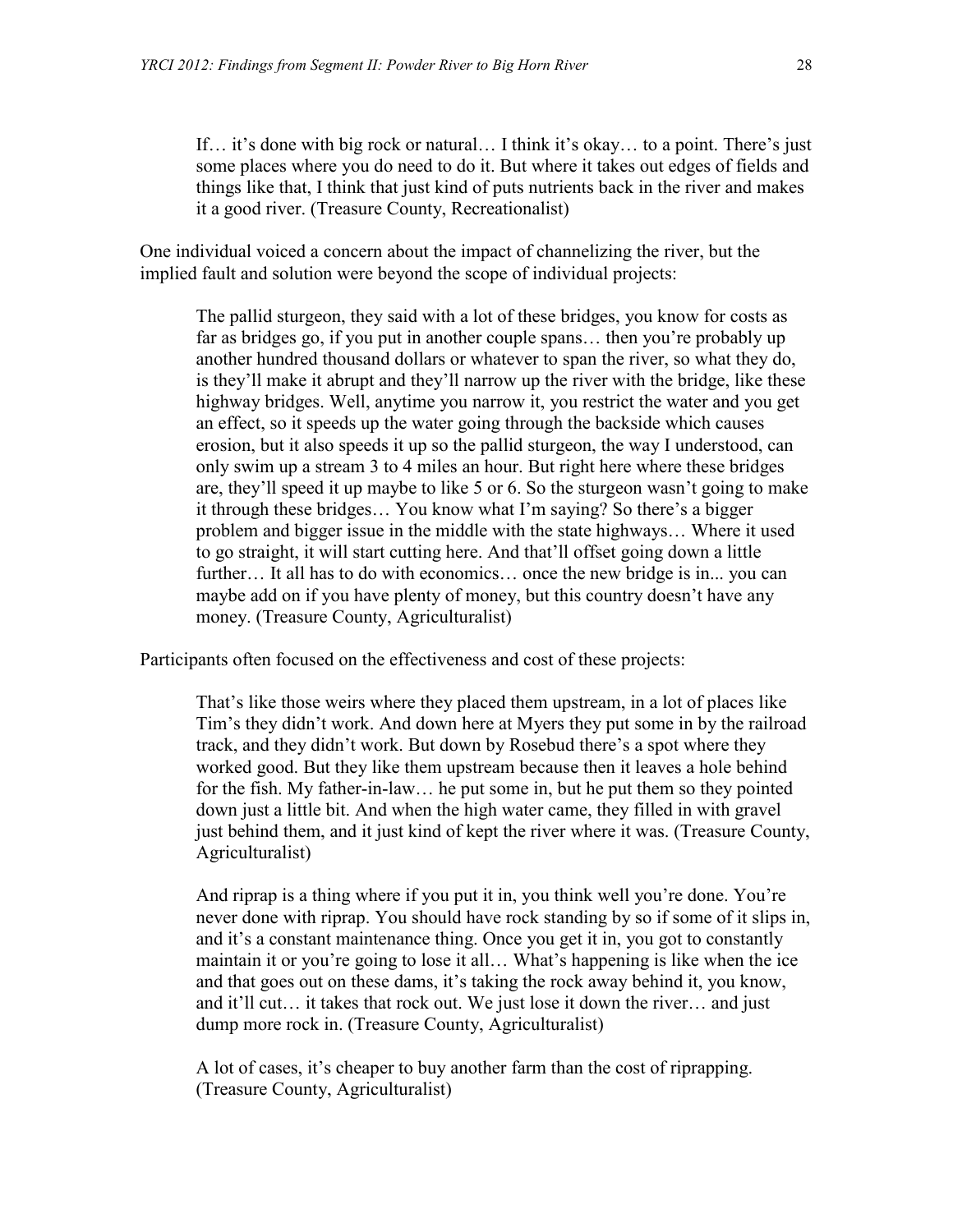In Forsyth down there, they had trouble with… the irrigation dam. And I went to that meeting, and… it got to be about where they were going to get the rock, it had to be natural rock. Everything has got to be green or natural… Well the expense of freighting in this granite rock was just tremendous…. So I made the suggestion to him, why don't you just haul a bunch of pit gravel in there, bring your bag of cement or whatever you're going to do, and set you up a cement plant right on the river bank, and make your own rock…. And they thought that was just crazy. Well that's the cheapest way you could ever possibly do it. (Treasure County, Agriculturalist)

Participants also offered specific evaluations of bank stabilization regulation. Again, these comments focused less on protection of the resource and more on efficiency:

If you have to get a permit and wait two months to get it, and the river is starting to flood and take your riprap, you need it now, you don't need it when they decide to do the paperwork… That's why… we got a ten year maintenance deal now. You know, there's some places that might take ten loads of rock, in other places only five, you know. So they can just go ahead and do it. (Treasure County, Agriculturalist)

[And one man] just did a bunch of riprap and that high water took it all… he put a lot of money in it too… they'll only let you riprap like 300 feet, then you have to go get another permit. I think he wanted to go 700 and they stopped him. And I think where the old riprap was that held, but those weirs, they didn't work… I think it [riprap] is [effective]. It's really our only means right now, to protect, you know. But… they should have let him go further. They shouldn't have a limit on it. I mean, when you see with your naked eye where it ends, you know, it's going to cut him up. (Treasure County, Agriculturalist)

One thing we've been trying to do on the [Conservation District] board, like on the riprap permits and stuff is, before it seemed like it used to take forever to get a response back, we're trying to tell them we want an answer back in 10 or 15 so we can get with it, you know. And that's been helping… [The requests go to] The Fish and Game and then the Bureau, you know. And then on the riprap, I think it was like... I can't remember the guy… [And] I think it is [a better working arrangement now with the different agencies]. When I first got on there was this… state hydrologist, the Bureau, and the Fish and Game hydrologist, and they didn't get along. And one retired. It seems to be going a lot smoother now… But we okayed some projects back then, like for riprap, and they denied them. So then I had to go more to the state level, you know. And we haven't had any of that lately. (Treasure County, Agriculturalist)

One participant who was serving on the local Conservation District board reported on the pace of bank stabilization projects in the area following the 2011 flood: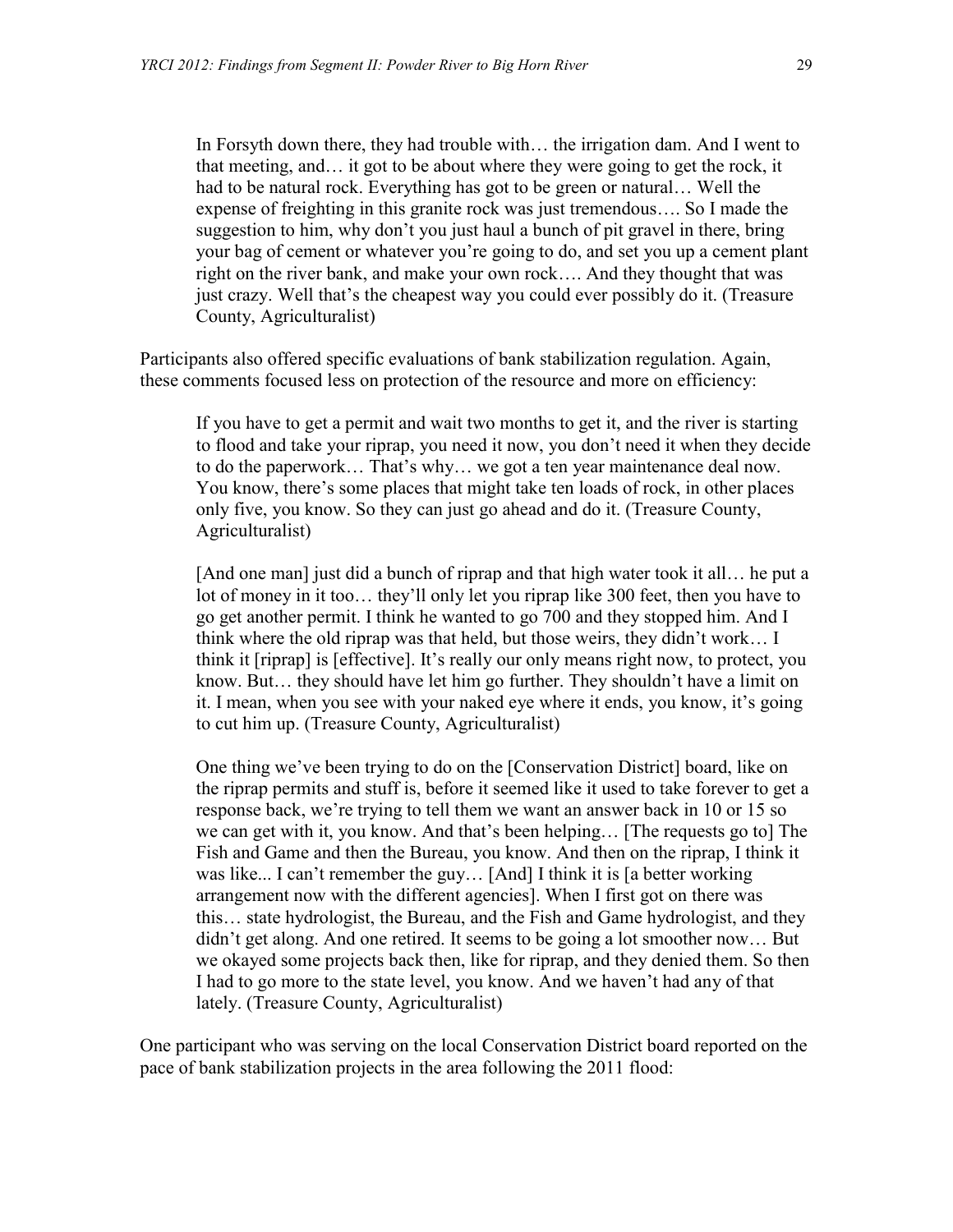I think the pace increased….[and are] about 50-50 [repair projects verses new projects]. (Treasure County, Agriculturalist)

*Concerns about Levees:* Participants in this Segment were quick to voice concerns about levees, decertification and insurance implications, replete with comments about the Corps of Engineers:

It's kind of an interesting story here in Miles City about 30 to 35 years ago… they had worked out a plan [to address the levees], the city did... and ironically they had a fire and it burned up all the material, all the research they had done… and they never had copies [so]… they just forgot about it… And then 30-some years later when the mayor gets in involved again, now all of a sudden we got to start over and see what we can do to get levees again… [So] this city has been concerned about that dike for many, many years. The Army Corps of Engineers came in here a few years ago and did an evaluation, and almost the entire north side is either floodway or floodplain, they call it. And right now… the Army Corps of Engineers tells us that for all practical purposes we don't have a dike around this city, which has been protecting us for a long time, but they have eliminated practically all building over in the north side. They don't want to let us do nothing over there anymore… A friend of mine for example, built… a storage shed… and they wouldn't even let him keep that on his property. They said it had something to do with the footprint… I don't understand that … [The] Army Corps of Engineers is pretty much dictating to the city what the city can approve of anymore…I know [that's] the reason that I can't do nothing with it [my property]... So, they feel that we are going to get flooded at any time. Which, god, in 70 years I have never seen water over my ankles… This is kind of hear-say, but I was told that our—not our current mayor, but the one before, Joe Wayland—he got the Army Corps of Engineers involved in this because the Army Corps of Engineers has intervened like in Glendive. They wouldn't let the McDonalds Restaurant up there remodel because they were in their flood zone, so they caused McDonalds to go out of business in Glendive. But this mayor, in his infinite wisdom, decided we should get ahead of the game and call in the Army Corps of Engineers down here, which in my opinion was a big mistake. Part of the reason I think it was a big mistake is they're kind of using, I call it a scare tactic, because… they're saying now that if you don't get your flood insurance now and this quote, unquote "window of opportunity" escapes you… well the next guy is going to have to pay a much higher rate… Which I don't buy into, I mean that's his problem [laughs]. But they want everybody to have flood insurance is what it amounts to… I, personally, am not a fan of insurance. I know it's a necessary evil, but them insurance companies didn't get rich losing money. (Custer County, Residentialist)

Right now the city [of Miles City] is rebuilding those levies down there, and from what I can tell they are doing a pretty nice job of it... And I know the city is also cleaning up the big trees down along the Tongue River anyway… because if a tree washes out, its root structure really weakens that levy. So the city is working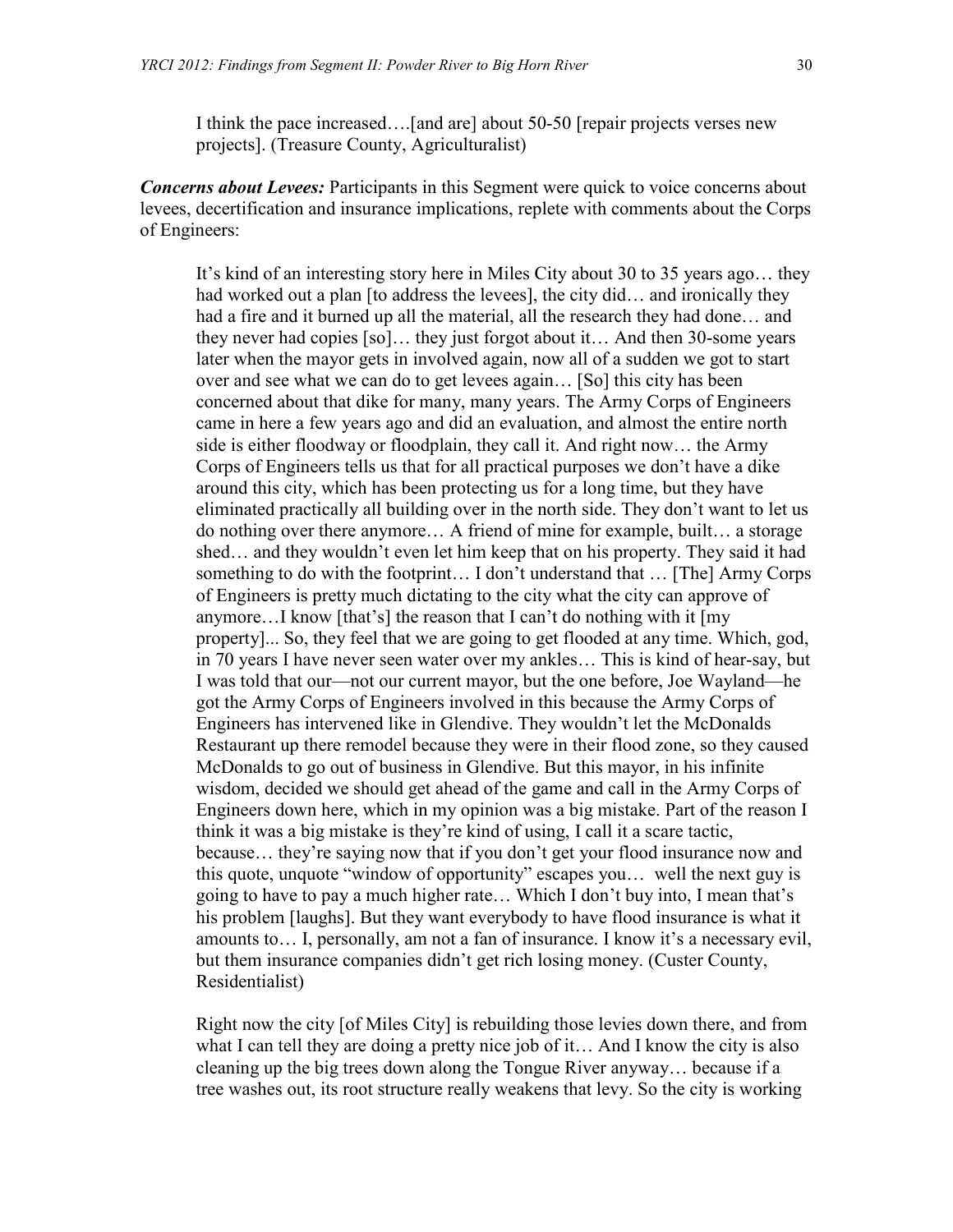on it… I see them every day hauling in concrete and stuff and building the levies down there. (Custer County, Residentialist)

Basically just the elevation [is the difference between floodway and floodplain], one's shallower. Um, the floodway in my thoughts is the deeper channels, it's like the river itself, and then the floodplain is like the surrounding land. (Custer County, Residentialist)

I would say [the impact of the river on Forsyth] was for good but the thing about it, we have just been decertified from the government, you see, it is over the dike... [and] It means the insurances and so forth would go sky high because... this is not considered floodplain. And without the dike, then it would be, it would come back in the floodplain…And the reason for the decertification on it is that when the railroad put in the railroad yard, they cut the end of it off to run the tracks through it… [and] the whole town [is affected]. (Rosebud County, Civic Leader)

The Corps of Engineers [owns the dike]... and when they flew in here with their corporate jet, and we asked them at the time when they decertified us, wait a minute… the old water works plant sits right in the middle of where your dike was at… So that really doesn't hold bearings about the survey lines… because they said we can't put the dike in here. We would have to go around the building… and they didn't do that… And then there is a tree issue on it where we keep it maintained… but on the inside of the dike, the river side, that doesn't belong to the city… and there is cottonwood trees… And they said we can't have any trees on it, but yet there can be trees on the inside… It really doesn't make sense. So now we are in the process to recertify this, and we are trying to correct all these problems… So we are making progress on that (Rosebud County, Civic Leader)

We have a beautiful relationship with state and federal authorities. But like the federal on the dike, they are really not using their head. You know, this has been here for, golly, probably 75 years... That is just the federal, but everybody has trouble with the federal government. You know, for some reason they'll change policy or some new person will come into the office and say we're going to change this, and it takes a pretty big thing. (Rosebud County, Civic Leader)

[The Conservation District Council] They're… a big help… They got us on the right direction on what to do and how to get us back up to code so we can meet the qualifications for the dikes. (Rosebud County, Civic Leader)

*The Flood of 2011—We were Brim-full:* The flooding was on a scale seemingly no one had experienced before:

With so much rainfall, it flooded a lot of our timber pastures, took the fences out, and took a dike out above us and it washed through our place…So, we had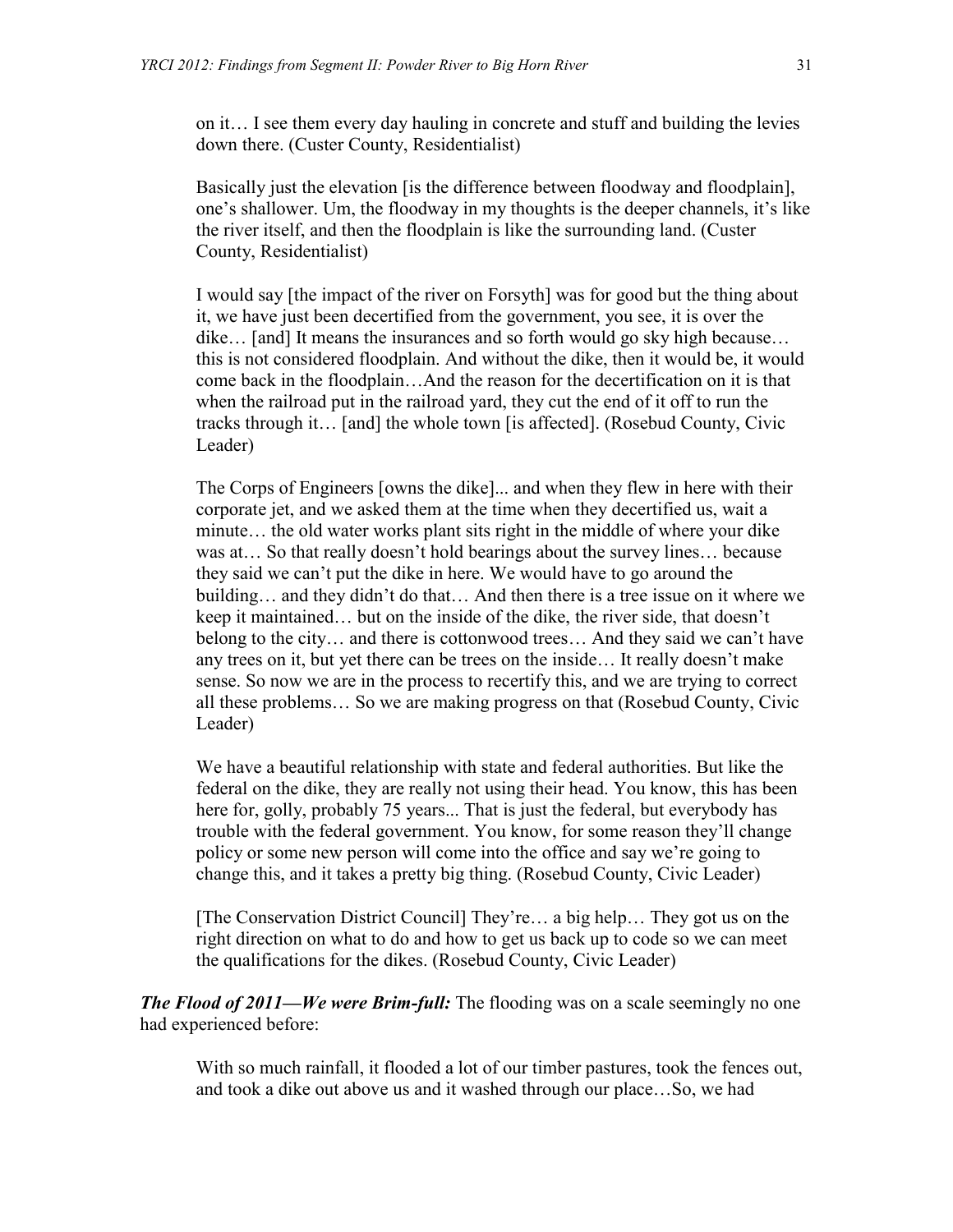trouble. We couldn't use any of our pasture until probably October. We had to…put the fences in, remove the trees, [and there were] a lot of holes in our pasture, and so we had to take [the livestock] to the hills….So, it was really a trying year... As long as I've lived here, I've never seen that much water go down that river in the flood channels and over the fields like it had that year, I've never seen it like that…It was just roaring through—[from] the end of May clear until... probably the end of August…It left a lot of silt on the grass. We had a hay field down there, and luckily we didn't cut it…You couldn't even tell there was a drain channel through our place because it was just solid water… Our hay, it flattened it, and… it was plum full of sit…..I mean, it was terrible. The cows… couldn't hardly eat it... It was a trying year. (Treasure County, Agriculturalist)

There's been areas that have taken out big chunks of field… especially last year with all the rain and moisture we had. You know, it changed the bank dimensions a lot… [The flooding] was a lot higher and higher a lot longer… Last year. It went up into the fields…And, of course our area, Sarpy Creek, flooded. We were under water all around our house, and it stayed that way for a month. So… we're seeing different effects today that [the flood] had on our crops and stuff. And of course, it deposited a lot of silt and sand in our fields. (Treasure County, Recreationalist)

We had high water last year… I think the last time it was that high it was in 1950…[when] it lacked probably 8 feet of reaching the top of the levy…We [thought we] are never going to get that kind of water in here [again]... unless Yellowtail Dam would break… [But it] was quite a thing [in 2011]….We had as much rain in one month as we get the full year….I think 13.4 inches of rain in April and May….I would say [it happens like that] once in a lifetime, but…you can't predict….I can't sit here and say it couldn't [be worse], because it very well could…..No, [I don't get nervous] because I have been here for thirty years, and it has rained, and rained, and rained. (Rosebud County, Civic Leader)

We had every house in Forsyth flooded last year, and it was from the saturation of so much rain that we had. This basement, here…even though I've got a sump pump and the concrete floors, it just overtook it…Like 90% of [the basements] in Forsyth, we had to rebuild and redo it… This town is built on a low floodplain. (Rosebud County, Civic Leader)

For a long time [the river] was… "brim-full," I call it. Of course, the lowlands… had water on parts of them for quite a while, because it was like... six to seven feet higher than it is now. And of course… it would move up and down as rain events affected the river, and of course then the snowmelt played into it…It was… quite an event, to say the least, with the amount of water that moved down it and the speed that it goes. And of course, that's one of the ways [the river] handles a lot more water: the elevation creates more drop so it runs pretty fast. I was on it with my boat several times, and it was definitely a snarl. It was quite interesting….No, there wasn't [much damage] down in this area. The river has an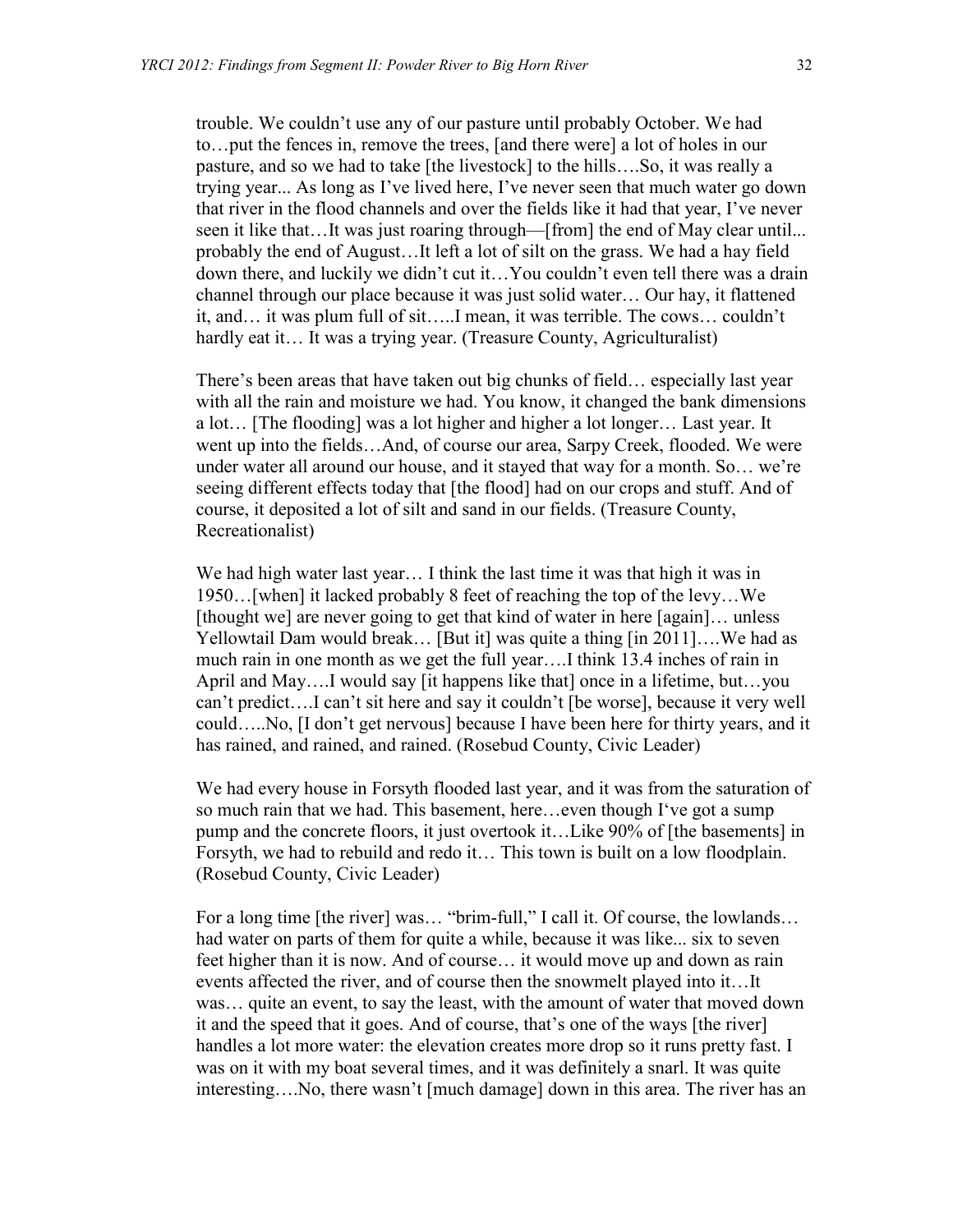immense capacity through this part of the country. (Custer County, Agriculturalist)

Last year we had a near flood. My basement filled with water, and they said it was just groundwater…. I live about two blocks from… the Yellowstone River… I pumped water last year for almost three months to keep the water down… Before I caught up with it, it put out my… hot water heater in the basement. And… half of my basement is dirt, and the dirt caved in and it took the whole heating and air conditioning out of my house… We did get back in there and dig it all out. Replaced the furnace. It was quite a job… Never [had water in the basement before]. (Custer County, Residentialist)

*Emergency Management—Mixed Results:* No one seemed satisfied with the ways the emergency relief worked:

I had flood insurance…so, they sent an appraiser out there to appraise the damages… and then they sent a forensic geologist a week or so later—a young college guy. He asked a lot a questions and looked at the damages and stuff, and… he wrote about a 20-page report and basically it said that we didn't have any flooding; all we had was groundwater. So, they didn't pay for nothing, even though I had flood insurance. But that groundwater had to come from some place….I have heard that the flood water has almost got to take your house off the foundation to collect anything… And your homeowners don't cover nothing...They pretty much paid for my furnace. (Custer County, Residentialist)

[Before, my basement] was completely furnished and carpeted. And [after the water was gone]...I had to do the drywall. I had to tear that all out....[Then] FEMA said, "You don't actually live in the basement, so you get so much." But if you had an apartment in the basement ….then, those people got substantially a lot more money…But, it was a fair, fair thing. I got a substantial check that helped a little bit… I went down [to my State Farm Insurance representatives], and they said, "We hate to laugh at you, but you don't have any insurance. We're sorry, get going." And that was the case with every family in Forsyth that filed… [Your basic homeowner's insurance] won't cover, not in a floodplain. And we're not in a floodplain because of the dike… And so I inquired. I said I'm not going to have this happen again… [but] I'm better off to just pay it out of pocket than it is to pay the premium on the insurance. (Rosebud County, Civic Leader)

[The FSA office], they were going to help us with emergency cost share in putting fences in and cleaning off your fields…[But] the budgets have been more lean…. [and] they took the Hysham FSA office. All the personnel are gone—so they share with Rosebud….We had our paperwork in on the flood disaster last fall, but they still haven't gotten to it. And so… I said, well, "Are you going to have any money to help us with this flood damage?" And she said, "Yeah, they passed a Farm Bill." But I said… "We still haven't seen any results." She says, "Well, we're understaffed…. We haven't had time to do it." And I said, "Well it's been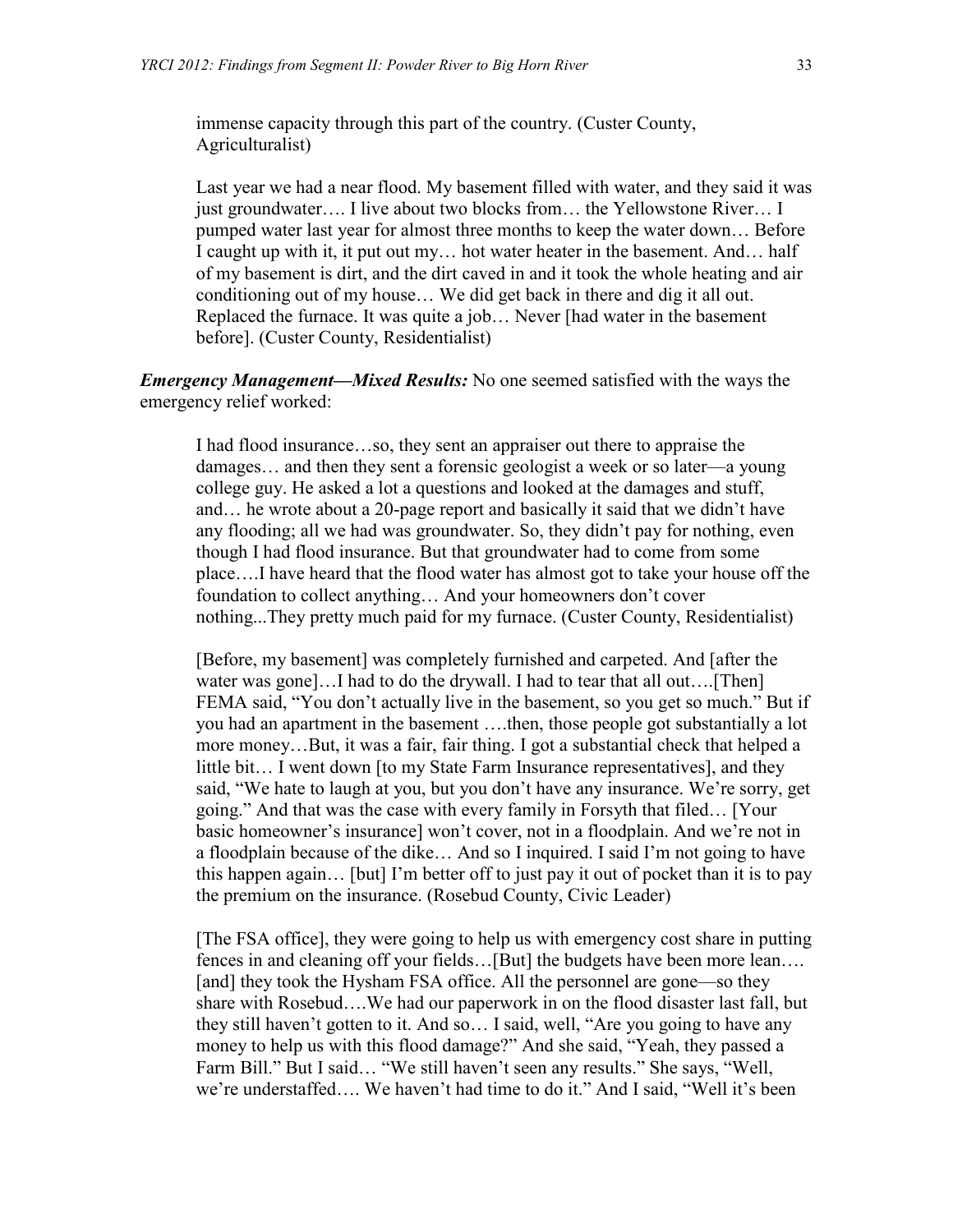close to seven to nine months… Are we going to see the emergency money out of this, or... are we going to have to eat it all?" She says, "No, you're going to see it, but I don't know when because they're working on current things"…I guess what really irritates me is we've spent, I think it was, 880 billion in Iraq, 330 billion in Afghanistan, and we're going to take the post office out of Ingomar, Montana and shore up the budget… and you get rid of these satellite FSA offices. To me, it's just totally ludicrous. You know, it's really poor management at the top. (Treasure County, Agriculturalist)

Another participants explained that the unusual duration of the 2011 spring rains diminished the local Rural Electric Cooperative Association's profit margin:

Last year we had a lot of rain, and…the first month we had run \$30,000 in the hole....[Later] we started getting sprinklers going and revenue going... our main source of income is selling power to sprinklers. (Treasure County, Agriculturalist)

At first glance, comments from Segment II are confusing: why would members of these communities—who had clearly suffered damages in 2011—not see wisdom in carefully defined flood zones? The answers are implied: a) they are invested in local property values, typically as their primary personal assists; and b) the levees did not fail, even in 2011.

*Not a Bit of Evidence of the Oil Spill*: Despite initial vigilance sparked by news of the event, participants in Segment II did not note significant impacts from the 2011 oil spill. Moreover, they voiced minimal concerns about future spills. When asked directly if they had seen any evidence of the oils spill they said:

Not a bit, no. (Custer County, Residentialist)

I didn't. I don't know of any of my neighbors that did… We heard it had kind of gotten this way, but personally I never did see it. (Treasure County, Recreationalist)

You know, if you look in some of the wheel tracks and you see this oily scum on there, but... I never did take samples and send it in. And we weren't really sure if it was from the tree sap that's dripping out of the trees. But it did look like a film of oil on some of those puddles in there… No major black tar-looking stuff… but it did have a stink to it… almost like a petroleum smell… And probably it would be diluted enough that hopefully when it got down here it wouldn't be bad….I didn't think it was significant enough to put a claim in. (Treasure County, Agriculturalist)

I watched for it and could not see anything that you could say that it was part of the damage. I think that…far away [with] the amount of water that we were looking at that it was totally emulsified just by the action of the river…..The vast amount of water and the turbulence….You might have been able to detect it if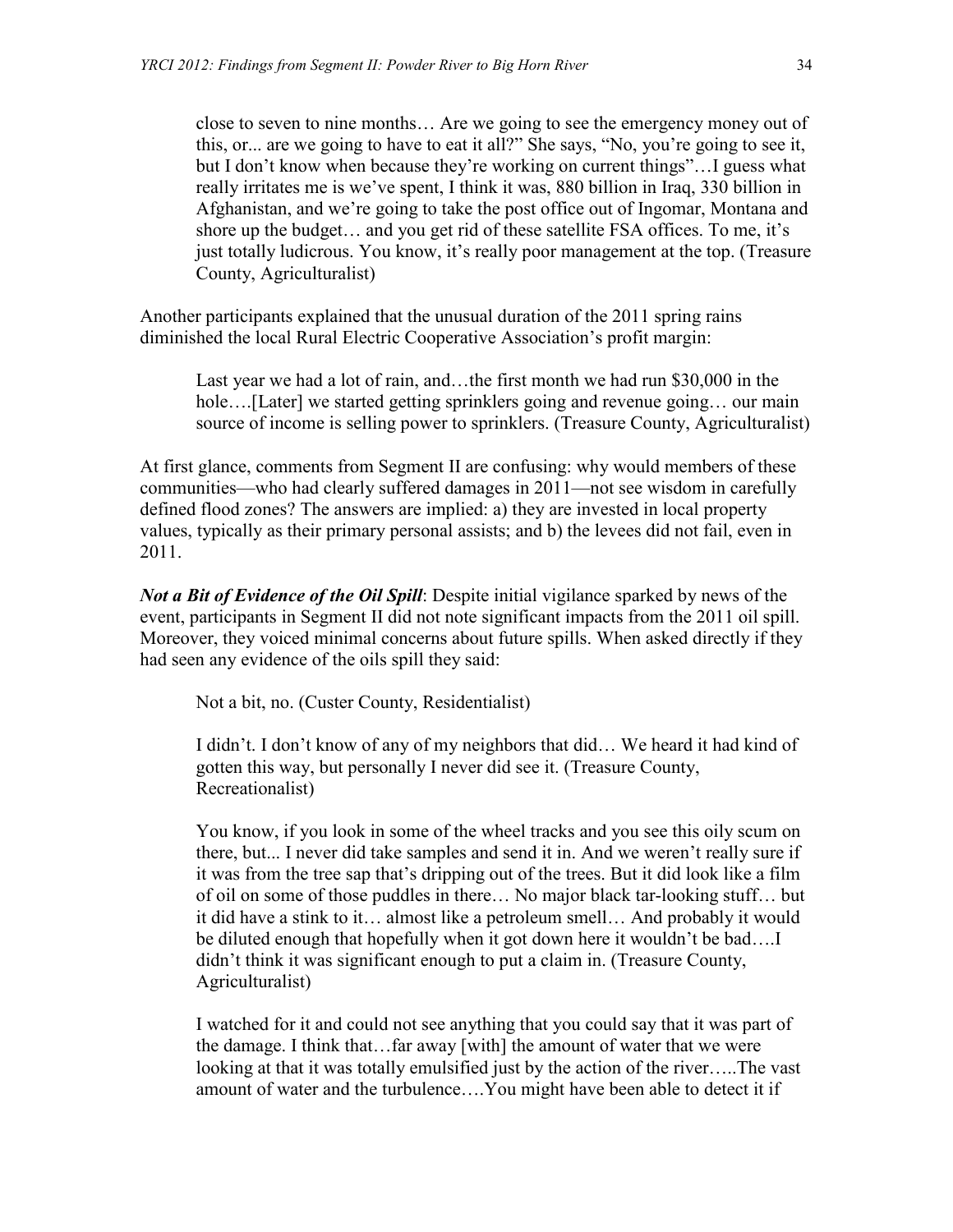you took… samples… in the right place… But visually, it was just impossible just too vast of a system…Sometimes you can see a rainbow-ic sheen… [but] I actually, honestly, think it's an oil from decaying cattails. (Custer County, Agriculturalist)

I was quite concerned over that, and I did go down and check the river. And there was several of us here in town, and I never saw any evidence of an oil spill. The city water department…never ever found any oil in the water…I saw a thing on television, just recently: it was somebody who found a little bit of oil… down by Huntley…And I thought, boy, that's not really far from Billings with the amount of oil, so it looks to me like the amount of oil was pretty large but still dissipated through the waters and then was able to get rid of it. Because there wasn't very much clean up….And a good friend of mine out in Miles City is a fish biologist… with the state Fish and Game… and he's over planting new fish into the river, and they haven't seen anything. (Rosebud County, Civic Leader)

*Other Threats to Water Quality*: These participants also noted impacts to water quality, including industrial contamination, municipal sewage, and agricultural runoff:

I have a major concern with the coalbed methane development and the discharge of sodic water into the river and how dangerous that is from the standpoint of fisheries and aquatic life and to crops that are irrigated on the land out of the Tongue River… And it doesn't seem much that we can do about it from a politics end that seems to make a difference. And the states are a bit, or quite slack on monitoring, the oil industry is self-monitoring, and I have never felt comfortable with that at all. I just... our water quality is evident. This year we had an EC in the river near Miles City of 1,180 when ten years ago in the same location you could have it from 270 to 370. And you know, now we're looking at 1,180 and... when you get up to 1,100 in that range, sauger and walleye reproductive rate is down to 2-4%. And you can't maintain a population on a 2-4% hatch rate. That doesn't happen. That's too small a number of fish to reach to maturity, or sexual maturity, to procreate the species. It just isn't going to happen… And that's what's really confounding to me in this day and age that we have a river system that we can't quite seem to get past using it for a discharge waste system for the oil and gas industry. It's repulsive. It's disgusting. And it hurts my feelings, quite frankly… to have the oil industry, gas industry come along and degrade the quality of that water… it's pretty disheartening trying to get these river systems back in shape… [but] there's test places along the river that are instantaneous readout that read the EC of the river… [and] that data is online…the Army Corps of Engineers runs those gauging stations. (Custer County, Agriculturalist)

No, [I don't worry about the tributaries coming into the Yellowstone]... I think some of the farmers might because of some of the chemicals and stuff that gets put into the rivers, and bring it on down to the Yellowstone. (Custer County, Residentialist)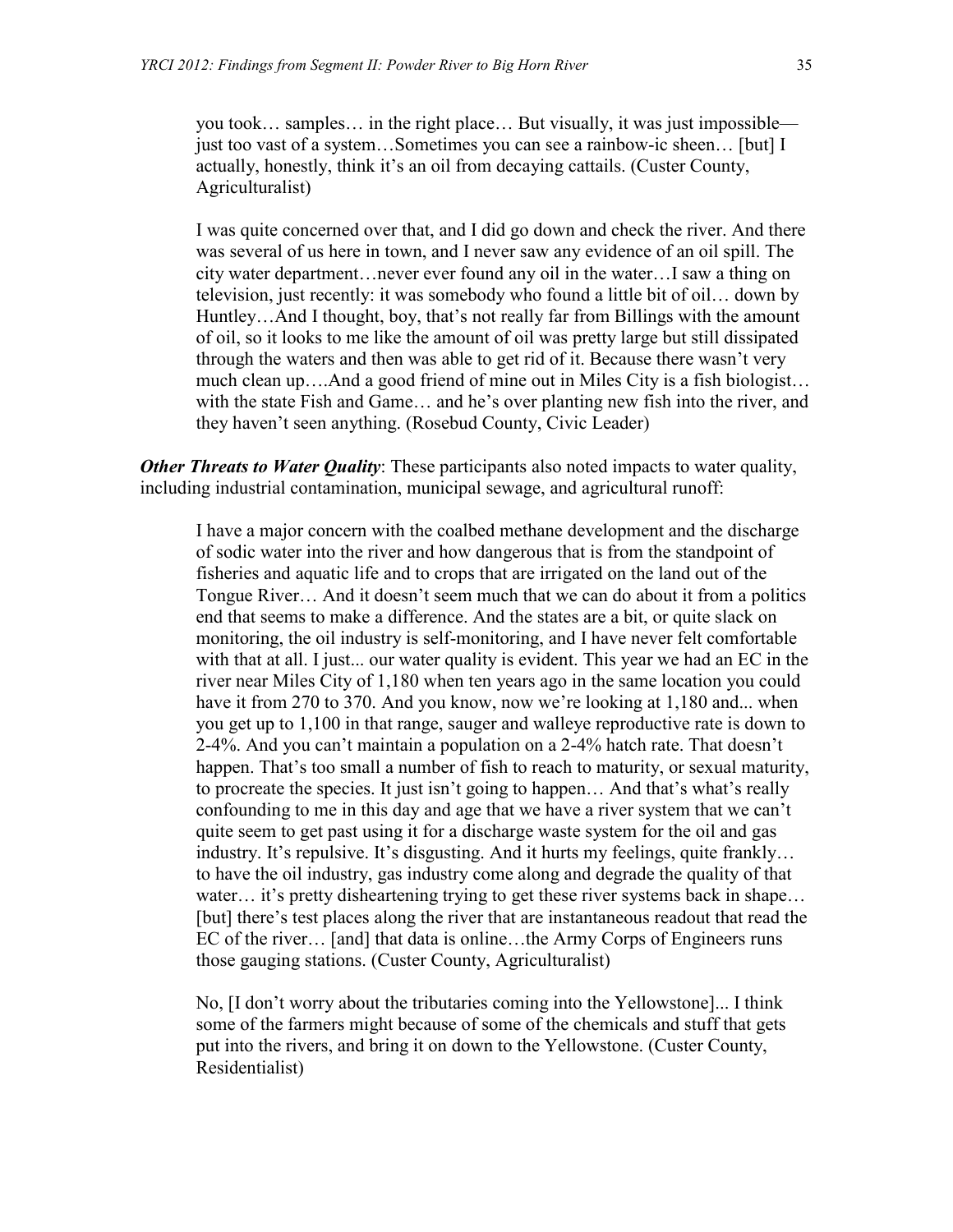Our sewage water does drain off and go back into the river but, of course, we have to meet all of the standards of the EPA and those. So we have a scrubber or settling ponds and take care of the wastewater. So the water goes back in there and it goes to Miles City and they can drink it down there. (Rosebud County, Civic Leader)

And the only, the good thing that we are seeing here that pertains to the river is that we have gone to, a lot of our rancher/farmers have gone to a sprinkler system where they sprinkle instead of flood irrigate, and it keeps all the fertilizers and stuff they use on the field in the field, instead of when they ran it across and ran the fertilizer out in the ditch and back out then the river. That's a huge improvement, I think, for our area and wherever else for the river. (Treasure County, Recreationalist)

You don't get near the drainage water from sprinklers as you do with flood irrigation. And it helps as far as fertilizers going back into the main stream, and they use a lot less water, although you do have the electrical cost of pumping it where before you used gravity and you didn't have those costs. (Treasure County, Agriculturalist)

I'd like to see it stay free and clear, and clear of fertilizers and pesticides and that type of thing. And so you know, the more help we can get agricultural-wise to make that a cleaner operation, that is going to keep our river cleaner too. (Treasure County, Recreationalist)

My dad wasn't very environmentally-clicked, but he did a lot of right things… He hated the word "environmentalism," but yet he thought it was a great idea in the 70's that we took all of… the wastewater of our farms, and he made sure that all of it goes into a grass slough filtrate before it enters back into the Yellowstone. Well, how ahead of his time was that? I mean, he didn't want pesticides or fertilizers making it to the river…. You know, it was in the days when if you didn't want something, throw it in the river. If you wanted to get rid of it, throw it in the river… And now we don't have that anymore. We're past that. And a lot of people that really cussed the environmentalism came to grow into time and accepted the fact, "Geez, we can't throw our garbage in the river. That's not the thing to do." (Custer County, Agriculturalist)

I noticed one time there was a young couple went down to the river and was throwing trash, and I got onto them quite severely. I said if everybody done that then the river would be floating garbage just like our highways… And they didn't seem to understand, you know, they were younger… And I said that's fine, but you just need to be conscious of the river and keep it as clear and nice as we can. You are going to get pollution in it anyway, you know, so there is no need in helping it... I love to fish, and I hate going down there and catch a beer can. (Rosebud County, Civic Leader)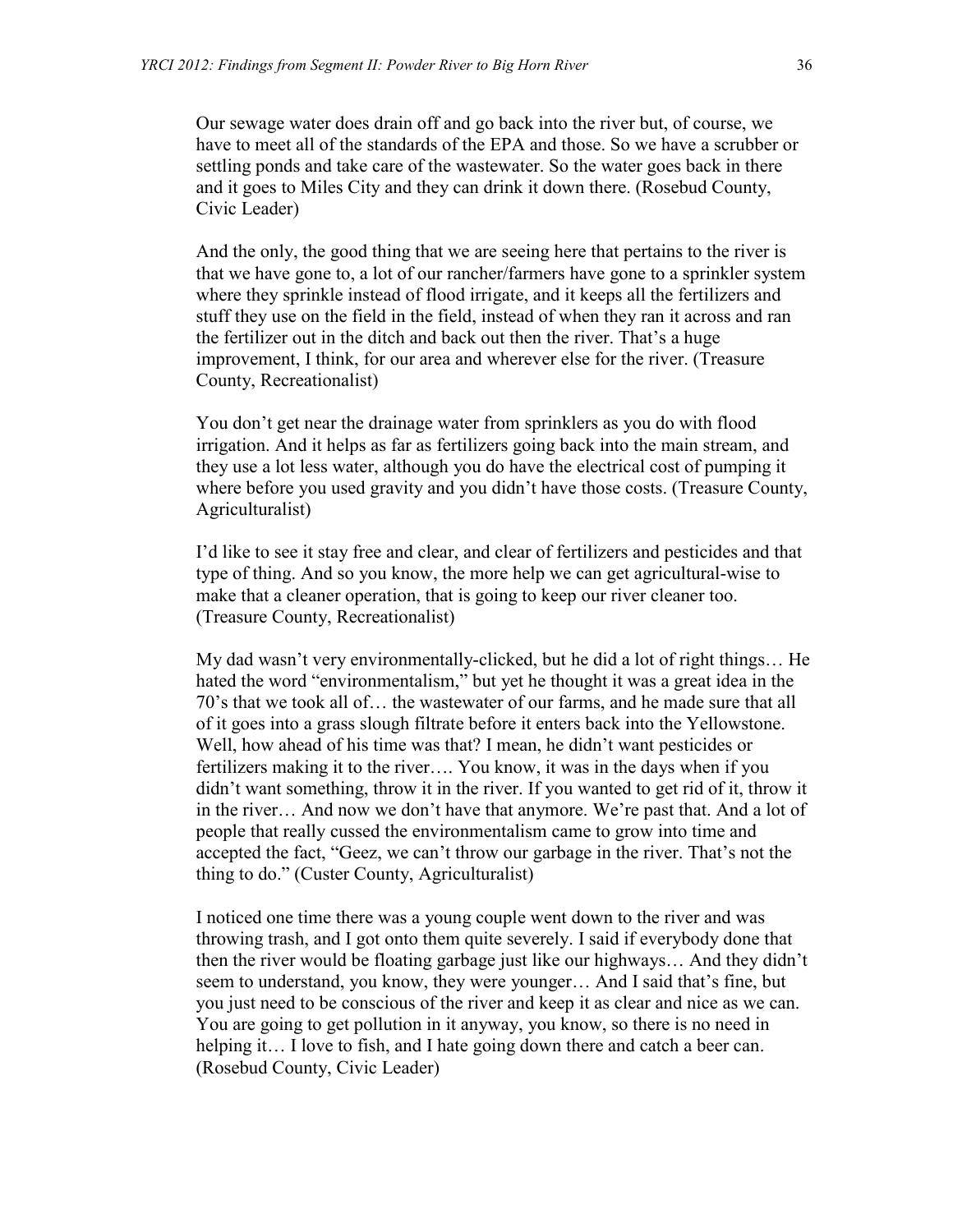*Threats to Water Availability:* Discussions about water availability did not result in participants expressing great concerns:

[We're working on] getting our water rights… making sure we have all the water that we have applied for on the ditch. We are just kind of getting that cleaned up… Before they said we had too much that we didn't, you know, apply for. Acre feet, you know… we're still doing some of it yet. The county attorney is helping us. But it looks pretty good, I mean, kind of like we are going to keep what we have, you know... they're putting a measuring device in the ditch... they just put it in two years ago. And they haven't got it perfected yet… but we're working on it… trying to prove how much water we use so we don't lose it, you know. (Treasure County, Agriculturalist)

One participant expressed concerns about water availability in relation to changing weather patterns:

I think there has got to be concerns, you know, a couple of years ago the river got really low because we didn't have a lot of snow pack and so forth… You know, the Yellowstone is a free-flowing river, it changes. It's just the lower it gets, the harder it's going to be to live in Montana... along the Yellowstone River. Every city along it is so dependent on it that it's a concern. You know, if we keep getting the warming trends and no snow run-off and so forth… Everybody is irrigating a month early. (Treasure County, Recreationalist)

*Invasive Plants:* Participants in Segment II were concerned with invasive and exotic plants:

I think one of the biggest things that I've seen with the flooding is all the noxious weeds. We have just tons of noxious weeds now. We could sure use some help on spraying all the noxious weeds that came from upstream… A lot of houndstongue, a lot of mustards, and there's saltcedar like you wouldn't believe. And I'm not sure if there's some Dalmatian toadflax down there or not, but I'm sure there's probably that and other noxious weeds… I am not sure [who to appeal to to get some help]. The way I look at it, the state claims that water, they should have to pay for it [laughs]... [My brother] is on the Conservation District board. I don't think [they] have the funding… You see, and state lands tried to, I think it was last year, tried to incorporate legislation that the lessee had to take care of all the noxious weeds on the state land. And I told them, I said, well I didn't bring the noxious weeds to the state land, your state water did. So if anything you should spray your own, you know what I'm saying? And I should probably have to spray my own, but. (Treasure County, Agriculturalist)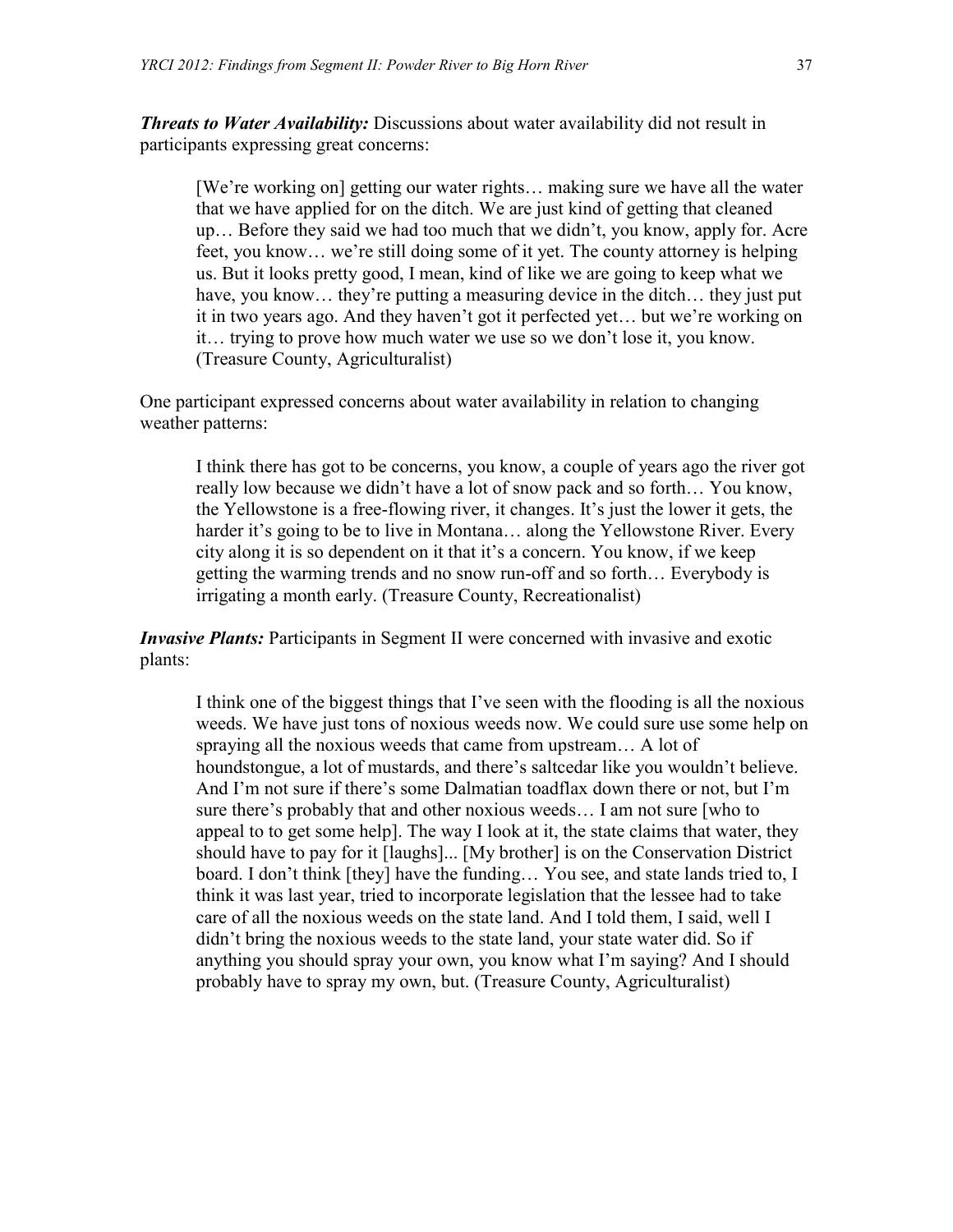# *Findings from Segment III: Big Horn River to Laurel*

### *General Findings*

Geographic Segment III stretches from the Bighorn River to Laurel, essentially limited to Yellowstone County. The 2012 participants from this segment included six individuals. Each of the four interest groups was represented by one or two individuals.

This segment was described by locals as a community that was progressively urbanizing, and the river was noted as a driver of local development. Agricultural activities—also dependent on the river—were still viewed as important, especially in the eastern end of this segment where one could still see the rural traditions of Montana at play on the landscape and among the residents.

As a group, they described the river as essential and powerful. They acknowledged that high water often caused change along the riverbanks. They spoke of bank stabilization as "tricky business" because there were no options that met all of the known needs. A few participants spoke of the cumulative impacts of bank stabilization projects.

They also offered comments regarding water availability, water quality, public access and a need to engage the public in understanding the information made available by the various studies of the river over the past years. While they could see that management tasks were inherently difficult, they called on river managers to pull people together and to help the public deal with the available information.

By far, the dominant topic in 2012 was the oil spill of 2011. It was clear that the pipeline rupture was a significant event in local history. Local explanations of the cause of the spill and its impacts, as well as evaluations of the management response, were markedly distinct. The participants also explained specific lessons to be learned in terms of pipeline operation and regulation, and more broadly in terms of living with and protecting their shared resources.

## *Narrative Findings*

*Essential Connections—Community and River:* Locals demonstrated a rooted sensibility, one that connected them to the area. They explain that their parents or grandparents were drawn to the area by various industries, and that they remained to explore their own opportunities:

[I've lived here] all my life. 68 years now… My grandfather, they were migrant workers, at the sugar factory at that time clear back in the early 30's and 40's. (Yellowstone County, Local Civic Leader)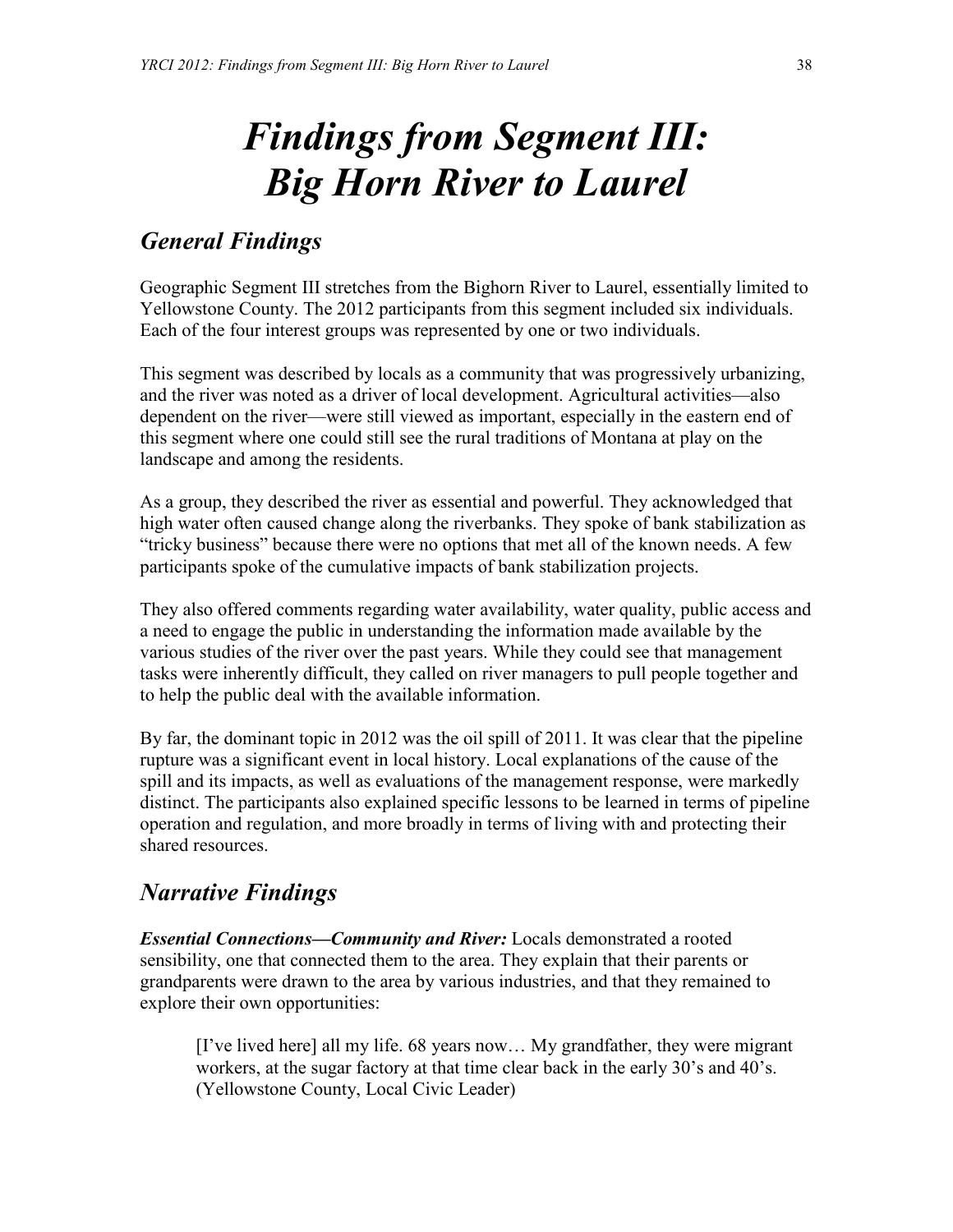I was born and raised in Laurel, so that would be 64 years….My family was originally from Rapelje area….And they owned a dray business there… So, [my father] set up a dray business [in Laurel]. (Yellowstone County, Local Civic Leader)

[I've lived here] since I was born you might say… When somebody comes along and asks me if I have lived here all my life I say, "not yet." (Yellowstone County, Agriculturalist)

Participants from Segment III described the Yellowstone River as an essential part of their present lives and of the history of the community:

[The river is] history... John Calder has got his signature and manual lease on that rock down there. We could never find the fort site, but we haven't given up either. (Yellowstone County, Agriculturalist)

We take care of this because we are proud of it. And everyone uses this. At one point or another, you always go to the water. (Yellowstone County, Residentialist)

I can remember going down on the river at Riverside Park and fishing quite a bit… I boated and floated… spent some afternoons swimming in the river. So it's been an integral part of my life. (Yellowstone County, Local Civic Leader)

By and large, I would say living next to a river is a wonderful thing. You get a diversity of wildlife out there, it's a peaceful environment. (Yellowstone County, Agriculturalist)

They emphasized the significance of the river as a resource supporting agriculture, specifically in the eastern region of the county:

Most of our agricultural crops in the state are coming off Yellowstone River water; the early irrigation projects started there. (Yellowstone County, Recreationalist)

I mean it's huge, the river... It provides the alluvial water that allows us to get some sub-irrigation in like the hay crops that we have... That river bottom ecosystem produces just the right mix of vegetation that we need for goats. (Yellowstone County, Agriculturalist).

[Irrigation is] a necessity. (Yellowstone County, Agriculturalist)

[This area near the town of Custer] is diverse, you might say. Mostly cattle land, but there is prairie, there are hills, trees… and [the town has] 156 people. (Yellowstone County, Agriculturalist)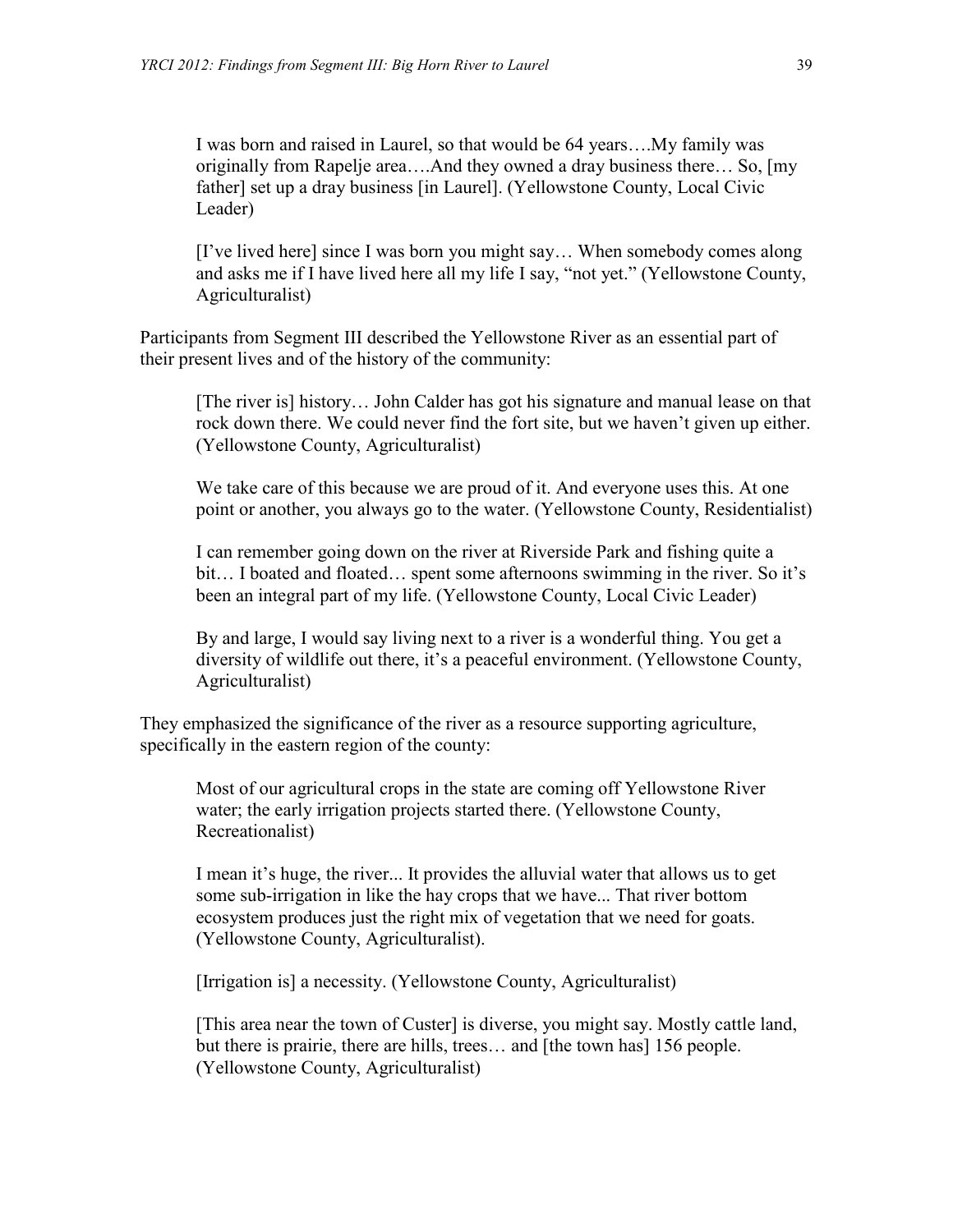The influence of urban growth, especially to the west of Billings, was noted as very important, and some saw that growth linked to water supplies:

Nowhere…between Laurel and Billings… have I seen a section of land that doesn't have a quarter section that is being subdivided and developed. (Yellowstone County, Local Civic Leader)

Here is the most urbanizing county in the state. (Yellowstone County, Recreationalist)

The biggest thing I see with the river is the water supply…. [We need water] both for our day-to-day living and for allowing us to have the luxury of good-paying jobs in the valley… I think it's going to be the main reason for growth. (Yellowstone County, Local Civic Leader)

Everybody's moving west. We don't have the water facilities out there. So we're looking at trying to do some type of deal between here and Park City, a water storage pool, so that we would be able to feed all the west end. Park City would get water, Laurel would get their water, all the way down here. So that's in the works. (Yellowstone County, Local Civic Leader)

*Demand for Water—It's Only Going to Become Magnified:* Several of the participants discussed increasing demands for water, driven by agricultural practices, new industrial uses and increasing numbers of recreational users:

The thing that… I look at as we go into the future, is the demand that we're going to be putting on our water resource. It's only going to become magnified. The way we do or have been doing things is going to be looked at. (Yellowstone County, Local Civic Leader)

Agriculture is going to be no less important in the decades ahead than it is right now. And the demands for Yellowstone River water are going to increase. We've got a Saudi Arabia kind of energy boom going on in the Yellowstone watershed right now… [And] for hydrologic fracking of oil shale… in the Bakken plain, it's millions of gallons of water that they're going to need... Then, we have growing populations in Billings… with higher water demands for urban needs. We have more interest in taking care of our wildlife and the recreation attributes; recreation is the second largest economic driver in our state… The bottom line is all of that is that the demands and the impacts on the Yellowstone River are going to increase in very significant ways compared to what we've seen in the past. (Yellowstone County, Recreationalist)

I think putting in sprinklers is a way of getting ahead of the shortage of water, before we actually have [a shortage], because it takes less water. (Yellowstone County, Agriculturalist)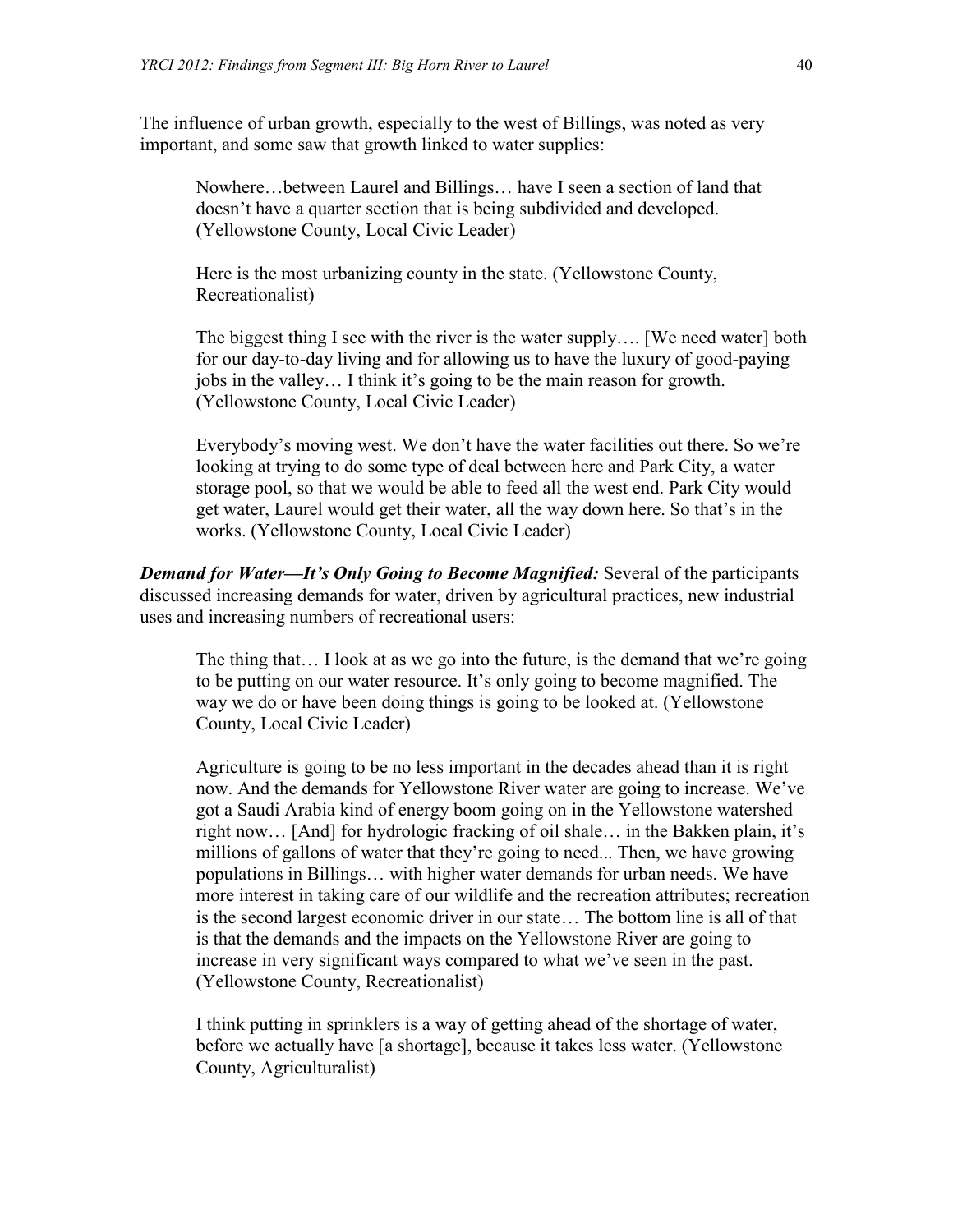Just upriver from Billings, the town of Laurel was described as having room in its water budget for growth (meaning new residents and industries):

[In Laurel,] we've been established with a little bit better water right, and the fact that it's older…allows us to have water for, not only our use on a day-to-day basis, but for potential growth. And we've not yet quite reached that maximum usage. We're staged in a rather, I think, envious position of allowing for growth. In my humble estimation, water is going to be more highly regarded going forward than it has in the past. (Yellowstone County, Local Civic Leader)

*The River is Powerful and It Floods*: It was not unusual for people in this segment to speak of the river as a powerful force, especially in regards to the 2011 flooding. Moreover, some indicated how the river changed due to the flood:

Very dynamic… up and down the river... the force of the river and the dynamics....are pretty hard to stop water. You can put a fire out, but it's pretty hard to put a flood out... So yes, there has been dynamic changes in that river. (Yellowstone County, Local Civic Leader)

[It] made me nervous, but… it's always entertaining here… There's always something going on that, you know, you can't just bury your head in the sand around here or you're going to get buried in the sand [laughs]... It's always, it's always... It has life, you know. (Yellowstone County, Residentialist)

It's amazing what the rivers across this part of the state did in one year… I mean, if we haven't learned you got to live with this natural environment, we sure as heck should have had an awakening this past year. (Yellowstone County, Recreationalist)

This five-week-long pounding, here, was incredible. It was something to behold. It made me feel very, very small, very small in the big scheme of things. Two acres, I lost… It was amazing… nothing really anymore surprises me, but that did. (Yellowstone County, Residentialist)

Evaluations of the flood and the severity of its impacts were mixed among other participants. While the 2011 flood was significant, some felt it could have been worse, and they did not seem particularly concerned with the impacts:

It was a little higher than usual. I had one field that flooded, didn't kill it but it did damage it to a degree… Only about half-drowned [the crop]. It will always leave silt. (Yellowstone County, Agriculturalist)

That flood last year was particularly interesting because it was happening when we really did not have the winter snowmelt started yet… At that time we had all the rain, and the lower river was absolutely going crazy. And you think about, what if we had been in the middle of our normal, high-flow winter melt when the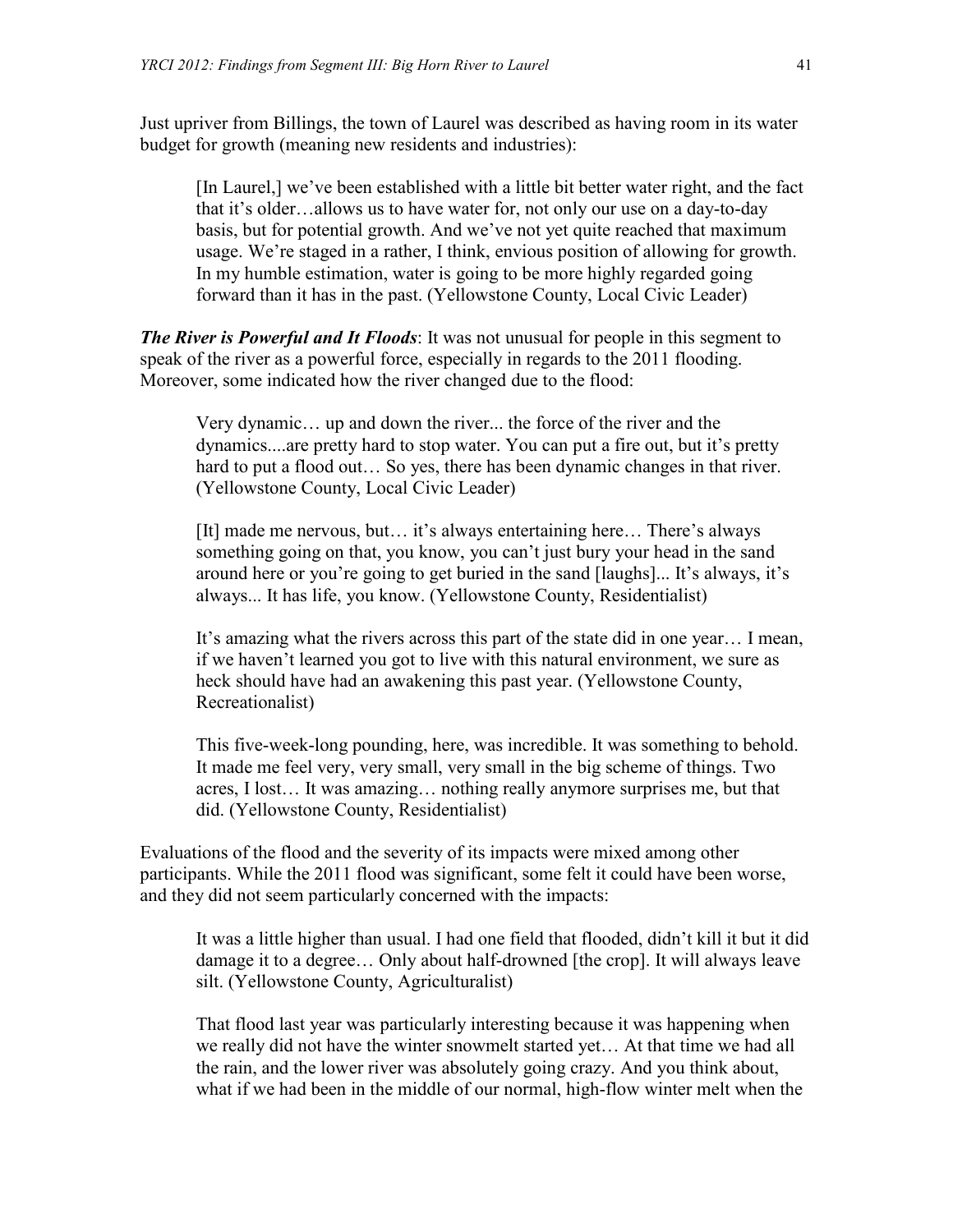rest of that happened? The floods we had, which were really bad, would have been really horrible. So I don't think we've really seen the big flood here for decades. We came close last year, but the timing wasn't quite right. One of these years, the timing will be just right. (Yellowstone County, Recreationalist)

Two people noted changes in the flood regimes, and one linked these differences to climate change:

[The spring rise] is very early, almost a month early. I don't know if them roses lie or not—but, they always bloom when it hits the top. (Yellowstone County, Agriculturalist)

What we see happening on the Yellowstone is that, I think it's very clear and all the climatologists are pretty much in agreement, that we're going to see weather change, which means that we will get more, our spring runoff will come earlier, we'll have higher spring runoff, it'll be gone quicker. (Yellowstone County, Recreationalist)

*Bank Stabilization—Why We Do It:* In response to these natural processes of the river, participants discussed bank stabilization, emphasizing the significance of past human actions:

In 1997 we had a high water event that moved several hundred thousand cubic yards of sediment, forcing the river to go to a more southern channel. And in the subsequent years, '97 to '03, we put into the river various weirs and diversions, trying to keep water into our northern [municipal water supply] intake. And we were fairly successful, but it was quite evident that the river was not to be changed, and the fact that the Corps, Army Corps of Engineers, had made an edict that you will not put in a substance that will cause a diversion of the river in its natural boundary. So we got together with the Corps… Department of Fish, Wildlife and Parks… EPA, and I think there was a conclusion by all parties present that the City of Laurel had one major option available, and that was to… put in a southern intake, which would allow us to capture water on the southern channel. (Yellowstone County, Local Civic Leader)

We do a little tinkering here, which causes the next guy to do a little tinkering there, which exacerbates on further down, and you concentrate that energy of the river… So suddenly then you've got everybody who needs protection, and then you have a big government project which, in the long run increases the flooding problems for everybody because you've tinkered with a system that you shouldn't be tinkering with. You should be living with it. (Yellowstone County, Recreationalist)

I would like to [stabilize the banks], but I don't know how to do it without changing the course of the river, because that's the problem with it… [My inlaws] can remember where the river used to flow before riprap was put down on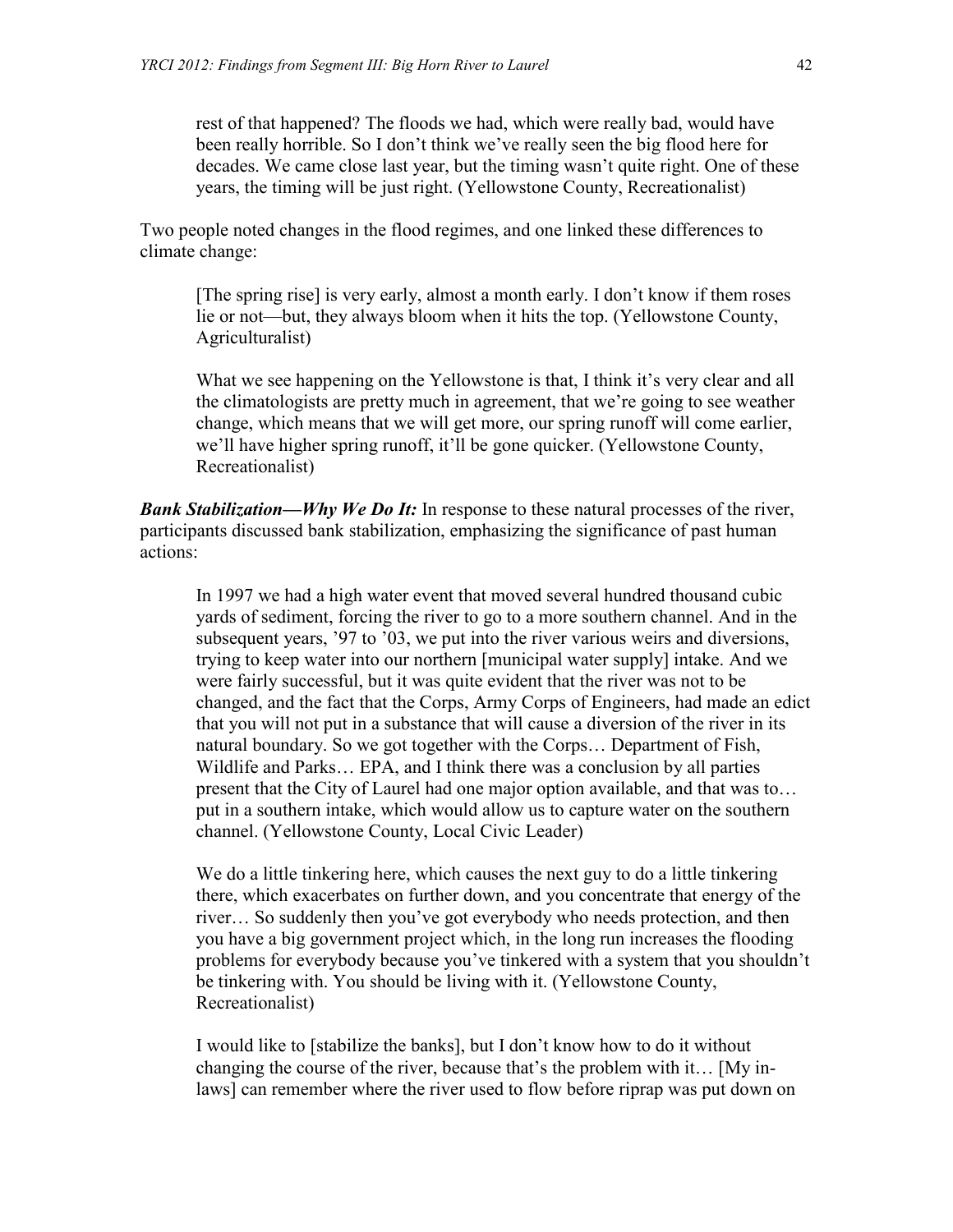the property next to us. And then you know, I mean all you're doing is creating somebody else's problem down the river. (Yellowstone River, Agriculturalist)

We need that railroad… And we need our highway infrastructure. You know, those things are important to us as a society economically and socially. So they have impacts, and the impacts generally are on the environment...and [on] individuals who had no control over what was going on. (Yellowstone County, Recreationalist)

For the advantage of the landowners, there has to be some stabilization. And their way of doing it with natural rock I think is fine. Let's forget about putting automobiles in there like they used to, that's not good. (Yellowstone County, Agriculturalist)

That is such a tricky issue.…On one hand…you are trying to stabilize your banks, but you're creating problems for other people downriver….It's easy to say from a 30,000-foot view that you shouldn't be able to do that, but when you're sitting there with somebody that just lost their house and probably could have made minor modifications there that would have saved it, I don't know… but there obviously is a place for stream setbacks. (Yellowstone County, Agriculturalist)

Some explained that keeping structures out of harm's way would reduce the need for stabilization:

We have a County Commission that doesn't like the thought of planning. They want to do seat-of-the-pants decision-making without looking at long-term effects of their decisions. Billings City is much better thinking about what the future is going to look like, but our County does not. (Yellowstone County, Recreationalist)

We have passed some laws that you have to be 100 feet or 100 yards away from the river, so we don't want people building right up against the rivers. (Yellowstone County, Local Civic Leader)

*Bank Stabilization—How and How Much:* Several participants could see that each stabilization method needed to be understood in terms of advantages and disadvantages. As well, the cumulative effects of projects was noted:

If I could figure out how to do it with revegetation, yeah, I would definitely be inclined to do it... I mean you definitely don't want to lose property. It's not good for the river to get all that additional sediment into it. (Yellowstone County, Agriculturalist)

We do need to use our best technology to look at cumulative effects of these [bank stabilization] impacts... I'm somewhat skeptical as to the degree of ability we have to anticipate those kinds of things. We've got some fluvial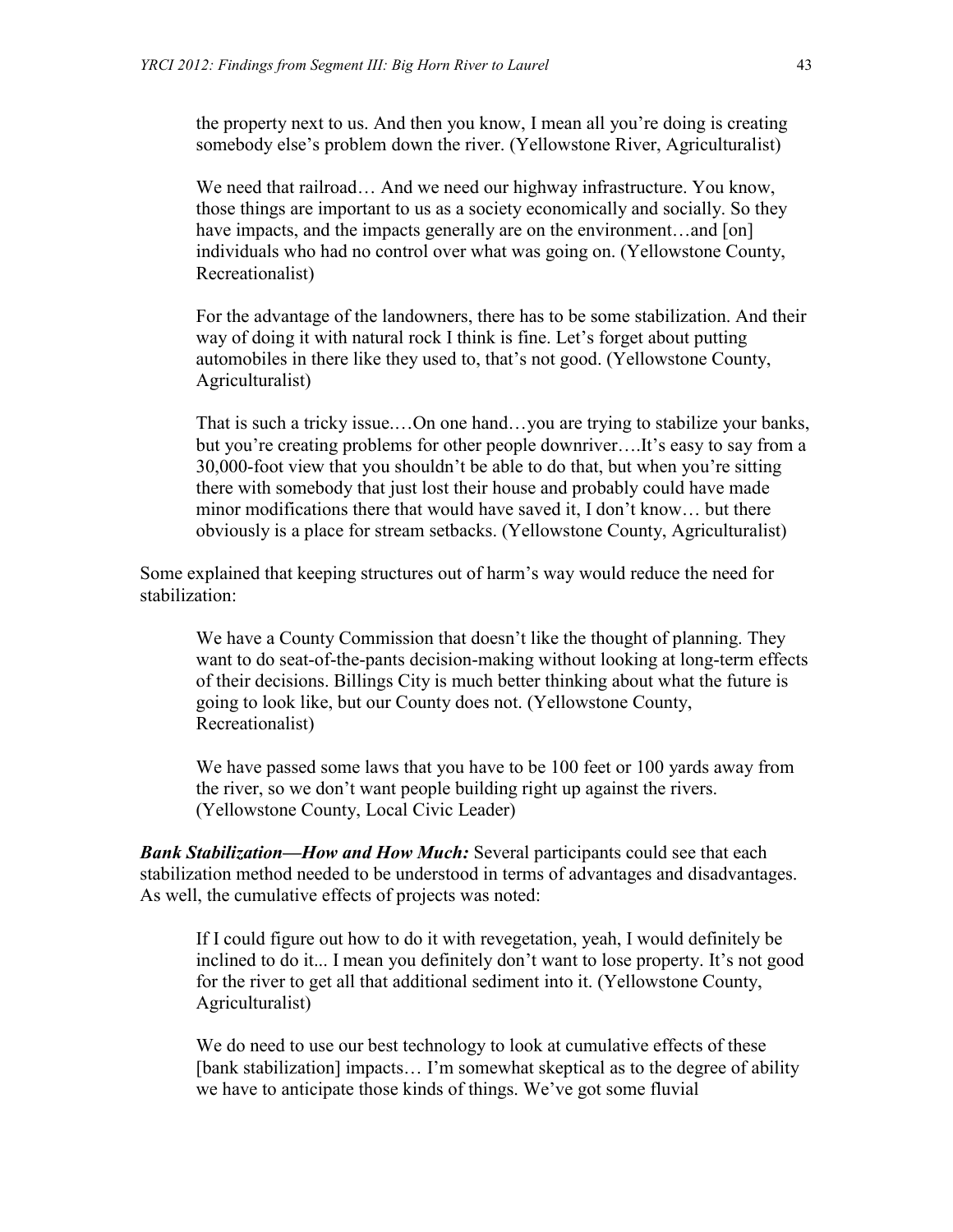geomorphologists; they have some good tools. There are so many factors involved though... I'm a little skeptical about our ability. (Yellowstone County, Recreationalist)

If people have… such values like a railroad or highways or a particular landowner has such values that they feel that they must do something, then we need to have two things. One is… insist that they get the finest engineering done that mitigates as much of the impact of that project as the possibly can on the river… And two, they have to compensate or citizens and other landowners for the damage that they're going to do because of their project... And the mitigation fund should be acquiring some of these areas that have been rip rapped in the past that need to be opened up for the river… [and] compensating people to allow the river to erode away their land… for their ability to live with the river in a way that's good for the river and the rest of us… Our best shot is to do as little tinkering with the river as we can, and to try to figure out how to make it easier for landowners to face the reality that some of their land is going to be taken away, and that's where I see a mitigation fund and flood erosion easements being a tool we need to try to bring into place on the Yellowstone River… and it could be private; it doesn't have to be government. If people don't want government, there's different ways to do that. (Yellowstone County, Recreationalist)

*Water Quality—Better than the Past, More to Do:* Several participants expressed confidence that water quality was good, especially when compared to the past. Some of the participants connected water quality to improved fisheries' health. However, the central conversation was in regards to wastewater treatment:

A lot of stuff that people used to bulldoze right into the river, we can't do [that now]. Thank goodness, because it destroyed a lot of our habitat and everything else down there… [Even in the 1970s] the packing houses… the stuff that they would put into the river… was [grimace]….Nowadays they wouldn't let you… I think the way the environmentalism has worked, it has proven good around Billings—our rivers have been cleaning up. (Yellowstone County, Local Civic Leader)

I think the river is actually cleaner now than it was in the 50's because I think they have upgraded their sewer plants and so on… especially where the refineries dump their waste. (Yellowstone County, Agriculturalist)

I said, "Hey, where are you going fishing?" And they said right below the PPN power plant….People realize that the water that they take out of that power plant is heated... and that's where a lot of the fish live, right around the warm water down there. And, so they got some really nice trout…smallmouth bass…catfish. Once in a while you get lucky, you might catch a pike, or a sauger….I think…the rivers have cleaned up—because of the species of fish we now catch. We could never catch that before when I was growing up. But now you can throw your line in, you don't know what you're getting until you bring it out. So you got some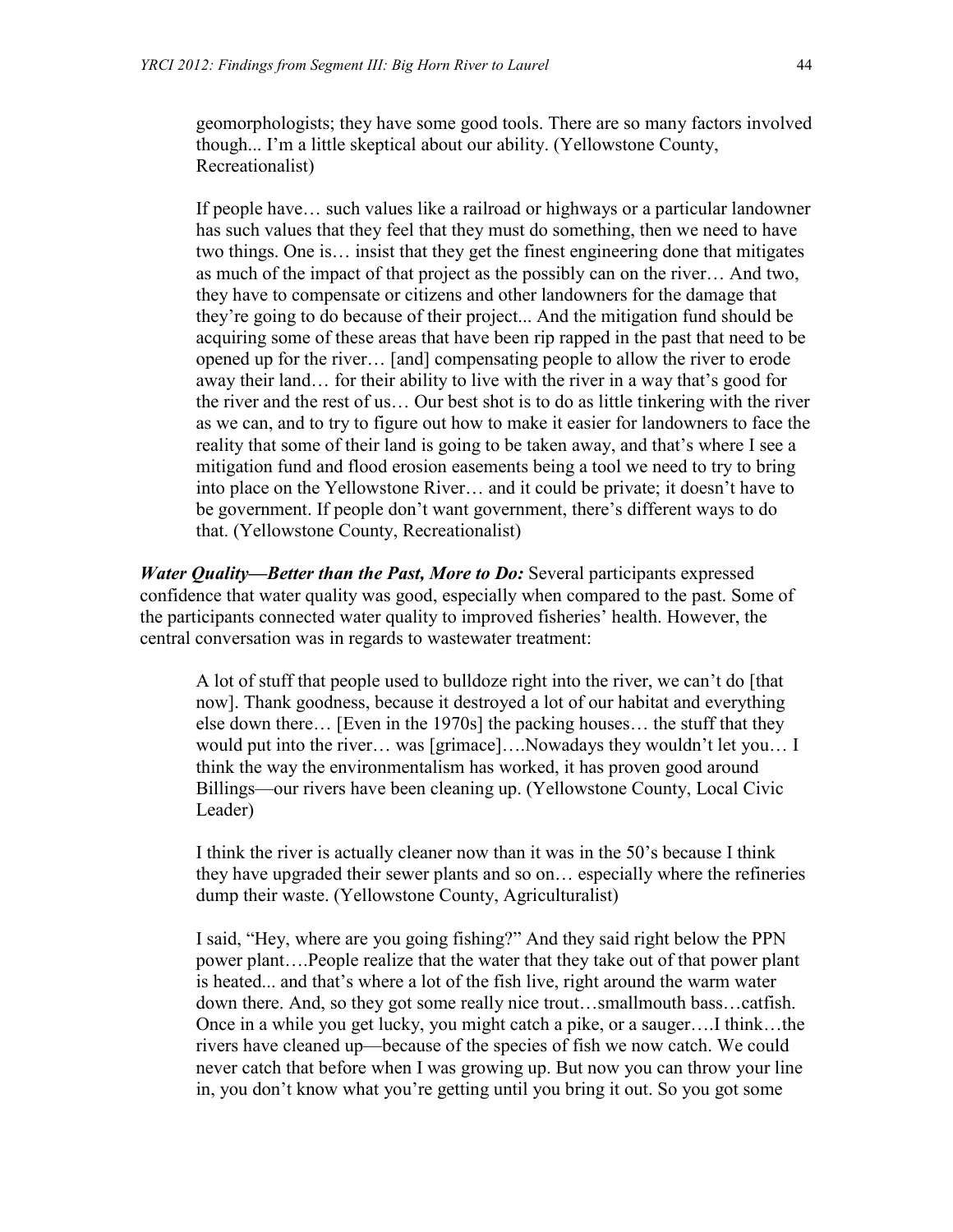good edible fishing down in there now. So it's good. (Yellowstone County, Local Civic Leader)

I think they need more care with the fertilizers and chemicals. I see an advantage of putting in a lot of sprinklers now-a-days because you don't have the runoff into the drain ditches, which don't have any minnows anymore or frogs or anything else. (Yellowstone County Agriculturalist)

What the city is fighting now is surface water on parking lots. And so we are fighting issues on that. We've got to treat that water. (Yellowstone County, Local Civic Leader)

The ability for us as people to manage the consumption and the delivery of our waste back to the waters is going to be looked at. And the point of contact I think is something that is under scrutiny right now… I think some of the people that are in the Helena [area] are starting to bring those type of issues forward. And we should watch [what they do]. (Yellowstone County, Local Civic Leader)

The new thing that's coming out from the legislature last year is that everybody, especially the city, is going to have to clean up their water more and more… So you know I look at the progress that we've come along in a long ways, and with the cleaning facilities that we're going to have to implement, I think it's going to be great. (Yellowstone County, Local Civic Leader)

Conoco Phillips… it would cost them… like \$10 million to redo their surface water and their wastewater sewer over there... They're going to have to treat this. So, the way they're setting it up now is they're hooking them back onto the city sewer service, and they guaranteed us that they would treat this water [which would]…in turn, come back into the Billings sewer system where we will treat it again. (Yellowstone County, Local Civic Leader)

We're looking at over \$100 million [that] the city has to invest between now and I think it's the year 2024, 2025….Next year we'll start a new wastewater treatment plant to the tune of about \$58 million….We still got capacity,…but it's deteriorating… so now we're going to have to redo it. (Yellowstone County, Local Civic Leader)

*Another Concern—Public Access*: Two participants commented on public access:

Of course there's difficulties that pop up when you live next to a river. One of them, you know, trespassing issues… with people walking up and down the river and leaving gates open, things like that. (Yellowstone County, Agriculturalist)

I used to pheasant hunt down there and… it was just cattails and bush… and everything else. But with the expansion now of the refinery… and they've got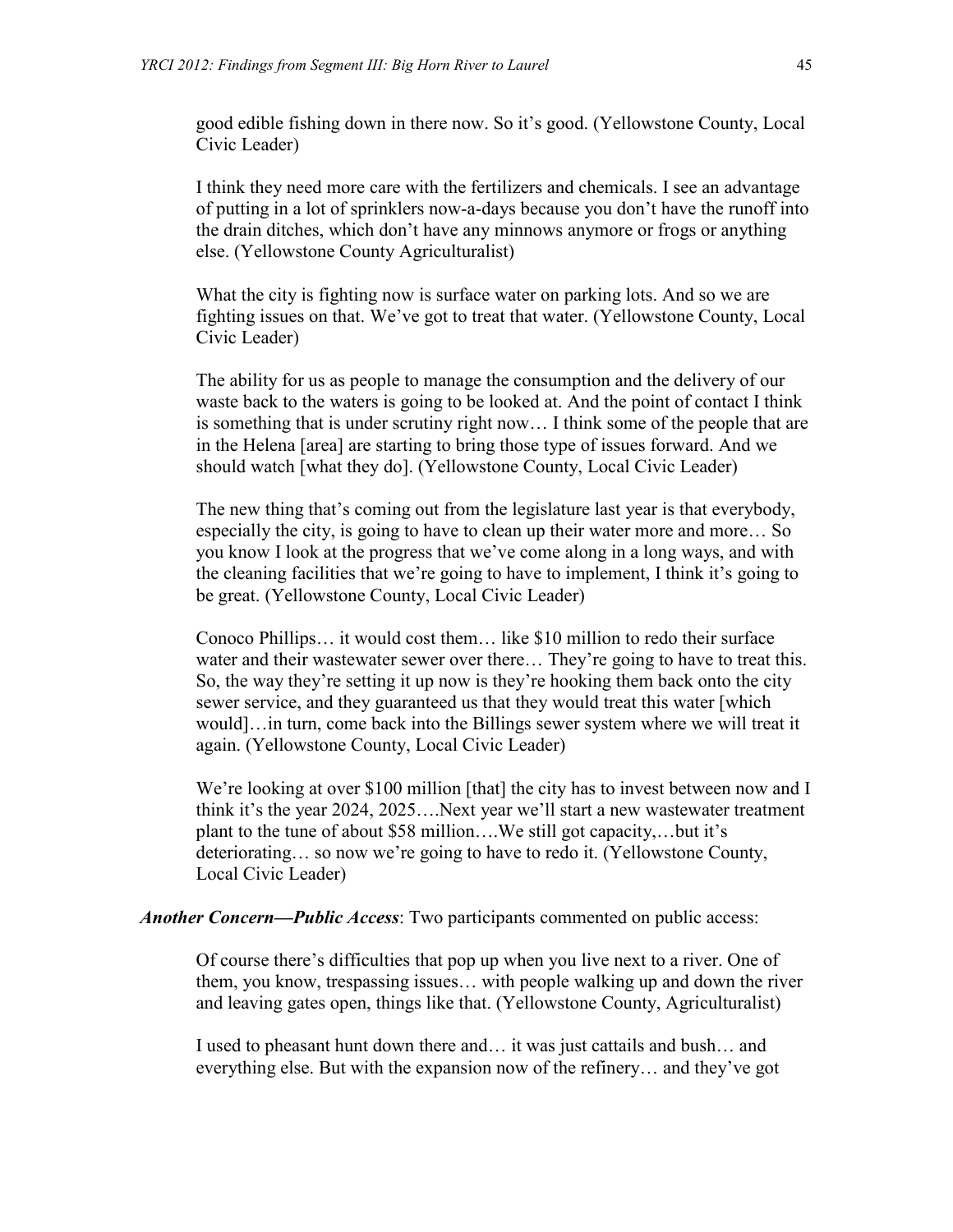other businesses in there now, then we couldn't hunt in there anymore….they closed everything off. (Yellowstone County, Local Civic Leader)

*Pipeline Rupture and Oil Spill—A Monster or a Blip:* The pipeline rupture and oil spill of 2011 was an important topic to many of the Segment III participants. For those closest in proximity to the site of the spill, that day of discovery was startling:

I happened to be down at the river that morning, just by accident… and I saw what looked like an oil sheen on the water and I wondered what it was. (Yellowstone County, Recreationalist)

I was called at the house—woke up at the house by the dispatcher—[who indicated] we had a pungent smell, odor... down by the river. (Yellowstone County, Local Civic Leader)

A guy called me... at 6 o'clock in the morning and woke me up. And he said, "You gotta come down here." And I said, "Why?" He said, "You cannot believe, the river is full of oil!" … And I said, "You gotta be kidding me." And I said, "Okay." I said, "I'll get up." (Yellowstone County, Local Civic Leader)

I woke up to [my wife] calling me… I'm like half-awake going, "What now?" I figured there was a goat out or… something like that. And she said, "We got an oil spill on our place." ….We learned about it by seeing it and smelling it; we weren't notified by anyone that an oil spill had taken place… I mean I was concerned: 'Are we in danger? What are we breathing? Do I need to get trucks down there and get my livestock out of there?' (Yellowstone County, Agriculturalist)

I actually slept through the evacuation, so I was here… made a pot of coffee, and sat down at my picture window, and was looking out and wondering why the air was so heavy with the smell of oil…I can see the guy swinging his arms, and I went, "What the---?"....At that moment, I still didn't know what it was about... and then…the toxins kind of hit me… My eyes were watering….I realized we had a spill… You know, guys with walkie-talkies running around like chickens. And at that moment, I was powerless to do anything. And, then, as the sun came up... I saw the magnitude of how bad it actually was. (Yellowstone County, Residentialist)

Even a year later, those who had suffered from or dealt with direct impacts were still overwhelmed:

The oil was moving in big slicks, for lack of a better word… But there was a sheen everywhere that there was water, a light one. And then you'd hit these big… sections of just tar… Some of them were huge… bigger than this room… Like we had one slough that was all cattails, and you couldn't even… that whole slough looked like it was covered… it was everywhere… It just became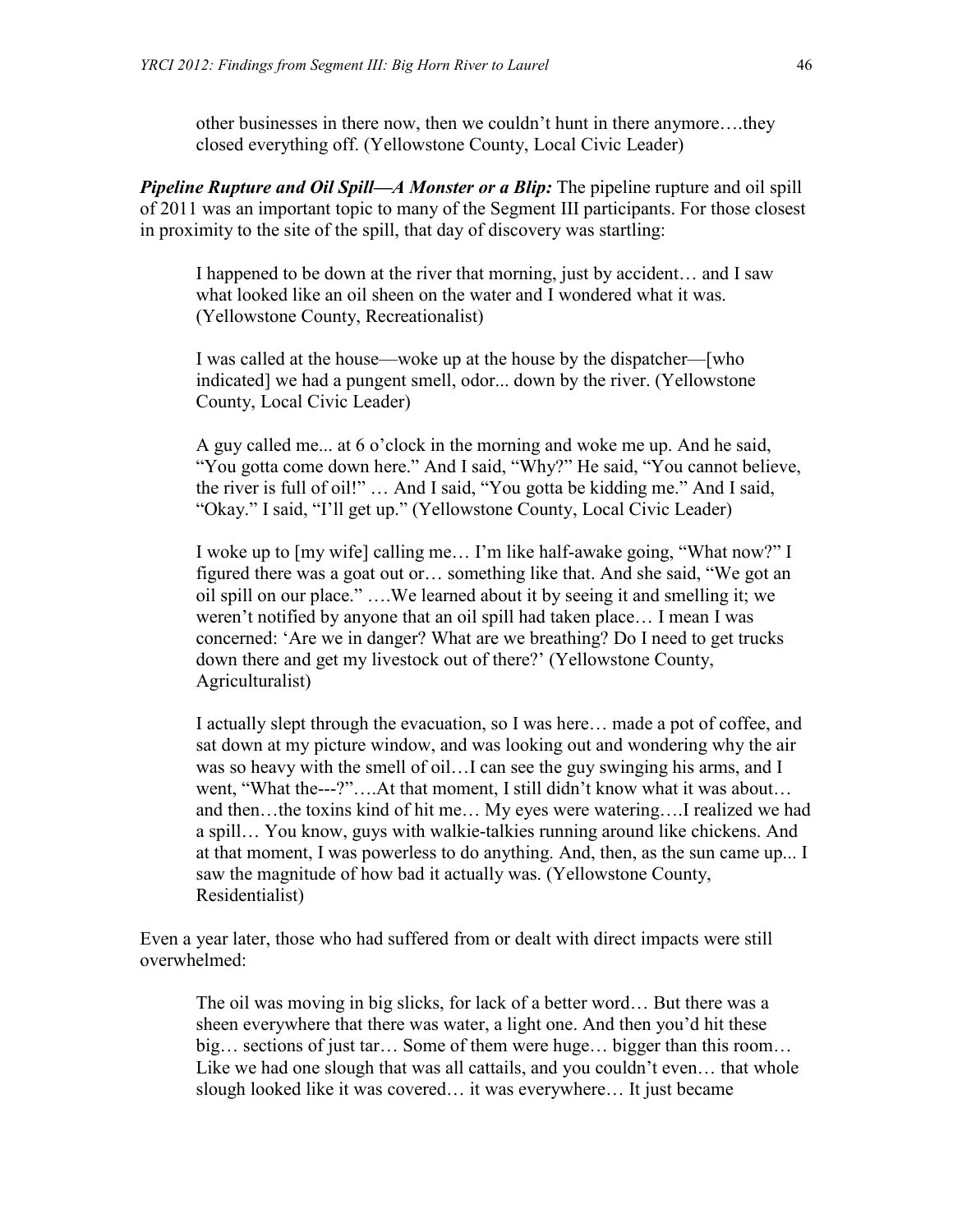everything. I feel like that's all I did last summer was deal with this oil spill. (Yellowstone County, Agriculturalist)

Everything I lived and breathed for those months was about this thing, about this monster… You can [still in 2012] see the oil marks on the trees… It made it to my well… It turned the shower [water in the house] grey and got in the filter. The filter was completely black…. And I'm just choking this anger down. I'm telling you, it was hard… [It used to be] just the coolest thing to wake up and watch the sun come up over the hill with a cup of coffee in my hand. It never ceased to make me feel calm and start preparing me for the day. It's priceless, priceless. And that's what they spilled on... It has made fragile everything that I thought was solid. It does make you feel small, and it does keep things in perspective for me. (Yellowstone County, Residentialist)

I've never witnessed that before. I've never been... I've never felt so helpless. (Yellowstone County, Local Civic Leader)

A local official explained why the water supply for the city of Billings was spared from contamination. He noted the irony of the fact that the volume of water was both a cause and a solution:

If we would have had the pumps on sucking that water in, we could have contaminated the whole city water, but they had turned that off… we could have had a major disaster....What really saved us a lot was high water at the time. [So,] a lot of the oil—I hate to say this—moved all the way downstream. (Yellowstone County, Local Civic Leader)

The volume of water apparently diluted the oil such that people who were not in the immediate vicinity of the spill saw no serious impacts:

It was not enough, I don't think, to bother. (Yellowstone County, Agriculturalist)

I think the damages of the spill was way overstated. I really do… I wasn't right [where it happened]... but where I have looked, the oil dissipated really quickly. Organically, I think it just decomposed. (Yellowstone County, Recreationalist)

The Fish and Game said they lost one duck and one frog and one snake, or something to that effect. They didn't lose a whole heck of a lot of wildlife, which is great. (Yellowstone County, Local Civic Leader)

We've had a little blip, we'll move forward. (Yellowstone County, Local Civic Leader)

The big black eye we got last year when the big oil deal broke….I think that's something that we have to put aside, we'll manage that… we'll get past that. (Yellowstone County, Local Civic Leader).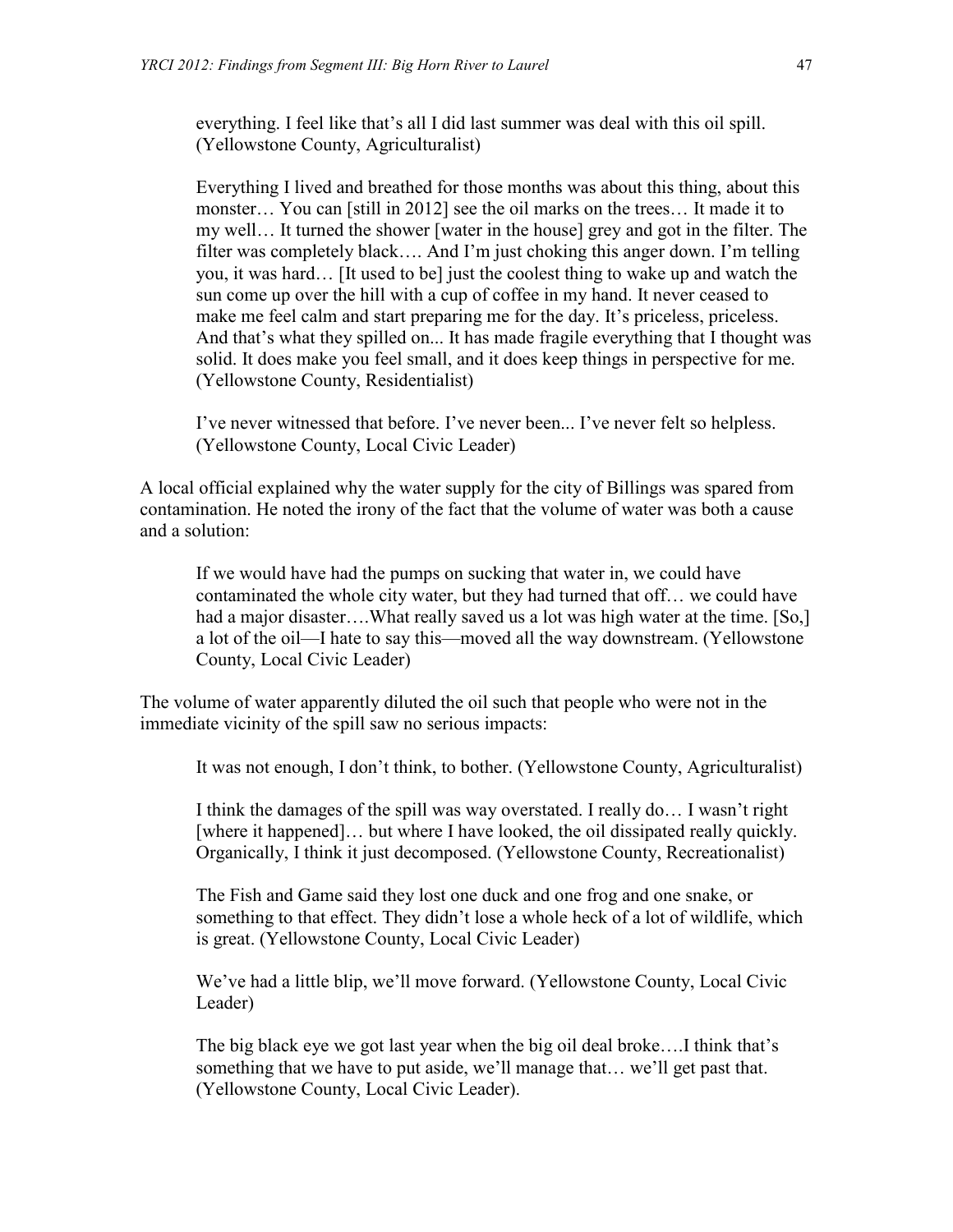Another participant admitted he might not have known what to look for in terms of impacts:

I think I did [see some impacts]….There were people [on my property] looking to see if there was any [oil]. But I think they lied to me [when they said they did not find anything]….Because on this one level of weeds, you see could these little black specks. I should have put some of that in a little zip-lock bag—that is what I should have done. (Yellowstone County, Agriculturalist)

*Pipeline Rupture and River Scouring—It's Just Time and Water:* By the time the interviews were conducted in 2012, many in the community had learned much about why the mishap occurred:

You stand there at the river's edge day after day after day. You start to see where you're going to have problems. And you try to have a preventative measure, but no matter what you do at that particular moment, it's just time and water. And your efforts, while well-intended, didn't come to fruition, [and] didn't stop the eventuality of the impact of water in motion. It's a dynamic that is very underrated. (Yellowstone County, Local Civic Leader)

Originally, [Exxon] said the pipeline had been buried like 12 feet, something like that… And then later on I think they said it was 4 feet or 3 feet… We also learned that the other refineries had shut down their pipelines during this time. So I think everybody had a reasonable suspicion that something could happen. And I think Exxon weighed their chances and decided it was worth the risk. (Yellowstone County, Agriculturalist)

One or two arrogant people made this happen. (Yellowstone County, Residentialist)

It's interesting to speculate that the reason that pipeline broke is because we started tampering with the river in Yellowstone County years ago, and it's created a river that's cutting down in its channel rather than moving back and forth like mother nature wanted it to… so that river… finally cut down to where the pipeline is. I think that's a likely scenario of what happened here. (Yellowstone County, Recreationalist)

A couple of years prior to this, we had a rupture of a natural gas line in the same area, and I think that was the beginning of the evidence of the scouring ability of the river—the force that channeling was creating… That water… was to a degree bottled at that particular location. And that bottling effect created a little bit of a hydraulic. And that head pressure, with that amount of water going through that... Now, you have to take in consideration the dynamics of the bridges that were involved… And the result was a scouring caused by the velocity of that water going through. (Yellowstone County, Local Civic Leader)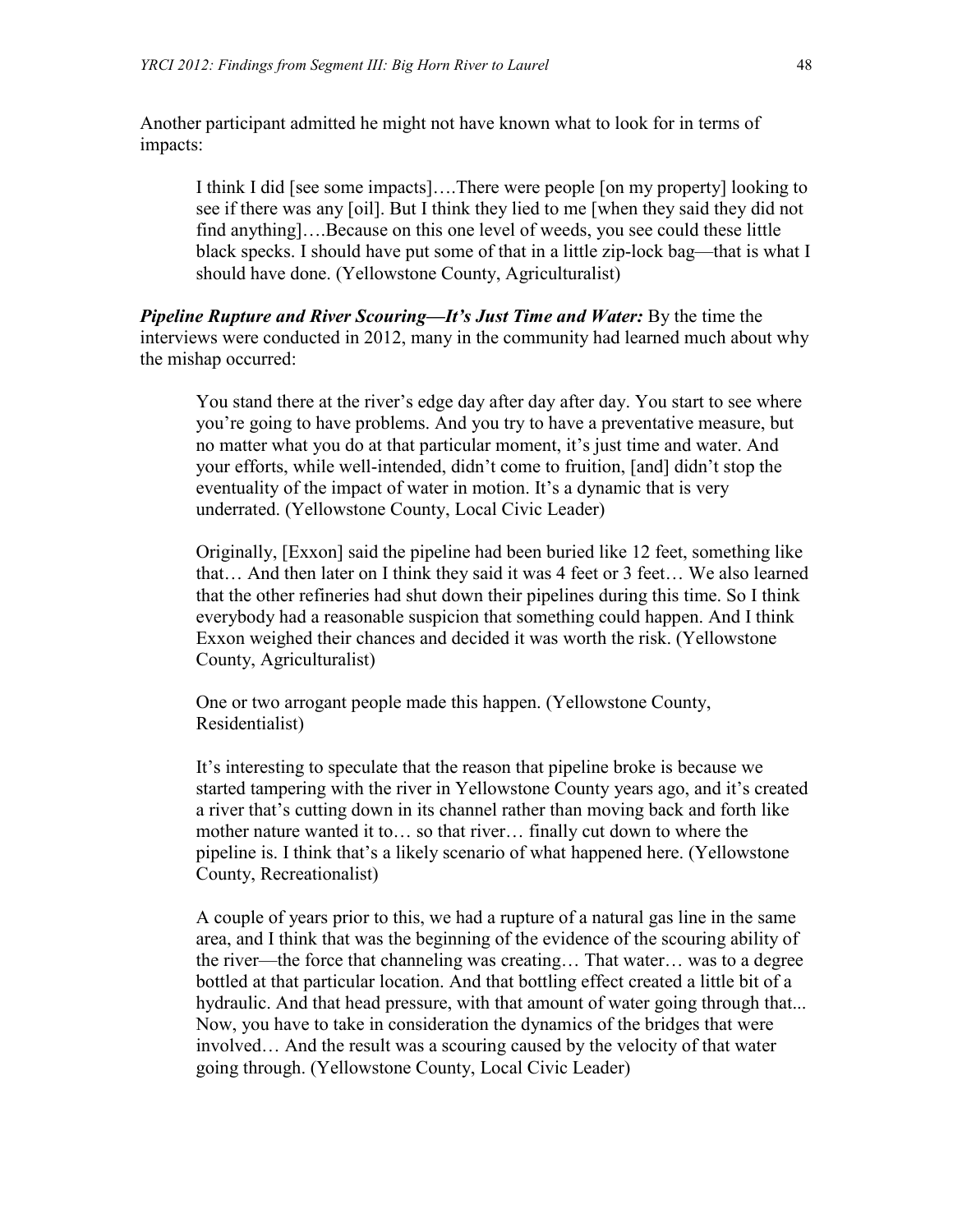At first they thought, because it fell right in by a boat ramp that the Fish and Game had put in up… at Laurel, and they thought... a piece of the boat ramp had fallen in... And after they dug it out, they could see how... the force of the water twisted the pipe around... And they figured a big cottonwood tree or something… hooked it… pulled it out and busted it. So… maybe they'll never know; maybe they will. But they looked at it,… took it out and x-rayed it and they said, "Yeah, something hit it here." (Yellowstone County, Local Civic Leader)

One person put the local spill into a larger context:

I think we need to step back and think about how we're transporting oil over waterways... not being an engineer, I don't know what the exact answer is, but it seems like having these pipelines buried very shallow under rivers is a bad idea, because we've had… Kalamazoo… Denver… Salt Lake City… Louisiana… so it seems like an obvious pattern of problems. I think part of it also has to do with just the fact that we have aging infrastructure… I don't know if there needs to be additional regulatory oversight over the pipeline industry or if we just need to fully reassess how we're moving oil. But I think, clearly, this series of oil spills we've had over the last few years, that have come from pipelines breaking in rivers, demonstrates that we do have a problem. (Yellowstone County, Agriculturalist)

*Pipeline Rupture—Who Do You Call?* Participants offered varying evaluations of the governmental and industry responses to the event. Local civic leaders praised Exxon's response and expressed comfort with the government's role. They offered positive evaluations of responders as prompt, capable, and responsive to the public:

[ExxonMobil] took control of the scene, and… ExxonMobil, I believe, was very transparent… I thought that they had the personnel there that gave me the impression that they were educated to make those determinations [about clean-up techniques]. And, I felt comfortable that they were trying to do the best that they could do, with the circumstances they were given… The County Commissioners I think were very integral, and they did an excellent job in getting the information….Town meetings were set up, public forums were set up….Never did I experience or observe a reluctance on the part of anybody from Exxon trying to shoulder-off the responsibility of their unfortunate event, [and] I think the County Commissioners have to be commended on being involved with the whole affair. (Yellowstone County, Local Civic Leader)

I had called our City Administrator….They already had [someone from the] Exxon refinery down there, and they were starting their clean-up and trying to divert the water….Exxon did set up quite a few public informational meetings on it… A lot of the people that lived along there...were pretty upset. (Yellowstone County, Local Civic Leader)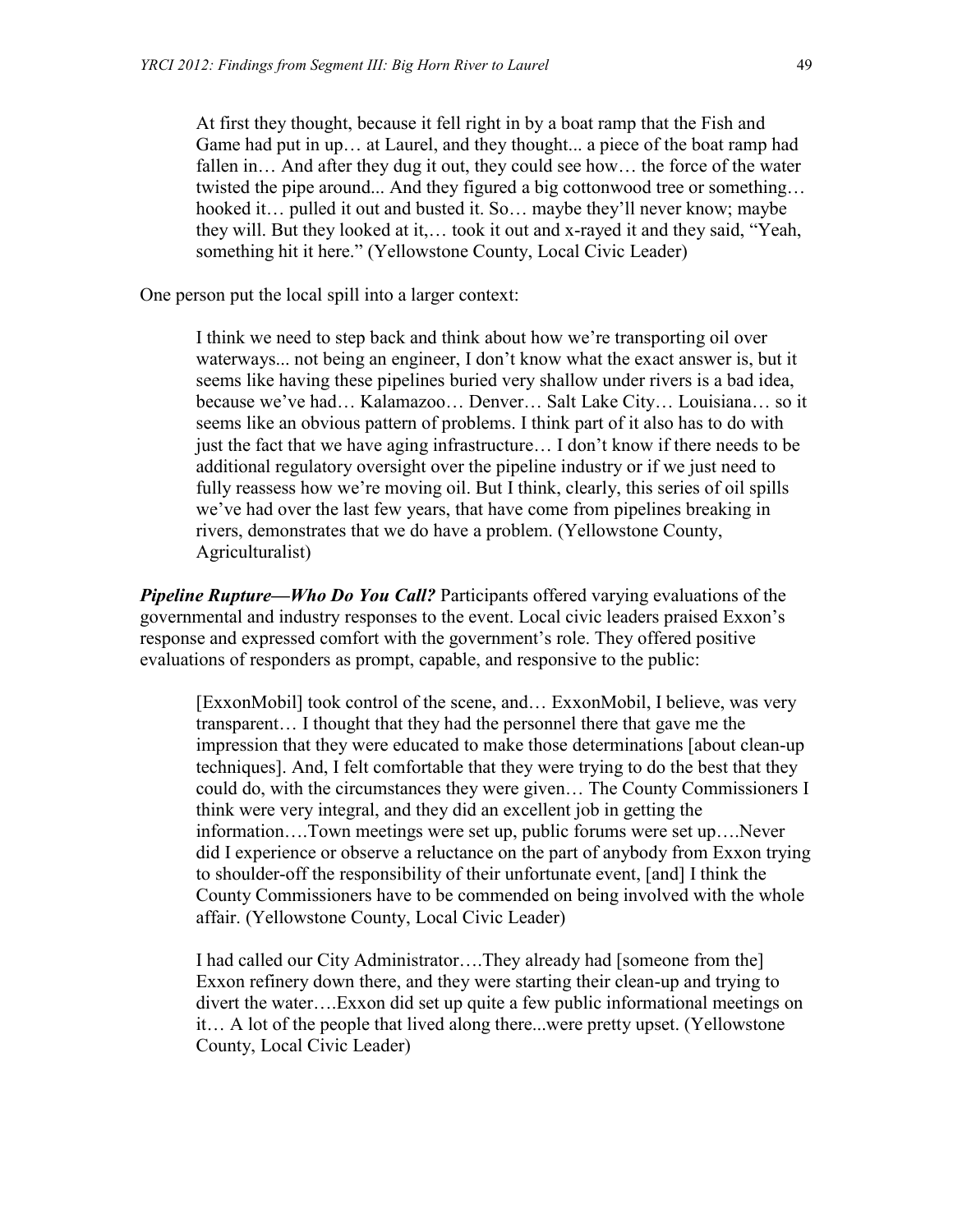However, impacted landowners offered a very different evaluation. They were far from happy about the responses of federal and local governmental officials. Exxon was also criticized:

I was really, really, really disappointed in our County… The state in the long run was very helpful, like the state DEQ. But, that first morning….they were trying to get their heads around the problem. It was kind of shocking though to see how when these things happen… you think [should I] go to DEQ or go to county officials? And the reality is, everybody just kept steering us back to Exxon… You think this is what government is for, but government is referring you back to the private corporation that caused the problem in the first place—and who has an interest in not necessarily telling you everything that's going on….[For example,] I had one guy, one scientist from Exxon, who came down and told me that for livestock, eating oil was like eating rocks. You know, there's nothing harmful it'll just pass right through them. Of course, I talked to three or four toxicologists afterward that who said, "No, that'll probably kill your animals." But you know, according to [Exxon], everything was safe, and we could just leave it alone, and it would naturally deteriorate… I tried to contact Exxon right away… and they wouldn't let me talk to anybody… they gave me an insurance adjuster's number… I was irate at this time…because I didn't want to file a claim. I wanted to know if I was in danger, and I couldn't get answers from anybody. (Yellowstone County, Agriculturalist)

The EPA was a profound, profound disappointment….They continually talked down to the public… I don't know if you attended any of those public meetings, but… they were maddening… You know, like when you're moving cattle through a chute system?…That's what the EPA's public meetings are like: getting us there, calming us down, moving us through a process, and then getting us out as fast as… they could… They just didn't seem to have any interest. (Yellowstone County, Agriculturalist)

63,000 gallons. And they only got 630 back. One percent. Oh well, we're good it all went downriver [sarcastic tone]. (Yellowstone County, Residentialist)

Not surprisingly, reporters were on the scene fairly quickly. One impacted landowner suggested the presence of the press resulted in an interesting concentration of effort:

The first day they just came down and laid some diapers down and then moved downriver… and I [was] interviewed [so, I] pulled up some of the diapers and showed [the reporters] the black crude that's on the grass there. I mean there were 30 [clean-up] guys at my house that afternoon, you know, in front of the cameras. 30 of them on their hands and knees out here, and they stayed here as long as the cameras stayed here. (Yellowstone County, Residentialist)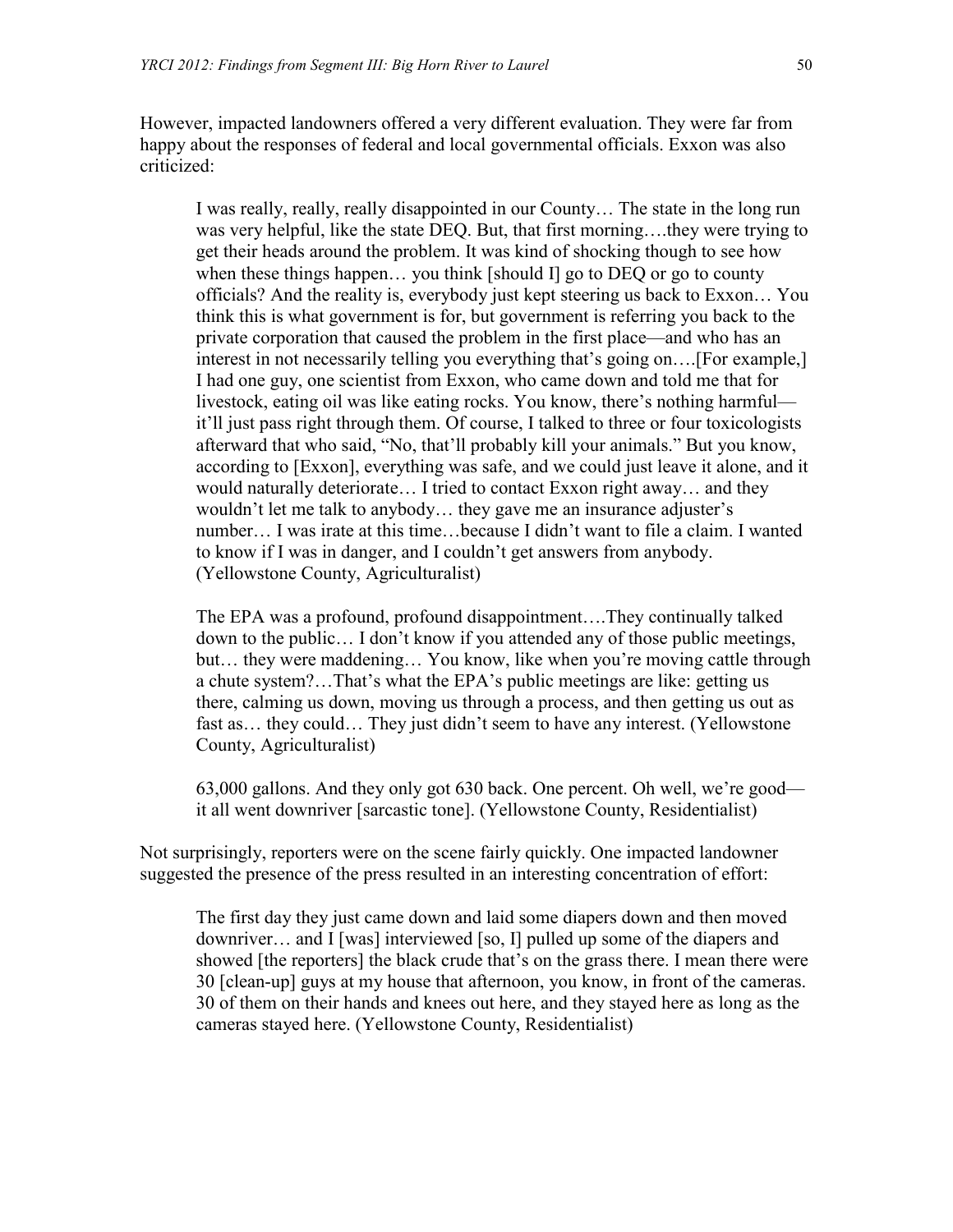*Pipeline Rupture One Year Later—More to Do*: Even a year later, those dealing with the impacts were not done:

[Like the landowner said,] you can still see the oil rings around the trees. And they did get ahold of Exxon, and they were going to go back in and take a look to see what they could do….Supposedly, they spent \$135 million on the cleanup, which is a lot of funding if you think about it, but there are still some oil plots out there. (Yellowstone County, Local Civic Leader).

Months and months later… they were going to demolish [my barn and chicken coop] and replace them... So now I'm finally getting my buildings and the work done here a year later. I don't think they like me anymore—now that I'm suing them…It still makes me angry, but I'm dealing with it better a year later. It took me about a year to calm down. (Yellowstone County, Residentialist)

We had cleanup workers down there it felt like most of the summer… they did a whole bunch of... vegetation removal. And that was a really frustrating experience too… because I did not want them coming down there and just clearcutting everything… They brought down this consultant who told me they were going to do a "surgical plan," right… They were just clear-cutting everything. And so you know, I got, again, really pissed. I spent most of the summer just really angry… They probably had cleared out 10 acres of vegetation… They offered to replant it… and they didn't plant anything… And so right now that field is just still a big dirt field. (Yellowstone County, Agriculturalist)

*Pipeline Rupture—A Wake-Up Call*: When asked whether or not there were any lessons to be learned from the 2011 pipeline rupture, many said yes:

The lesson to be learned is, don't tamper with the river. (Yellowstone County, Recreationalist)

[The lesson is] to just start thinking more long-term, I feel like events like these are wake-up calls for that. (Yellowstone County, Agriculturalist)

We need to take decisions out of one or two guys' hands and put it into [the hands of] several. We need to look at this from all kinds of angles instead of profit angle… So it's important to me that we stop this tide of greed and arrogance... And maybe being spilled on in this magnitude was the wake-up call. That's where I want it to go, but if it was up to Exxon…the sooner we forget about it, the better. (Yellowstone County, Residentialist)

There should be a revisiting of where [pipelines] have crossed waterways….I can't remember how many there were, but there were several that were on the list, and [the Governor]… his agency had made an attempt to go back and to revisit those so that we could maybe avert the catastrophic event that we witnessed. (Yellowstone County, Local Civic Leader)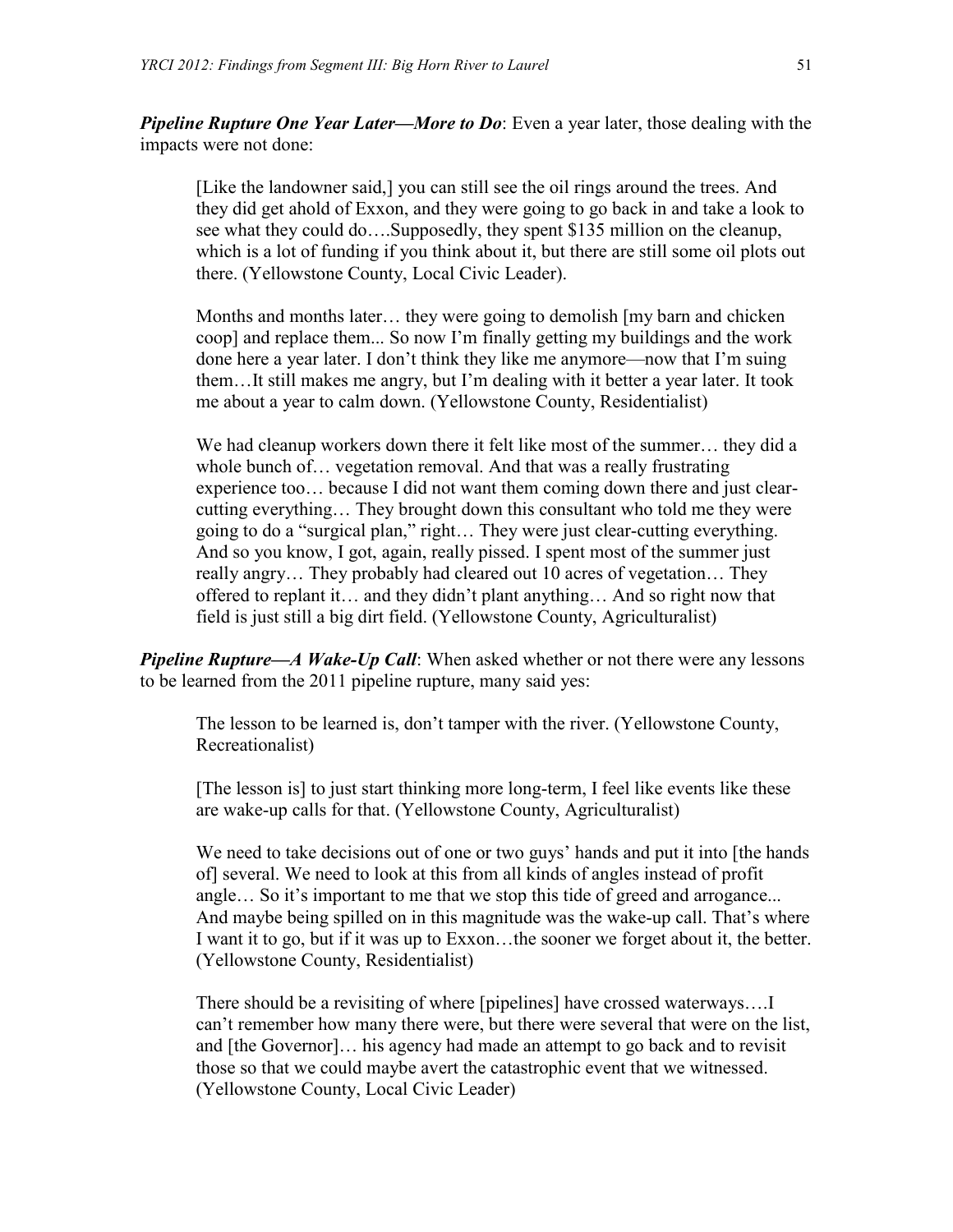Private companies know how to build pipelines, but you got to set the standards for them to do that… And people don't like government, well you better have government doing some of that because sometimes shortcuts will be taken… The lesson to be learned is… build safety into your pipelines, get them deep where you're having to cross rivers… if you have standards that they can see how to comply with, and if you assure them you're not going to change the standards in the middle of their project, and if you set a timeframe for them to comply that they can understand, they'll do a good job. And then you have to monitor. (Yellowstone County, Recreationalist)

Locally, I think, one thing we need to realize is that accidents happen and we need to be prepared for them….That first day, Exxon was in [a local pool cleaning business and] cleaning them out of pool cleaning equipment….So, to me, I think the industry needs to take this more seriously, and if they're not willing to, then we need to have our regulatory agencies make sure that they're going to do it. ….[It] speaks to a wider problem of just self-policing….be it the oil industry here, gas industry, or even the livestock industry—[We have to question] this whole idea that we can trust people, who only care about their bottom line, to do everything in their power to keep us safe. (Yellowstone County, Agriculturalist)

I think they probably need to upgrade their safety measures so things like that don't happen. (Yellowstone County, Agriculturalist)

Some noted changes were already taking place:

Conoco Phillips they told us they [have a pipeline under the river] that's up by Laurel….They were going to go back in and lower it. They didn't want this to happen to them. They were showing us how they were going to take the line and sink it in 47 feet right at the bank of the river. So hopefully this would never happen again. (Yellowstone County, Local Civic Leader)

*But Hey, A Flood Can be A Decent Thing—Maybe*: One participant was keen to explain that flooding can be beneficial:

From my perspective, if it wouldn't have been for the oil, the flood actually would have been a decent thing... it would have been good for everything to get a good soak for a couple of weeks….We lost some riverbank… But, you know, all in all, we were really lucky… Lots of people upriver from us… where the river really spread out wide and their houses were surrounded and flooded, they were in a worse spot. (Yellowstone County, Agriculturalist)

And while he also saw a connection between floods and the cottonwood forests, he noted that this was how invasive weeds would also spread, creating other problems:

I see where you need the free-flowing river to re-create cottonwood trees, but also when it floods, it just scatters those Russian olive seeds, you know. I know the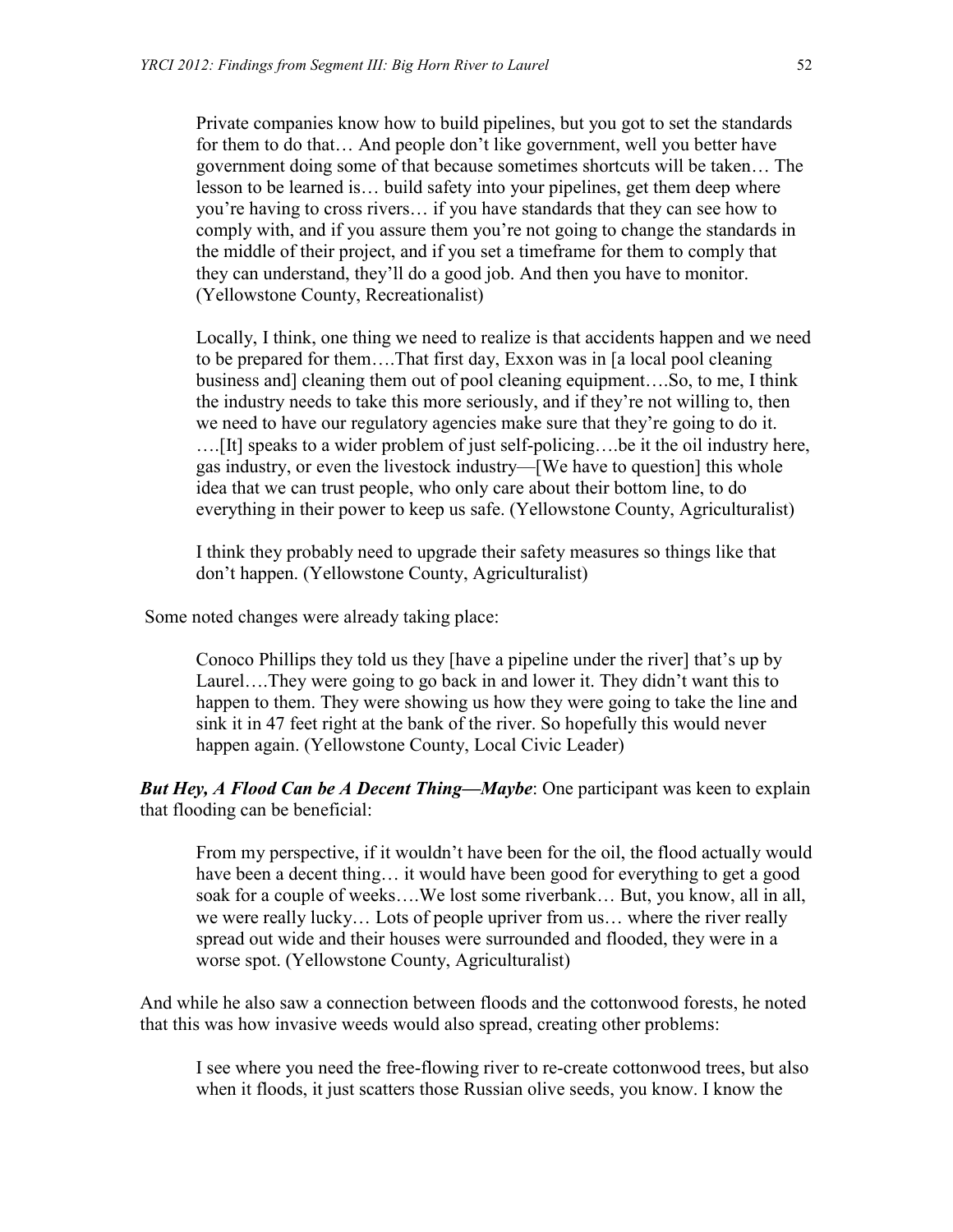islands we used to graze over on the Yellowstone, it was nothing but grass out there, but now it is just all Russian olive trees… [and] there is probably some knapweed. (Yellowstone County, Agriculturalist)

You have to cut them off and treat the stump [of the Russian olives], and then pile them for a year and burn them, and then do follow-ups for any little sprouts that come back….Young [Russian olives], they don't produce seeds until they are 10 years-old, so you can stay ahead of them if you work at it....[And, the county will] pay you to get rid of them. (Yellowstone County, Agriculturalist)

*General River Management:* Participants evidenced an awareness of the interconnectedness of these issues and spoke in-depth about the complexities of resource management. They could articulate a "big picture" that was punctuated by conflicting interests, both as individual and as a community:

The drive for the American way of life is often intercepted through economic needs. Every one of us, I don't care who we are or what we do for a living, have environmental thoughts, but we also have thoughts and concerns of how we're going to be able to provide. And there's a real delicate balance. We're really fortunate in Montana… our impacts, though severe, were not as heavy-laden as the availability of our environmental assets. And so, it never was [in the past] as hard of a question as it will start to become....I'm afraid that [if we don't change] the way we're going, we will be not very good stewards for our grandchildren…. I would hope that through what we do presently, we can go forward and say we did…our part [to] maintain this quality of life and be one of the great last places. (Yellowstone County, Local Civic Leader)

Less philosophically, other participants acknowledge practical difficulties:

It's tough to do. You know, the old saying is, "You're not going to make everybody happy." You can make a few happy, but you're never going to please everybody. So you try your darndest to think ahead… And it's tough to really do, because you've got a lot of different issues coming in. You know, a lot of times the city will blame the federal government or whoever else, or the state or something. (Yellowstone County, Local Civic Leader)

The challenge, you got 18 federal and state agencies that have some jurisdiction on the Yellowstone River. And that includes things like FEMA, and that doesn't count the counties, nor does it count the cities, nor does it count two Indian tribes that have autonomy and also have water rights. We say the Yellowstone River is 84% private land along its banks… and then you have major, major industries that are depending on it and competing for the water—agricultural, oil and gas development, cities' urban recreation. Is there a model that fits all that? I don't know what that model is. But my point is that we don't have an entity right now that's thinking about that issue. How do we solve this? And how do we start bringing stakeholders together to start thinking about the problems that we face in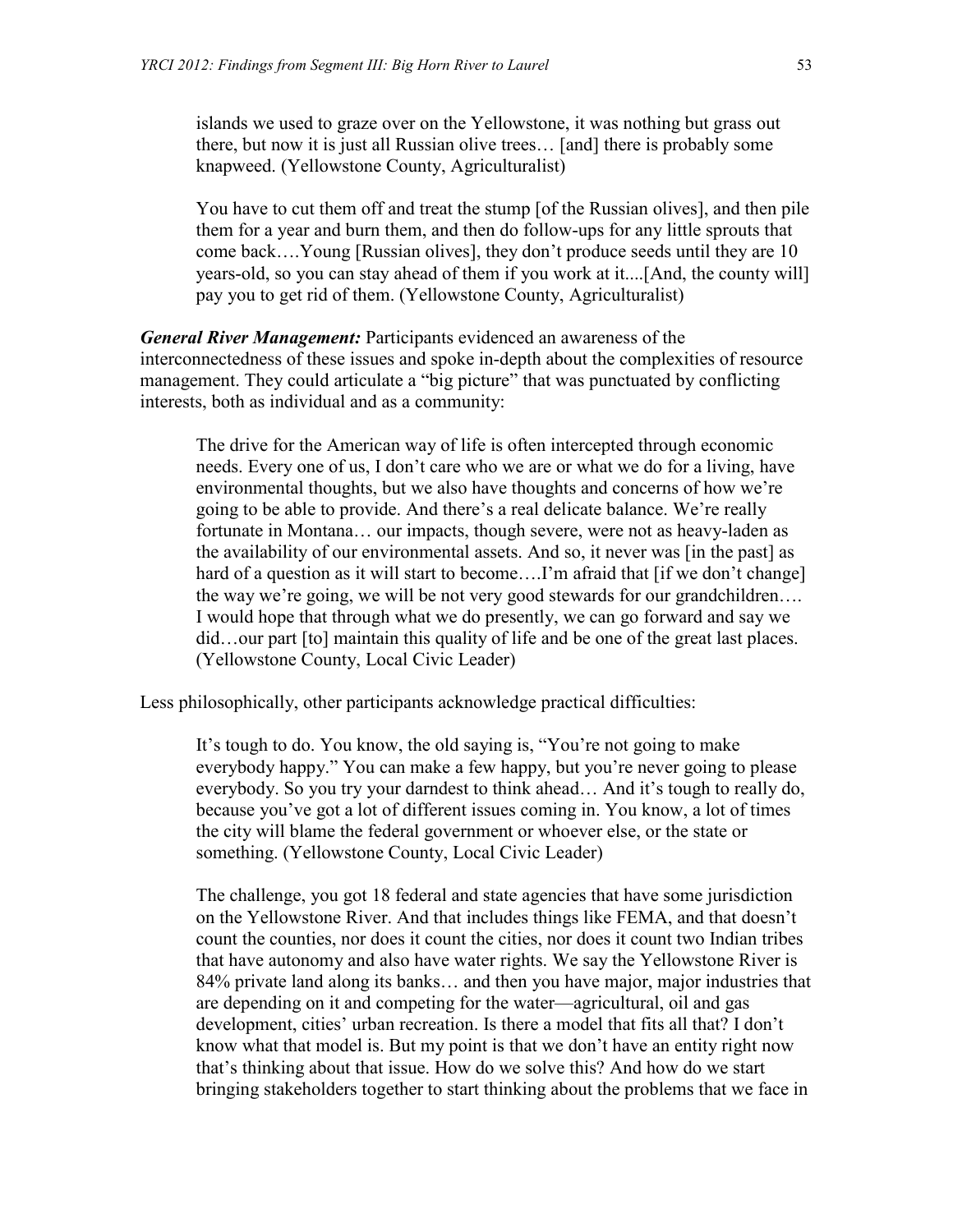this environmental-social quandary we have, and these very sensitive resources that we have here in eastern Montana. And we also have two states involved, so that doesn't help either. (Yellowstone County, Recreationalist)

When asked about how agencies should move forward, these insights were offered:

[Someone has to] bring all the stakeholders together who have… important interests that need to be taken care of….It becomes essential… I do think we need to... think about some mechanisms that start bringing stakeholders together in legitimate discussion about the realities that we face. (Yellowstone County, Recreationalist)

[Someone should] lead the next step, which means taking all the really good information that they have helped develop [about the Yellowstone River], and given to us as citizens,…and start translating that into thoughtful policies that are good for the citizens and good for…[the] environment….[So,] that we have a chance to live in a place we love. (Yellowstone County, Recreationalist)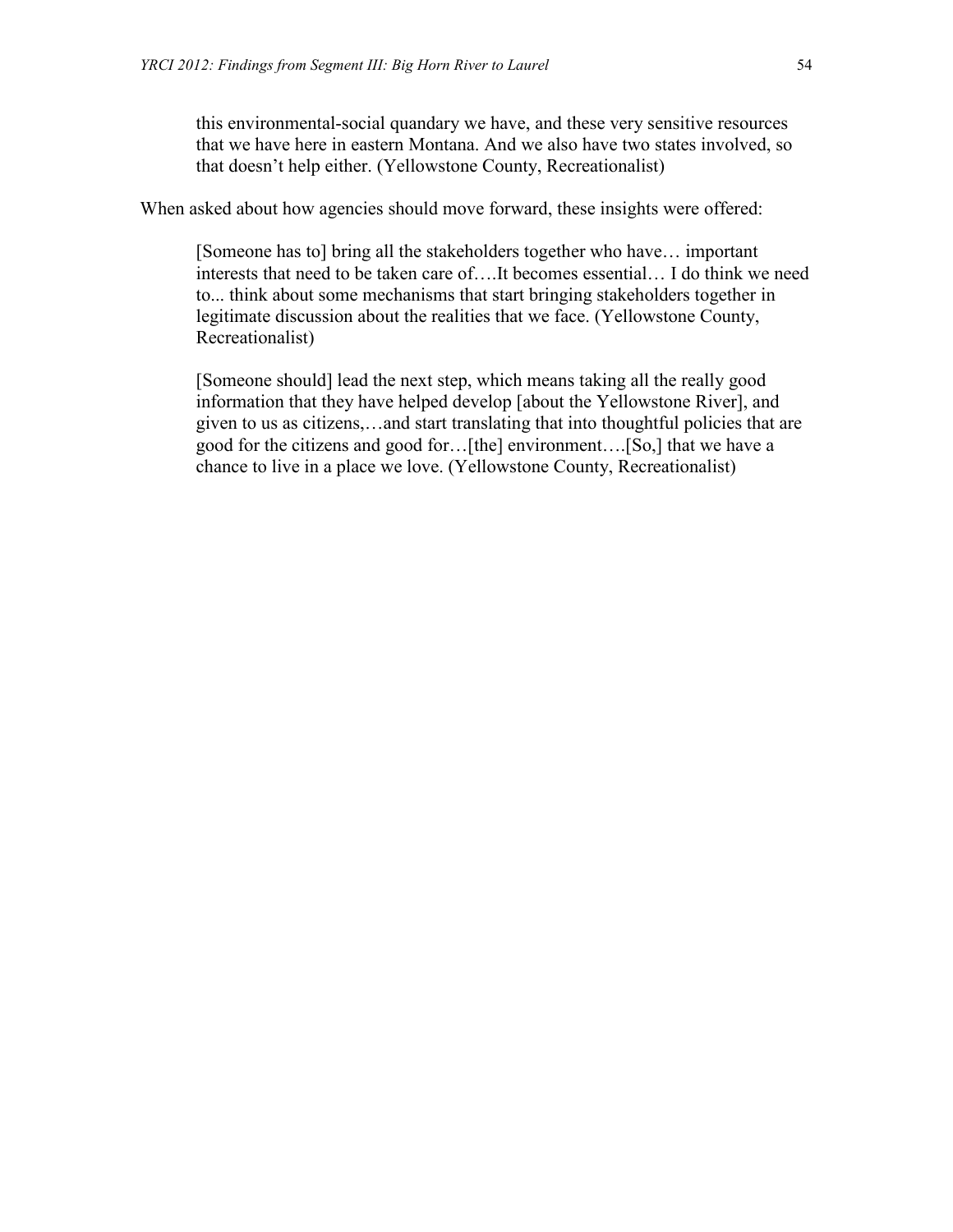## *Findings from Segment IV: Laurel to Springdale*

#### *General Findings*

Geographic Segment IV included the area of the Yellowstone River between Laurel and Springdale. Five individuals were interviewed in this segment: one civic leader, one recreationalist, one residentialist, and two people representing agricultural interests.

This stretch was described by locals as an area in which a mixed community agriculturalists and recreationalists, rooted residents and newcomers—enjoyed the river. Here, the river was perceived as serving a variety of uses, and the health of the fishery was an important topic. They expressed concerns regarding how to manage increasing demands on the river's resources.

The river is viewed as dynamic and powerful. The flood of 2011 was often explained in comparison to the floods of 1996 and 1997. Bank stabilization efforts were discussed in detail and were variously regarded as effective. Few expressed concerns about their personal vulnerabilities. With regard to flooding and erosion, these participants described such risks as simply part of living with a free-flowing river.

A few of these participants explicitly mentioned the riparian areas associated with the river. They also expressed concerns regarding water quality, invasive plants and overall river management

When asked about the 2011 oil spill, these participants discussed indirect impacts.

## *Narrative Findings*

*A Peaceful Place:* Stakeholders offered useful descriptions of this setting, their home in the geographic segment of the Yellowstone River between Laurel and Springdale:

It's peaceful, and it's tranquil, and there's no place you ever feel closer to god. You realize how much beauty he's put in this world... To me this is a little piece of paradise. (Stillwater County, Agriculturalist)

People have different… expectations or ideas when they come here from particularly out of the area that don't know. And the Yellowstone can be very intimidating. You know, big water, big river and stuff. But you know, it's... What's nice about it... in this corridor here where you're floating within ear and eye shot of the railroad and the interstate and all that, it still can be a very peaceful and tranquil experience out on the river. (Stillwater County, Recreationalist)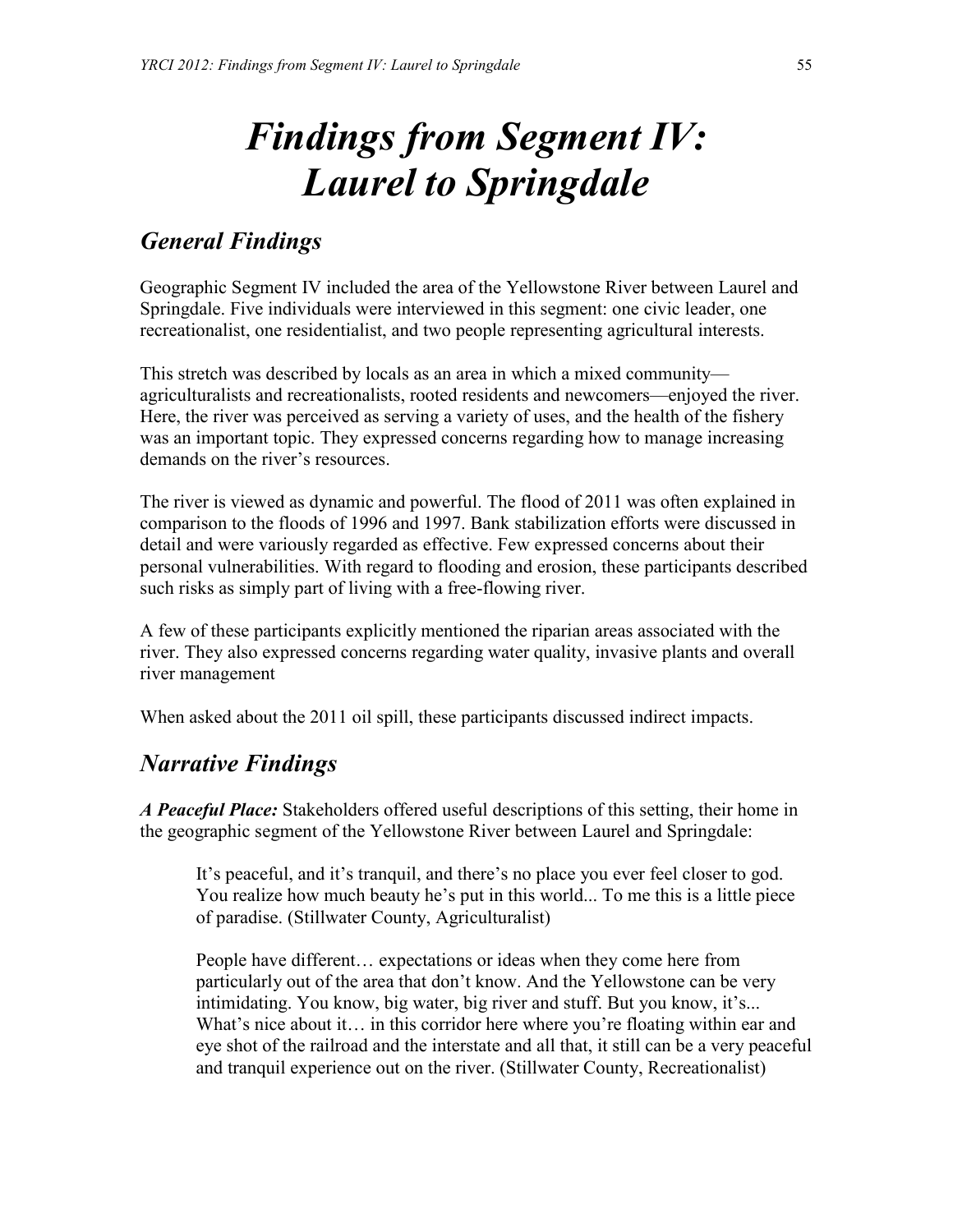Despite increasing development, this area is described by locals as a peaceful paradise. They explained that the area supports a diverse population, including agriculturalists many of whom are who are tied to the area by previous generations—and subdivision residents—mostly drawn to the area for the amenities of Paradise Valley:

I grew up out by Silesia. So I never got very far away… When I was a kid, we lived on the Yellowstone… Personally, I'd like to die here. (Stillwater County, Agriculturalist)

[I've lived here] a little over 11 years now… I grew up in California. But I spent a significant amount of my time [in] Montana on fishing vacations and other visits and things like that… [So I] discovered it pre-retirement and then knew this was the area I wanted to relocate to, to the Stillwater Valley. It's a beautiful place… I opened this [fly] shop in June of last year… I had been guiding, and… I also got my outfitting license… I thought there was pretty good potential here for taking the … business… to the next level. (Stillwater County, Recreationalist)

[I've lived here] 10 years… I like the location, I like the fishing, the rivers here, the Boulder and the Yellowstone, and most of the people. (Sweet Grass County, Civic Leader)

[I've lived here] since 1992, so 20 years ago last month… This subdivision… was built in the mid-70's I think… When we first moved here I think there were eight houses, and now there are probably 25. (Sweet Grass County, Residentialist)

I know people who come here for the summer months from Florida, the east coast, Texas, a lot of southern states and back east. There are some Californians who come here and spend a couple months during the summertime. They have second homes here. So they come from all around actually… If they have a lot of money, they are on the river. (Sweet Grass County, Civic Leader)

You know, this community is a good community. It has factions that are, they each have their own ideas. But the good thing is every few years, things change all the time. It keeps changing. So the people… see what has changed now, and I think they kind of go back the other way. The pendulum keeps swinging [laughs]. (Sweet Grass County, Civic Leader)

*The River Supports Diverse Interests:* Distinct agricultural and recreational interests were acknowledged when locals discussed the value of the river. Participants explained that the local economy depends on the shared resources of the river:

Recreationists [benefit from the river]. That is a big industry around here, a lot of fishing guides and floating trips. Obviously agriculture benefits from being able to irrigate. And just homeowners like us that just like to walk down there, but I suppose that is recreation [laughs]... not that many fly-fishing guides and rafters, but the agricultural economy… the mine and the stores… if there wasn't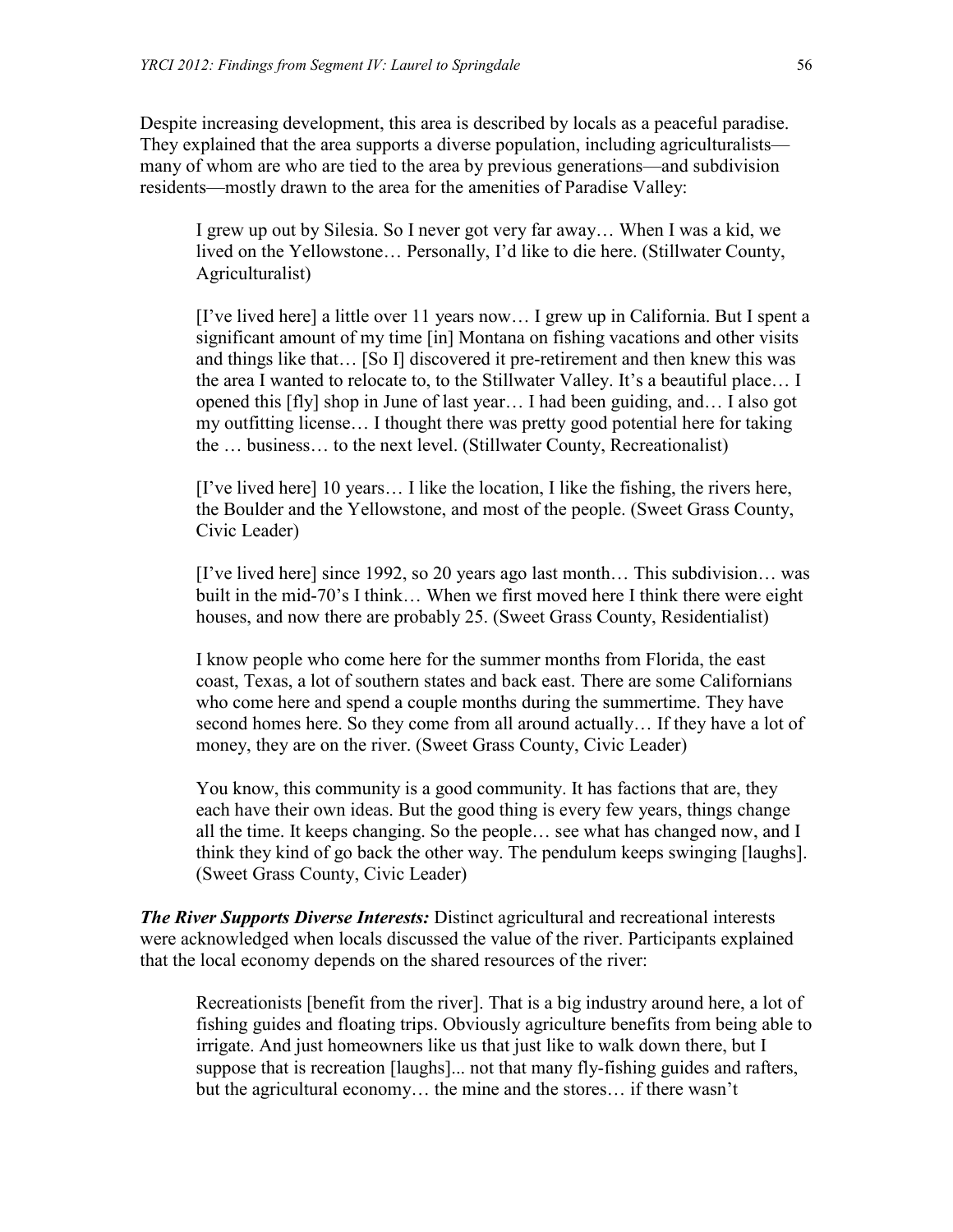agriculture, there wouldn't be a lot of those stores. (Sweet Grass County, Residentialist)

A lot of people raft it and fish it. They come from all around during the summertime and fall. The agriculture uses it probably about the same as they always did. It is just a nice river that flows from Springdale and Livingston down through here in Big Timber, and quite a few people use the river for weekends and family events and swimming. (Sweet Grass County, Civic Leader)

I know it [the river] is [important] for the ranchers and farmers for sure, and that is probably 60% or more of the people that live in this area. Then… for the people that come here in the summertime, they use the rest of it. I mean it brings money into Big Timber for shopping and what not, just from people coming here to fish. (Sweet Grass County, Civic Leader)

I know you've got other users, you got agricultural interest groups, recreational, other commercial users that rely on the water for you know, everything… really. You know, we're starting to see some other potential impacts in the area of energy development, and there's always real estate development, always that kind of stuff. But yeah, like I say, I think we've done a pretty fair job of all of those interests coexisting [laughs], if you want to call it that. (Stillwater County, Recreationalist)

*A Healthy Fishery:* Participants discussed various influences on the health of the fishery. While some concerns are noted, they expressed general positivity:

The fish are typically going to seek out water that has a couple features to it… it's going to be something that affords them some sort of cover and protection… the rocks, logs, disturbed water that is going to prevent their shadow or their body from being as readily seen from above… [And] Cooler, oxygenated water as the summer goes on is key to them because trout are a cold water fish… They'll be in ripples… and also sometimes in the deeper water and so forth…So those are all kind of things that go into the kind of water that you want to fish, and that also goes into the kind of water that a river like the Yellowstone provides. (Stillwater County, Recreationalist)

I bet it [channel migration] does affect some of the fisheries in parts of the year, for a couple of years or so, and it might make it better. (Sweet Grass County, Civic Leader)

It [the 2011 flood] speaks to how resilient the fishery is. And I guess something that's going to be interesting to see… what impact last year's flood has on the fishery this year in terms of the aquatic insect life, the riparian habitat, those kinds of things… It [the river] fished well [after the flood]... The hopper fishing was good last year… The fall fly fishing was good, that's where we were expecting to see the impact… We didn't see prolific hatches in our area as maybe we have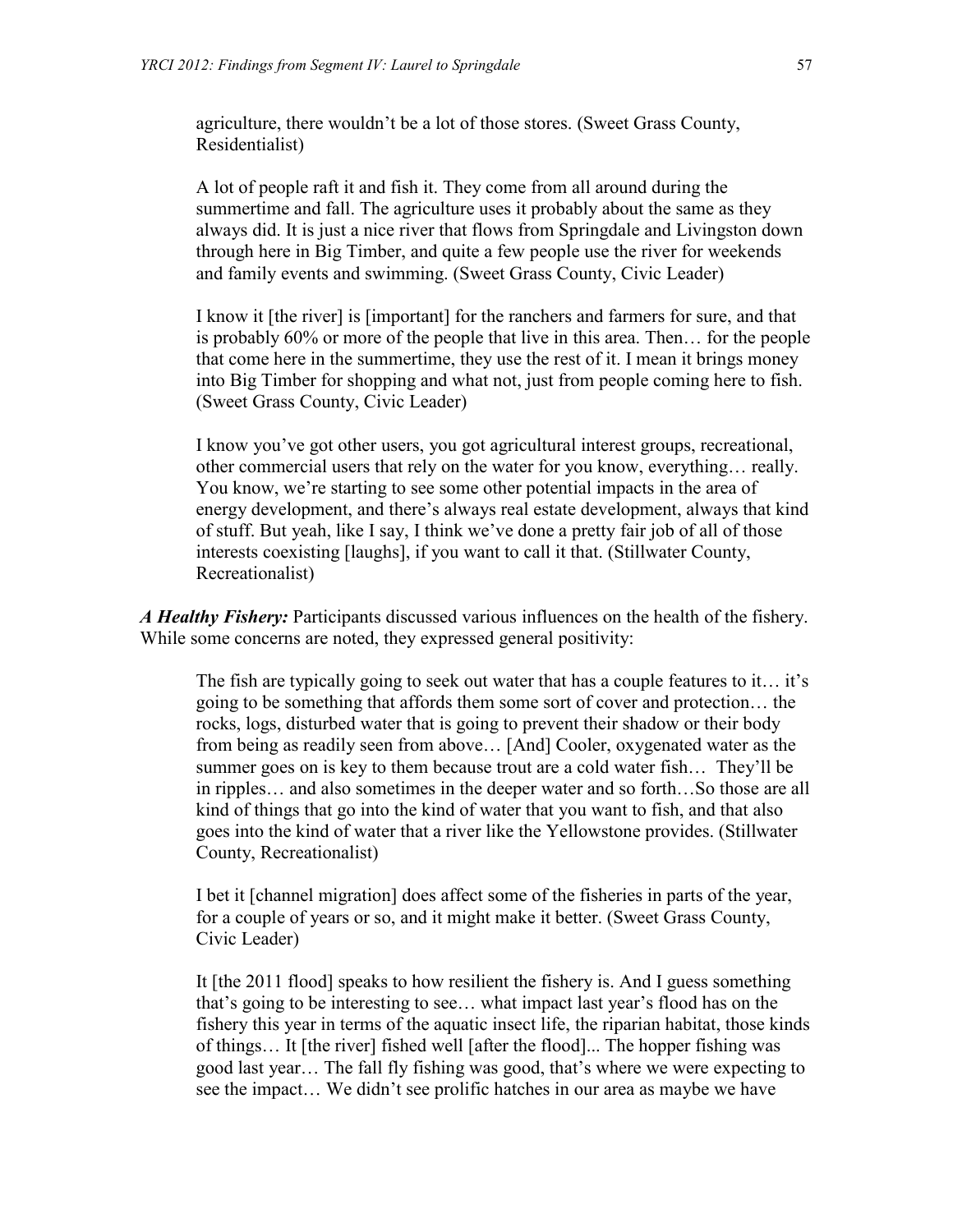some years, but yet the fish were still responding. So it's almost like the kind of knew that they were supposed to key in on those bogs that normally occur that time of year in the fall. (Stillwater County, Recreationalist)

The Yellowstone seems to be better for me for fishing in the fall... It [the fishing] is about the same [as it was 10 years ago]. (Sweet Grass County, Civic Leader)

Well, back in… the old days… before the valley got settled and you know started to get irrigated and things like that, this whole region was a cold water cutthroat fishery. So… you read the accounts of Lewis and Clark… they were finding cutthroat trout in abundance down what is the Hysham, Forsyth, Custer area, which you know today is totally unheard of. And you know, just things that change, warmer water from irrigation return with silt and things like that. So I guess I'm trying to say that as the river proceeds down from Columbus toward Billings, it…starts to transition into more of a warm water fishery… which is… actually sought-after by a lot people that like to fish for bass and… carp and things like that... So a lot of people actually seek that out down in that part of the river. (Stillwater County, Recreationalist)

Rainbow and brown trout… they are not native… [But] They were all wild in that they were not hatchery fish. So they were bred, born, and raised in a wild environment. So… these fish can withstand a river that was running 40,000 cfs last June. You think well, how can they do that? Well, because they adapt, they know. And if you were to have dumped a bunch of hatchery fingerlings in there, they probably wouldn't survive because all they've known is living in a tank somewhere eating a bunch of pellets. So I think that's kind of neat... And then the hybridization that has taken place over time… as you go upriver, mainly between Livingston and up toward the park, then you do catch cutthroat trout… to laymen it appears, the characteristics physically, to be pure strain. But we have a lot of what we call cut-bows, that was the cutthroat and the rainbows have crossbred. So the rainbow exhibits some of the key physical traits of the cutthroat, mainly the slashed gills that you see and come of the spots… [which], from a recreation standpoint, it's fun and it makes part of what we have to offer here… in Montana, as I said, the fact that they're wild, you get a great fishing experience from, let's say a small, wild rainbow or brown trout. They put on quite a fight and tussle and all that kind of thing. (Stillwater County, Recreationalist)

Additionally, they discussed river etiquette and educational programs:

There are some good organizations that do a lot in terms of education and so on... [like] I was pretty involved… in Trout Unlimited. (Stillwater County, Recreationalist)

Of course, we [fishing guides] practice catch-and-release as one of the preservation/conservation habits as well as crimping our barbs. And with all that said, statistically there is a certain mortality rate that just… you can't help despite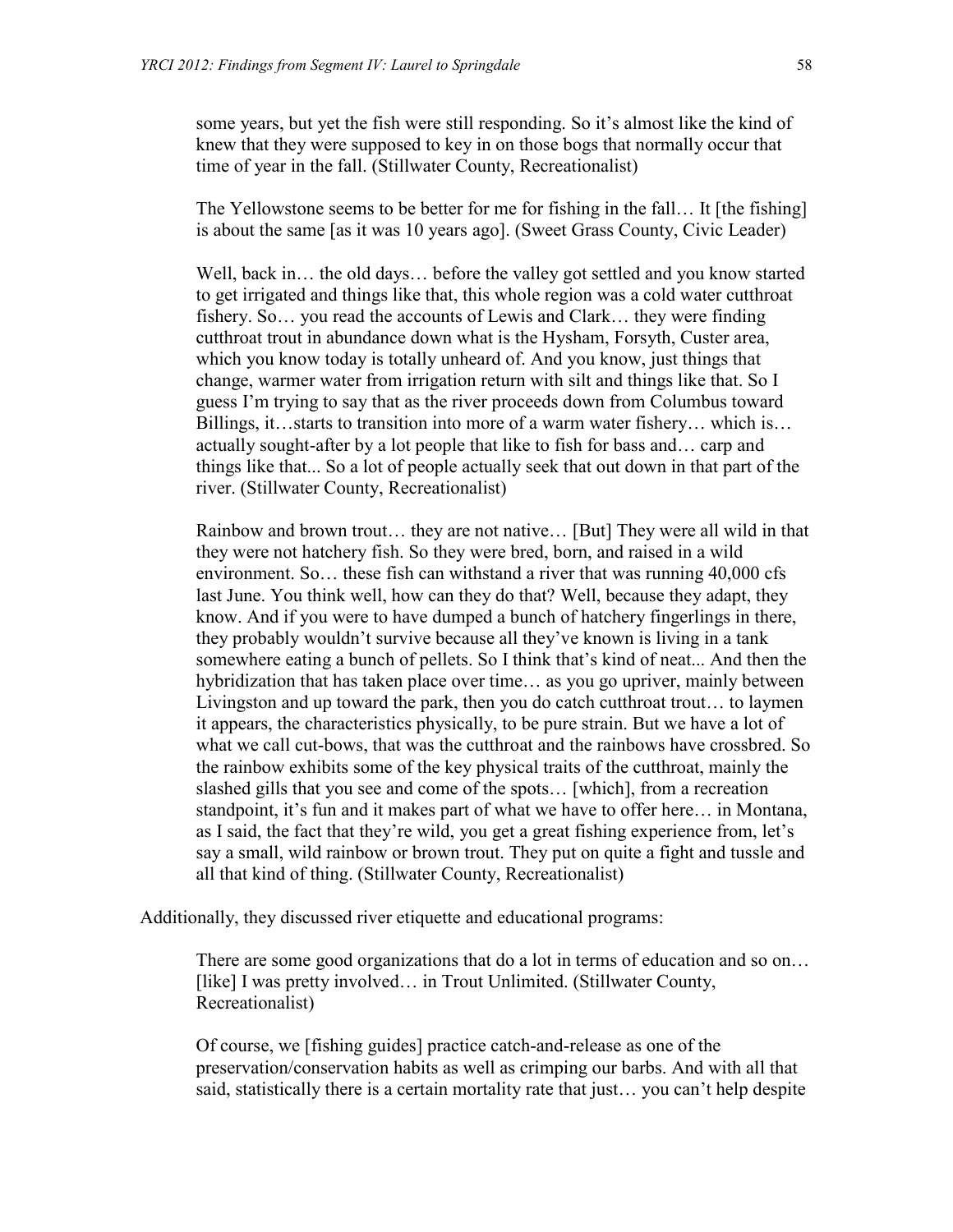your best efforts of minimizing the handling of the fish and practicing those things… And as the water gets warmer… the mortality rate probably goes up a little bit because it stresses them out… That's when…you want to minimize the amount of time that you're playing the fish. So we stress that with our clients… you catch them, get them in, get your picture or whatever it is, and then get them released kind of thing… Because I see my role… as being as much as anything, a steward of the resource because... I'm deriving income, business from a public resource, so I'm very conscious of that, practicing good habits, relaying those on to my customers and clients… and educating... [and I encounter] very little [resistance]. (Stillwater County, Recreationalist)

*Managing Increased Demands on the River:* Increased recreational uses and crowding at public access sits were discussed:

I have noticed since our interview six years ago that there is, I'm not going to say necessarily more traffic overall, but I've noticed more guided traffic in the sections, say between Columbus and Big Timber… [But] the river can, it can absorb quite, quite a bit… And you know, you're putting in the river some busy summer morning and there's five or six boats there. But then during the course of the day, it kind of spreads itself out and there's plenty of water, plenty of places to fish. So I don't think it's like an overcrowded situation right now. And I'm not just talking about commercial, actually guided traffic, they're actually the smaller percentage overall of the total traffic. Most of it is just the public, non-guided… in terms of pleasure rafting and inner-tubing and commercial rafting… But so I think, you asked about challenges, is continuing to maintain the quality of the experience… a lot of fall days… that can be the best time to be out there… you know, peak tourist season is down… and you can get out there some days and have the whole place to yourself, be the only one out there which is just great. (Stillwater County, Recreationalist)

There are five [access points here] that I know of only in about a five-mile, fiveor six-mile run… I believe [we have enough]. (Sweet Grass County, Civic Leader)

The participants regarded the river as abundant, capable of providing for the fishery and for other needs:

Here, it [minimum streamflow] hasn't been an issue. I mean I suppose a way it could become an issue on the Stillwater which, you know, again could impact the Yellowstone. But I know… on the Bighorn it's a bigger deal in places like that where they've actually had some big to-dos with it. But I haven't seen it being anything right here for me locally, no. (Sweet Grass County, Civic Leader)

From what I know, it is business as usual. It has been going on for 100 years, it is still going on [laughs]... The only competition [between river-users] is who pulls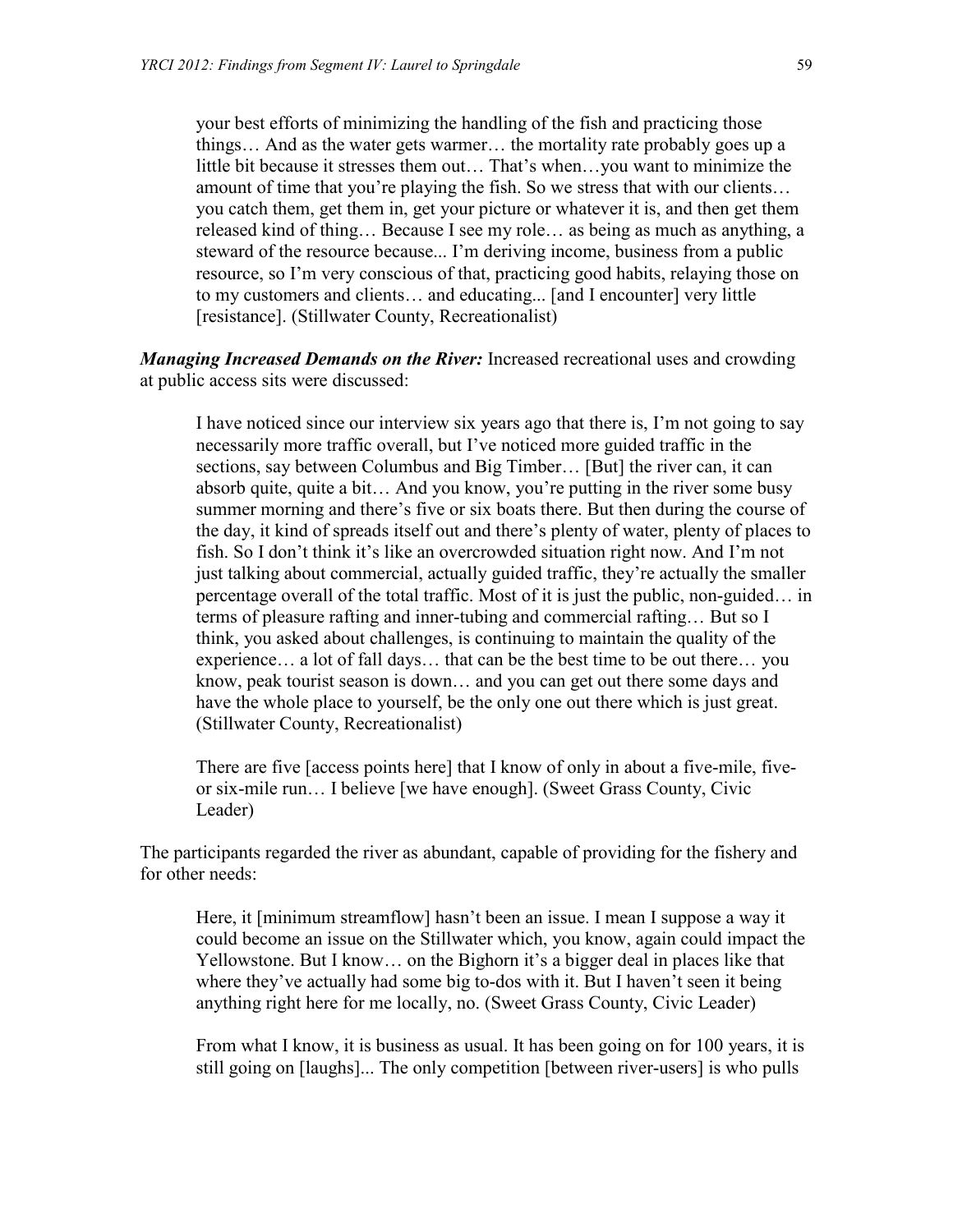the water out of the river, and that is mostly ranchers and farmers. (Sweet Grass County, Civic Leader)

I don't know of any conflicts… And I am sure there are quite a few [irrigators] that get their water out of the Yellowstone… but I don't know of any conflicts between them and the recreationists… [And] it is hard to see it changing a lot… I mean, we haven't really changed that much in the last 20 years… as far as the river usage. But if anything happens, I would guess there would be more recreational use out of it. So then, I suppose there could be conflict with them thinking the irrigators are taking too much water out of it in dry years, but they have the water rights... So I mean they can't very well say you can't take that water out to irrigate because we want it for fishing, because well, they have the water right. (Sweet Grass County, Residentialist)

*A Dynamic and Powerful River:* Participants generally described the river as dynamic, and they expressed either positive, or at least neutral, comments about the river as freeflowing:

It's kind of amazing… the Yellowstone, its primary trait or characteristic being a free-flowing river, that it seeks its course... Pretty amazing… And obviously… it has impacts on my community… the agricultural community and other communities that rely on the, I don't know, the riparian area of the river... and the fish, you know. (Stillwater County, Recreationalist)

It's just changing. I think it's pretty fascinating… it's just interesting… to see what that river does. We all know it's got that power. But it just changes, and if you don't cry about it, you know, the loss or anything and just look at it as being kind of amusing as long as nobody loses their life over it, I think it's kind of fascinating. (Stillwater County, Agriculturalist)

I mean it [channel migration] is all just a natural occurrence on a river that is not dammed. It's just the way it is [laughs]. (Sweet Grass County, Civic Leader)

It [flooding] has kind of purging effect on the countryside, you know. While there can be obviously tragic effects of those kinds of things… looking at it in big picture, you know, over generations and decades and hundreds of years, it's just kind of part of what happens, you know, cyclical. And that's kind of part, again we've got a free-flowing river, you know, it does that. (Stillwater County, Recreationalist)

So when the river comes up, like it'll be probably another week, it'll just, by osmosis sort of just soak up and cave off. And in a normal year, you're going to lose two or three feet anyway, because that's just the way it does. (Stillwater County, Agriculturalist)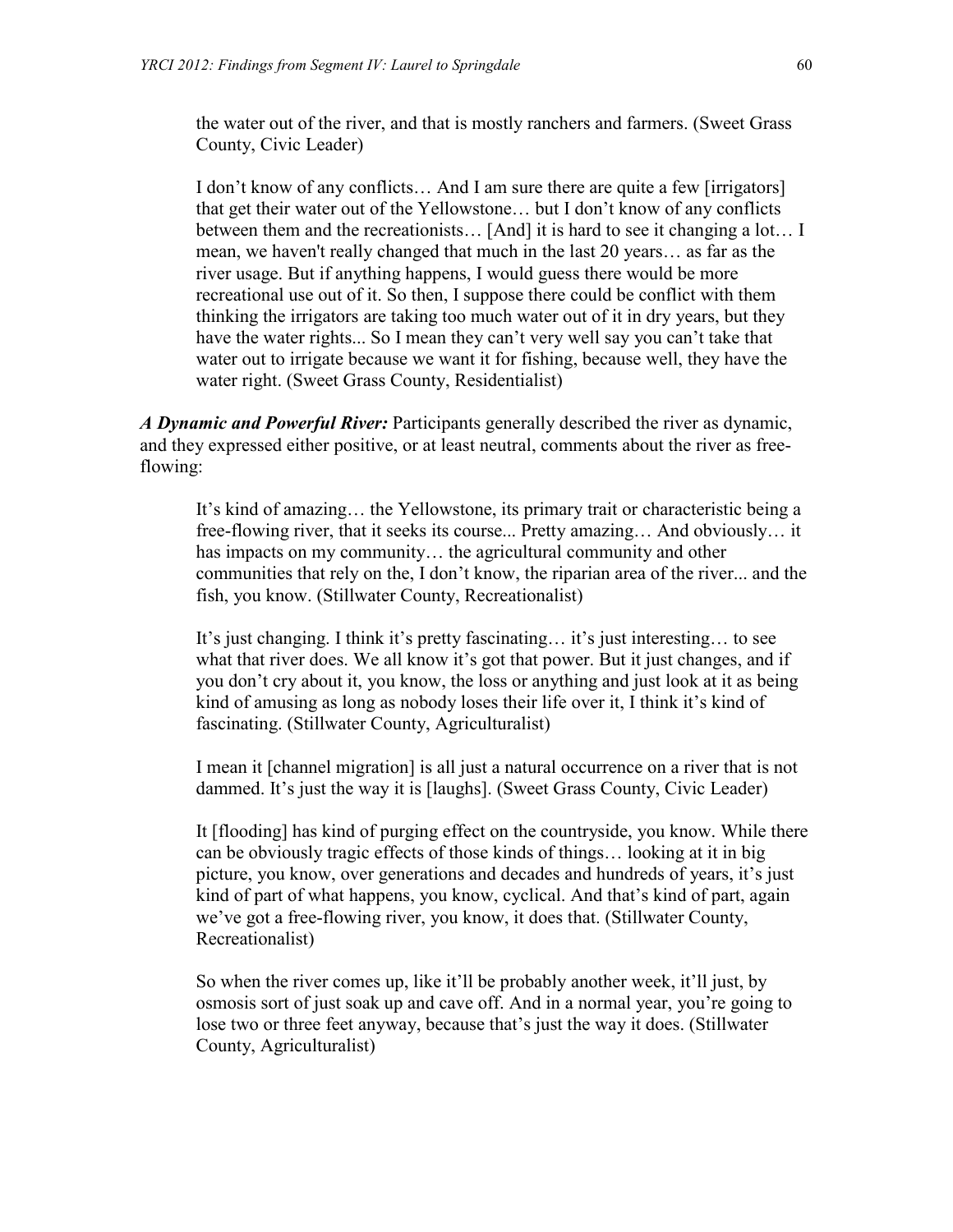In addition to gradual changes, participants reflected on the power of the river in terms ice jams and floods:

Yeah, it's pretty interesting. But I wish… I'd of started that time and made a series... and shown what the river can do and will do in such a short period of time. It'd be pretty interesting. (Stillwater County, Agriculturalist) When we first came... [the barn would] probably be just about 100 feet [from the bank]... In a period of about a week or ten days it just kept working back. And one day I hauled all that old machinery back because it used to be a reasonable distance from the bank, but I could see that I should probably to be safe pull it out of there. Well, there is no ground left where it was sitting. And back where the shed was, one day it just kept coming across the floor and they were just subsiding… And I used to go pull through the horse trailer, have room with the tractor, horse trailer and everything, all of a sudden it's right there at the end of the shed. Then within less than a week, about 20 feet of the shed is hanging out in the river, the rest of it is all gone, washed out underneath… down to Glendive I guess. (Stillwater County, Agriculturalist)

Participant 1: The hydraulics of those rapids, pretty scary. And I'd never seen this ever happen before, but they were in this sort of raft, and that raft just hung right there… [it] was sticking almost straight up, but it was just about to flip over and they all laid down… it was just vibrating because of the churning hydraulics of that water… And anytime they thought maybe it would flip them over backwards, well I took off running for the building. I was going to get a rope and throw out and see if they could catch it… And just about the time they got back which was probably less than 4 minutes or something like that, it was just like the river spit them out… it kicked them out all the sudden… [And one guy] he said, "I floated almost every river in the United States." He said, "I never been fooled like this out here." He said, "I just never dreamed it was as bad as it was." … Participant 2: But people just don't respect the river as much as they should. Because it can be very, very good and very entertaining. You enjoy it. But there's a danger out there. Participant 1: It's so much power. (Stillwater County, Agriculturalists)

While sudden changes presented riverfront landowners with challenges, participants expressed a general lack of concern about their personal vulnerability to flooding:

Participant 1: Like one friend of mine, we were talking about that… And seriously, I said, "I just don't know what a guy would really do." He said, "I do. You move out in the dryland hills." [All laugh] "You get away from the river. While you live on the river, you gotta fight it." Participant 2: But you got all the beauty. (Stillwater County, Agriculturalists)

We don't worry about it flooding because we are high enough up. There is a lower level that floods down the river but not up here. (Sweet Grass County, Residentialist)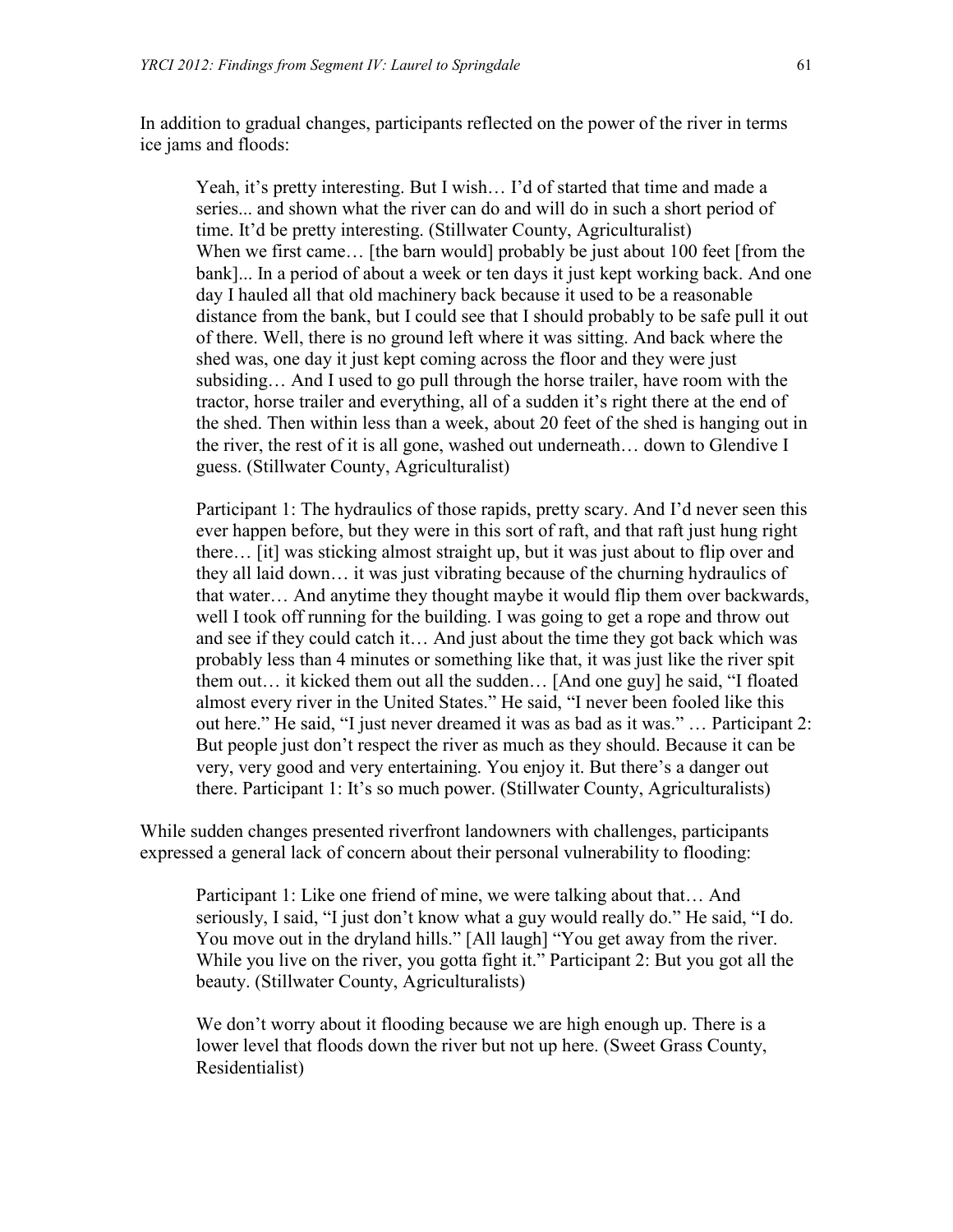There must be, in this area anyway, there is enough leeway for the river to move without getting next to the buildings. (Sweet Grass County, Residentialist)

No [I never worry about water near the house]... we're pretty well protected here. It's just the way the land lays or something. (Stillwater County, Agriculturalist)

*2011 Flood—It Moved Things Around:* The 2011 flood stood out as a significant event for these participants, specifically in terms of its duration. Some compared the impacts to the floods of 1996 and 1997:

Probably 1997 actually was the highest; I think it was even higher than last year... Last year was really high for a long time… there were areas where the water was running through the low areas down by the river. In '97, I think it was more with ice jams breaking up, and the whole area was flooded, the whole flat down by the river. (Sweet Grass County, Residentialist)

[It didn't cause problems] around here… I know they did elsewhere… Last year… with the flooding… it was more along the creeks, not so much the Yellowstone… There were problems… it was jumping its banks, and washing out roads, and washing out next to properties, and undercutting buildings. But it didn't happen on the Yellowstone itself. (Sweet Grass County, Residentialist)

[The river] changed a lot during last year's floods. The high water moved a lot of stuff around, changed the flow of the river. The deep holes, some of them have been filled in with gravel and rocks… There were some huge trees floating down, and it just moved a lot of debris around. It has changed… the flow in certain areas. The river has moved over… maybe 15 or 20 feet [in some places], maybe more…I think that [movement of the river] is the way it is supposed to be… that is what happens. (Sweet Grass County, Civic Leader)

It [the 2011 flood] was first of all much longer in duration [than the other springs I've seen here]. It lasted well into the latter part of July, around the 20th or so of July. And then the second thing of significance was obviously just the sheer magnitude of it. It created a lot of new structure to the river, moved a lot of gravel around, lot of debris around. And so that made some of the characteristics of the river change a little bit…Last year… my first day back on the Yellowstone was pretty close to the first August, right around the first of August last year. Whereas typically it's probably more around the 20th of July, so it was a full ten days, two weeks later. (Stillwater County, Recreationalist)

Last year was a pretty rough start [to opening my fly shop business], a combination of events of the probably, what? 25-year flood on the Yellowstone… as well as just general economic downturn that's made business kind of rough. (Stillwater County, Recreationalist)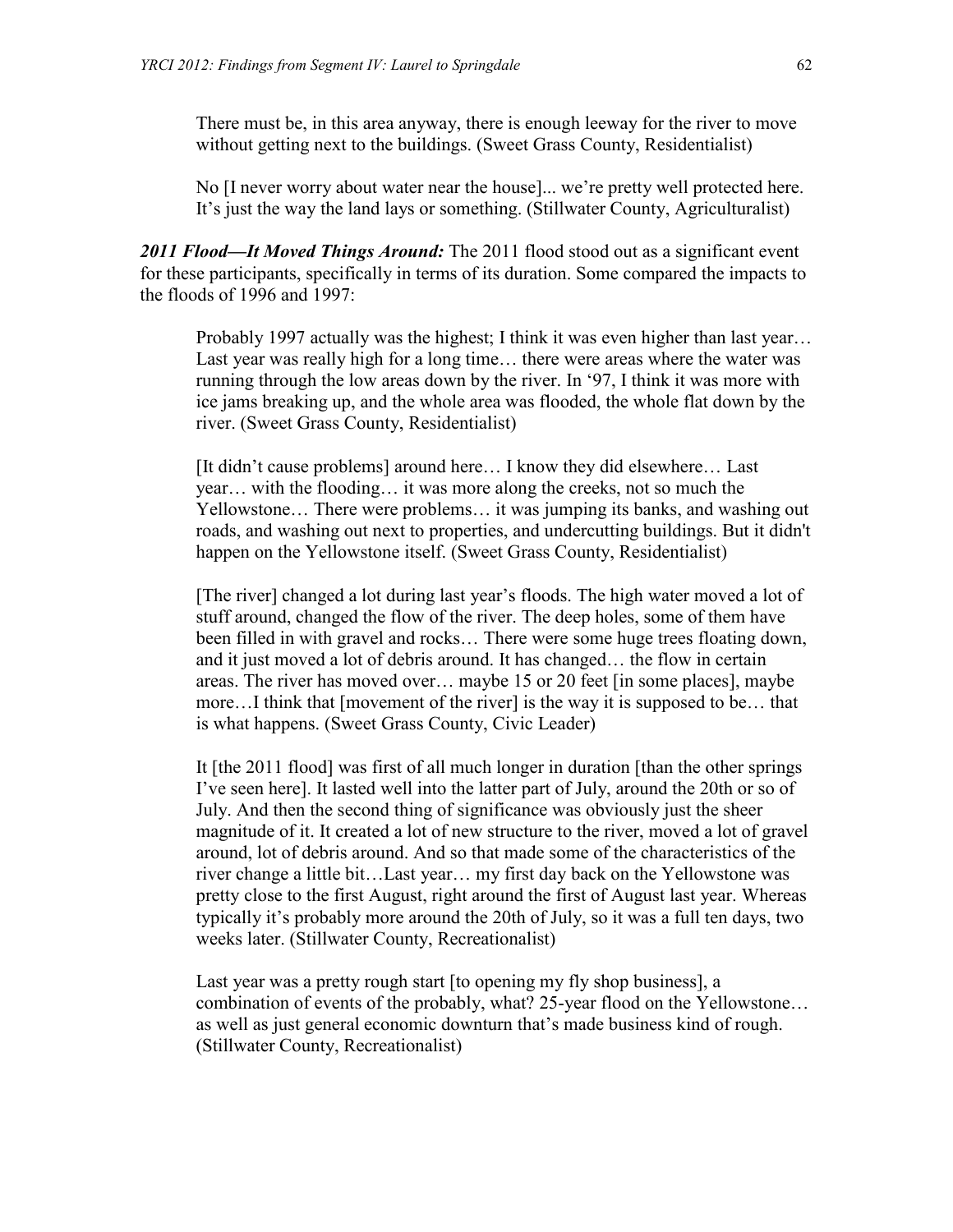I think last year was probably the perfect example… where fence lines get washed in and you may have barbed wire that you have to be careful of, or those kind of things. (Stillwater County, Recreationalist)

Each year we've been here, it's taken a certain amount of the bank. But that was the worst… last year by far… took away the most… It took anywhere from… 40 to 100 feet of land, 12, 14 feet deep. And on the average, I would say it's probably 30, 40 feet straight through for three-quarters of a mile… Last year, it was just going out at the rate of three or four feet a day, sometimes more. Hard to stop it. (Stillwater County, Agriculturalist)

*Bank Stabilization:* Some participants explained that bank stabilization could be practical and useful, while others described bank stabilization efforts as futile, expensive, and potentially impactful downstream:

You could probably control certain areas by backfilling with large rocks and stuff, if it bothers the landowner enough. Other than that… it is a live river and it flows where it flows. And people just happen to get in the way sometimes. (Sweet Grass County, Civic Leader)

I think the Yellowstone, we have a minimal amount of manmade influences, like riprapped banks and things like that that push the water one way or the other or where we've kind of made changes. So like I say, it can kind of seek its own course. (Stillwater County, Recreationalist)

[I've seen people stabilize the banks with] boulders, lots of boulders… It seems like [it works]... It deflects the water, the pressure away so it doesn't erode the soil… [But] there have only been a few places I have noticed that that is what they have done… I don't think they can do it a lot. Because the Army Corps of Engineers, I believe, has the say of what goes on the banks. (Sweet Grass County, Civic Leader)

Participant 1: Anything that they ever put in to protect it before is all gone… The old fellow that lived here... he put four jetties in. And when we came here, there was just one jetty left… The first three jetties I think only lasted two years and it washed them out. And then in … '98… something like that, it loosened that remaining jetty up that winter with that big ice jam, moved the rocks. Then that spring that water came up real high, and it washed it out. And then this time, last year, it started cutting back there… Because where the Cove Ditch takes the water out just a quarter-mile upstream, it kicks the water over to the other side of the river and makes an s-bend, and it comes right back to us. So… it's coming just naturally to chew this out… And there's no way you can change it… Other than you know, riprap all down here. It might not hold. But you could easily spend half a million dollars in this stretch down here to protect it. And no way, no way feasible for us. It [the river] kind of does its own thing… if you're rich enough you can try to change it or stop it, but it looks like to me it's just about going to do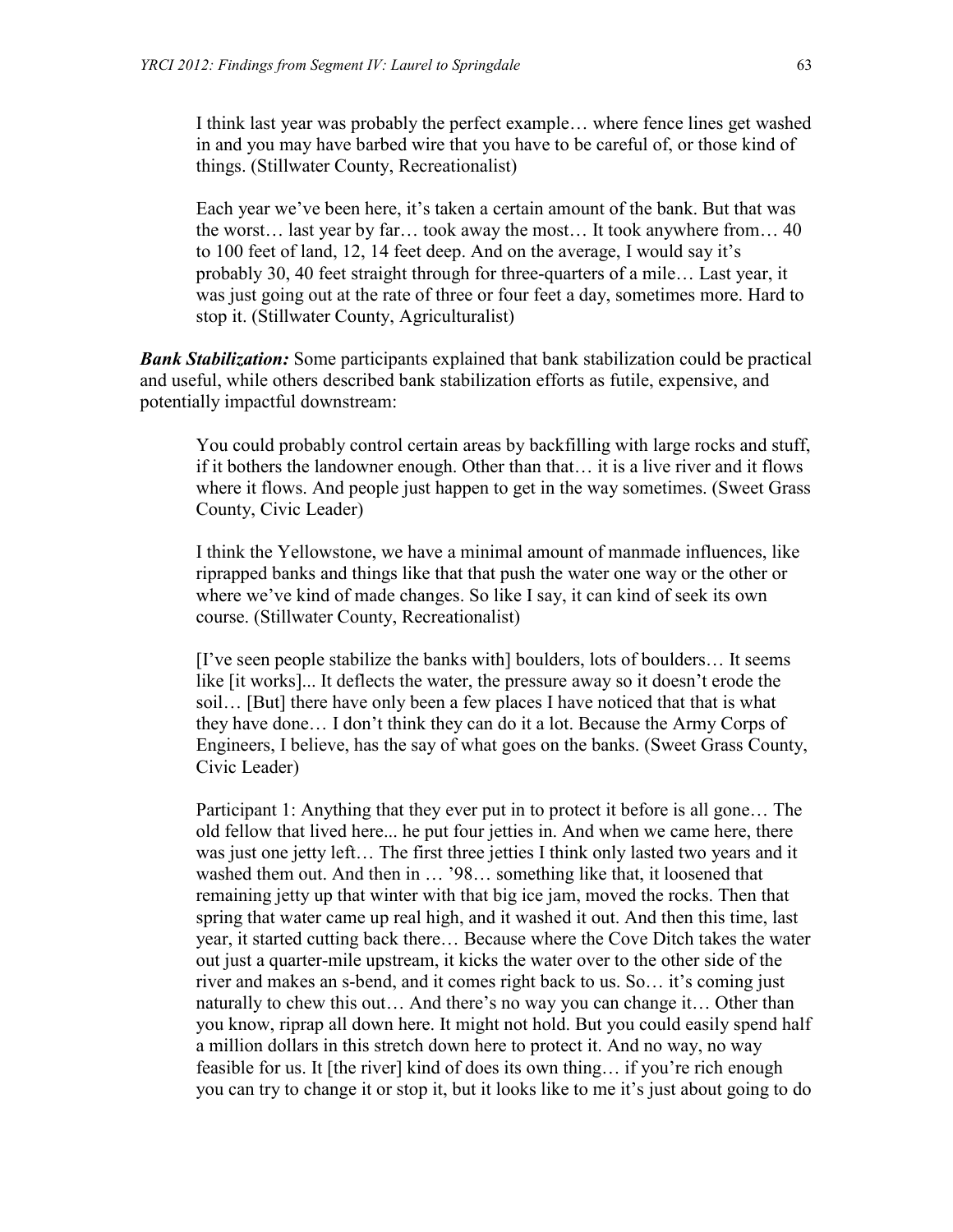what it wants to do. Participant 2: Kind of like trying to fight Mother Nature. You're not going to win. (Stillwater County, Agriculturalists)

I don't think they [people who want to stop the river from changing course] should be living that close. The river is going to move. (Sweet Grass County, Residentialist)

It [the most important thing to me] is probably keeping the riverbanks healthy, because if you can keep the banks healthy, then you can keep the river healthier. (Sweet Grass County, Residentialist)

Some offered opinions on the regulation of bank stabilization and riverfront development more broadly:

We've seen it… and usually, history repeats itself. If nothing else changes, just in time it does it again… I guess when people go to get their permits or whatever they're going to, if they're going to build or something, they ought to really take a hard look at it... [and] just do a lot of reading up about advice from other people, what they've seen and what's taken place in past years so that they know unless they're on a pretty secure place or a little bit high on the ground that pretty likely it's going to happen to them. (Stillwater County, Agriculturalist)

Common sense says you should not build right on the riverbank, because rivers do move. But I don't think people understand that. So I don't know, maybe it is education. Maybe it is educating the realtors so that they tell people that they shouldn't build right on the riverbank. (Sweet Grass County, Residentialist)

However, for those who valued the contribution of riverfront development to the local economy, regulations were seen as obstacles:

I would say it [riverfront development] would be pretty good because it would bring in more revenue… But the problem… is that most of the riverfront is owned by ranchers. You know, ranching and farming and the way it is set up, I mean they can't sell less than one square, 640 acres in a lot of places. I mean it would be pretty hard to break through that... I think that is regulated by the state. (Sweet Grass County, Civic Leader)

Lastly, one participant acknowledged the complexity of managing a system with farreaching geographical connections, attended by numerous governmental entities:

The Yellowstone, being… a major tributary of the Missouri, which is a major tributary of the Mississippi… it's got impacts downstream. And getting more to the federal government, Corps of Engineers… I know that what happens up here has an impact down there. So I know that it's kind of an irreversible motion that once federal intervention… was put in place, then it's kind of a never-ending deal. It's kind of a threshold you cross and you can't go back… so once you decided to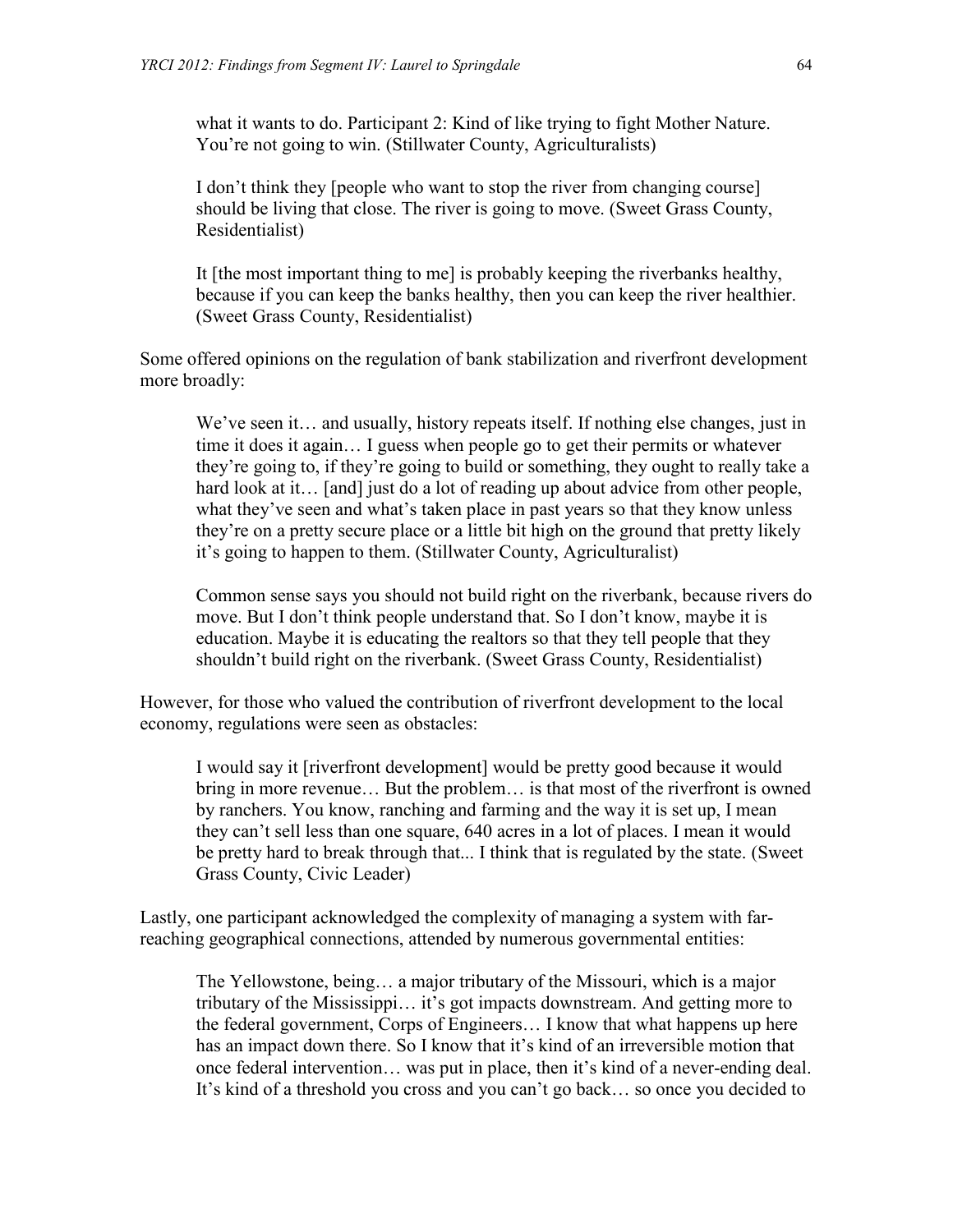put some form of control on the river, then you just kind of start down that path. So… I know that they do this a lot for coordination, various agencies or levels as you say of government that are involved, is coordinating what it is that they are doing. Because I know there can be a tendency for people… to take an isolated view in just their on piece of the world… but there's lots of uses of that river, and… again, what happens here has an impact downriver… Controlling the flow of the Bighorn last year was a big deal… for downstream flood relief… So yeah, there's impacts. But… I think overall my impression of Montana… when it comes to all of our waterways, I think they've done a pretty good job in comparison to, whether it's other states in the West or certainly other states in general, but even our states in the region that have mismanaged or done very short-sighted stuff on their water, or what they implemented in terms of regulation or enforcement and so on. (Stillwater County, Recreationalist)

*Riparian Areas:* Some participants demonstrated awareness of the riparian area and associated values:

The riparian zone is more between like the upland/dryland area and the riverbank. It is where there is more water and trees grow because of the water there, and there can be wetlands. And I think it can be easily damaged, if you have… the cows coming down to the river to water and too many people...can damage it. But it is like the connection between the river and off the river… I think it is important because that controls pollution… it controls erosion, especially erosion. That is what can keep your banks stabilized in the high runoff years. If you have tree roots growing there to hold the soil and grass and stuff. So if you just have a bare dirt bank, it leaves pretty fast. (Sweet Grass County, Residentialist)

There are so many types of species that live in that [riparian] zone, you know, rodents and beavers and otters and different birds and fowl... golly… Willows and things like that are always key to the riverbanks, and I think there's a lot that relies on the willows, I suppose even the deer that eat the leaves and stuff. It provides cover, it provides... Or the small cottonwoods that, you know, start to grow on the gravel bars after an event like last year for example, you'll start to see those guys sprouting up probably… I'm sure that those, the cottonwoods, they provide a lot of habitat for a lot of things. (Stillwater County, Recreationalist)

*Water Quality:* One participant raised concerns about water quality, specifically mentioning agricultural and municipal wastewater disposal:

I think that probably the biggest concern, and probably everywhere, is the runoff from the ranches and farms in to the river and any sewage waste that is not dealt with properly. Yeah, probably the biggest concern.... [but] I think [the future of the river] will be fine. I think there are enough people that enjoy it. And I think that the ranchers understand too that they need to pull the water out of there for their crops and water their animals; they are conservationists too because they like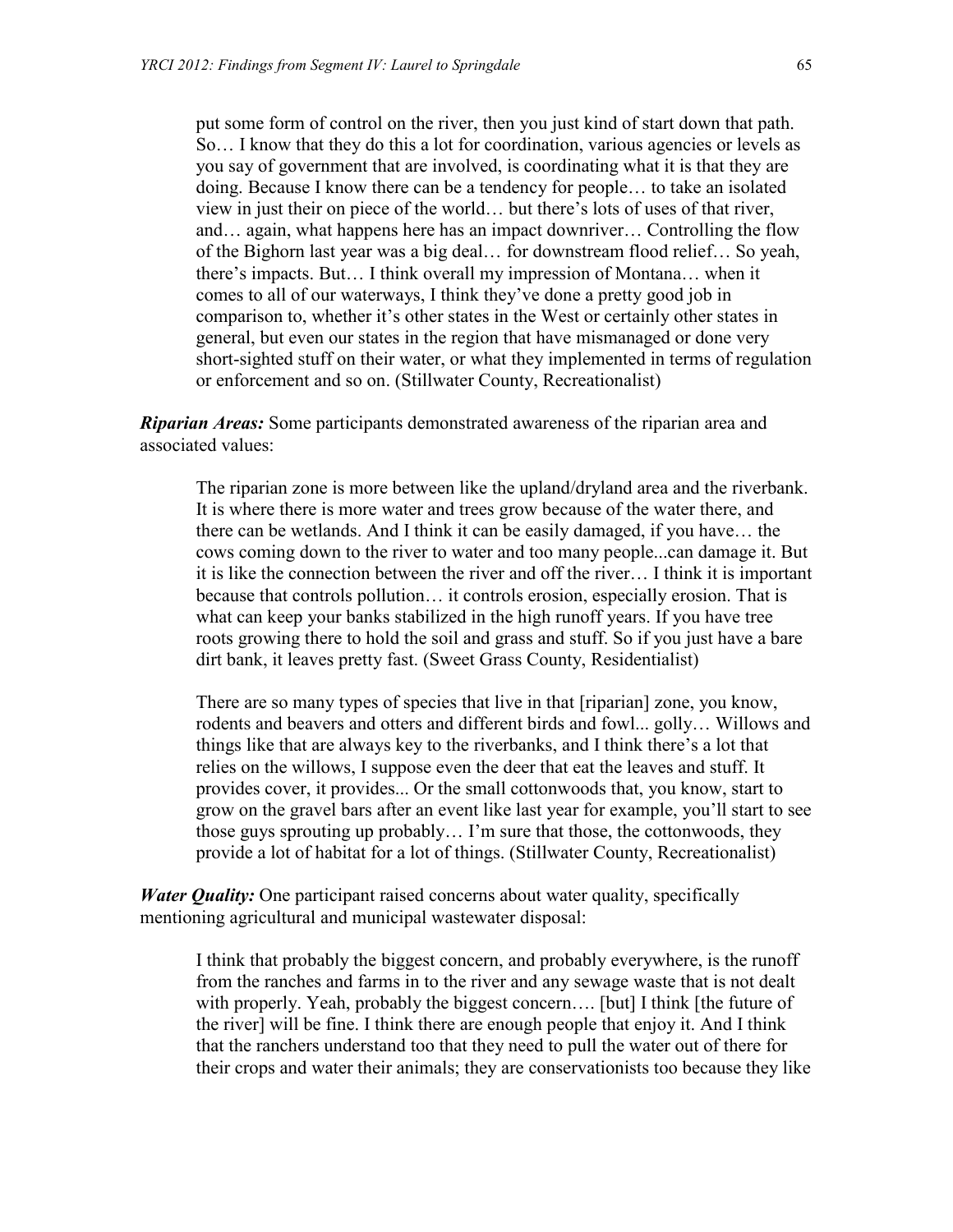their lifestyle, and they don't want it to come to an end just because of heavy pollution. (Sweet Grass County, Civic Leader)

[Local government] they really don't do really anything I am aware of about the river. I mean they [the city] have the control over the sewage… which is a big deal, I think. Because I don't know what kind of oversight they actually do about that. And that can affect the fishery and the quality of the water. But I think that the Fish and Game pretty much… oversees the quality of water… I don't know. (Sweet Grass County, Civic Leader)

*Invasive Plants:* Invasive plants were also concerning to these participants:

Obviously when we get water that significant [as in 2011], there will be some people here in the area… concerned with the noxious weed problem… You know, when a bank collapses that's full of spurge or knapweed or something and it ends up getting deposited a couple hundred miles downriver or something… [and] if it gets severe enough that it chokes off other types of vegetation that provides the riparian habitat, then it has an impact on aquatic insects habitat and other stuff, and then impacts on the fishery so that's kind of how the little chain goes. You know, it can have an adverse impact on just my little piece of the world there. (Stillwater County, Recreationalist)

I guess a couple of the biggest ones in our area I think are the spotted knapweed, probably the leafy spurge, and so I've done a little bit of work… on identification. I was involved with some other agencies and things that did some mapping... So they've done a lot in the area on really getting aggressive on that because it is such a nuisance... [so] the weed management, that's something pretty positive. And while generally the leads seem to have been taken by the agricultural community, I think everybody that uses the river has an interest in that. (Stillwater County, Recreationalist)

*General River Management:* These participants found little fault with the current management of these issues:

I think we've done pretty well here in the immediate area [in terms of management of the river]. (Stillwater County, Recreationalist)

The river I think is in good shape, it looks good… and I think there is a bright future actually. (Sweet Grass County, Civic Leader)

Some participants acknowledged the need for both federal oversight and grassroots efforts in continuing to protect their shared resource, the Yellowstone River. Two participants offered broad preferences for future river management efforts:

I don't have a problem with that [the role of the federal government]. [Other people do] possibly… without a doubt (laughs)... I believe that the federal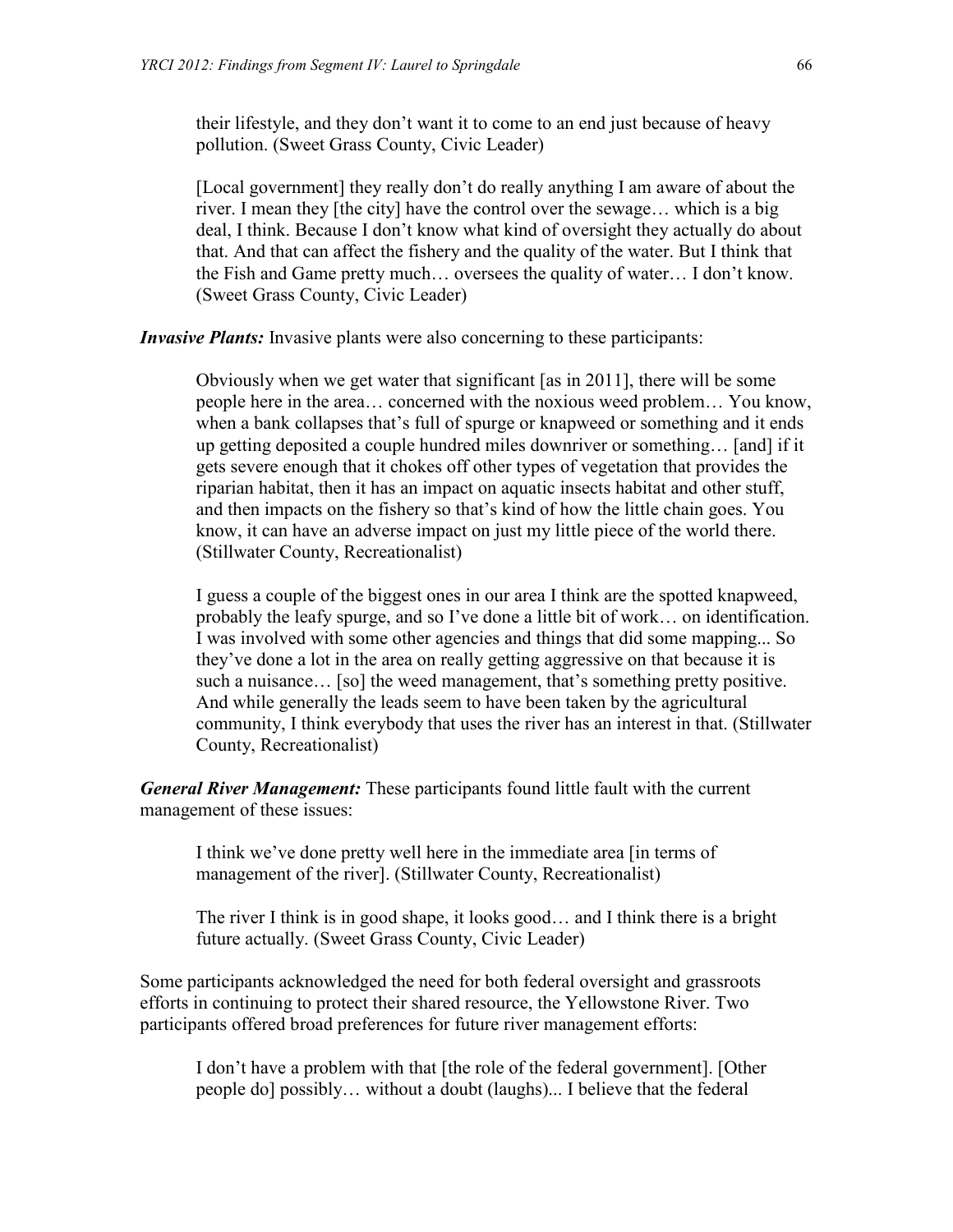government has the resources… but they don't have any personal contact with anybody around. So I feel that they would do what is best for the river and the people around it. Where if it was a private thing, they would do what is best for them. (Sweet Grass County, Civic Leader)

I think always public education is a good thing. And trying to do it, I think, from the bottom up, grassroots is probably always a good way to go is to… identify key stakeholders and try to get them involved in their communities and you know, I realize that anytime you do one of these deals, in anything there could be a lot of conflict, but you hope that people can kind of see that if you have a greater common goal in mind we'd all work towards. In some cases, it's just preserving. In some cases maybe preserving is not good enough, we got to actually go out and do something and prove it. And that may be different from area to area. But I think that's good. I think that's good to do. (Stillwater County, Recreationalist)

*2011 Oil Spill—Minimal Impact, Mixed Concerns:* Participants in Segment IV noted some indirect impacts regarding the 2011 oil spill:

The only thing I did was I publicized a little bit that… the impact of the oil spill was considerably downstream from us... Because… when you use the word Yellowstone to a lot of the general public, they immediately think Yellowstone Park… Well, that was 200 miles away... So I just kind of did that as a way of information, and every once in a while you'd get an inquiry, you know, somebody would ask. So again, just from my… viewpoint, it had no impact because I don't go down there, it's not where I fish… [But] I'm not aware… if anyone elected well geez, I'm not going to go visit that area this year because they got an oil spill. I mean, it's always possible that there was business that I was lost because of that, you know. (Stillwater County, Recreationalist)

There wasn't any [concern about the oil spill], no, not up here. I mean, I didn't read anything about it up here, any concerns. Still have concerns when corporations... they should have control over their own pipelines and whatnot and keep them in check. I don't know what... who oversees that, but that is definitely a concern. (Sweet Grass County, Civic Leader)

We weren't concerned with that oil coming this direction. Obviously, it is downstream. But... as far as I know, we don't have any pipelines under the river, but I am glad to hear they put it a lot deeper this time… All I knew was that it scoured out down to the pipeline… so it was a lot deeper than it used to be. But, I don't know if it was just because it was no longer buried or if that was what caused it to break, that I don't know. (Sweet Grass County, Residentialist)

Oh, I don't know. Seeing it, you're kind of concerned with it… Of course, I worked around oil, hauled it for some years and worked in an oil refinery and worked in the oil field, so it's nothing... It's just part of my life. I don't think of it being so different, you know, oil. But, and I think in a lot of cases... And there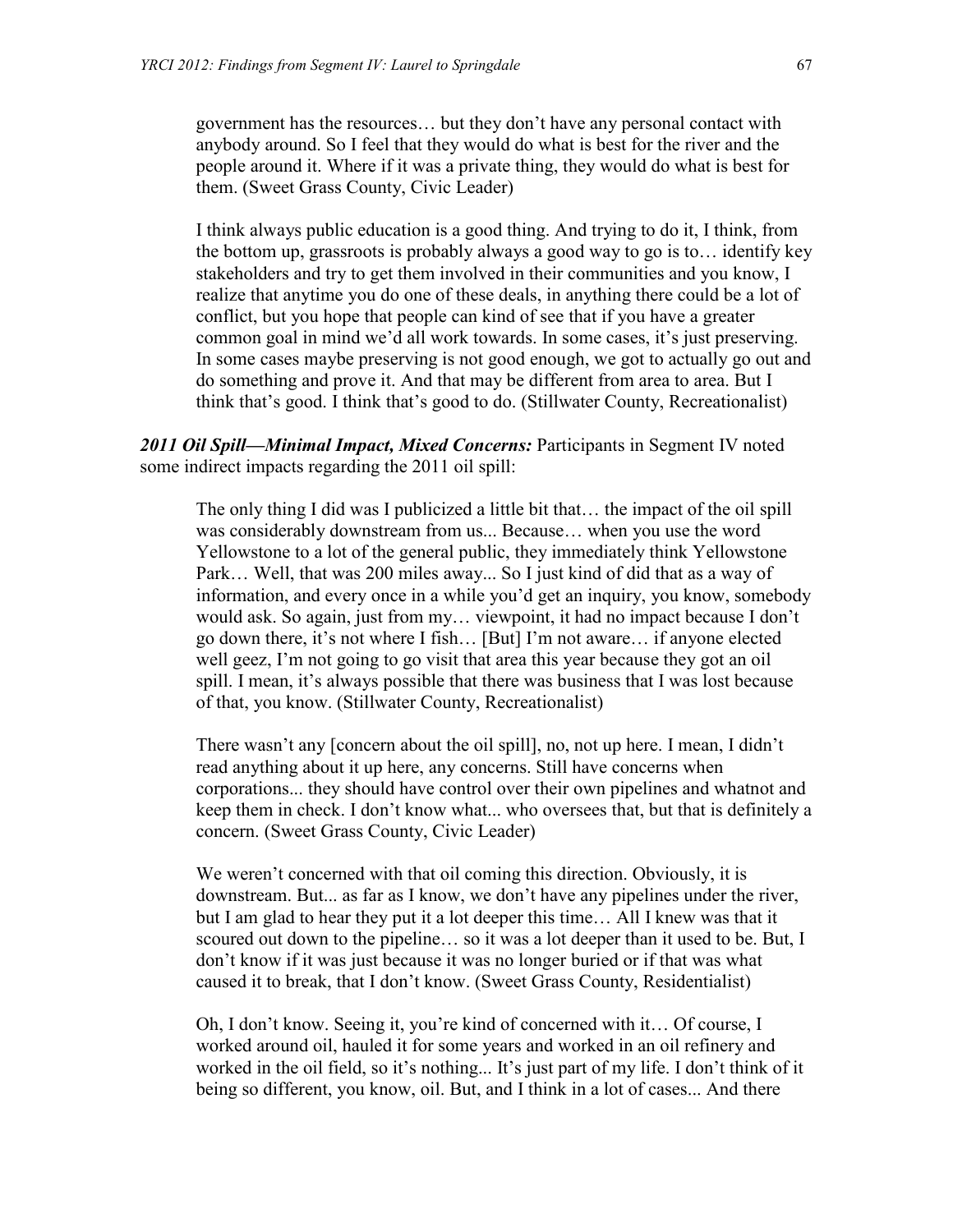you go again, somebody starting out, they come from a different area… and they want to build up close. We know, people that have been here all our lives… you might get by 20, 30, 40 years. But you're pretty likely, sometime you're going to get washed out, or something's going to happen, contamination or whatever, just because you're so close. (Stillwater County, Agriculturalist)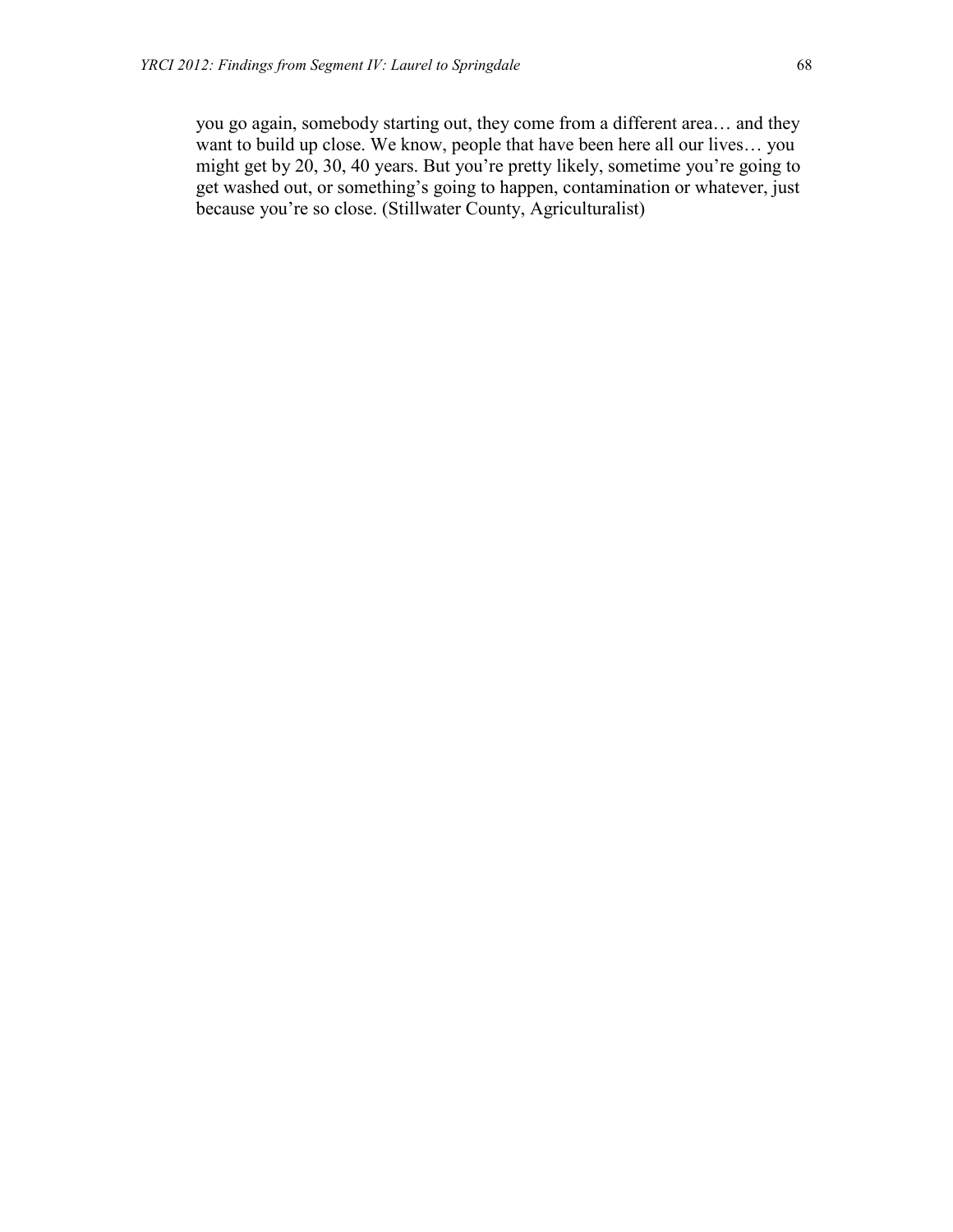# *Findings from Segment V: Springdale to Gardiner*

#### *General Findings*

Geographic Segment V stretched from Springdale to Gardiner, essentially limited to Park County. The 2012 participants from this segment included seven individuals: one civic leader, two recreationalists, two residentialists, and two people representing agricultural interests.

This area was described by locals as a setting that seems timeless and beautiful. The river was noted as key to its rural agricultural traditions and to the recreational community that has always valued the fishery.

However, the community was described as "in transition." Over the years, many newcomers landed in the valley, and they wanted property on the river bank. As a result, the community became aware of bank stabilization efforts. These efforts protected private property but also impacted the public resources of the river, including the fishery.

The legacy of flooding and post-flooding management efforts was important part of the conversation. The Governor's Task Force and he Special Area Management Plan were frequently discussed in detail.

The 2011 flood was consider "really something." However, the tendency of participants to frame this event in relation to the 1996 and 1997 floods served to reduce the perceived severity and minimize broader concerns about the 2011 event. The 2011 oil spill was regarded as "eye-opening" and an opportunity to "learn something." Even though the event was downstream, media coverage of the spill seemed to reduce the number of recreational visitors in the upper valley.

These participants expressed concerns about future management challenges, including industrial threats and in-fighting among different factions of the community. However, at least a few could imagine strategies for working together.

#### *Narrative Findings*

*No Place like It—And, the River is Key:* Two stakeholders offered simple descriptions of Park County, home to Paradise Valley:

It is a wonder of the world… I don't know another place like it. (Park County, Agriculturalist)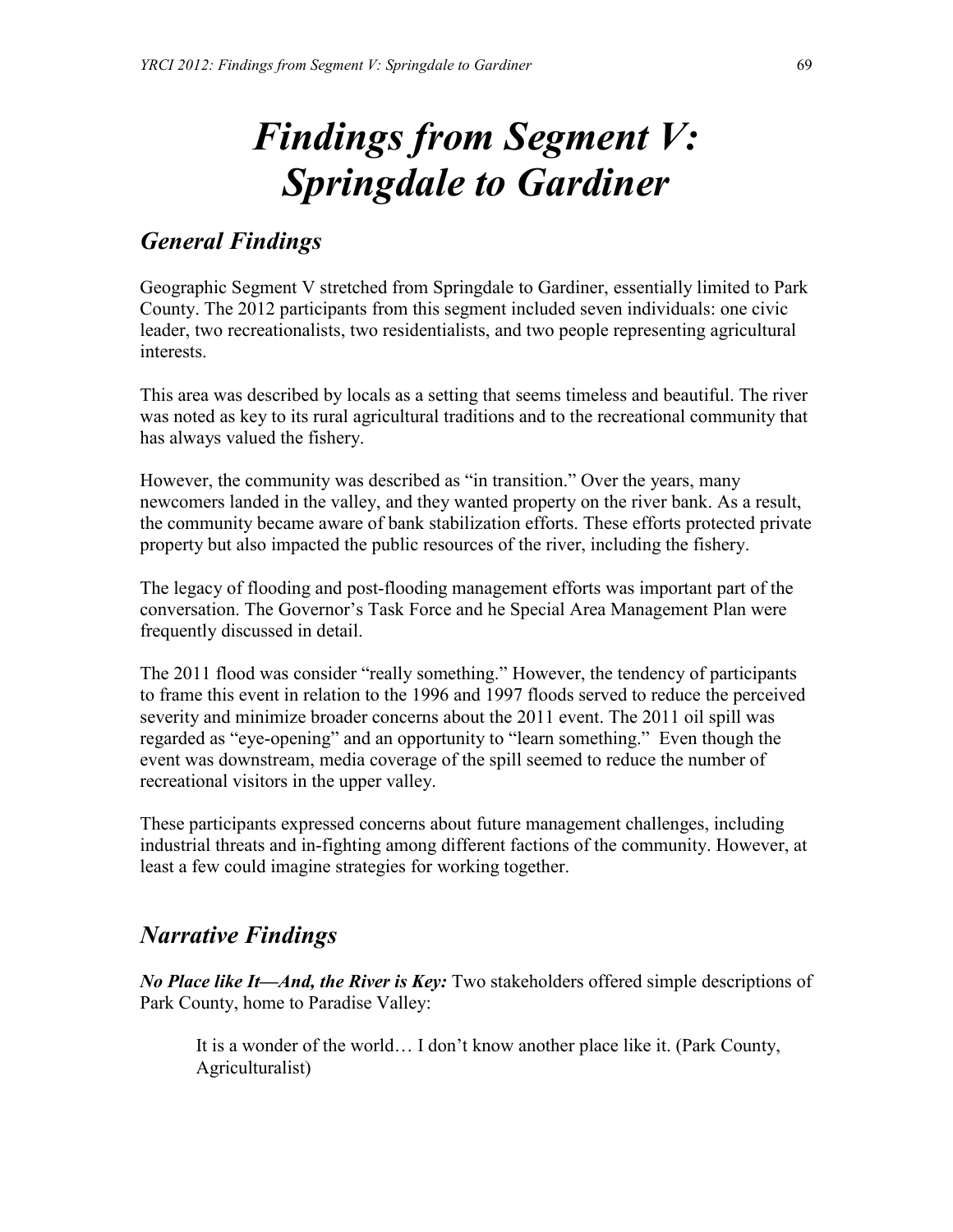Absolutely beautiful… this is what is nice, looking up at the mountains. (Park County, Residentialist)

Many of participants had been settled in the area their entire lives, some having familial ties that went back for generations:

[I've lived here] about 72 years… Great-grandparents… thought it would be good cattle country, that was the reason they came in here [in] 1878… right along the river… where we are sitting now. (Park County, Agriculturalist)

I've lived here for 60 years, and this is home. And I'll go visit places, but yeah, I'll never, ever leave. It's too much a part of who I am, so. (Park County, Agriculturalist)

Individual interests in the river were often framed in terms of uses:

Being an irrigator, that [the river] is kind of an important facet of my business. (Park County, Agriculturalist)

We float some, walk along the edge. We've run down by the river sometimes. (Park County, Residentialist)

The river… is obviously a resource for us. There are a lot of folks in town that make their living directly or indirectly from the river from a recreational standpoint… There are also a lot of folks who live here because of the river and because of the amenity of the river from a floating standpoint and a fishing standpoint. Obviously… the river is important to all of them. (Park County, Local Civic Leader)

Beyond the recreational and agricultural uses of the river, participants praised its scenic value and free-flowing, dynamic and changing:

We have a great river right here running through this valley... wonderful river... It is a free-flowing river… the last, longest in the lower 48. This is a significant river, a beautiful river… one of the great rivers of the United States, and we are just so lucky to have it right here. (Park County, Recreationalist)

We've seen really dramatic changes [in the river channel]... this is a river that migrates from bank to bank… as a fishing guide… sometimes your favorite spots go away and sometimes they change, but… that's kind of fun to see a new river. (Park County, Recreationalist)

Every year it's different. (Park County, Residentialist)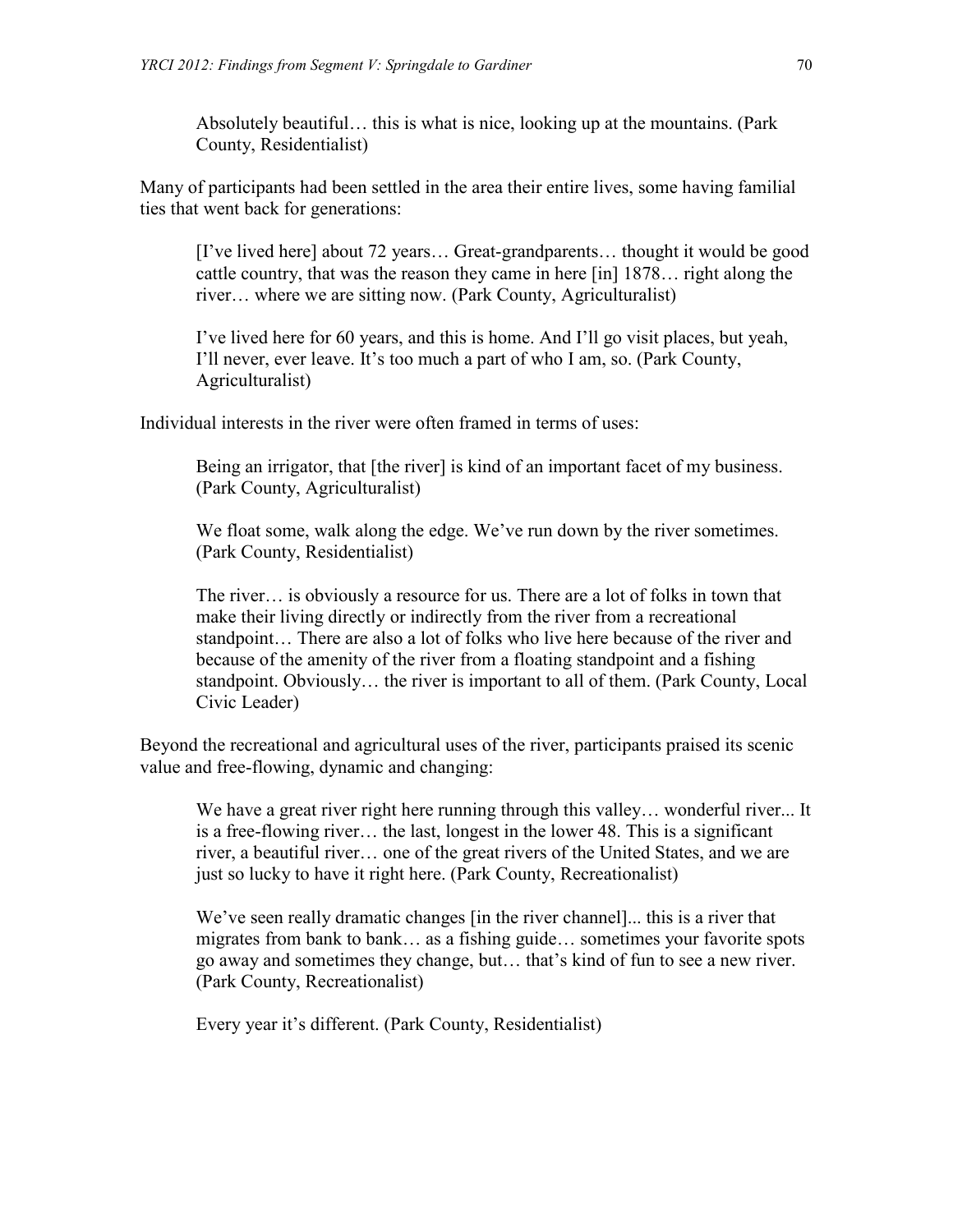It sort of is the garden hose or the fire hose I guess that is just wiggling all around. It cuts new channels, it cuts huge swaths through cottonwood forests. (Park County, Recreationalist)

Some elaborated on the value and function of channel migrations and riparian areas:

I think it [the riparian] is one of the things that sets this river apart… this river has such an ebb and flow to it… high water in the spring, and it tapers off all summer, and then there is very little in the fall, and then in the winter it does its crazy thing with the ice. But in the summer while the water is dropping and the grass and all this stuff grows in along the banks. I mean, these banks are so dynamic, and that is one of the things you don't get [on other rivers]. I know the river that I have been on a little bit, which is dam-controlled, is the Snake down there. And so there, the area between high and low water is... It doesn't have a chance to grow in and have this life cycle… [So] we are so lucky, yes. I think it would be something that would be good for people to understand how lucky we are, how different this is that we have a free-flowing river and all the things it means. (Park County, Recreationalist)

To some degree seeing the river move around a little bit, that's how the cottonwoods get re-seeded. And [as a fishing guide] in terms of trying to educate clients is, as we float down the river, that's certainly one of things to try to explain to them, that you know, it's difficult for humans to live along the river that in a cottonwood bottom with a gravel bottom river that tends to move a lot, but seeing those new channels and seeing that movement is, to me, just part of the natural course of things. (Park County, Recreationalist).

I'm really, really pleased that they are limiting the development that takes place in floodplains now. You know, because it's such an important, vital ecosystem… it carries life for not just people but so many species. So, in a very real and practical way too, it represents life. So, it needs to be protected. (Park County, Residentialist)

They also described emotional attachments and desires (expectations) to see the valley remain unchanged:

I still think that old frontier myth is still very much alive here, you know. There's romance to it. There's truth and beauty and virtue, and in rural places like Montana, there's honesty, integrity... Whether it's actually true or not [laughs], it's what we believe, what we believe to be true. And I think that has a real appeal to a lot of Americans. I know it does to me; I'm a victim of the myth. (Park County, Agriculturalist)

You become part of it [your ranch]... part of it is the freedom that you have, day in and day out, to make a choice about what you will do. You know what you're doing every day, and you can look back at the end of the day and see what you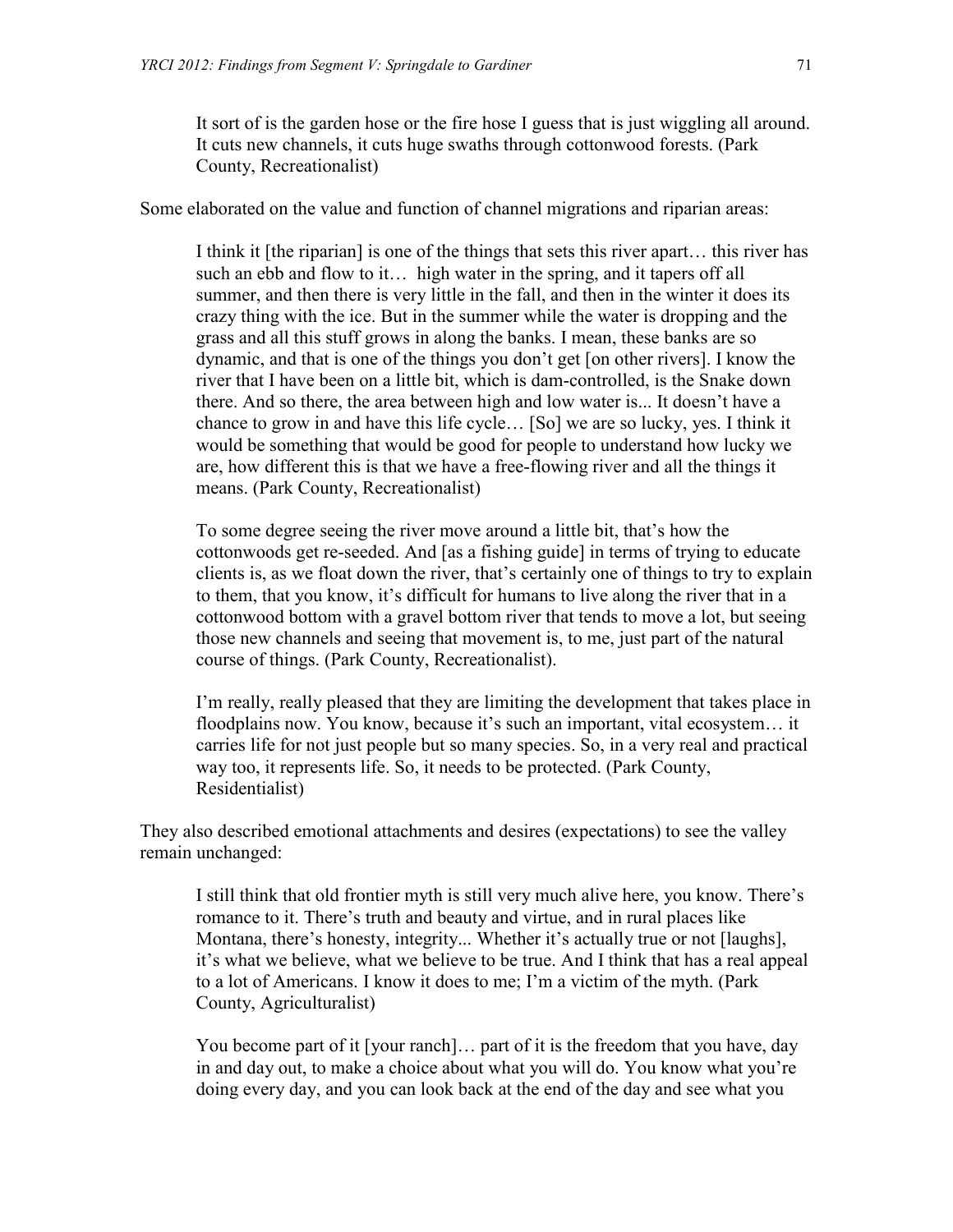did. And part of that… it just becomes so much a part of who you are that it defines you. You are defined as that person… that's the way people recognize you and that's the way you see yourself… That ranch is you… This is one of the places where you can actually dream something and put it together and see it work, and that's a very rare thing I think in our society now. (Park County, Agriculturalist)

It should always be one of those places that are empty, you know. It should be. Because I mean, god is in empty places. There's such beauty there… And it does your heart good to know that there are places like that. So I would volunteer us to be that… I'd hope we'd always be a place where a person can come to find those qualities that we find here. Not get too crowded, I wouldn't want to turn into Colorado. Oh boy, scary… I don't think it'll happen here though... I don't think even if you intended for changes to happen, I don't think they could here. Just the nature of the place doesn't lend to it… That's probably not going to happen, and that's fine, that's just fine. (Park County, Agriculturalist)

*A Community in Transition:* Segment V was also described as in transition:

We're in a transitional zone. So part of the landscape here is the fact that… we have...the prairie to the east of us and the mountains to the west of us. So I think it's kind of a unique place to be. (Park County, Recreationalist)

Our area is changing very rapidly. It is becoming a recreation area. And the farms and ranches along the river are becoming, I probably shouldn't say that, hobby farms [laughs]. (Park County, Agriculturalist)

Other participants' backstories reflected this transition:

I moved up here [and] bought into Yellowstone Raft Company in 1981… Why am I still here? Because I like it here very much… it is nice… to sit outside and look at the river go by… to see… bison walking around… in my backyard. (Park County, Recreationalist)

Going on 15 years… moved here from suburban Denver… where I was sharing the great outdoors with three million of my closest friends every weekend. This area had a lot of appeal from that standpoint, a recreational standpoint. And being an hour from Yellowstone Park. (Park County, Local Civic Leader)

The distinction between these rooted agriculturalists and the newcomers drawn to the area by recreational and amenity interests was noted by participants. One recreationalist commented about his understanding of how the transition of the local population was perceived by the agricultural community: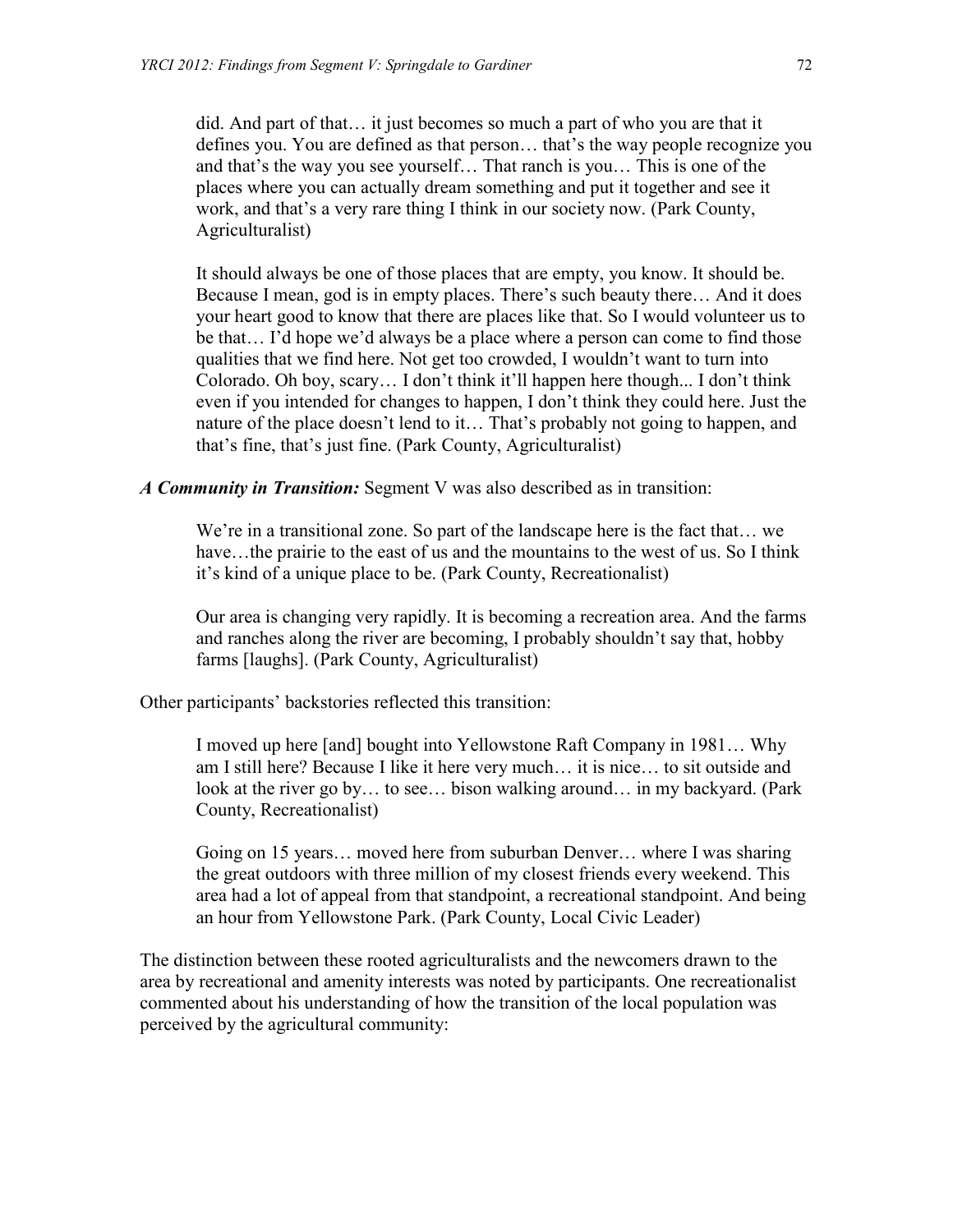From the ag community, I'm sure [it's difficult] seeing some of that stuff go out of production, to take a piece of productive land and sell it as hunting and fishing property. (Park County, Recreationalist)

A lifelong Park County resident further hinted at this topic when she jokingly described her new neighbor:

[He is] some man from California that had more money than he had sense [laughs]. Just saying. (Park County, Residentialist)

Comments regarding the extent to which traditional rural values were still operating in Segment V suggested mixed understandings:

I said, "Okay, I will call Doug Chandler."... And he came right over… So I said to Doug, "Well, what do I owe you?" And he said, "Knit me a hat."... And that was all. I mean these people charge like \$150 an hour, so of course I got the yarn. (Park County, Residentialist)

We lost two neighbors down this way... these neighbors down here always worked with us. We all worked together up until the last year actually… she's a new owner, but she didn't want to... I don't know. She wouldn't do anything… [and] I'm sick of it out here. The roads, the traffic... When we first moved here, you could count maybe 20 cars a day. Now it's 20 cars [a minute]... So… I'm not happy with the way the river is and the problems I've had out there with the property. (Park County, Residentialist)

Some in Segment V were concerned with apparent growth in recreational demands:

[We are] loving [the river] to death. I mean… there are tons of fishermen now and… everybody has their own boat… so the rivers are crowded, or getting there… And so I think that is a big deal… Nobody likes to be told they can't go on the river… that is the worst thing. [But] the Smith River… there were too many people trying to float it, not enough places to camp, it wasn't good… so there was a place, a time when regulation was appropriate, and people were okay with it… The Bitterroot… I think has gotten some controls. So, there are starting to be some stretches [of the Yellowstone] that have perhaps really reached that point. And some of them are where it is time to restrict some parts of the use… This river now is not restricted… The trick is going to be doing it and having people support it because it has gotten to that point. But I do see crowding and overuse, loving these things to death. (Park County, Recreationalist)

That recreational buyer is probably going to be thinking more about resource protection than running 100 head of stock on it won't be that big a deal to that recreational buyer, but making sure the fisheries habitat is in as good of shape as possible is going to be important. (Park County, Recreationalist)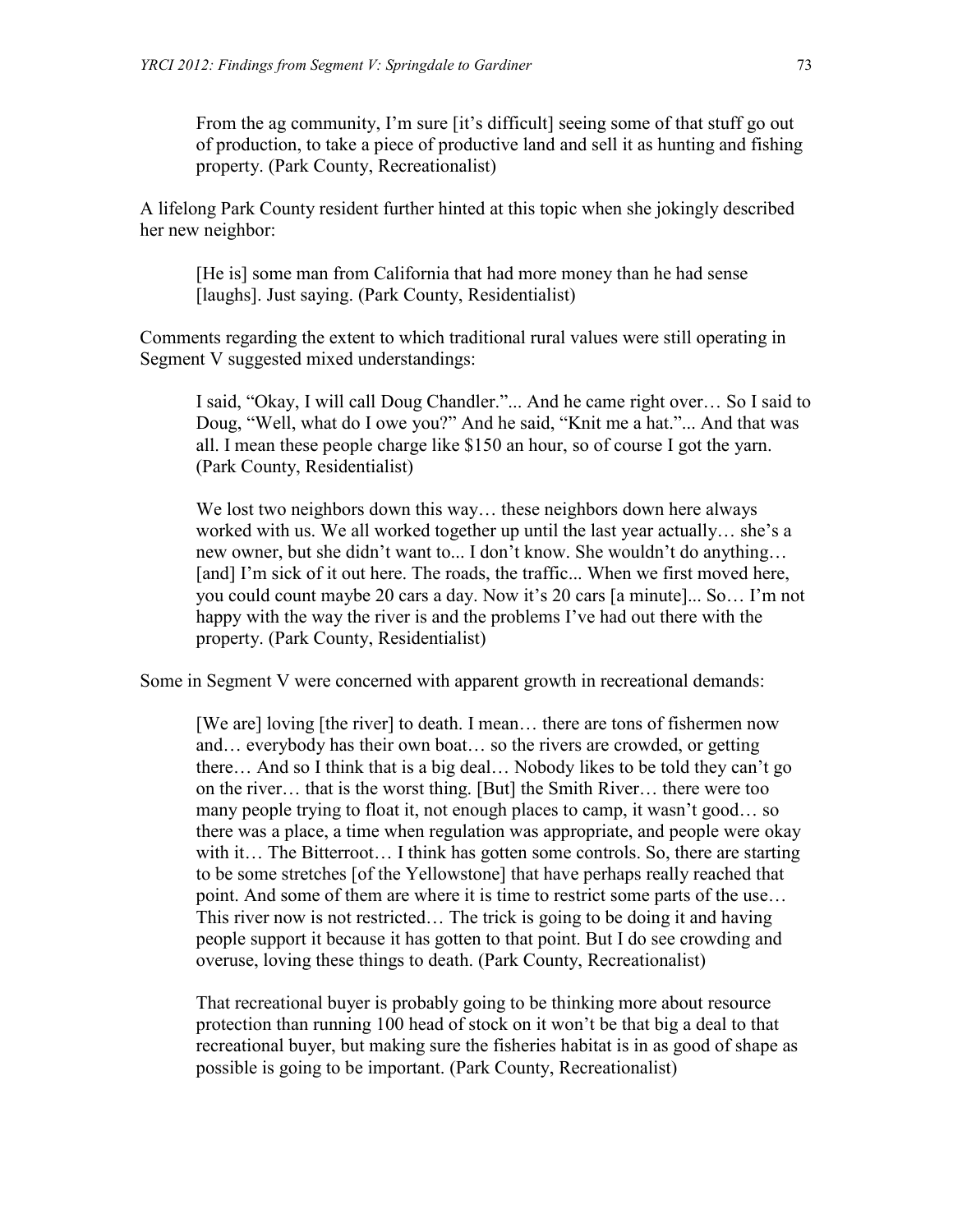We need to find a way to keep the river viable from the standpoint of maintaining a fishing industry. And the reason I say that is because, without a fishing industry there is not as much of a constituency for river health. So, I think we need to keep enough people in it who have a stake in the outcome from an economic standpoint. (Park County, Local Civic Leader)

The inadequacy of public access points was a growing concern:

You know, we had days last year where things got pretty jammed up because the season was short. So, they did do an expansion of the parking area for cars. Traffic flow in and out of there was heavy, but it was manageable… I'm not sure I would want to [add more access points]. I kind of like the idea of having long stretches with no access. But that is just me from a recreational standpoint. (Park County, Local Civic Leader)

I'm kind of dependent on public accesses where you can back down into the river….I can't get to this upper whitewater stretch very well—this first three miles out of Gardiner, which is great white water. (Park County, Recreationalist)

*Bank Stabilization—Holding the River at Bay:* Some participants discussed bank stabilization methods as means for protecting properties:

At this point in time we have been able to hold the river at bay, and it seems like every year we have to do considerable amount of rock work and stuff to protect what property we have. I have lost a considerable amount of ground… It's an ongoing process to protect my upper property… The river is making a run at me… I have to do yearly maintenance on my work… that was one of the requirements of the permit I got from the Army Corps of Engineers… just a requirement that they require. (Park County, Agriculturalist)

They tended to frame their current understandings of bank stabilization in reference to the 1996 and 1997 floods:

I think the real reaction we had against what happened in '96 and '97 was that when property owners saw big chunks of their land being washed away in the river, then they wanted to protect those properties so that they started building whatever kind of protective structures they could to keep the river out. (Park County, Recreationalist)

In 1996 the river got extremely high… and it cut me off from about three or four hundred acres of property… plus the fact that it was damaging spring creek considerably… [which is important for] spawning ground and fish habitat. I tried to work with the Army Corps of Engineers, and the powers that be, and the EPA, and Fish Wildlife and Parks, and I wanted to shut the channel off. And they were very much opposed to doing that. They wanted to let the river run wild and free. And so eventually, the Army Corps did…assess the situation and see if there was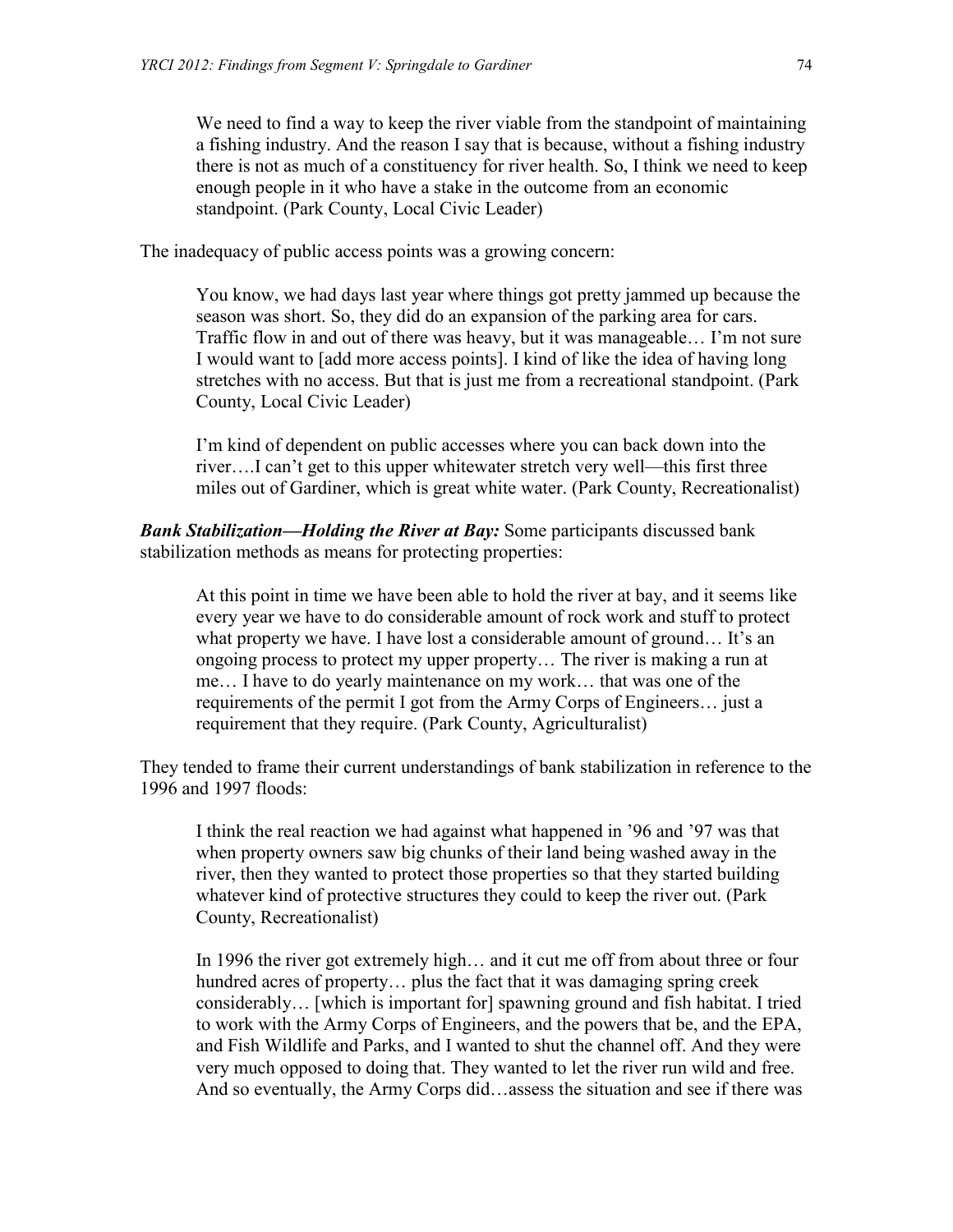not something we could do to… so [a consultant] put together a plan to move the river back into its original course… And I said, "That can't happen." And he said, "Well, why not?" And I said, "Because the regulatories will not allow it to happen. Will you?" And they all stood around and said, "Yes, it can happen."... And I had to go through an environmental assessment of some sort, it took about 60 days in such a manner, and a public hearing… There was some fishermen that formed a Spring Creek Foundation, and they were very supportive of me and what I was trying to do, and morally, it was a local deal… so I put in root wads along the bank… and we closed up the channel… And we planted willows, and we planted grass, and I did a tremendous amount of work that cost pert near threequarters of a million dollars… Then '97 came along and we had another high event, and I lost the whole thing… It all blew out. It all blew out… I saw my stuff being destroyed, and it was so devastating… The root wads and the willow plantings and the sod deal, it just was not aggressive enough to take care of the running of the river through this area at all… So I built a dike along the river and put in some heavy riprap. (Park County, Agriculturalist)

[During the '96 flood] the road broke in half… So once that went, it hit the island over there… and my next-door neighbor did not riprap. We were all riprapped… Well of course, the force, it hit there, came back, found here a weak spot and came right in my house… So you know, it just breaks my heart… Then of course, the heavy equipment came down… they built a concrete wall clear across the front of the house. Then they brought in all of these rocks, all these big rocks… It is not as beautiful now as it was when we first came, because I have lost 100 feet of lawn in '96… Now of course, I have got a rock pile. (Park County, Residentialist)

That was '97 that I did that [put riprap in]... during the flood. Because it came in a gush that year, and it was overflowing so bad. That was real low. And we brought in truck loads and a big crane, and the crane placed it where we were having trouble there… We didn't [get permits] at that time. But then after that we were told that nobody would be given a permit anytime anyway, so. (Park County, Residentialist)

In '96 and '97, they went on a huge deal there, and they put in a big dike along the river there to protect the lower part of Livingston… then after that they paid a bunch of money and took it out, and then they had to put it back in. I think last year they put in a bunch of dike, and now they are taking it out again… It is an ongoing thing. (Park County, Agriculturalist)

If there are some lessons that we've learned, one of the things I think we ought to learn is that we are not going to beat the river at its own game. (Park County, Recreationalist)

Some explained that hard riprap was problematic, and some discussed alternative approaches: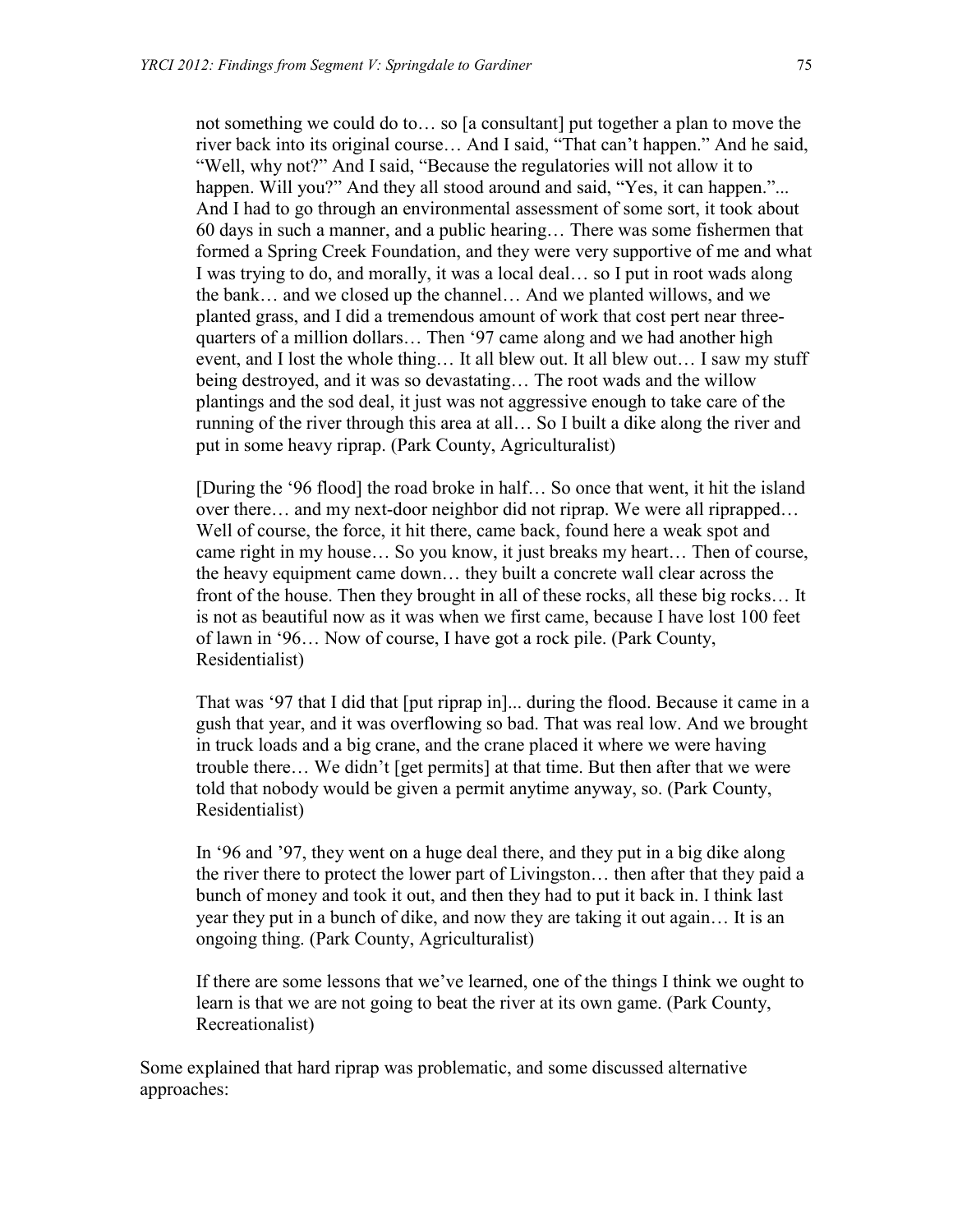Obviously, every time there is a bank stabilization project, it pushes problems downstream or creates problems downstream. So, it dominoes. So… if I were king, I would change how we do bank stabilization and when and whether we decide to do bank stabilization. (Park County, Local Civic Leader)

Mr. White down there who had put a berm out in the river… might have caused probably some of the [erosion] problem [on my property], I don't know. (Park County, Residentialist)

And every now and then you see it, people build too close and then they complain when the river eats away the bank and attacks their house and/or they do something grossly inappropriate to the river in order to try and protect their house. And we need to work hard to protect the free-flowing river in all of its extremes. (Park County, Recreationalist)

[In terms of current projects] there's really not much happening… the ideal is actually not too far off from what we have now. I think it is actually pretty good. (Park County, Local Civic Leader)

I used to mow all that out there. But we're finding to leave willows because it helps… catch things in there. And sand and stuff, it builds the bank up. (Park County, Residentialist)

Several years ago, we did annex and plat a major development east of town…. It was actually a fairly good plan. They had a lot of dense development… [so the plan] was a riverside park and bike path, recreational path. And they already have some reinforcement in that area, some rip rap, and I don't think they plan to change that. It would be an opportunity if they wanted, but I don't think that was in the cards. (Park County, Local Civic Leader)

We have been lucky in town, because there has not been a lot of alteration of streambanks… Obviously, the levy is a major element of historic impact, it has not been altered significantly since it was put in… I would like to see something different, but… Ideally, if we were to go far enough back, I would have said, "Well, let's put some protection in, but back from the river and allow some inundation to that point so you can allow for some seasonal flooding or cyclical flooding... if you have major events. And between the protection and the river... build parks that are okay to be inundated. I think that would have been a better strategy. The levy itself appears to have a fairly high degree of integrity, but there are a lot of old trees there that if they were to topple, the roots would pull out part of the structure, and then you are faced with reinforcing. You have a selfperpetuating issue there. But that's an ideal. As far as, if you wanted to do stabilization there, there are a lot of… soft stabilization techniques there with willow planting and logs. A lot of alternatives to rip rap. (Park County, Local Civic Leader)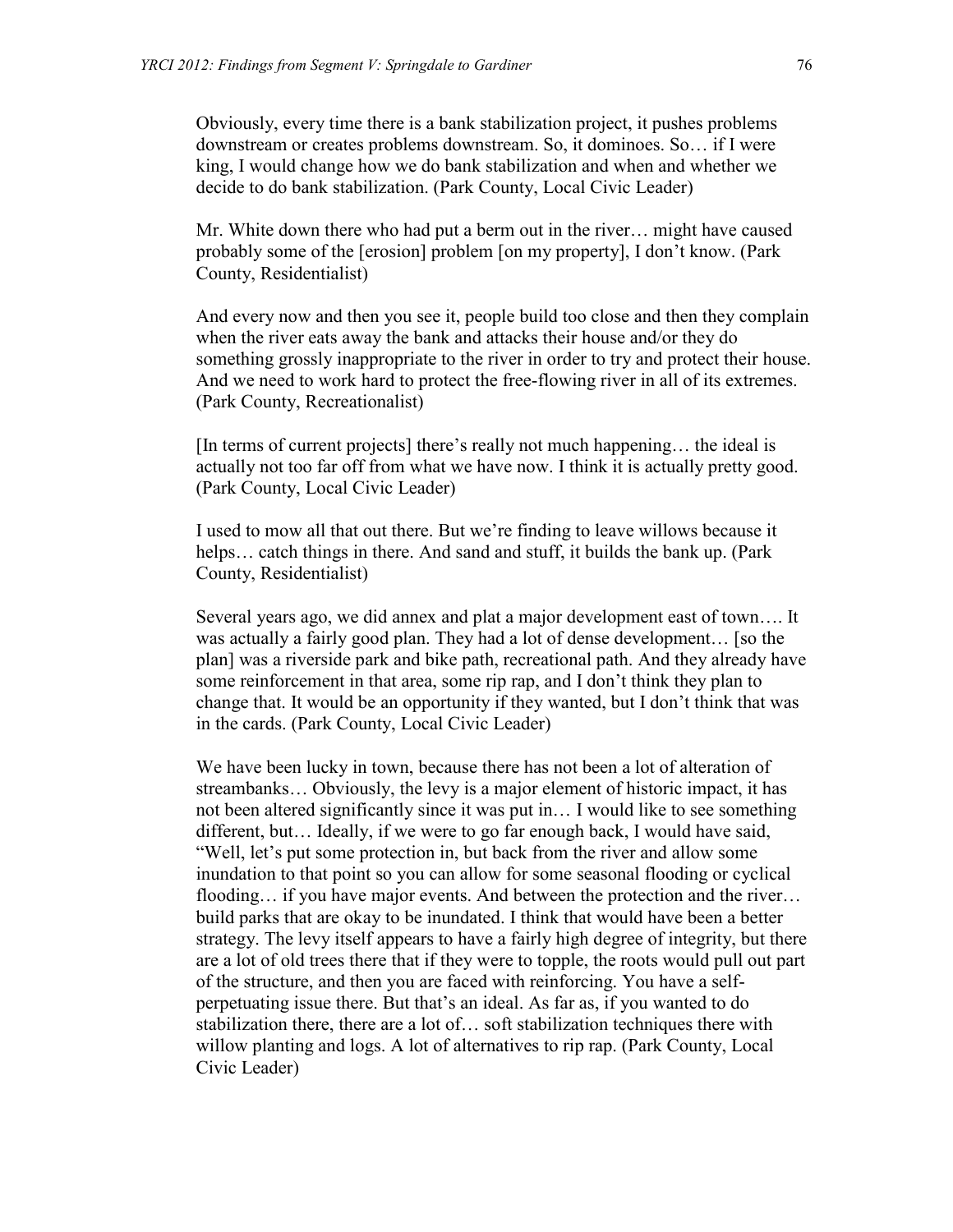One participant linked bank stabilization to the health of the fishery:

There are obviously places up and down from Livingston where I would manage the bank stabilization differently, because we have lost a lot in terms of side channels for…juvenile rearing and spawning. And it has to have an effect… There has been a lot of restoration work on Fleshman Creek and there is slated to be quite a bit more. So, I see that as being very positive because I think that will replace some of the… the spawning and the rearing habitat that we've lost with the riprapping…. Outside of that [bank stabilization], last year there was a lot… of fishing pressure on the river because the season was a short one. We got started late because of high runoff. And there were times… I could drive across Carter's Bridge and could count 12 rafts upstream… so things were hitting pretty heavy there for a while. But that is an unusual thing. (Park County, Local Civic Leader)

*Bank Stabilization—Private Rights, Public Resources:* Of great concern were the connections between public resources and private rights:

Development along the river is not good for the river, depending, you know if it is set back and so it is not impacting the bank too much, not impacting the riparian area and/or the experience of floaters, okay. (Park County, Recreationalist)

Building along the banks too close to these rivers is really a mistake. Certainly, a free-flowing river like this, it cuts a wider swath then anyone would think. And so you need to allow that to happen. (Park County, Recreationalist)

I went east there yesterday I saw places where people had built along the river, and I said to Jenny, "I don't understand why they do that in today." I know why they did it a long time ago, but today it really doesn't make good judgment calls… Why would you build out in a place like that? But people do, and I don't know whether education would help or not, but it might in some instances, it might. (Park County, Agriculturalist)

Probably just because of the…economic downturn, maybe some of the issues in terms of… development along the river, that's sort of slowed down… So, it seems like… we're not seeing that sort of housing development that we might have seen six or eight years ago. (Park County, Recreationalist)

Looking back, ideally I would have put setbacks in place in 1920, but it is hard to do it now… Madison or Choteau County… one of those had a 500-foot setback. So, it can be done. (Park County, Local Civic Leader)

There have been several attempts at the legislature that have not been successful. The agreement is always, "One size just doesn't fit all." And so if you say 300 foot setback or 100-foot setback on smaller streams, or try to define it one way or another, there are going to be people who object and then people who don't like government, so they will say that is heavy-handed. So... it is really hard to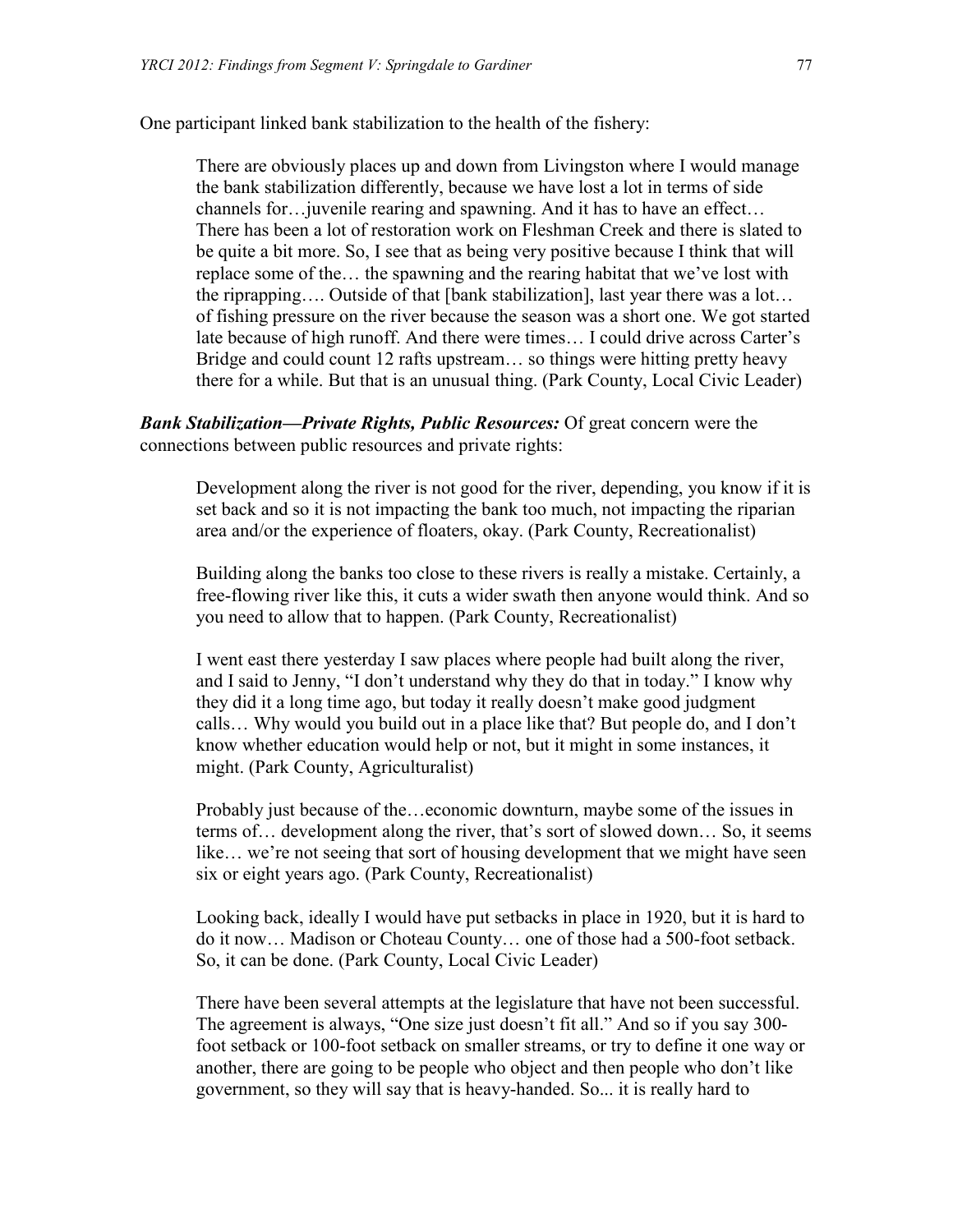achieve. The last attempt… had a setback but had a pathway for local governments, since one size does not fit all… to develop their own rules, so that a county, say, could do it or a municipality… [because] this river here is really different than the Clark's Fork through Missoula… it is really different here in these headwaters areas and through Paradise Valley than it is in Billings. So how do you deal with the different circumstances?... I'm not sure. (Park County, Recreationalist)

I guess I don't have any hard and fast answers to those kinds of social questions about whether we should be, you know, should we make everybody move off the island that own property there? (Park County, Recreationalist)

I think that there is a lot of room for using market tools to solve conservation problems… I think [easement programs are] a good idea. I mean, it is a way of creating a property right that is transferable, with a transparent set of conditions, you know. They are open to transfer, purchase, and sale. (Park County, Local Civic Leader)

It's one of those quandaries that I get into. I hate the idea of somebody telling me what I can do with my own property, darn it. But at the same time when I see some of the things that people do with their… property, I'm just horrified. So, you don't want the control, yet you need the control. So, it's a hard one. Should we zone or not, you know?... I guess at this point, if I were to come down on a side, it would be in favor of some regulation. Because even though individual property rights are vital, I believe, to the American way of life, nevertheless… we're here such a short period of time and then we're gone, and what we can do is really wreck something… for generations after that by some stupid, selfish… decision we made. So, if I had to choose one over the other, I think I would choose that, but I almost cringe saying that. (Park County, Agriculturalist)

I think there's a little bit higher awareness at least of some of the issues that surround the river in terms of development and you know, conservation and all the rest. (Park County, Recreationalist)

*Management Legacies—The Governor's Task Force ad SAMP:* Segment V participants often contextualized their thoughts about managing floods, erosion and bank stabilization in terms the Governor's Task Force and the Special Area Management Plan (SAMP) process (both of which occurred after the 1997 flood):

It's much easier to get all of the stakeholders to agree that we need more information… It's a lot easier to try to be gathering all that baseline information, and then trying to actually see where that gets turned into policy, I guess [laughs] all I can say is good luck… Because I think that from what I saw in the Task Force is that... a lot of the stakeholders will interpret that information very differently… depending on our particular viewpoint going into these issues… the data just feeds either your worst fears or your greatest hopes… [so] I think that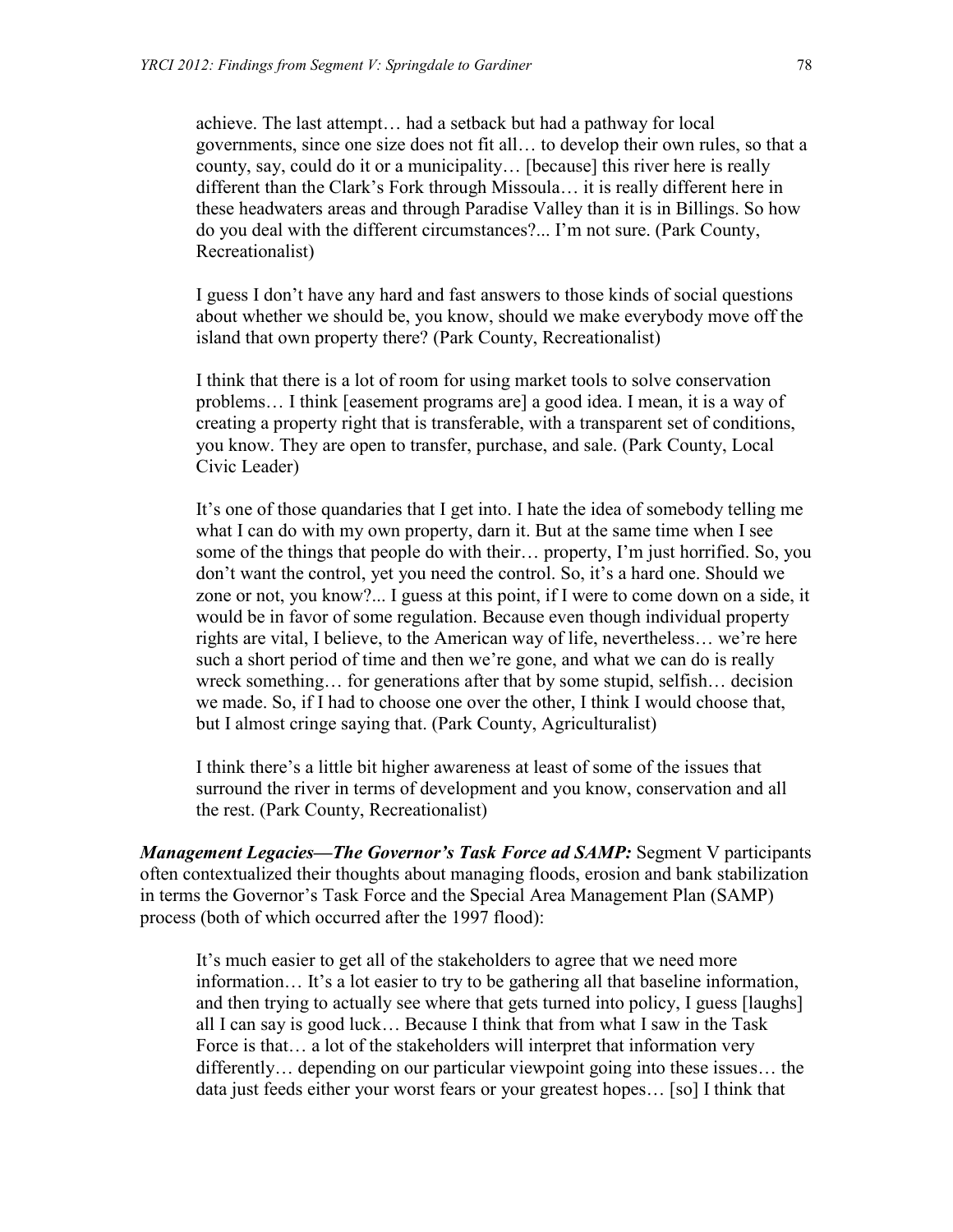whatever polarization that we may have seen going in [to the Governor's Task Force] was pretty much what we had coming out, and I think that's where it's hard to figure out where policy is supposed to go... I think long term for the health of the river, if there's anything we could fix it would be to get the stakeholders to try to actually sit down and work through some of the issues rather than immediately branding the opposite side as the enemy and not being willing [to work together]... So, I think we need some recognition of that. (Park County, Recreationalist)

The Task Force… they amassed that information, but the river is ever-changing, so you have got to keep updating it and making sure that information does not become obsolete and no longer valid. And if you don't do that then it is absolutely a loss. (Park County, Agriculturalist)

I think that there was a lot more awareness of those issues when the Yellowstone River Task Force was doing its job. And I think with the passage of time, I think a lot of that has sort of been forgotten. And the issues have sort of been subsumed into the culture, and we moved on. Not that they are any less relevant or less important, but I don't think they are so much on the radar anymore. (Park County, Local Civic Leader)

I'm not sure that a lot of the ideas we discussed in the years of the Task Force… and the recommendations that we sent to the Governor, I'm not really sure that there's a much stronger awareness of some of those issues among the public. But I think… in terms of maybe development that's happening right on the riverbanks, I think there's maybe a little higher awareness… since the floods in the late 90's that sort of precipitated that whole thing… It almost seems like in some ways, last year I thought was… a nice acid test, because… we kind of went through reaction to the flooding of '96 and '97, things like the Governor's Task Force, and... we worked on a lot of those issues.... Part of the Task Force thing that fell out of that was the Special Area Management Plan. And I think we're now just sort of in the phase… of seeing how the SAMP is going to be applied, and whether people can work with it … whether the various stakeholders are happy with the results... The idea of the SAMP from I think those that didn't want to see regulation on the river… they saw the SAMP as something that was going to prevent any kind of development, any kind of work. From the ranching community, I think the worry was that we are not going to be able to do anything along the riverbank now. But I found it kind of oddly amusing that, looking at it from the other side… the environmental community looked at it exactly the opposite… that the SAMP is going to rubber stamp every bit of development within the area of the plan. So, I think like in most cases, the sky is falling attitude from either side of the fence is not necessarily what's going to happen. But I think from everything I've seen so far… I've heard people say… that they're still worried that the SAMP is going to create problems... But I think we're just now sort of in that phase where it's going to be a while to see how the ag community deals with it, you know, realtors and people wanting to build houses and seeing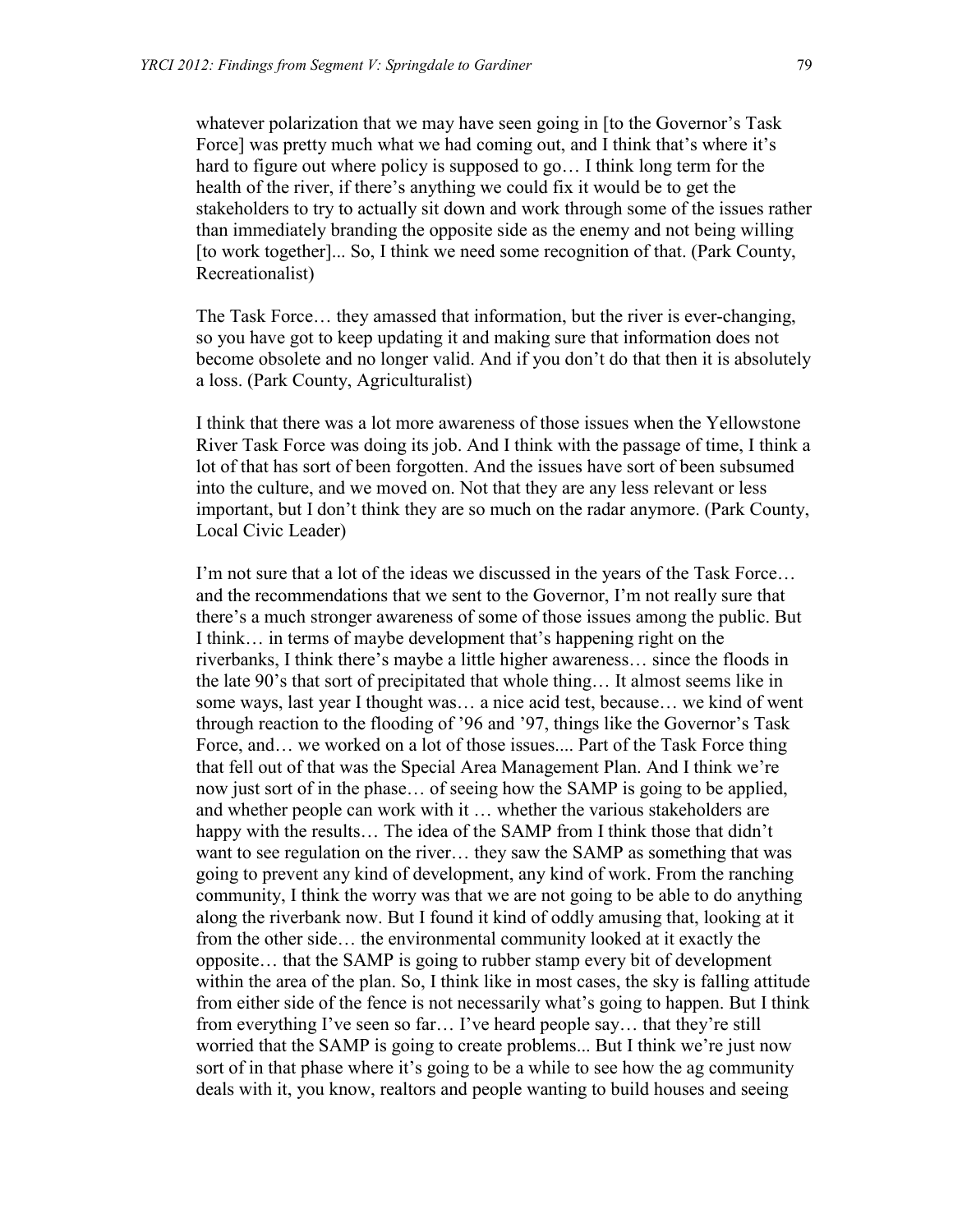where the whole thing plays out. And I don't have much of a feel yet for what people are thinking. (Park County, Recreationalist)

The Yellowstone Task Force… we worked… three, four, five years on that thing, and amassed a huge amount of information. It is now sitting in somebody's basement and nothing really ever happened from it. A portion of it, the Army Corps of Engineers has… worked it into the SAMP program, and I have been concerned in the fact that a lot of that information that we gathered was not supposed to be regulatory. (Park County, Agriculturalist)

Some expressed frustrations regarding flood maps and post-flood interactions between property owners and governmental officials:

Part of the land [is in the floodplain], I don't know. They're redoing it all. Some of it's floodway, some of it's floodplain… It [the difference between the two] depends, and they're allowing buildings to go on some of it, and I don't know which one it is now… I don't think anybody knows… Because you get a different opinion and a different saying from anybody, everybody along here. (Park County, Residentialist)

The County Planner… she said, "Because you lost 50% of your house, you can't rebuild." … She told me that it would have to be so many feet from the river, and if I left or if I died… that my family would not be able to take over, in other words, they are just going to take it [my home] away from me… So anyway, my brother-in-law… came to see me… so he talked to her. And it is a funny thing, because as soon as the men get involved it's different. I am sure she would have shown me the door if I had gone… So she came and she said, "You're right, you haven't lost more than 50% of your house. You can rebuild." (Park County, Residentialist)

I'm not really clear on what the SAMP intended to do… I know it is supposed to be guidance document for how alterations are done. Beyond that, I haven't read it. I don't know whether it changes anything or just administratively solidifies what is already in place in terms of practice. So, I don't know whether any changes resulted… I believe it came from the Corps. (Park County, Local Civic Leader)

*2011 Flood—It was Really Something:* Participants discussed the 2011 flood as a significant event that impacted both riverfront landowners and recreational interests:

Last year was an extreme, but in the time I have spent here, I have seen high water like that a few times. And it happens, and it is really something. It gets up into places, and you didn't realize that the river actually got there or could do that. (Park County, Recreationalist)

Interestingly, as high as that water was, I think in some ways we were just incredibly lucky given the amount of snowpack that we had. I think it almost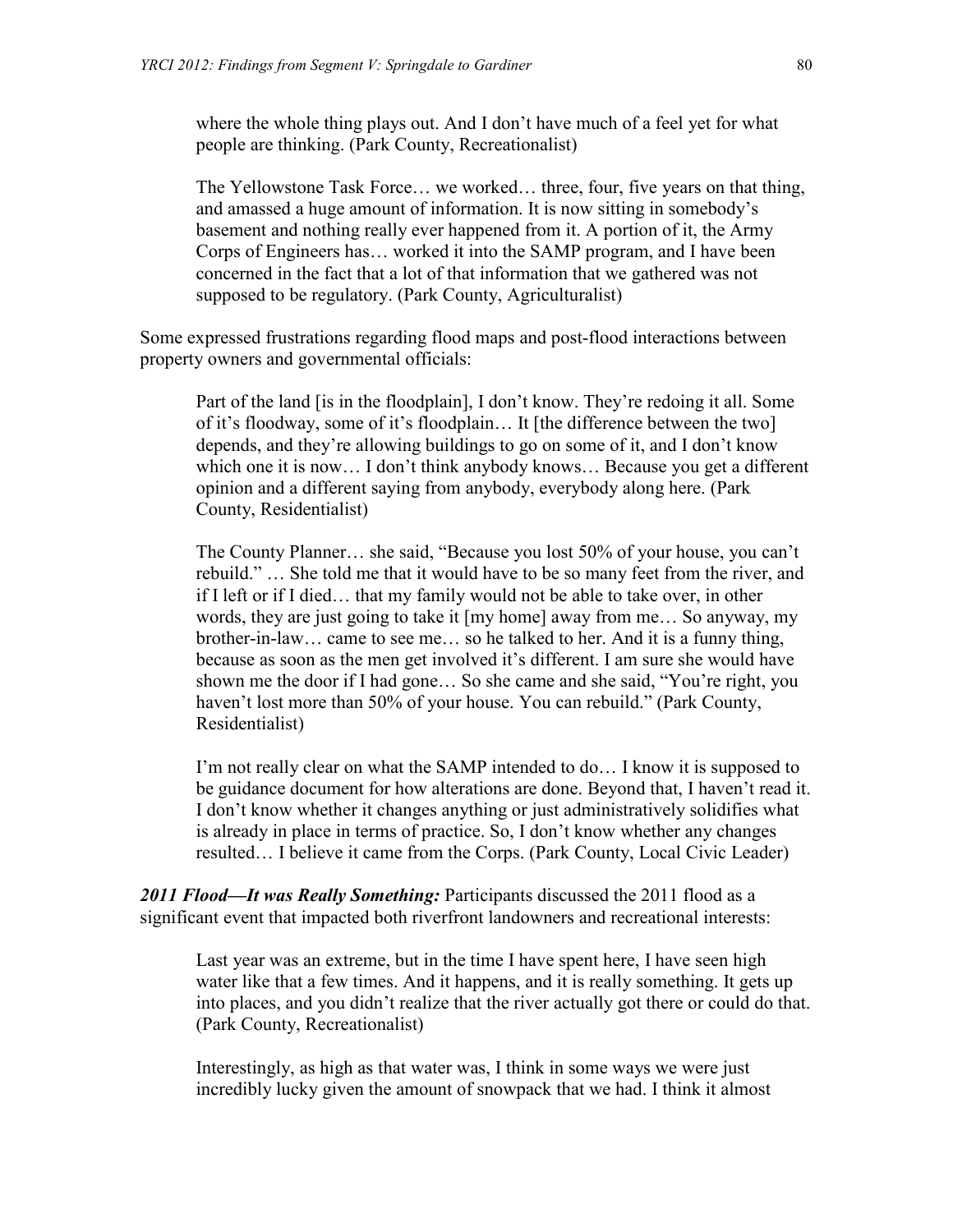ended up being the absolute perfect scenario in terms of weather to get that much snowpack out of the mountains in some sort of orderly fashion… Locally we actually saw more flooding damage from some of the really heavy rains that we had in June… I was actually really fearful because the river stayed so high so long, and quite frankly so many fishermen and so many guides that were anxious to get out, I was pretty sure that we would probably have some accidents and was fearful we'd have some drownings… I think my very first day [on the river] was the 6th of August. And normally… we'll be floating the Yellowstone by around the 4th of July or even a little earlier… In terms of being affected by it…a lot of the guides and outfitters that depend on floating the Yellowstone... they were scrambling to find other places to fish. I know lots of guides and outfitters that went to other parts of the state to work for a while just because there was very little that was available for us here. (Park County, Recreationalist)

I said, "Well… I just happen to live in the headwaters… and that [snowmelt] hasn't even started to come out yet. This is going to be a crazy year." And we kind of said, "Yeah." And there was no more to be said. And then of course… it was a couple of weeks before… it came out and wreaked havoc. (Park County, Recreationalist)

After the flood, found out that whole room, the foundation had been all washed out… this last year. So… that was a big deal. (Park County, Residentialist)

I think I lost it [the barb] in this last one [flood]... they wash out, they roll… that cost \$25,000. (Park County, Residentialist)

Nearly all of these participants framed their evaluations of the 2011 flood in terms of the floods of 1996 and 1997, which had been particularly impactful in Park County:

Last year was 2011… I think that that is probably the highest event we have had in the last hundred years. It was a hundred-year flood last year, and it wasn't as bad as it could have gotten, but we did have a high event. The thing that puts the difference between last year's and ['96, '97] was it was short-lived, it didn't last all that long… very short-lived. It got extremely high, and it could have gotten a whole lot higher… It didn't do as much damage as I expected, or as it could have had it continued. (Park County, Agriculturalist)

We had really, really high water for a really, really long time, but... we didn't see the sort of damage that we saw back in '96, I'm sure to some degree because the floods of '96 and '97 changed enough of the river course that some of the side channels that were probably opened up in those years now provide a little bit of natural protection against flooding. (Park County, Recreationalist)

Last year's flood was... completely different, because I don't think it all got covered out there like '97 did. The ditch was higher or as high because we were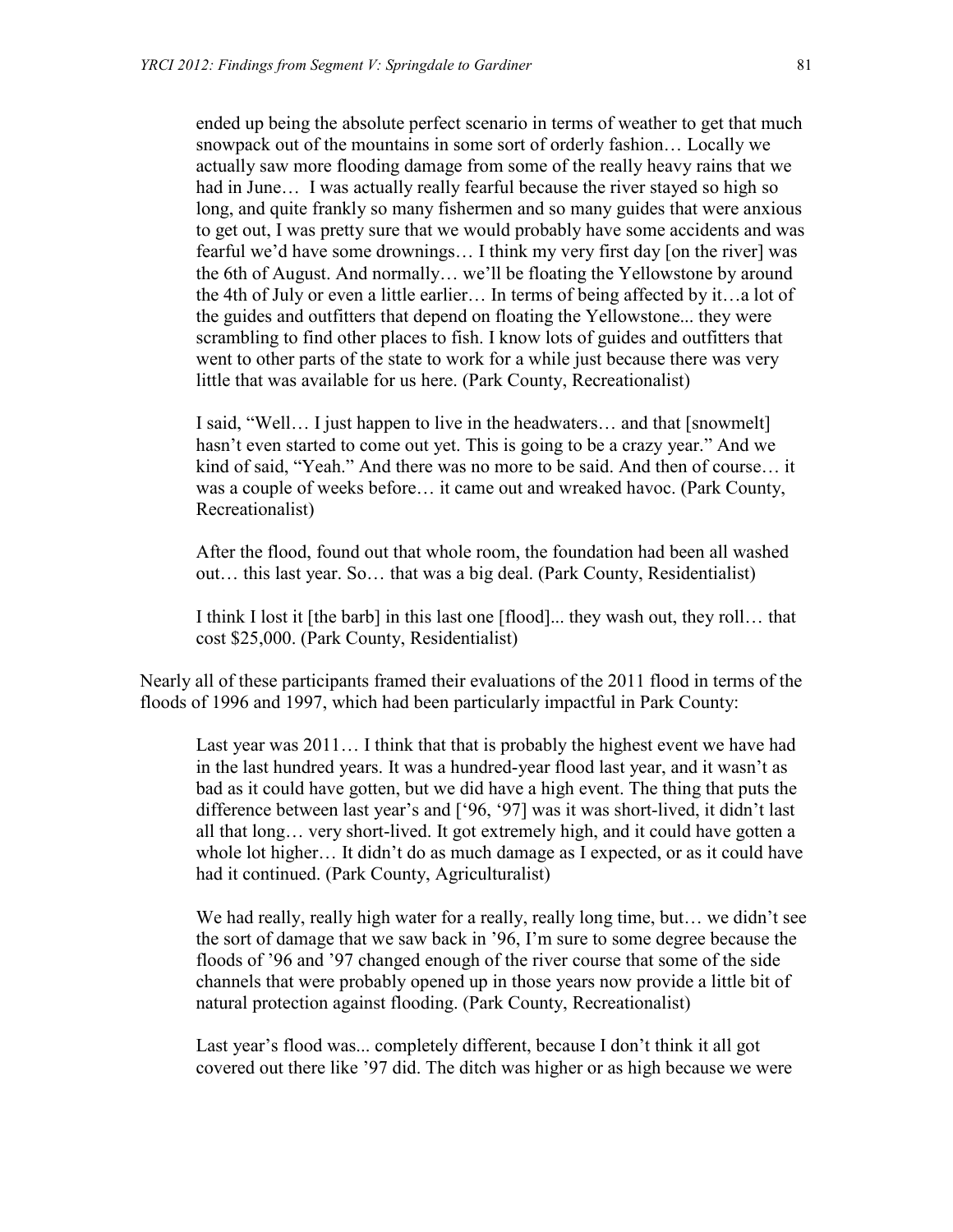losing it all over. The high water did not start until late June… it was just a different year. (Park County, Residentialist)

Last year was not quite a record year, but it was hard to judge because with the '96-'97 floods, the channel morphology changed so much that it has more capacity for water now. So, I suspect we had something close to record flood volume, but we didn't have floods. The city did undertake one action in conjunction with the county; we did extend the flood berm with temporary materials down in sort of the mayor's landing area between the road and the golf course, which would have allowed some inundation of the golf course, but it would have protected homes on this side of the berm. That berm has since been flattened. (Park County, Local Civic Leader)

Last year I think the level of public concern was substantially less than what I understand it was in '96 and '97. And I think because of those somewhat recent events, at least within memory… people realize that these are the kinds of things that are likely happen. (Park County, Local Civic Leader)

'96 and '97 were big flood years. It was a little different [last year]. It was a little bit more concentrated [in '96 and '97]... I mean those were spectacular in terms of the damage they did, or the changes. I shouldn't use that word damage, because a free-flowing river, this is one of the things that happens… This place down by Livingston, there are hardly any cottonwoods left… it was pretty dynamic and exciting. So yeah, we have seen some other high-water years, but last year was definitely one of them. And it didn't quite get to the same… peak, I think it was 31 or 32,000 cfs on those '96/'97 years… but it went on and on forever in the high twenties, just strong, strong flow forever. I was a little frustrated because a lot of the river accesses were flooded, and I couldn't get on the river. And that was too bad; I wanted to be on it. (Park County, Recreationalist)

Some participants connected the flood to other thoughts, even to weather variations:

Last year was an extraordinary year for water. And here we are going to have a very different water year. (Park County, Recreationalist)

We've never had water this early. It's always been late, sometimes around the 14th of May, it's a good start around that time. Or even last year it was later it started. It depends on how hot the weather is, I guess. And this year it started the 24th of April, and it run until yesterday. And then it's dried up. And I suppose it'll run again when it starts getting a little warmer… Usually it [the ditch] backs up this way… This year it didn't… So that's kind of a change… Because I've never seen it where it didn't back up before. (Park County, Residentialist)

*Oil Spill of 2011:* While many of the Segment V participants discussed the impacts and implications of the 2011 oil spill, one mentioned the perceived cause of the rupture: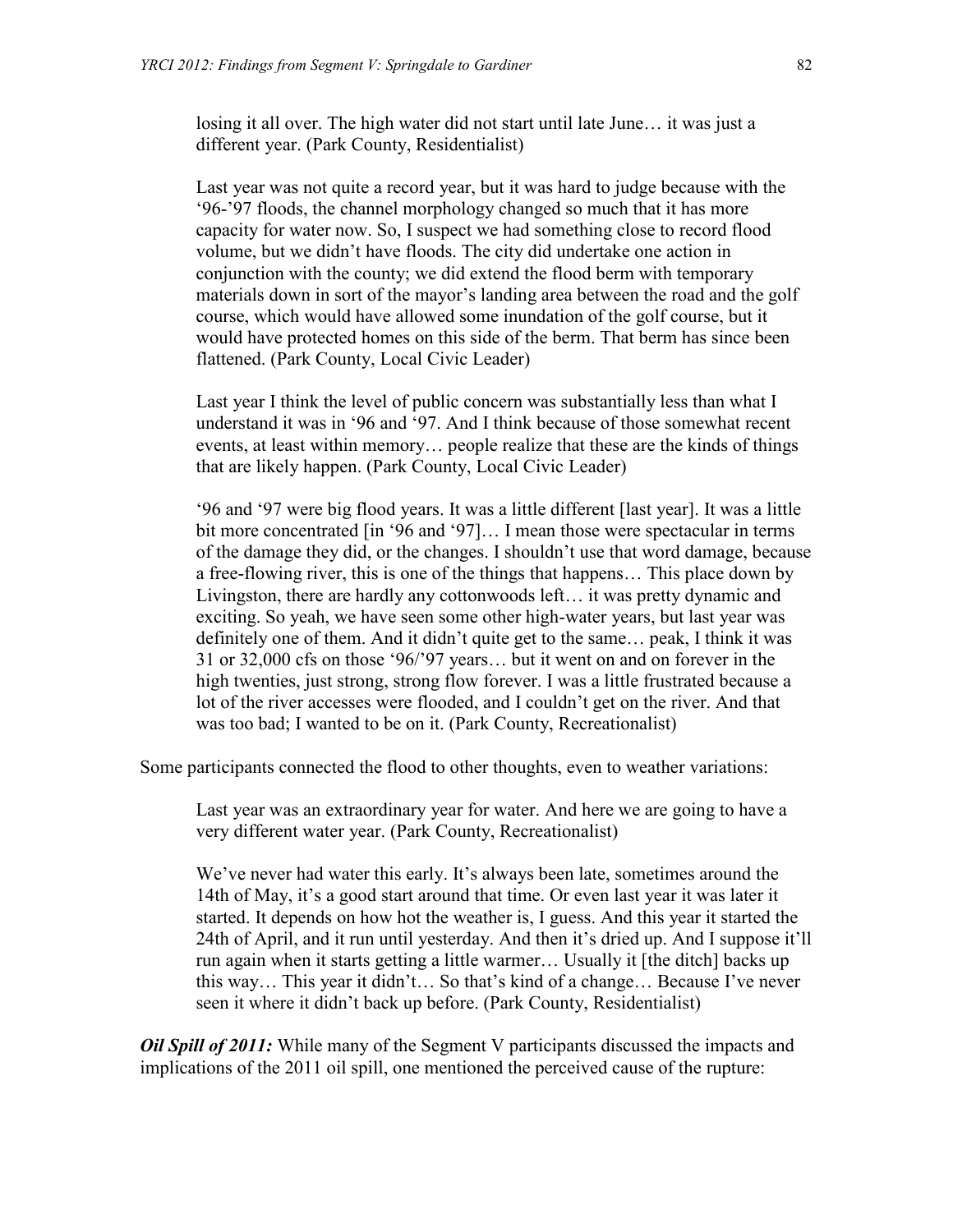Perhaps the pipe was already exposed, I don't know. But last year the water was so strong for so long… Maybe something was carried downstream and hit this thing, or maybe it scoured it out and just scoured it in all one action that happened over the course of a week or two or three, whatever. Yeah, I think it... was probably related to that [the high water]. But… it was not buried deeply enough and not monitored. Then they did this effort statewide to look at all the pipelines crossing streams in the state. They found all sorts of things that weren't known. And so, we ought to learn from that… I mean, where I live here almost to the headwaters of the Yellowstone, we are probably okay. But… there was that gold mine that was proposed in Cook City…and we have got our Gardiner sewer system. Every mile you go downstream, there are more and more things that can impact the Yellowstone… You just can't be careless with these water resources. They are valuable, and they will get ruined. And you can't get them back very easily... I think we need to really value this… I think we need to have higher standards and/or better enforcement. (Park County, Recreationalist)

The only new thing that probably was big for us was the oil spill on the river... I think that was kind of an eye-opener for a lot of us… it was amazing how many clients called after they heard about the oil spill, wondering if all the fishing around Livingston was gone. And we had to report that it was way downstream of us, which doesn't make it any better, but at least it wasn't affecting the trout fishery around here. (Park County, Recreationalist)

We are upstream a couple hundred miles, and so this [didn't] get us. But... where it occurred down there, it was a serious spill, and they have a serious clean-up, and it is going to take some years before… it is mostly back to where it was… It happened right at high water, and it was floating up into fields and floating into those debris piles, I guess they burnt some of those… Gets rid of oil, but it burns up something that is actually important to the river. So maybe it was a lesson... that we will maybe learn from. Those are some maybes… The Keystone XL pipeline comes to mind. And are those river crossings adequately designed? Is the design requirement enough for the occasional really weird year that comes along with any river? Even dammed rivers, I mean the Missouri was out of control last year… and it was digging huge scour holes in places. So, is the pipeline designed for that? … I think we ought to worry about that a lot actually. (Park County, Recreationalist)

*Future of River Management:* Two participants discussed increasing human impacts and water quality as apparent issues for management in the (near) future:

I think the major issue from a river health standpoint is this city is not of the size that is required to have a stormwater management plan. And stormwater management I think is not a huge issue, but it is not insignificant. And I believe the cut-off is a population of 10,000 and we are at about 7,800… [Also] from a river health standpoint… I think it [water quality] has made some marginal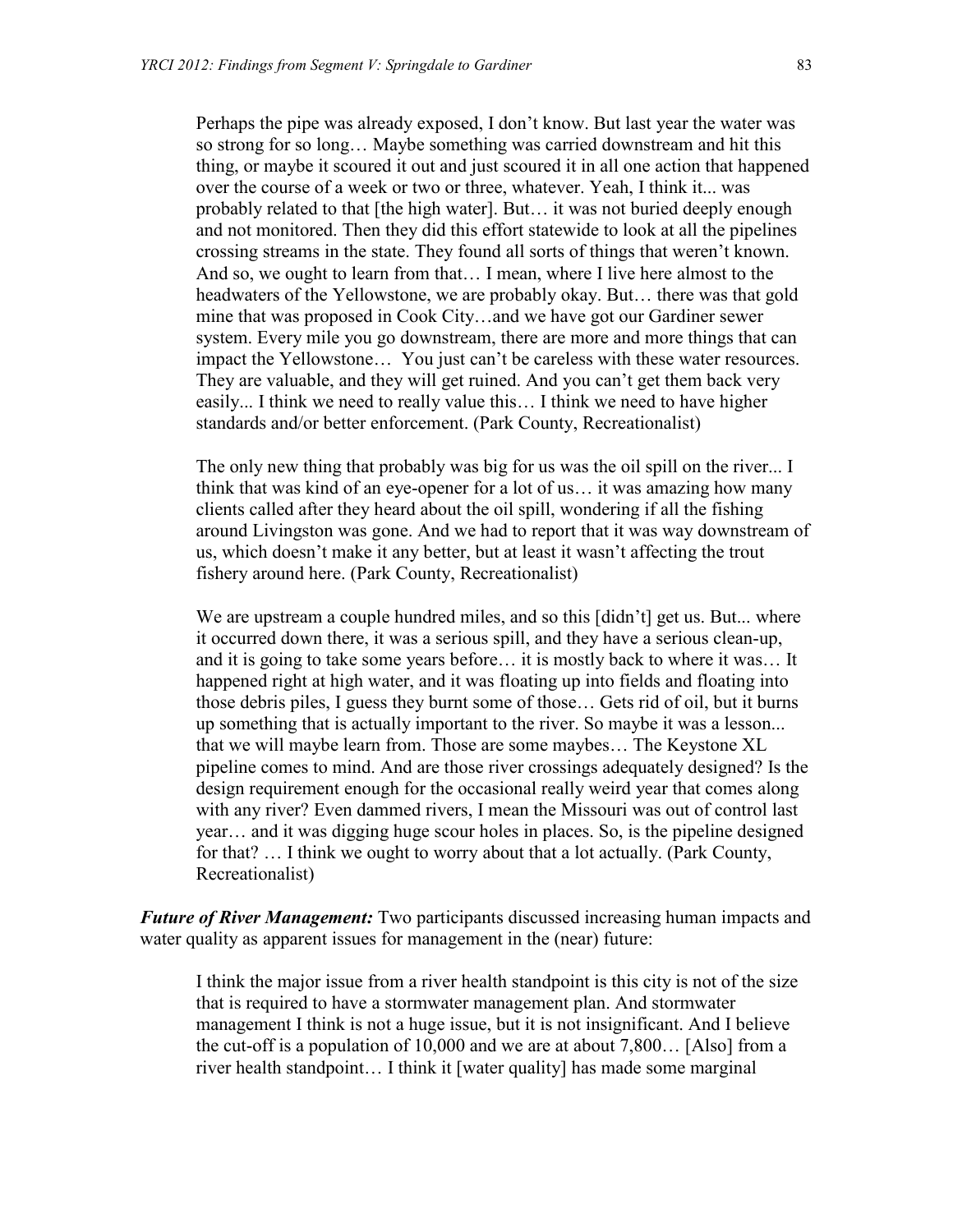improvements, probably because the city [of Livingston] has upgraded its sewer treatment plant. (Park County, Local Civic Leader)

Beyond the pollution problem, it [fracking] takes a lot of water… So you are out drilling and fracking wells in these dry parts of Montana and using a great deal of water, we need to be cognizant of that and not be careless with our water. And where we need to, conserve it, and not let it get used and used up especially. (Park County, Recreationalist)

Some of the conversations touched on government intervention. On this topic, one recreationalist jokingly (but tellingly) offered a definition of local sentiments:

We don't want those stinking feds in here doing anything to our state. (Park County, Recreationalist)

Another participant discussed the issue in more detail:

Rancher friends… they'd say if there's going to be any regulations, they'd want it to come from the county, that they'd want it from local people... rather than having a bureaucrat handing down some commandment from on high that everybody is going to have to follow. But I think… if you look at it from the other side… we need to look at it in greater scope… I think something that even the Corps recognized is that if… regulation happens on too narrow a scope… if you do that on a landowner by landowner basis, you don't have a chance to see what the overall impacts are… We can try to manage, not landowner by landowner or particular stretch of the river by particular stretch, but look overall… we need to do some kind of overall planning so that whatever changes we make, whether it's building riprap or a barb to try to protect property, or allowing or not allowing a structure to be built close to the river, that we do need to look at something beyond individual cases. But we also may need to recognize that within a river like the Yellowstone that reaches across huge different expanses of different geography... for example… you don't see a lot of migration of the channel close to Gardiner, I mean you're dealing with bedrock channel up there and it's not that much of an issue… you can have really high water and you're not going to see a lot of effect… but we get down here where the channel does migrate a lot… it's a much bigger issue. (Park County, Recreationalist)

Others discussed what might work in terms of moving the community forward in a constructive manner:

I think that if those issues can be raised in a way that are sort of collaborative in terms of bringing in interests in a constructive way, I think that would be great. Because I think there are some things we can do. I think there is potential for setback ordinances, you know, if made and approached the right way. But… if things are raised in such a way that they are contentious, that solidifies positions without allowing any space for any kind of potential agreement on how to move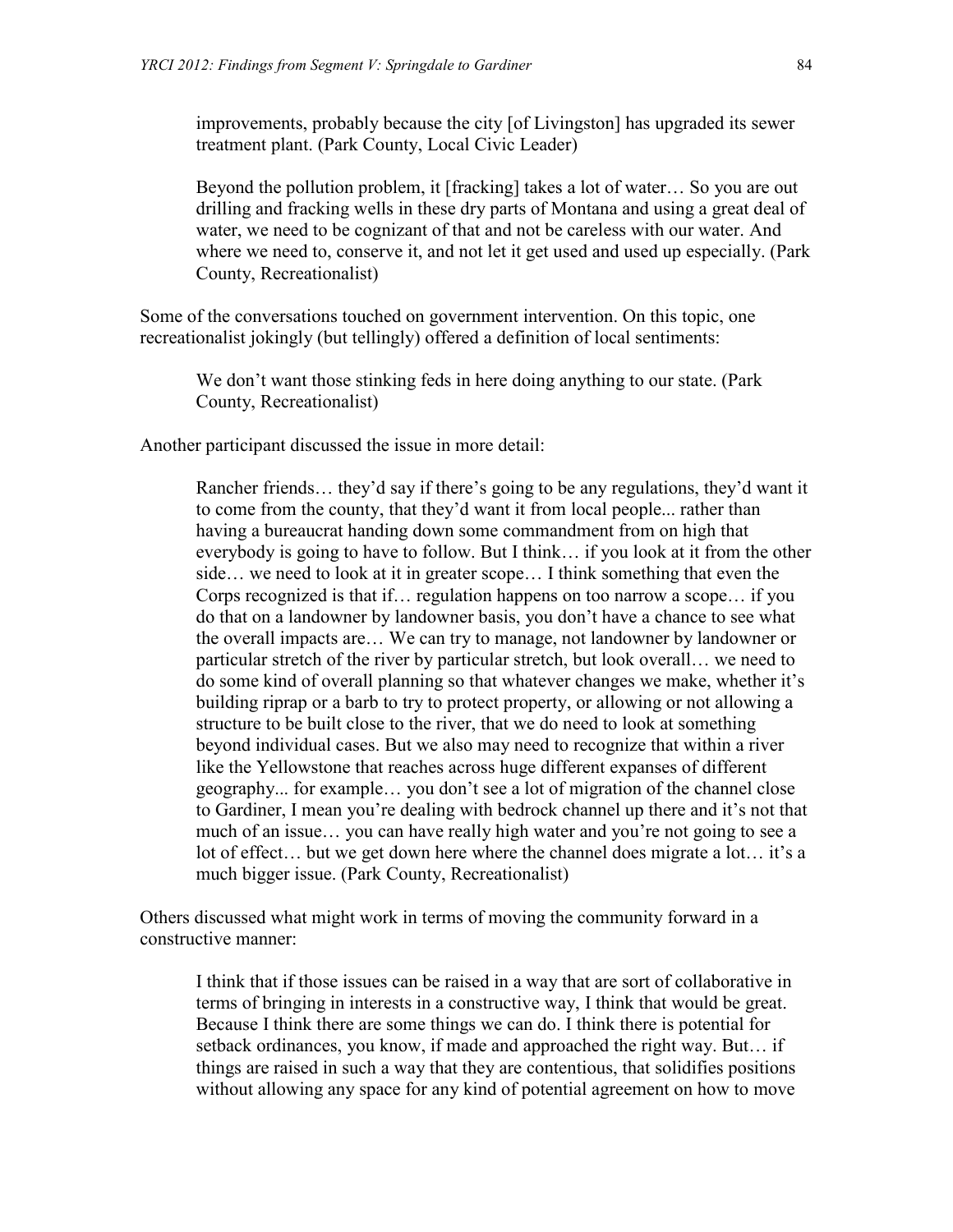forward… There is no original ways to solve these problems; they are just resuscitations of methods now and then. Part of the matter is trying your best to identify all of the interest groups, trying to make sure everyone has a seat at the table, early, so that there is less of an opportunity for some of these interests to come in after the fact and torpedo what's been agreed. The other thing is just to find as much common ground as you can as early in the process as possible. Once you have gotten past the point of getting into the controversy stage, it is kind of too late… I think that the WSA issue is going down that road, where it could be pretty productive. Because I think everybody, all of the major interests who were involved in the controversy both from a public process standpoint and a legal standpoint, I think they are all represented in that group. And that group is starting out, in terms of process, by developing… a process and not to focus on resolving the issues themselves. So, what we are charged in doing is laying out a framework and some ground rules for how a separate group can move forward and addresses those issues… I think it could be positive. Because it removes the Forest Service as a leader in the process. (Park County, Local Civic Leader)

Pretty much all of the watershed groups I think are a wonderful first step, because if nothing else it just keeps some of the dialogue going. (Park County, Recreationalist)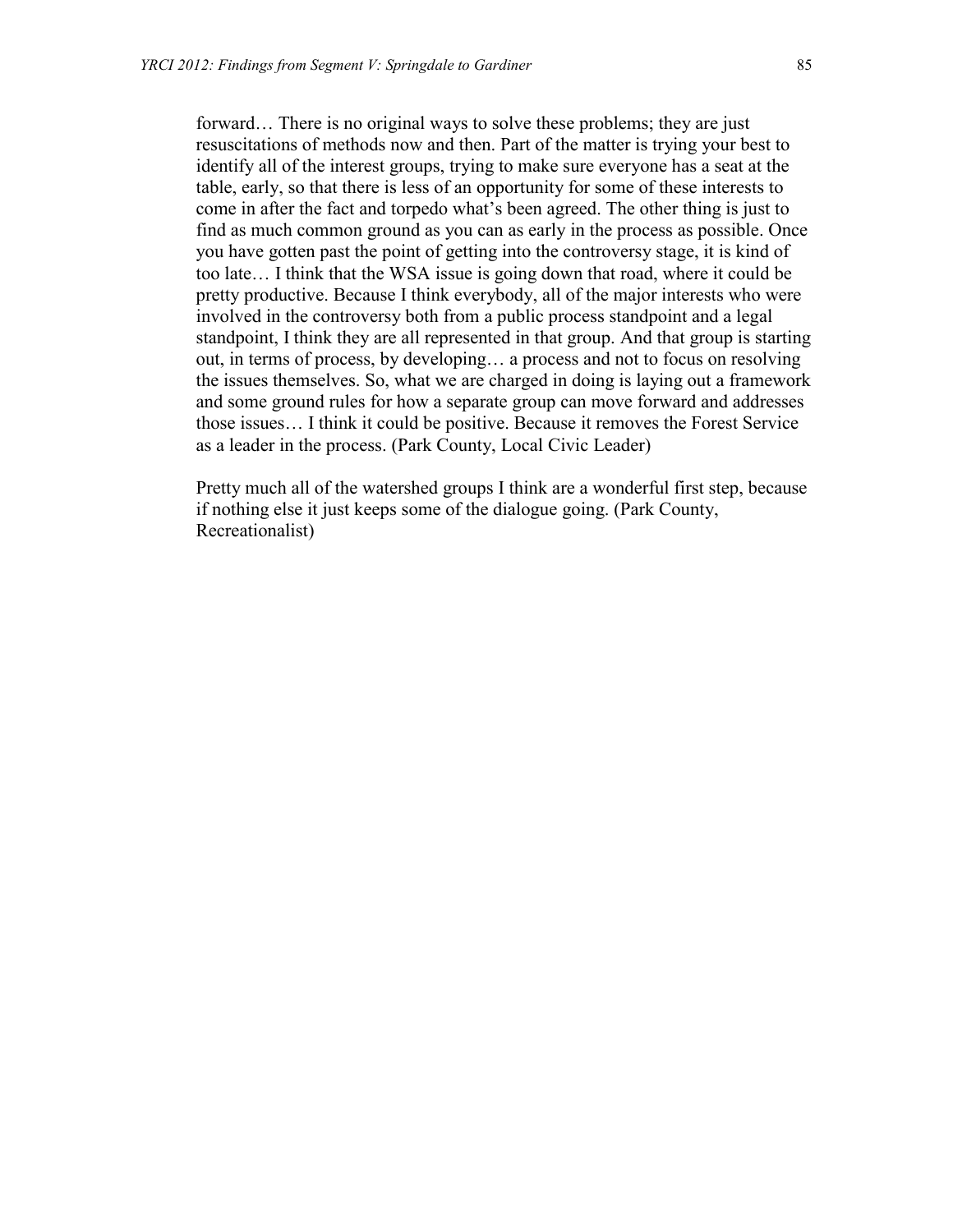## *Appendix Protocol—Agriculturalists 2006 With 2012 Adaptations in Red*

- 1. How many years have you been in operation here?
	- a. Do you live here full time?
	- b. IF NOT: How many months a year is your home occupied?
	- c. How do you describe your place to people who have never been here (there)?
- 2. What was it about this site that made you (your family) want to locate here originally?
	- a. Is the river important to you?
	- b. What do you like best about being near the river?
- 3. Are there any problems associated having property this close to the river?
	- a. What do you think is the most important problem?
- 4. Have you ever had any flood damage?
	- i. (If yes) How much of your place was affected?
	- ii. Is there anything that should be or that can be done about erosion?
	- iii. Why would that be your course of action?
- 5. Has there ever been erosion damage to your lot?
	- a. (If yes) How much of your place was affected?
	- b. Is there anything that should be or that can be done about erosion?
	- c. Why would that be your course of action?
- 6. Did you notice any impacts from the oil spill in 2011?
	- a. (If yes) What types of impacts?
	- b. How much of your property was effected?
	- c. Was the response adequate?
	- d. Is there anything that should be done, or can be done about the oil spill now?
- 7. Looking ahead 10 years, what do you expect your place to be like?
	- a. Will the physical facilities change?
	- b. Why is that?
	- c. As you think about the next generation, what are your primary concerns?
- 8. Some people talk about the river corridor….How is the river corridor different from the river itself? (follow-up to explore "riparian" zone –with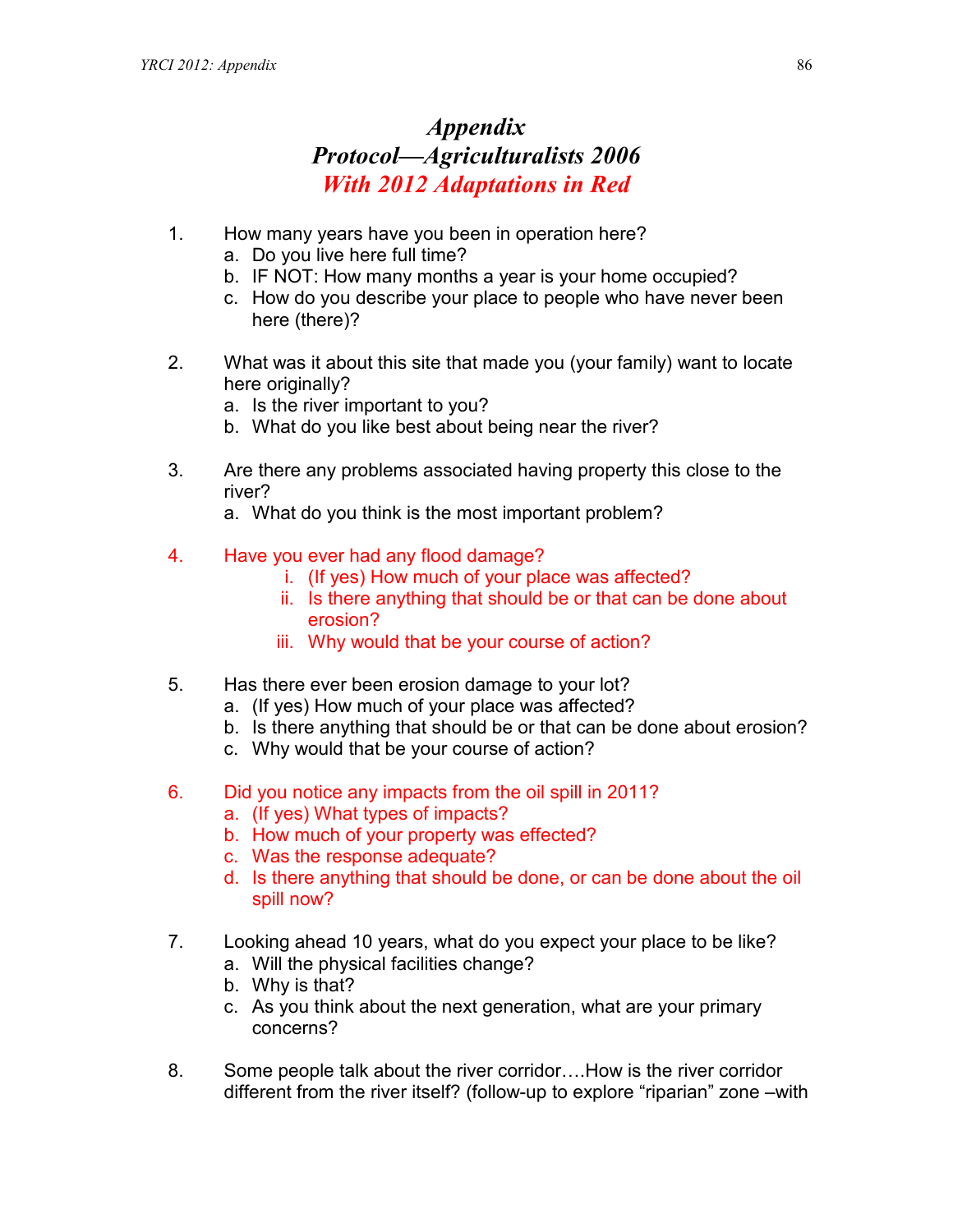or without using that word)

- 9. Besides what you have already described, what are the various uses of the river?
	- a. How do you think the rights of all users can best be balanced?
- 10.What keeps you here?
- 11.Of everything we've talked about, what is most important to you?